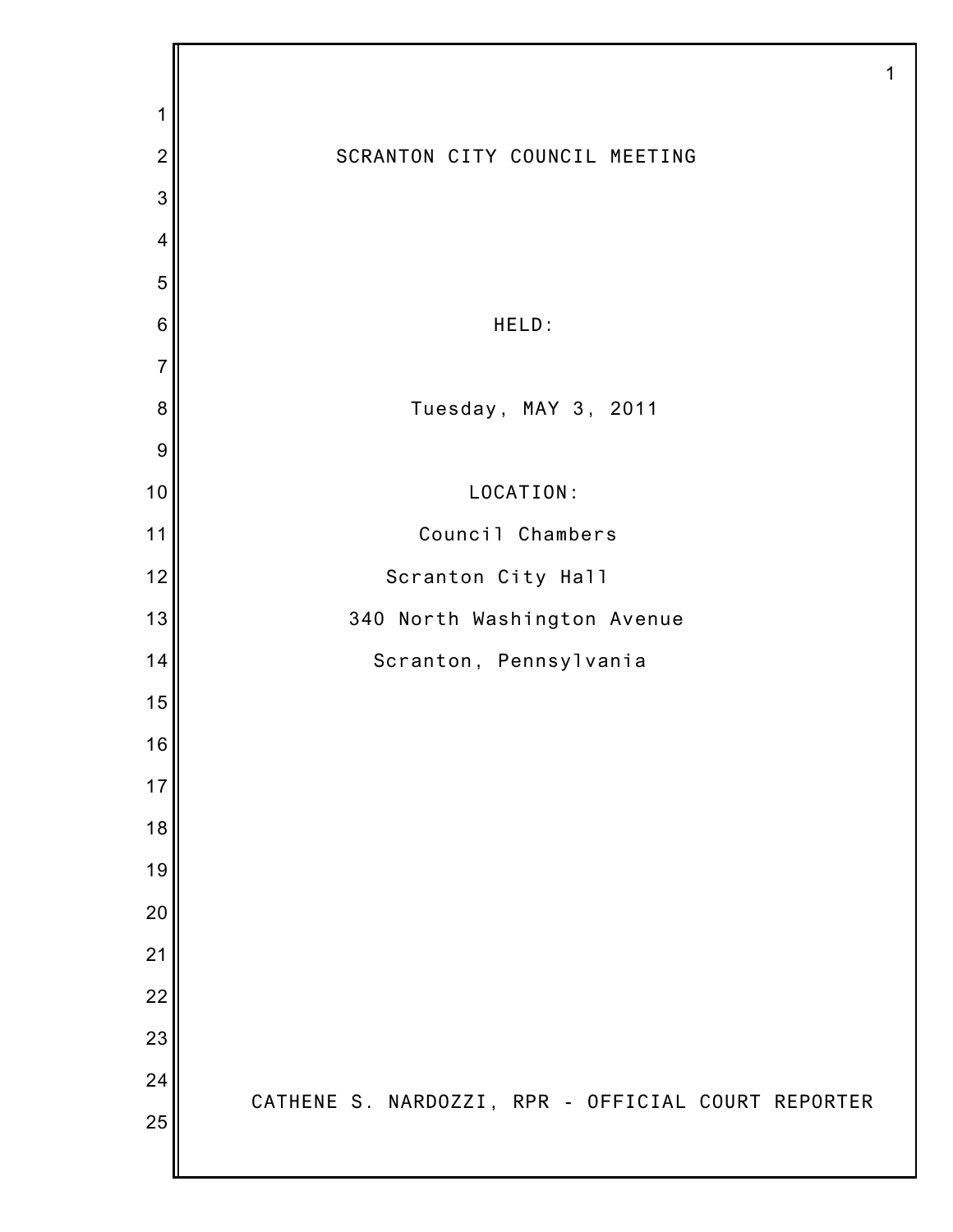| 1                                                                                               |                                                                                                                                                                                                  |
|-------------------------------------------------------------------------------------------------|--------------------------------------------------------------------------------------------------------------------------------------------------------------------------------------------------|
| $\overline{2}$                                                                                  |                                                                                                                                                                                                  |
| 3                                                                                               | CITY OF SCRANTON COUNCIL:                                                                                                                                                                        |
| $\overline{4}$<br>5<br>$\,6$<br>$\overline{7}$<br>8<br>$\boldsymbol{9}$<br>10<br>11<br>12<br>13 | JANET EVANS, PRESIDENT<br>PAT ROGAN, VICE-PRESIDENT<br>ROBERT MCGOFF<br>FRANK JOYCE<br>JOHN LOSCOMBE<br>NANCY KRAKE, CITY CLERK<br>KATHY CARRERA, ASSISTANT CITY CLERK<br>BOYD HUGHES, SOLICITOR |
| 14                                                                                              |                                                                                                                                                                                                  |
| 15                                                                                              |                                                                                                                                                                                                  |
| 16                                                                                              |                                                                                                                                                                                                  |
| 17                                                                                              |                                                                                                                                                                                                  |
| 18                                                                                              |                                                                                                                                                                                                  |
| 19<br>20                                                                                        |                                                                                                                                                                                                  |
| 21                                                                                              |                                                                                                                                                                                                  |
| $\overline{22}$                                                                                 |                                                                                                                                                                                                  |
| 23                                                                                              |                                                                                                                                                                                                  |
| 24                                                                                              |                                                                                                                                                                                                  |
| 25                                                                                              |                                                                                                                                                                                                  |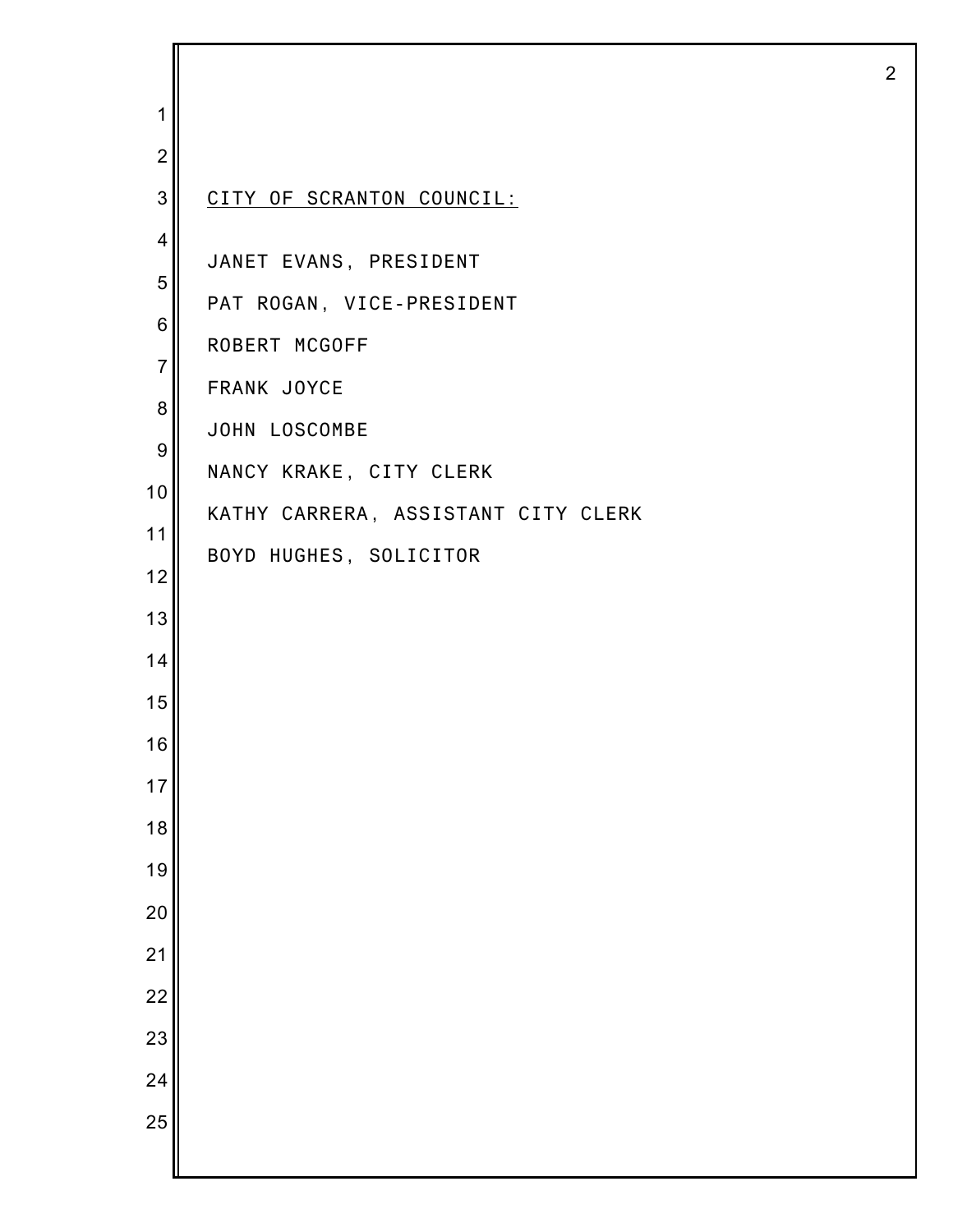|                | 3                                            |
|----------------|----------------------------------------------|
| 1              | (Pledge of Allegiance recited and            |
| $\overline{2}$ | moment of reflection observed.)              |
| 3              | MS. EVANS: Roll call, please.                |
| 4              | MS. CARRERA: Mr. McGoff.                     |
| 5              | MR. MCGOFF: Here.                            |
| 6              | MS. CARRERA: Mr. Rogan.                      |
| $\overline{7}$ | MR. ROGAN: Here.                             |
| 8              | MS. CARRERA: Mr. Loscombe.                   |
| 9              | MR. LOSCOMBE: Here.                          |
| 10             | MS. CARRERA: Mr. Joyce.                      |
| 11             | MR. JOYCE: Here.                             |
| 12             | MS. CARRERA: Mrs. Evans.                     |
| 13             | MS. EVANS: Here. Before we proceed           |
| 14             | with tonight's meeting, council has a        |
| 15             | Proclamation for a wonderful Eagle Scout     |
| 16             | that we would like to present to him and his |
| 17             | parents this evening, so if you would come   |
| 18             | forward, please.                             |
| 19             | (Scott Grassi comes forward to               |
| 20             | receive the Proclamation.)                   |
| 21             | WHEREAS, the COUNCIL OF THE CITY OF          |
| 22             | SCRANTON is desirous of honoring "SCOTT      |
| 23             | GRASSI", son of Brian and Eileen Grassi and  |
| 24             | brother of Daniel and Christopher; and       |
| 25             | WHEREAS, "SCOTT" IS sophomore at             |
|                |                                              |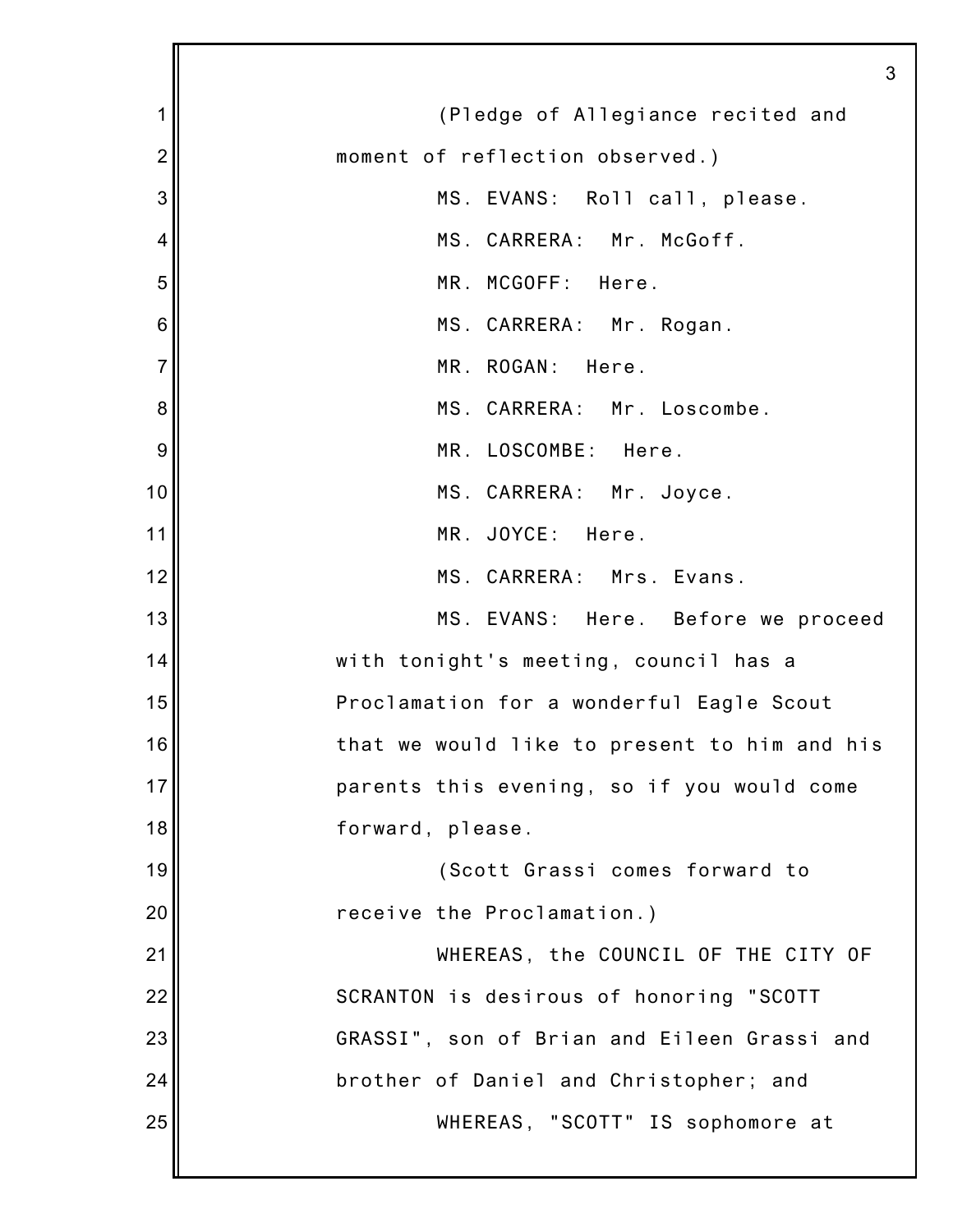|                | 4                                            |
|----------------|----------------------------------------------|
| 1              | Scranton High School and a member of the     |
| $\overline{2}$ | National Honor Society; and                  |
| 3              | WHEREAS, "SCOTT" has been playing            |
| 4              | baseball since he was a very young boy from  |
| 5              | T-ball to the 15-16 Year Old East Scranton   |
| 6              | Teener League; and                           |
| $\overline{7}$ | WHEREAS, "SCOTT" is a proud member           |
| 8              | of Hickory Street Presbyterian Church Boy    |
| 9              | Scout Troop 16, of the Northeastern          |
| 10             | Pennsylvania Council, Dan Beard District     |
| 11             | located in Scranton, Pennsylvania; and       |
| 12             | WHEREAS, "SCOTT" began his scouting          |
| 13             | career as a Tiger Cub, worked his way up     |
| 14             | through the ranks of Cub Scouts, and earned  |
| 15             | the Arrow of Light Award; and                |
| 16             | WHEREAS, "SCOTT" attended the Great          |
| 17             | Expectations and great Medicines courses and |
| 18             | upon completion volunteered to help teach    |
| 19             | and is currently on the staff of Great       |
| 20             | Medicines and will be on staff at the Boy    |
| 21             | Scouts Goose Pond Summer Camp for 2011, and  |
| 22             | WHEREAS, "SCOTT" for his Eagle Scout         |
| 23             | Project cleaned out, repaired and            |
| 24             | refurbished the original boys' locker room   |
| 25             | area a the Elm Park United Methodist Church, |
|                |                                              |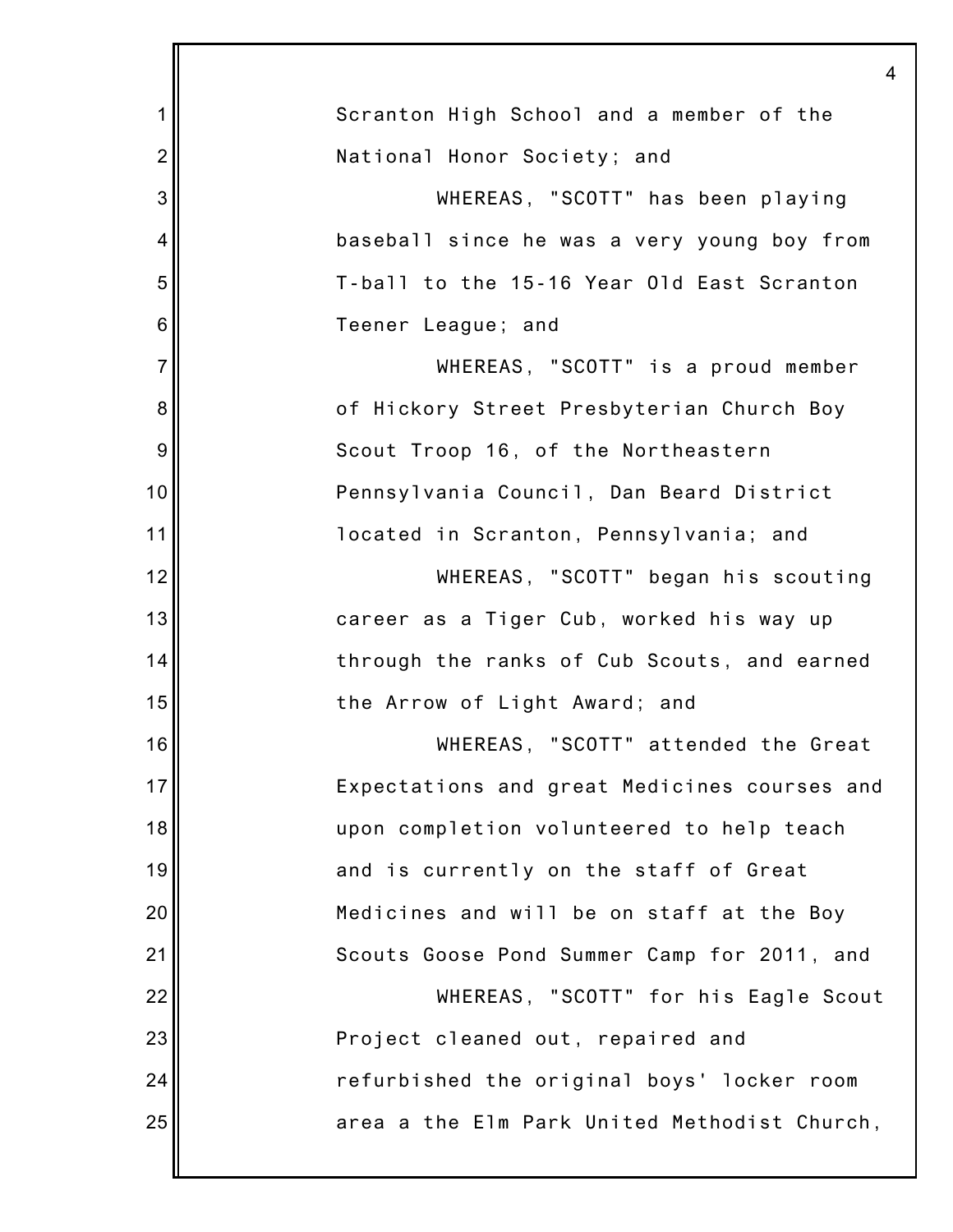|                | 5                                            |
|----------------|----------------------------------------------|
| 1              | which was then converted to the maintenance  |
| $\overline{c}$ | department at the church. Scott also built   |
| 3              | shelves to help with the organization of     |
| 4              | this department; and                         |
| 5              | WHEREAS, "SCOTT" passed his Eagle            |
| 6              | Scout Board of Review on March 16, 2011,     |
| $\overline{7}$ | attaining the rank of Eagle Scout, the       |
| 8              | highest award a scout can receive.           |
| $9$            | NOW, THEREFORE, BE IT RESOLVED, that         |
| 10             | on Tuesday, May 3, 2011, Scranton City       |
| 11             | Council wishes to congratulate "SCOTT        |
| 12             | GRASSI", his Family, Scout Leaders and       |
| 13             | Teachers for their outstanding achievements  |
| 14             | and extend our best wishes for success in    |
| 15             | all their future endeavors.                  |
| 16             | BE IT FURTHER RESOLVED, that this            |
| 17             | Proclamation be made a permanent part of the |
| 18             | Minutes of this Council, as lasting tribute  |
| 19             | to "SCOTT GRASSI".                           |
| 20             | You are certainly a credit to your           |
| 21             | family, to the Scranton School District and  |
| 22             | to the City of Scranton. I know that we      |
| 23             | have had this particular family here not too |
| 24             | long ago because another son also achieved   |
| 25             | the rank of Eagle Scout. What wonderful      |
|                |                                              |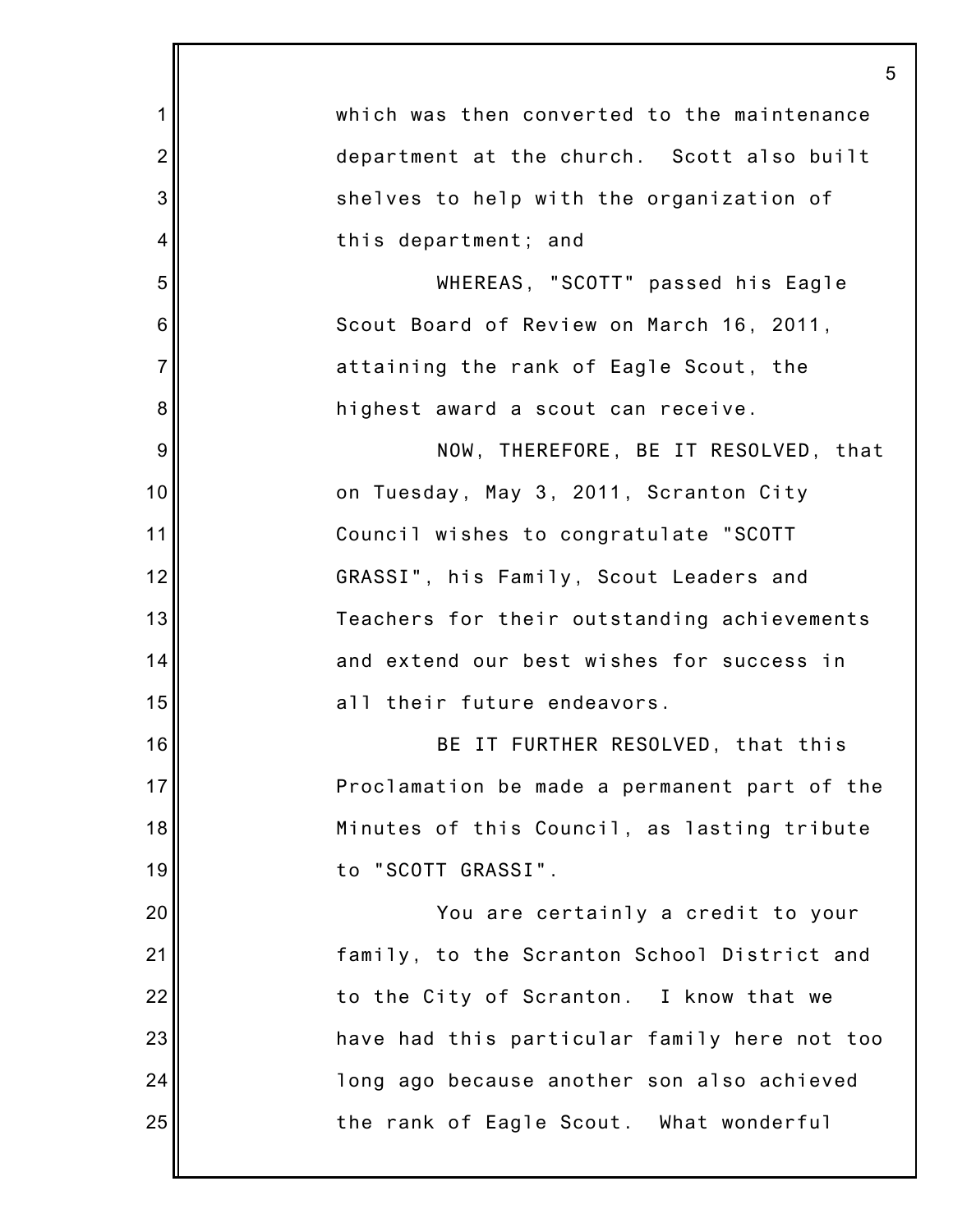|                |                                             | 6 |
|----------------|---------------------------------------------|---|
| 1              | parents they have and scout leaders.        |   |
| $\overline{2}$ | (Council returns to the dais.)              |   |
| 3              | MS. EVANS: Dispense with the                |   |
| 4              | reading of the minutes.                     |   |
| 5              | MS. KRAKE: THIRD ORDER. 3-A.                |   |
| 6              | MINUTES OF THE COMPOSITE PENSION BOARD'S    |   |
| $\overline{7}$ | REGULAR MEETING HELD MARCH 23, 2011.        |   |
| 8              | MS. EVANS: Are there any comments?          |   |
| 9              | If not, received and filed.                 |   |
| 10             | MS. KRAKE: 3-B. MINUTES OF THE              |   |
| 11             | SCRANTON POLICE PENSION COMMISSION          |   |
| 12             | MEETING HELD MARCH 23, 2011.                |   |
| 13             | MS. EVANS: Are there any comments?          |   |
| 14             | If not, received and filed.                 |   |
| 15             | MS. KRAKE: 3-C. MINUTES OF THE              |   |
| 16             | NON-UNIFORM MUNICIPAL PENSION FUND          |   |
| 17             | MEETING HELD MARCH 23, 2011.                |   |
| 18             | MS. EVANS: Are there any comments?          |   |
| 19             | If not, received and filed.                 |   |
| 20             | MS. KRAKE: 3-D. AGENDA FOR THE              |   |
| 21             | ZONING HEARING BOARD MEETING TO BE HELD MAY |   |
| 22             | 11, 2011.                                   |   |
| 23             | MS. EVANS: Are there any comments?          |   |
| 24             | If not, received and filed.                 |   |
| 25             | MS. KRAKE: 3-E. AGENDA FOR THE              |   |
|                |                                             |   |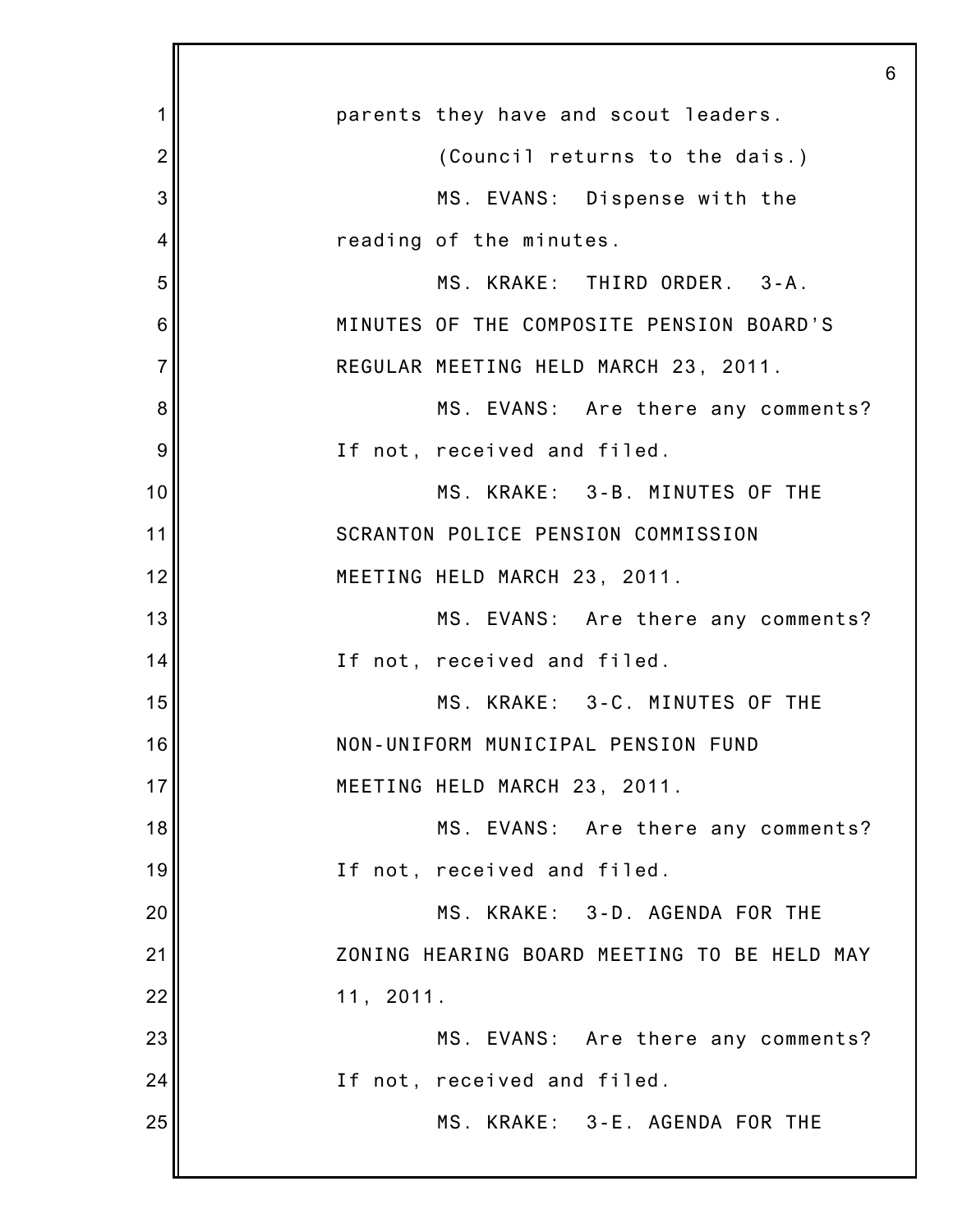|                | 7                                            |
|----------------|----------------------------------------------|
| 1              | NON-UNIFORM MUNICIPAL PENSION FUND           |
| $\overline{2}$ | MEETING HELD APRIL 27, 2011.                 |
| 3              | MS. EVANS: Are there any comments?           |
| 4              | If not, received and filed.                  |
| 5              | Do any council members have                  |
| 6              | announcements at this time?                  |
| $\overline{7}$ | MR. LOSCOMBE: Yes, I have one. On            |
| 8              | Saturday, May 7, at 7:00 p.m. there will an  |
| 9              | astronomy day at the Thomas G. Cupillary     |
| 10             | Observatory sponsored by the Lackawanna      |
| 11             | Astronomical Society. Sunspots, solar        |
| 12             | prominences, lunar graters and Saturn's      |
| 13             | rings can be seen through the telescopes.    |
| 14             | It's a free program with free admission.     |
| 15             | The observatory is located at the            |
| 16             | intersection of Route 107 and Hack Road. To  |
| 17             | get to the observatory from Interstate 81,   |
| 18             | take Exit 202 and head towards Fleetville.   |
| 19             | At 1.8 miles from Interstate 81 turn left    |
| 20             | onto Hack Road and you will see the          |
| 21             | observatory. That's all I have.              |
| 22             | MR. ROGAN: It's not an                       |
| 23             | announcement, I'd like to take this time to  |
| 24             | thank our troops, President Obama, President |
| 25             | Bush for their brave work over the last ten  |
|                |                                              |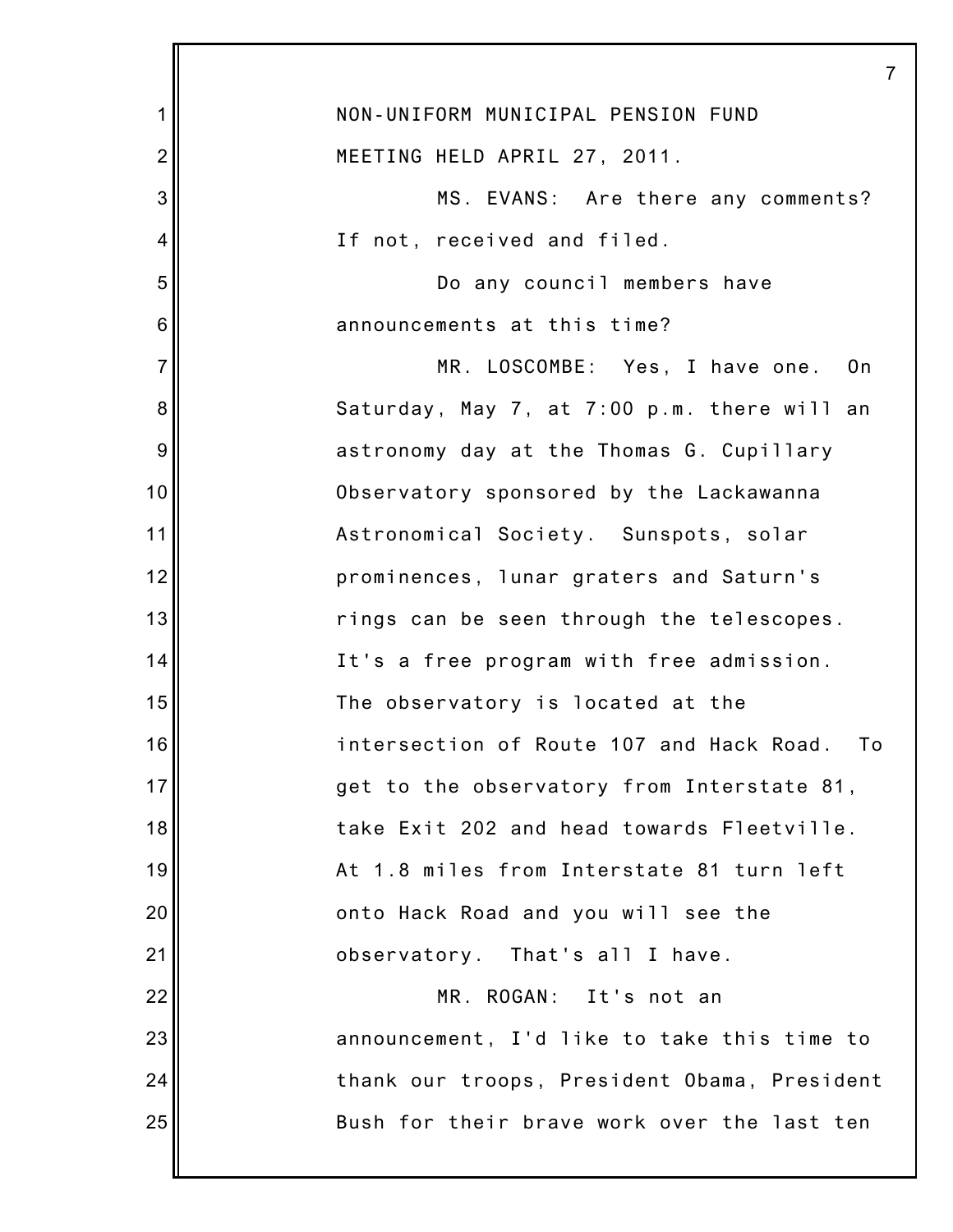|                | 8                                            |
|----------------|----------------------------------------------|
| 1              | years to finally bring justice to Osama Bin  |
| $\overline{2}$ | Laden.                                       |
| 3              | MS. EVANS: Is there anyone else?             |
| 4              | The Mountain View Care Center Auxiliary will |
| 5              | conduct a purse and jewelry sale, a money    |
| 6              | raffle, and a bake sale on Friday, May 6,    |
| $\overline{7}$ | that's this Friday, from 2 p.m. to 6:00      |
| 8              | p.m., and Saturday, May 7, from 11 a.m. to 4 |
| 9              | p.m. at the facility located at 2309         |
| 10             | Stafford Avenue, Scranton.                   |
| 11             | I'd like to wish all the wonderful           |
| 12             | women in our community a very happy Mother's |
| 13             | Day, and to my own very dear mother, thank   |
| 14             | you for the never ending love you have given |
| 15             | me, the priceless lessons of the importance  |
| 16             | of faith, family, education and integrity,   |
| 17             | the daily help with my children so that I    |
| 18             | could pursue my education and better provide |
| 19             | for them, and for being my life-long best    |
| 20             | friend. I love you more, mom. Happy          |
| 21             | Mother's Day. And that's it.                 |
| 22             | MS. KRAKE: FOURTH ORDER. CITIZENS'           |
| 23             | PARTICIPATION.                               |
| 24             | MS. EVANS: Our first speaker this            |
| 25             | evening is Les Spindler.                     |
|                |                                              |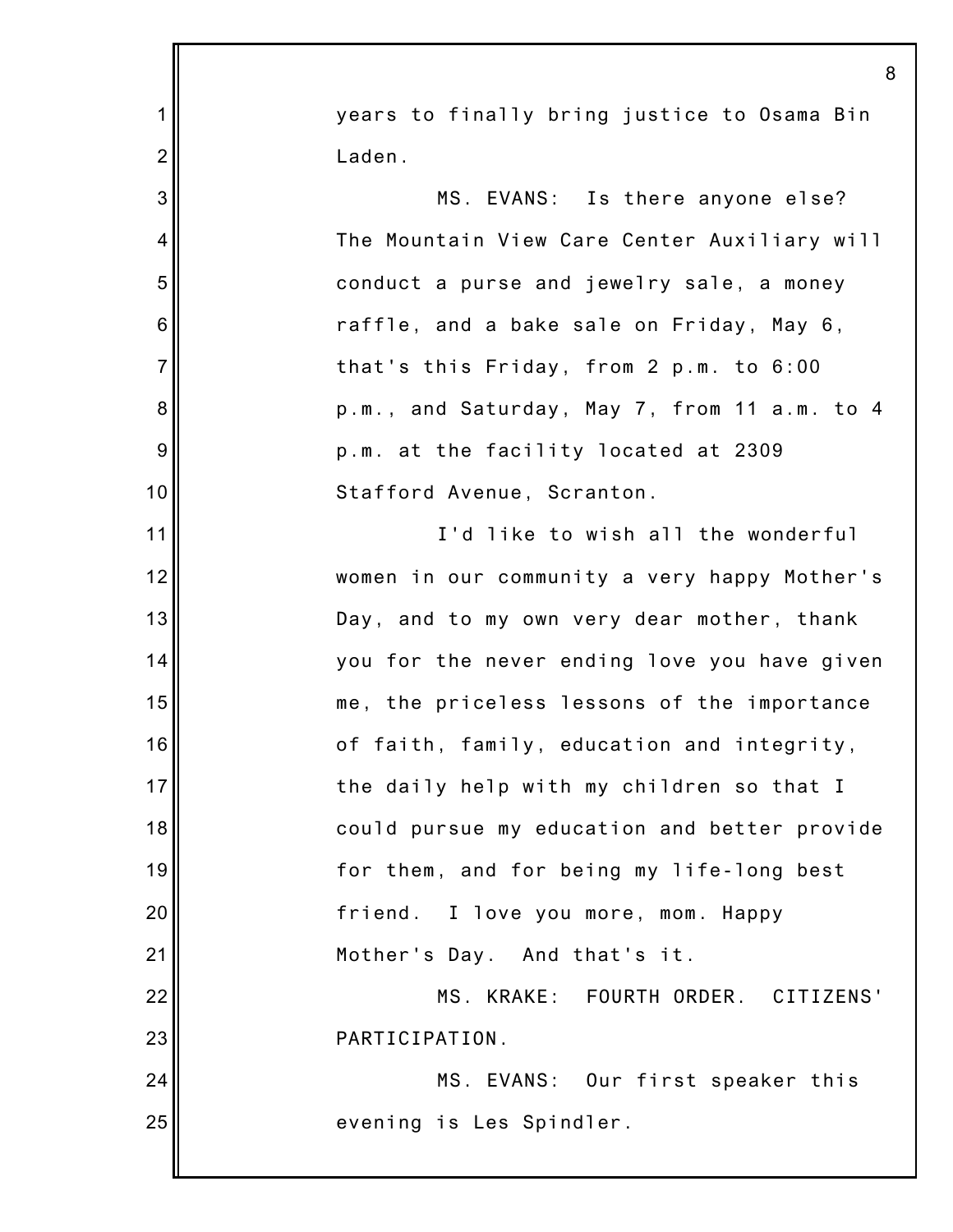|                | 9                                              |
|----------------|------------------------------------------------|
| 1              | MR. SPINDLER: Good evening,                    |
| $\overline{2}$ | Council. Les Spindler, city resident and       |
| 3              | homeowner and taxpayer.                        |
| $\overline{4}$ | MR. JOYCE: Good evening.                       |
| 5              | MR. SPINDLER: I, too, want to                  |
| 6              | commend our brave Navy Seals who killed a      |
| $\overline{7}$ | person who was responsible for almost 3,000    |
| 8              | deaths of Americans citizens. They did a       |
| 9              | great job and I think President Obama          |
| 10             | continuing to go after these men, and I        |
| 11             | commend all of the men and women who are       |
| 12             | fighting for our freedoms and giving us the    |
| 13             | freedom of speech to come here tonight.<br>God |
| 14             | bless America.                                 |
| 15             | Now, onto business. Mr. McGoff, two            |
| 16             | weeks ago you said you didn't vote for         |
| 17             | closing city fire stations or brownouts, but   |
| 18             | did you ever go to the mayor and tell him      |
| 19             | that you thought this was a bad idea and it    |
| 20             | was a public safety hazard to the citizens     |
| 21             | of this city?                                  |
| 22             | MR. MCGOFF: Do you want a response             |
| 23             | to that or is that just rhetorical?            |
| 24             | MR. SPINDLER: No, I want a                     |
| 25             | response.                                      |
|                |                                                |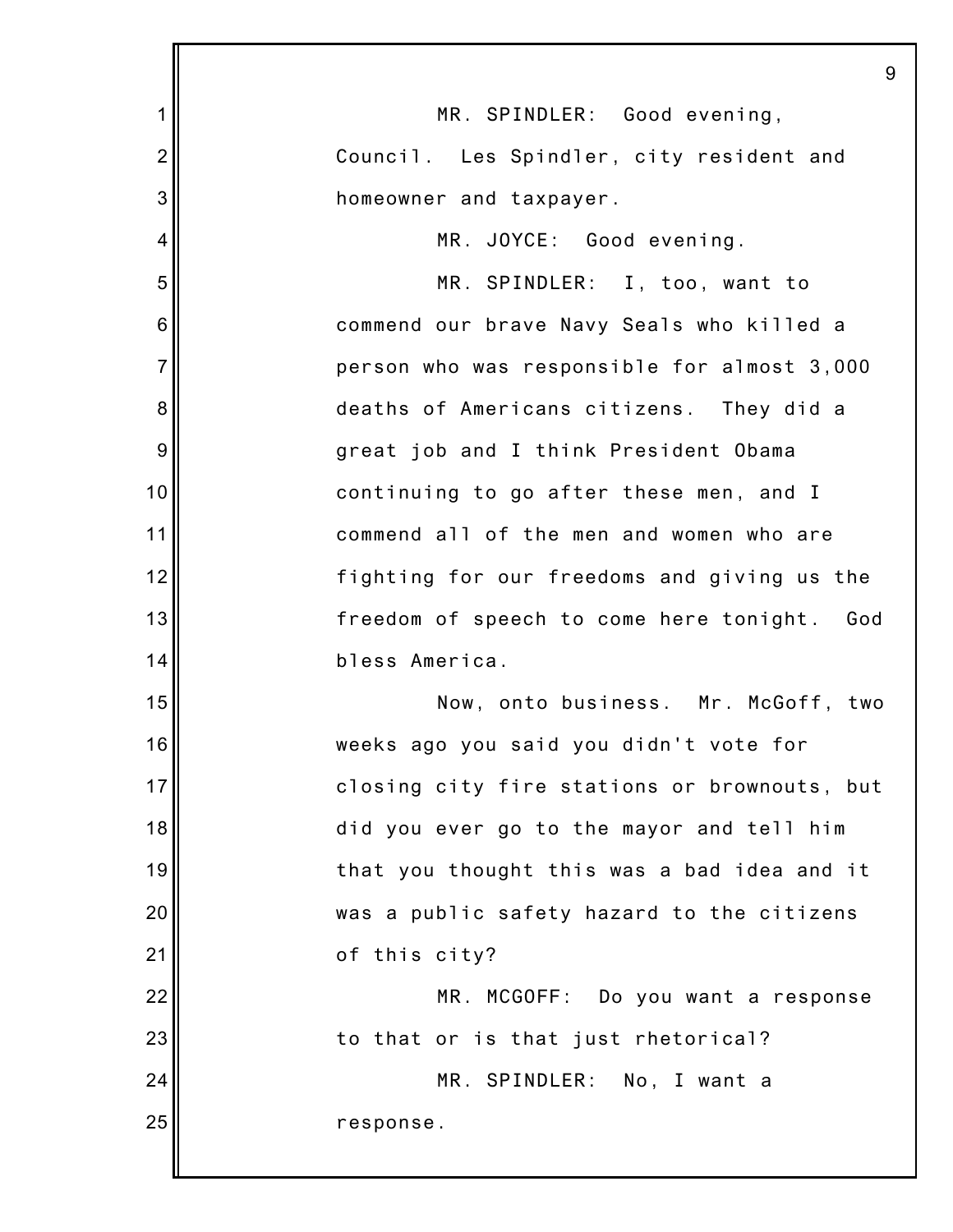|                | 10                                          |
|----------------|---------------------------------------------|
| 1              | MR. MCGOFF: Well, sometimes you             |
| $\overline{2}$ | don't, I wasn't sure. I have spoken to him, |
| 3              | yes.                                        |
| 4              | MR. SPINDLER: Pardon me?                    |
| 5              | MR. MCGOFF: I have spoken to him,           |
| 6              | yes.                                        |
| $\overline{7}$ | MR. SPINDLER: Well, what did he             |
| 8              | say?                                        |
| 9              | MR. MCGOFF: I think his actions is          |
| 10             | his response.                               |
| 11             | MR. SPINDLER: Well, I think it just         |
| 12             | goes to show you don't tell him what to do  |
| 13             | he tells you what to do.                    |
| 14             | Second thing, Mr. McGoff, when you          |
| 15             | were a teacher were you in the union?       |
| 16             | MR. MCGOFF: Yes, I was.                     |
| 17             | MR. SPINDLER: Okay. If you were             |
| 18             | let go and replaced by a non-union teacher, |
| 19             | what do you think the union would do?       |
| 20             | MR. MCGOFF: If I was replaced by a          |
| 21             | non-union teacher?                          |
| 22             | MR. SPINDLER: Yes.                          |
| 23             | MR. MCGOFF: I have no idea.                 |
| 24             | Actually, I was replaced when I was union   |
| 25             | teacher, so --                              |
|                |                                             |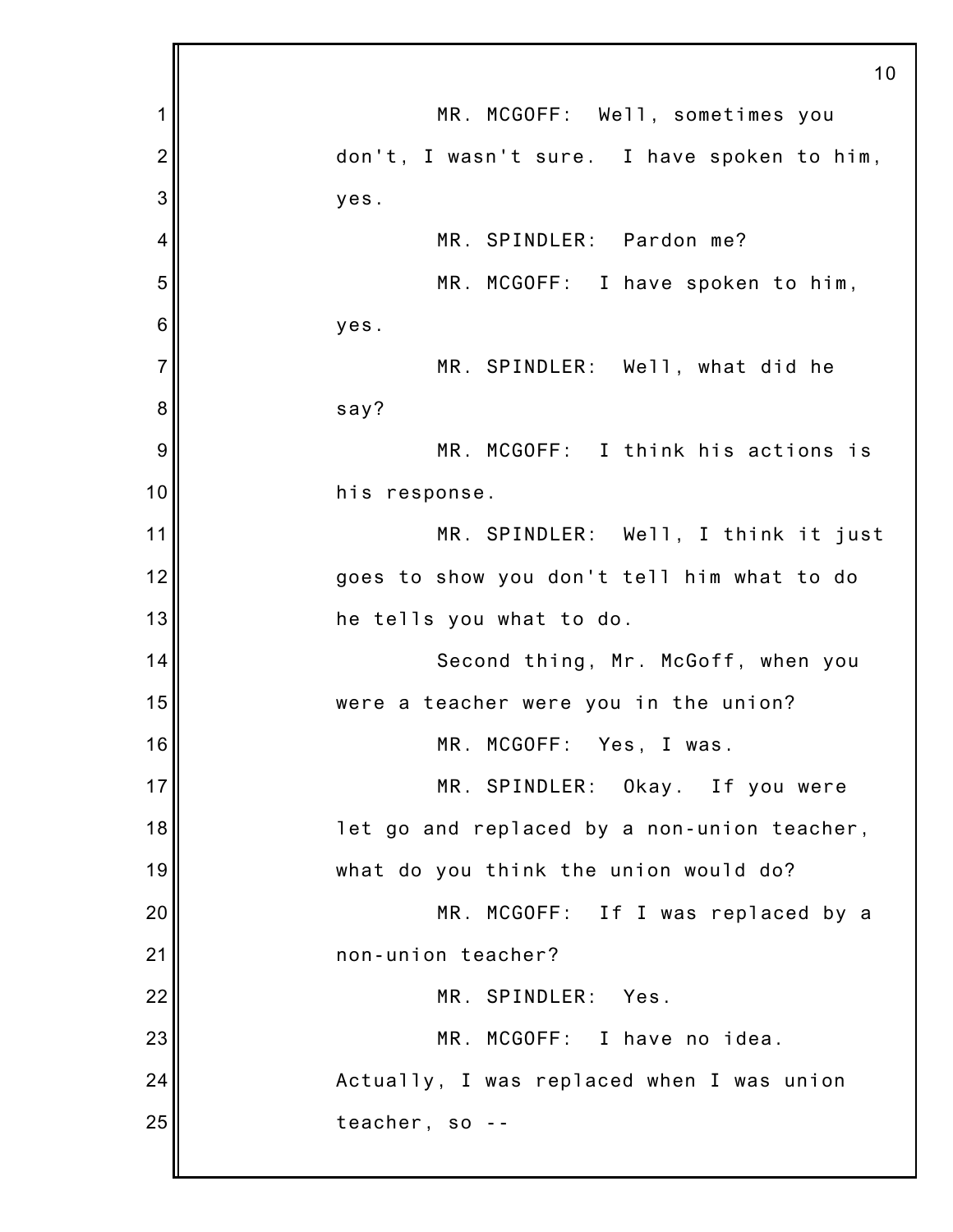|                | 11                                           |
|----------------|----------------------------------------------|
| 1              | MR. SPINDLER: Well, I think they             |
| $\overline{2}$ | are $-$                                      |
| 3              | MR. MCGOFF: And the union didn't do          |
| 4              | much about it, so.                           |
| 5              | MR. SPINDLER: Well, I think they             |
| 6              | would probably picket or strike.             |
| $\overline{7}$ | MR. MCGOFF: Excuse me?                       |
| 8              | MR. SPINDLER: They would probably            |
| 9              | picket or strike.                            |
| 10             | MR. MCGOFF: I was on strike with             |
| 11             | the Scranton Federation of teachers.         |
| 12             | MR. SPINDLER: That's not what I'm            |
| 13             | talking about.                               |
| 14             | MR. MCGOFF: Well, I'm just -- you            |
| 15             | were asking questions and I--                |
| 16             | MR. SPINDLER: I'm talking about if           |
| 17             | a non-union person took your job, they would |
| 18             | picket or strike. Police officers can't      |
| 19             | picket or strike, so their only way of doing |
| 20             | things is filing a grievance and for you to  |
| 21             | do what you did last week just shows that    |
| 22             | you are totally non-union and I hope all of  |
| 23             | the union people in the city remember that   |
| 24             | two weeks from today.                        |
| 25             | Moving on, a picture in the paper            |
|                |                                              |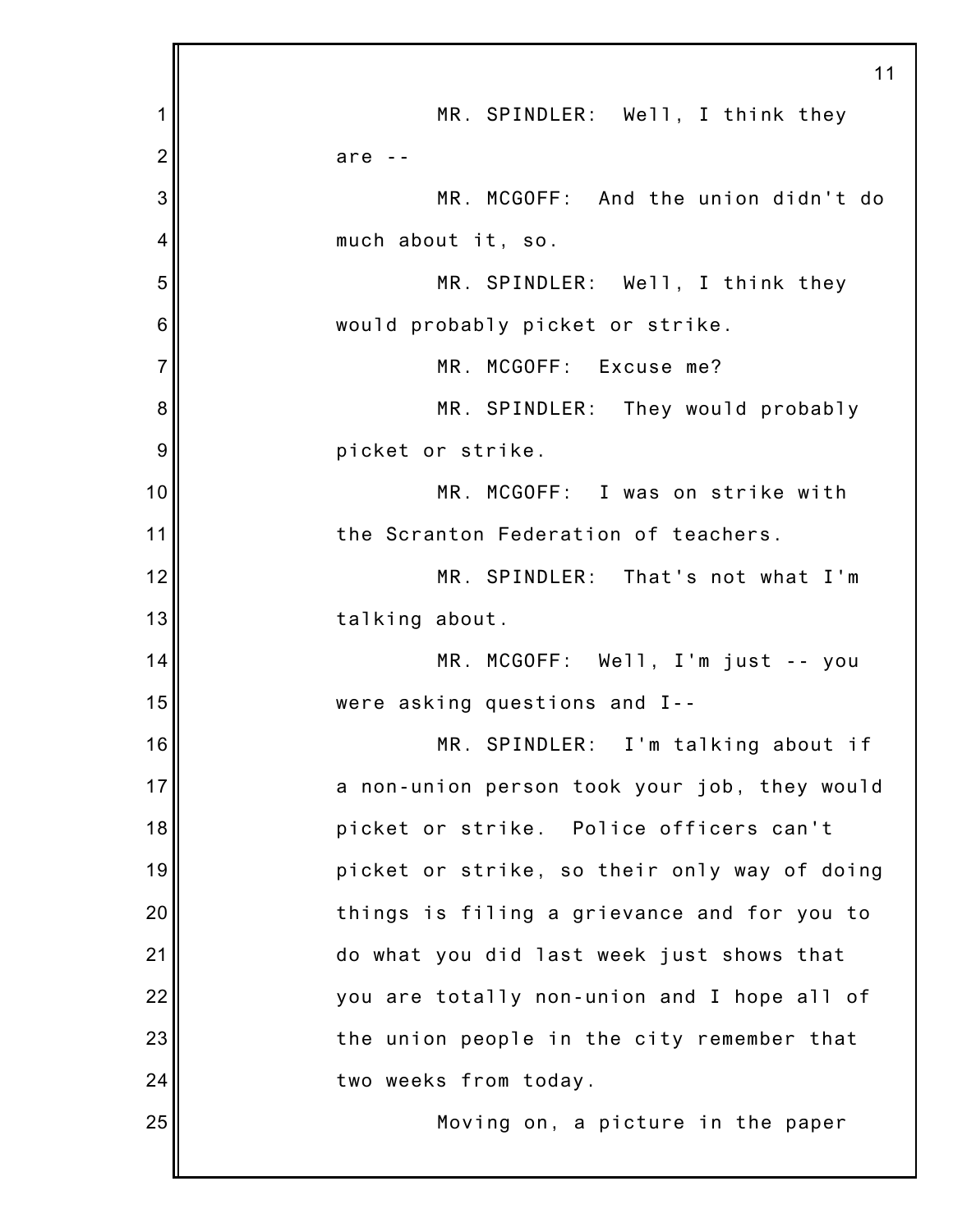last week about Officer Brennan McDermott saving a family's life in South Side, seeing that their house was on fire and knocking on their door when they were all sleeping and making sure they got out alive, and it's great that they had his picture in the paper, but what bothers me is where Chief Duffy's picture in the paper, too. Chief Duffy had nothing to do with this, why didn't he give this kid his one minute of glory, let him be in the picture by himself. Chief Duffy is nothing but a glory hound. His picture is in the paper all of the time on the news, that's -- I guess I should go on TV and be a comedian, Mr. McGoff, since you think it's so funny. MR. MCGOFF: I do. MR. SPINDLER: It's very disrespectful. Again, he is nothing but a glory hound. This kid did something great, he should be honored and Chief Duffy had no reason to have his picture in the paper. Lastly, I brought this up before

1

2

3

4

5

6

7

8

9

10

11

12

13

14

15

16

17

18

19

20

21

22

23

24

25

about my corner being flooded and it was fixed last year and I guess it eroded away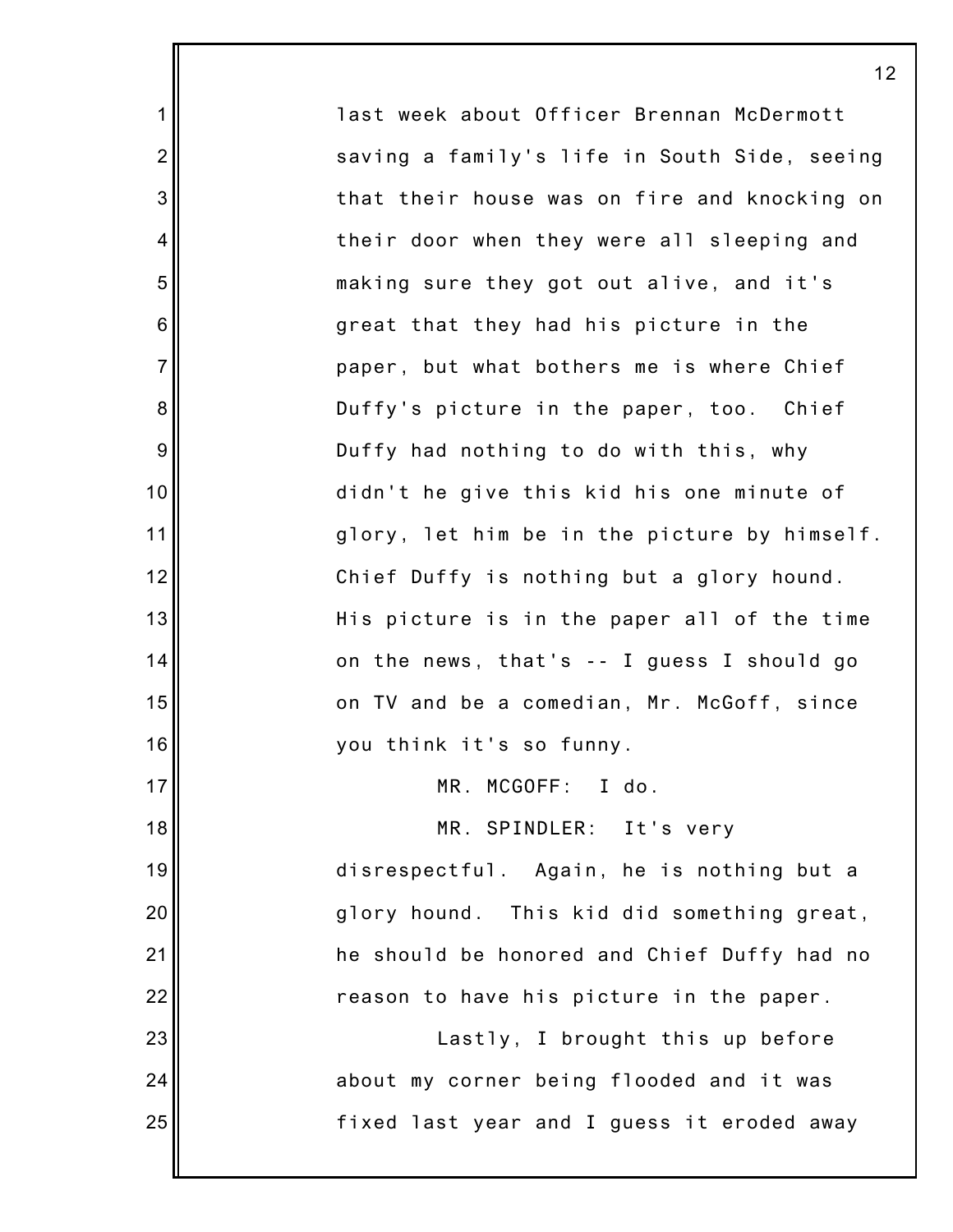|                | 13                                           |
|----------------|----------------------------------------------|
| 1              | and now with all of the rain we had it's     |
| $\overline{2}$ | totally washed away so now we are going to   |
| 3              | get severe thunderstorms tonight maybe and   |
| 4              | it's -- my property just continues to get    |
| 5              | flooded, so I know council did put a request |
| 6              | in and maybe we can send another request or  |
| $\overline{7}$ | something.                                   |
| 8              | MS. EVANS: Yes. Absolutely. We               |
| 9              | will follow-up.                              |
| 10             | MR. SPINDLER: And last week with             |
| 11             | all the rain all almost of the stuff got     |
| 12             | washed away, so it's just all water,         |
| 13             | everything. Thank you for your time.         |
| 14             | MS. EVANS: Thank you.                        |
| 15             | MR. LOSCOMBE: Mr. Spindler? I did            |
| 16             | speak to Mr. Skeleton regarding your corner  |
| 17             | and he is going to look at a couple of       |
| 18             | issues with me next week and we are going to |
| 19             | go visit that again. He had a concern about  |
| 20             | the elevation difference for, you know, the  |
| 21             | curb and the handicapped and that looking at |
| 22             | it.                                          |
| 23             | MR. SPINDLER: Well, there is --              |
| 24             | they left -- they made a ramp last year      |
| 25             | which is still there.                        |
|                |                                              |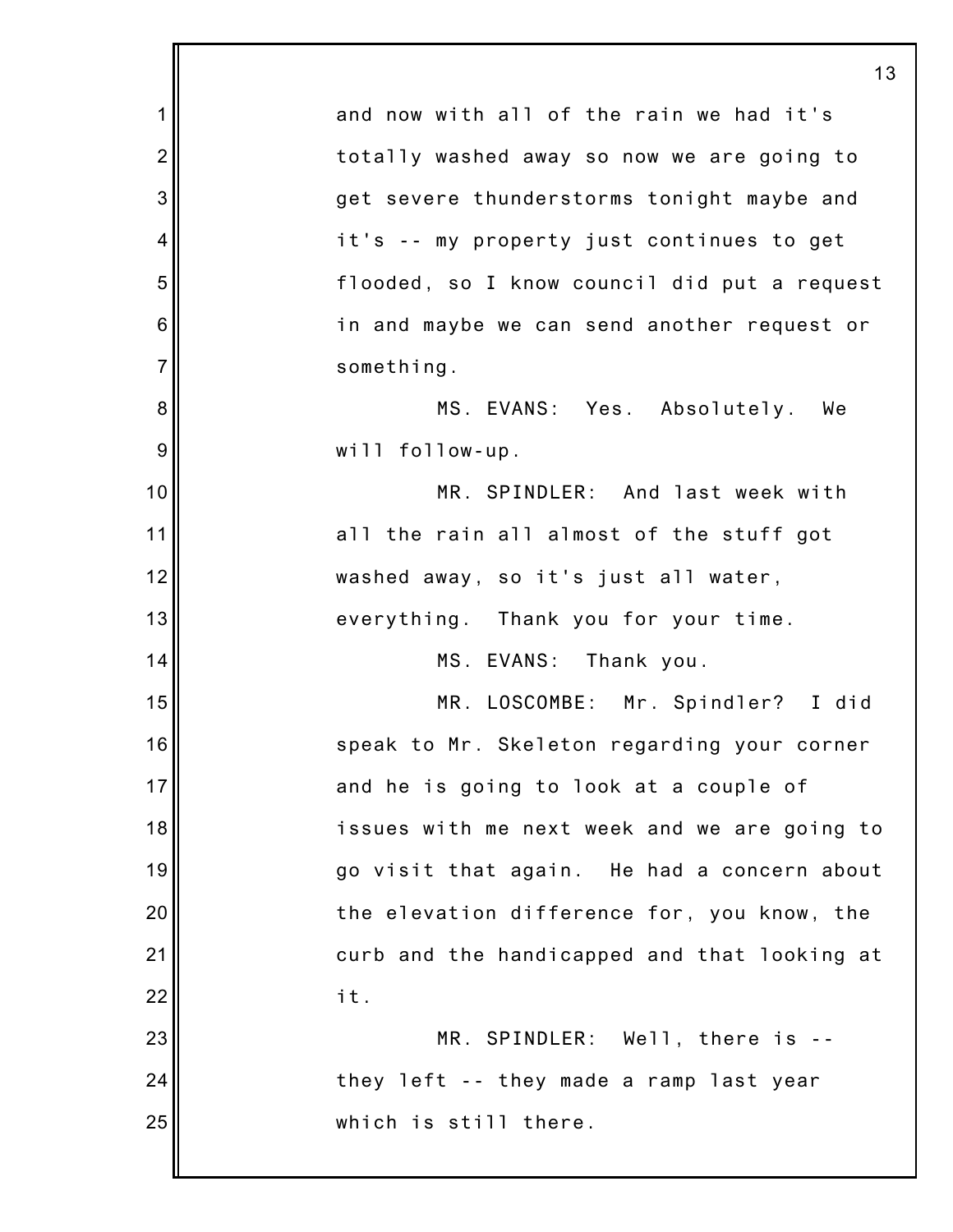|                | 14                                           |
|----------------|----------------------------------------------|
| 1              | MR. LOSCOMBE: Yeah. So he took --            |
| $\overline{2}$ | MR. SPINDLER: But the curbing they           |
| 3              | put in that all washed away.                 |
| 4              | MR. LOSCOMBE: Yeah, we are going to          |
| 5              | address that.                                |
| 6              | MR. SPINDLER: It's still                     |
| $\overline{7}$ | handicapped accessible.                      |
| 8              | MR. LOSCOMBE: Okay.                          |
| 9              | MR. SPINDLER: Thank you.                     |
| 10             | MS. EVANS: Andy Sbaraglia.                   |
| 11             | MR. SBARAGLIA: Andy Sbaraglia,               |
| 12             | citizen of Scranton. Fellow Scrantonians, I  |
| 13             | read a little article in the paper about the |
| 14             | Comp Fund I guess it was saying that it was  |
| 15             | fully funded on January 30, but that fund    |
| 16             | couldn't have been funded on December 31, it |
| 17             | should have been underfunded. Why put an     |
| 18             | article in there like that? In other words,  |
| 19             | make you look bad, Janet. When you said the  |
| 20             | fund was underfunded it was underfunded, and |
| 21             | saying it was fully funded on January 30     |
| 22             | is-- that's foolish.                         |
| 23             | Okay, I was talking to the DPW               |
| 24             | people, okay, and I promised I would say a   |
| 25             | word for them. When you talk about a safety  |
|                |                                              |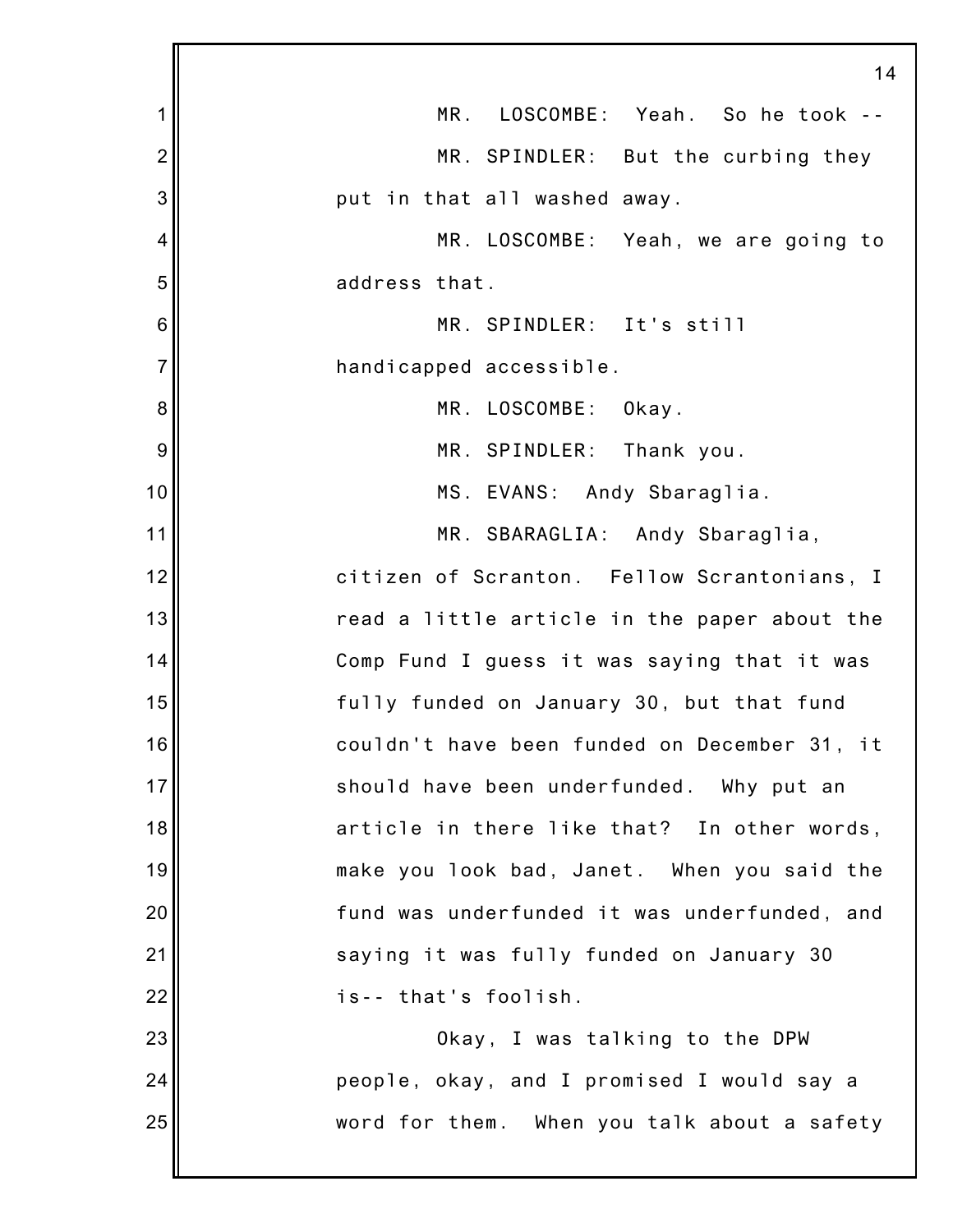net, the safety net considered is consists of the firemen, policemen and the sanitary workers. They are all part of the safety net. If they didn't put pick up the refuge we would be overrun with rats and God knows what else, so I promised, being nobody mentioned them, I would mention them when I came before you. And, like I said, I would rather a policemen's job, a firemen's job, but I don't think I would want to work on the sanitation's job. Them poor people are out there and it's freezing, when it's 100 degrees in the sun. Believe me, I have a lot of -- I feel for them under them conditions. I see it's back on the agenda, I

1

2

3

4

5

6

7

8

9

10

11

12

13

14

15

16

17

18

19

20

21

22

23

24

25

guess you should be voting tonight about the acquiring the land, the road, up there at Mount Pleasant. I told you before, for two bucks I'd gladly give it to you, because to take over that road at this condition is a liability to the city. There is too much that has to go over it. That's why we have to get rid of it. I don't blame them. I wouldn't want to retain that road no matter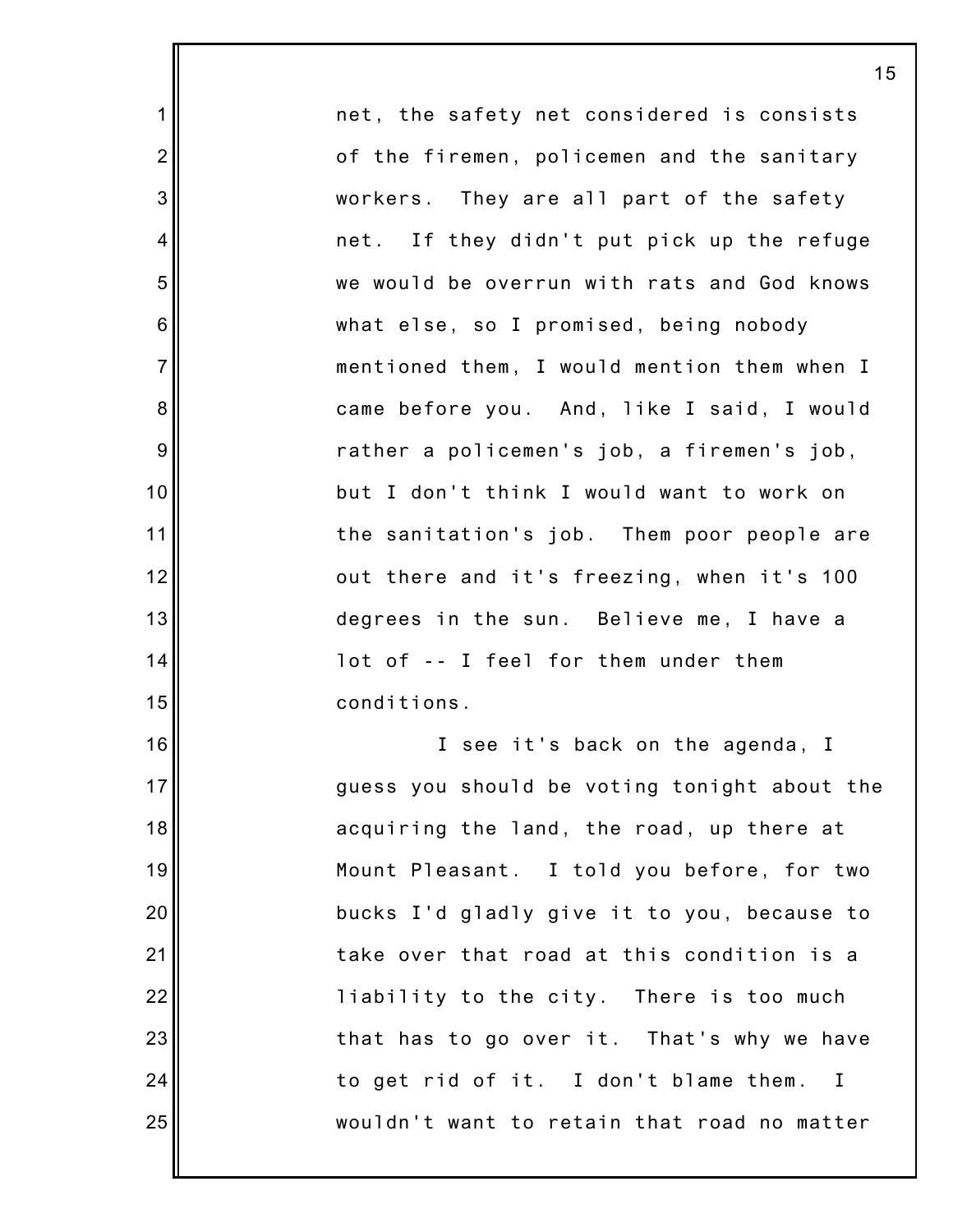what. They got to be plowed, they got to be cindered, they got to be repaired from all of these heavy trucks that's going to be going over this road, plus you know it's built on a down -- I don't think you would know. I do because I used to play there, okay? The mine used to be up there, Mt. Pleasant Mine was on top where it is now right up there, where Mount Pleasant is now the water used to run down for the sewer system, and I guess it was filled. That's what was there.

1

2

3

4

5

6

7

8

9

10

11

12

13

14

15

16

17

18

19

20

21

22

23

24

25

How steady is that? Well, I guess it goes more steadier than anywhere else in the city, but I believe we should take care of the roads that we already own rather than taking on more liability. I can understand the point of the Chamber. Actually, if you vote for it you would probably get invited to hear the mayor's speech being you are not invited there, but anyway -- MR. ROGAN: I doubt that,

> Mr. Sbaraglia, we haven't been invited to anything.

> > MR. SBARAGLIA: Well, you vote for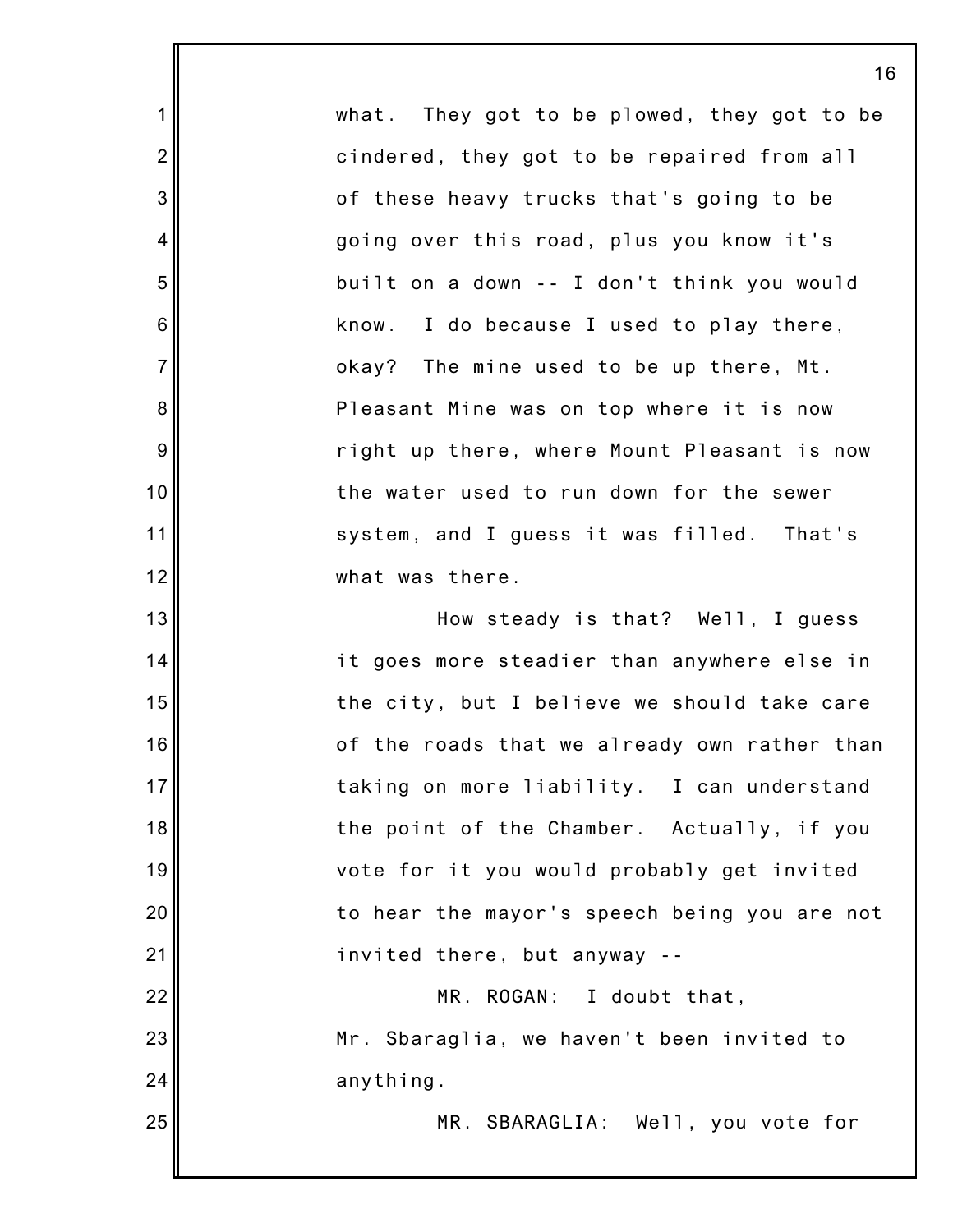|                | 17                                           |
|----------------|----------------------------------------------|
| 1              | this you probably will be because that saves |
| $\overline{2}$ | them thousands and thousands of dollars to   |
| 3              | maintain that road, and -- well, like I say, |
| 4              | I promised I would talk about the            |
| 5              | sanitation. Everything else is pretty well   |
| 6              | cut and dry. The only thing is the road and  |
| $\overline{7}$ | the poor sanitation workers. Thank you.      |
| 8              | MS. EVANS: Thank you,                        |
| 9              | Mr. Sbaraglia.                               |
| 10             | MR. JOYCE: Thank you.                        |
| 11             | MS. EVANS: Attorney Hughes, could            |
| 12             | you just comment briefly again on the        |
| 13             | acceptance of the road and the storm drain   |
| 14             | at the Mount Pleasant Industrial Park, the   |
| 15             | agreement that was reached with the Chamber  |
| 16             | of Commerce?                                 |
| 17             | MR. HUGHES: Yes, Madam president.            |
| 18             | In accordance with the Pennsylvania          |
| 19             | Municipalities Planning Code, the road when  |
| 20             | it was built to specifications would be      |
| 21             | accepted by the city, the road was accepted  |
| 22             | by the city engineer, it was built according |
| 23             | to specifications as required by the city.   |
| 24             | There is a cul de sac put at the end of the  |
| 25             | road which means that the city will be able  |
|                |                                              |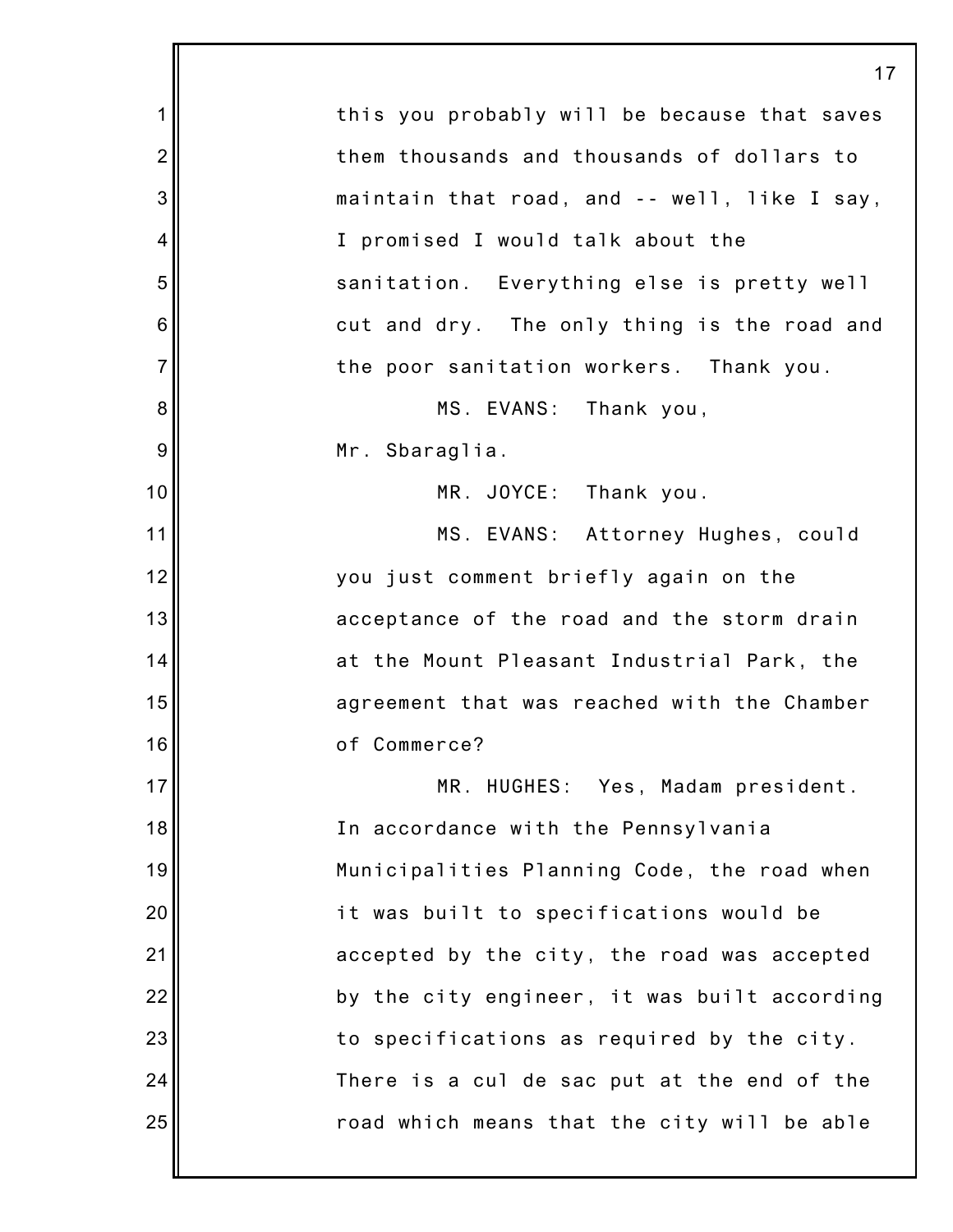to receive liquid fuels tax for it, and as a result of what's in the MCP, it's also in the city's subdivision land development ordinance known as SALDO that the city upon acceptance of the road can require the developer to place a performance bond or maintenance bond up to 15 percent off -- I'm sorry, 15 -- I'm going from memory now, 15 percent of the cost of the road for a period of 18 months after it's accepted.

1

2

3

4

5

6

7

8

9

10

11

12

13

14

15

16

17

18

19

20

21

22

23

24

25

I had the figures last week and I read them off. The road cost I believe it was close to \$150,000, 15 percent was \$22,500, the road cost a little bit more, it might have been \$164,000, it came to like \$24,000. The Chamber is coming up with a bond of \$25,000 as a maintenance bond to the city for a period of 18 months. The road is built according to the city's specifications and in accordance with the plan that was approved for the Mount Pleasant development up there the city is obligated under the MCP to accept the road.

As to the storm sewers, the storm sewers it's the same type of requirement,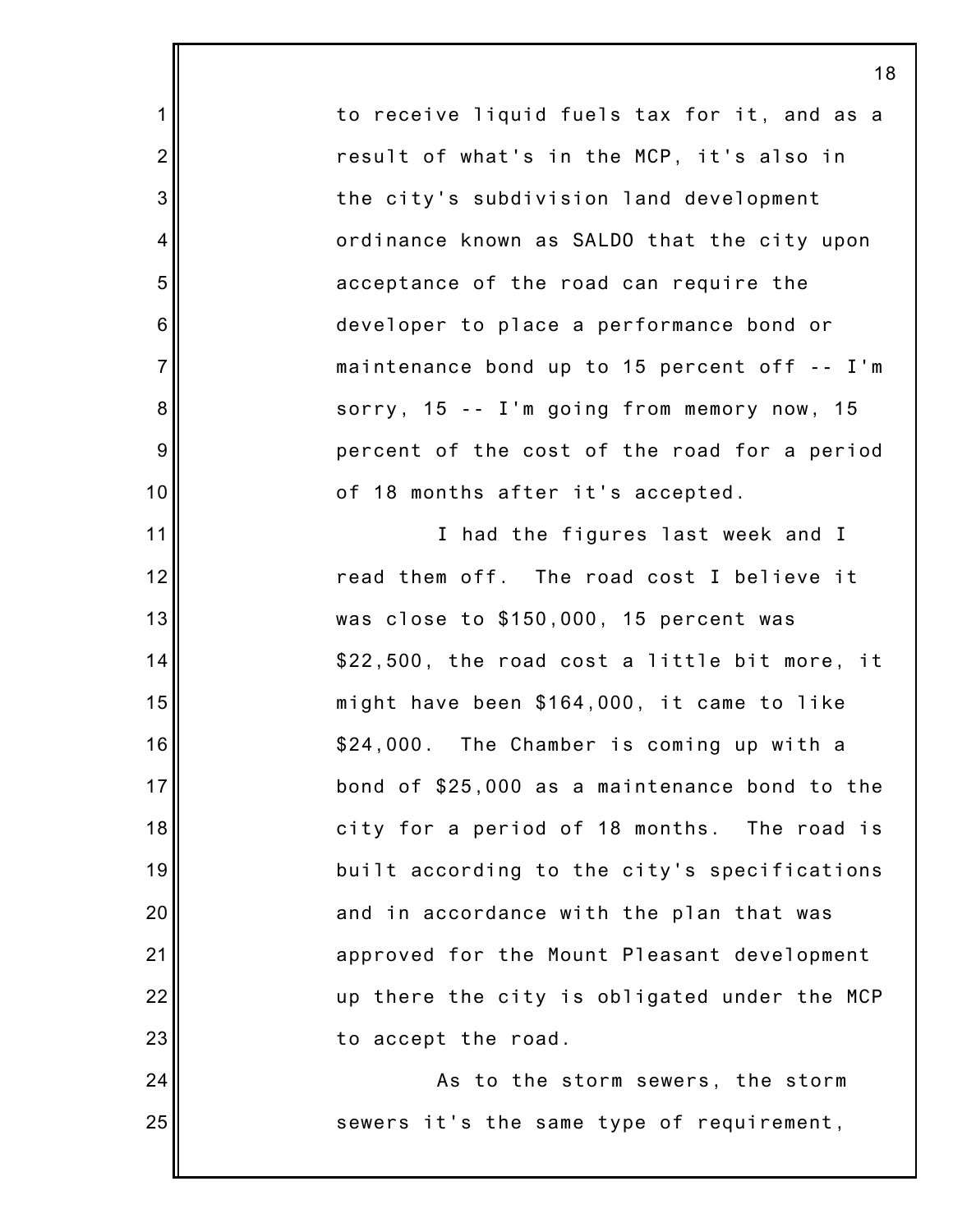however, those storm sewers are a fairly new type of storm sewers, installation is a geotech material put on the bottom that would take out -- or it would trap some of the sedimentation. It has to be cleaned periodically. We have negotiated with the Chamber of Commerce they will come up with a bond, not a bond but a payment to the city of \$5,000 to be held in escrow, so that when the city -- the city does not have the equipment and the Sewer Authority will clean it out that if the city is charged the money would be there to pay the Sewer Authority and reimburse them for the costs involved in cleaning out those storm sewers.

1

2

3

4

5

6

7

8

9

10

11

12

13

14

15

16

17

18

19

20

21

22

23

24

25

The storm sewers then run into the sedimentation pond owned by PennDOT. They have a highway occupancy permit, but they have a permit to discharge the storm water from Mount Pleasant into that storm basin that's owned by the Commonwealth of Pennsylvania for ultimate discharge into the Lackawanna River. Everything complies with the MCP and everything complies with the plans that were approved by the planning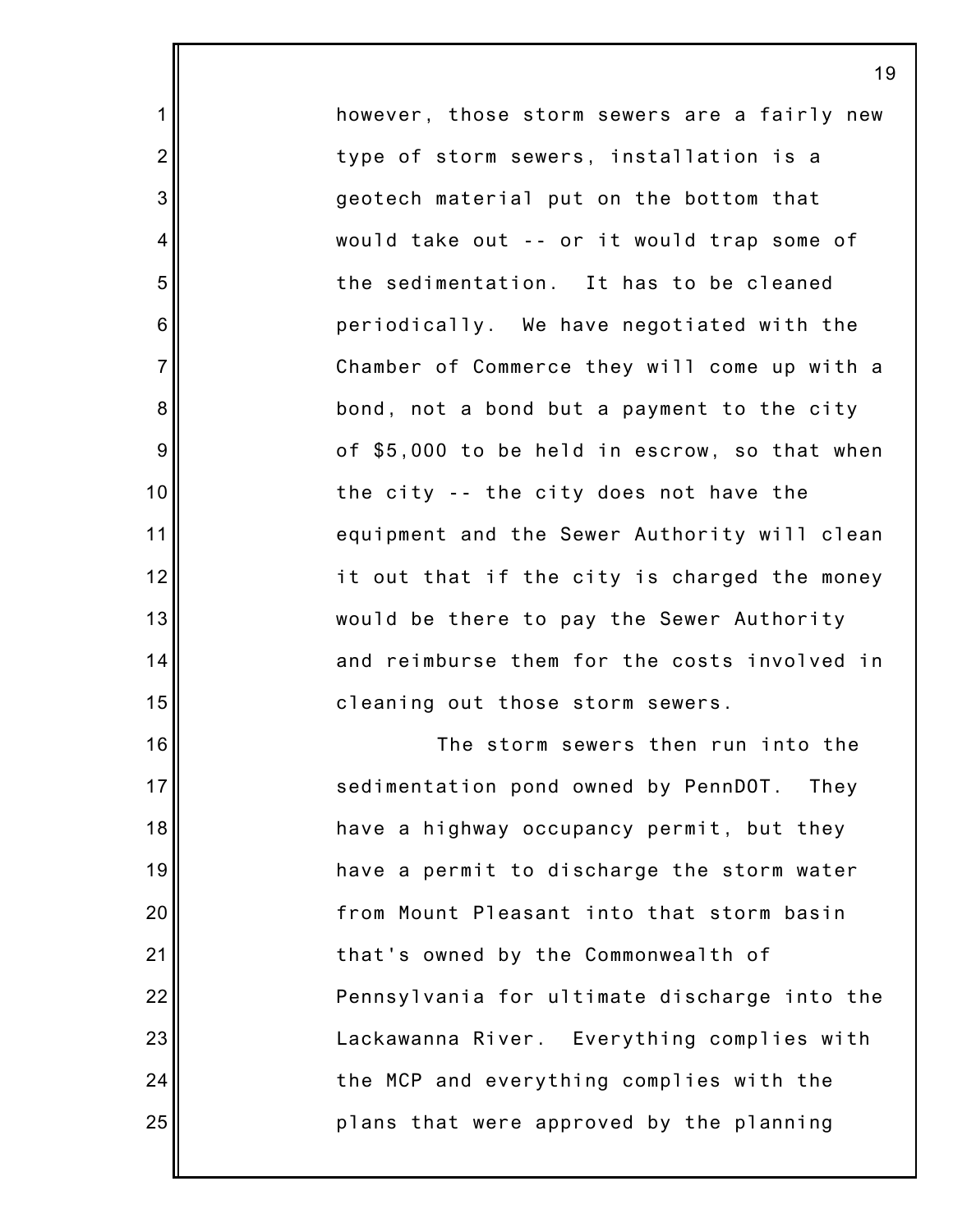|                  | 20                                           |
|------------------|----------------------------------------------|
| 1                | commission from the city for the acceptance  |
| $\overline{2}$   | of the roads and the sewer systems upon      |
| 3                | completion.                                  |
| 4                | MS. EVANS: Thank you very much.              |
| 5                | Lee E. Morgan.                               |
| $\,6$            | MR. MORGAN: Good evening, Council.           |
| $\overline{7}$   | MS. EVANS: Good evening.                     |
| 8                | MR. MORGAN: The first thing I have           |
| $\boldsymbol{9}$ | to say is I would like to thank council for  |
| 10               | allowing candidates last week to come in and |
| 11               | sign to come to the tax group here in        |
| 12               | council chambers and participate. With       |
| 13               | ECTV's help and the council's help I think   |
| 14               | it was a very good thing that council did,   |
| 15               | and once again, the Scranton/Lackawanna      |
| 16               | County Taxpayers' and Citizens' Association  |
| 17               | is going to allow more candidates to come in |
| 18               | on this Thursday starting at 6:00 on the     |
| 19               | county level and various other offices that, |
| 20               | you know, whether it's school board or       |
| 21               | magisterial races, there is an awful lot of  |
| 22               | candidates, county commissioner candidates,  |
| 23               | etcetera, coming in.                         |
| 24               | So I would just like it say that             |
| 25               | it's been a really very positive experience  |
|                  |                                              |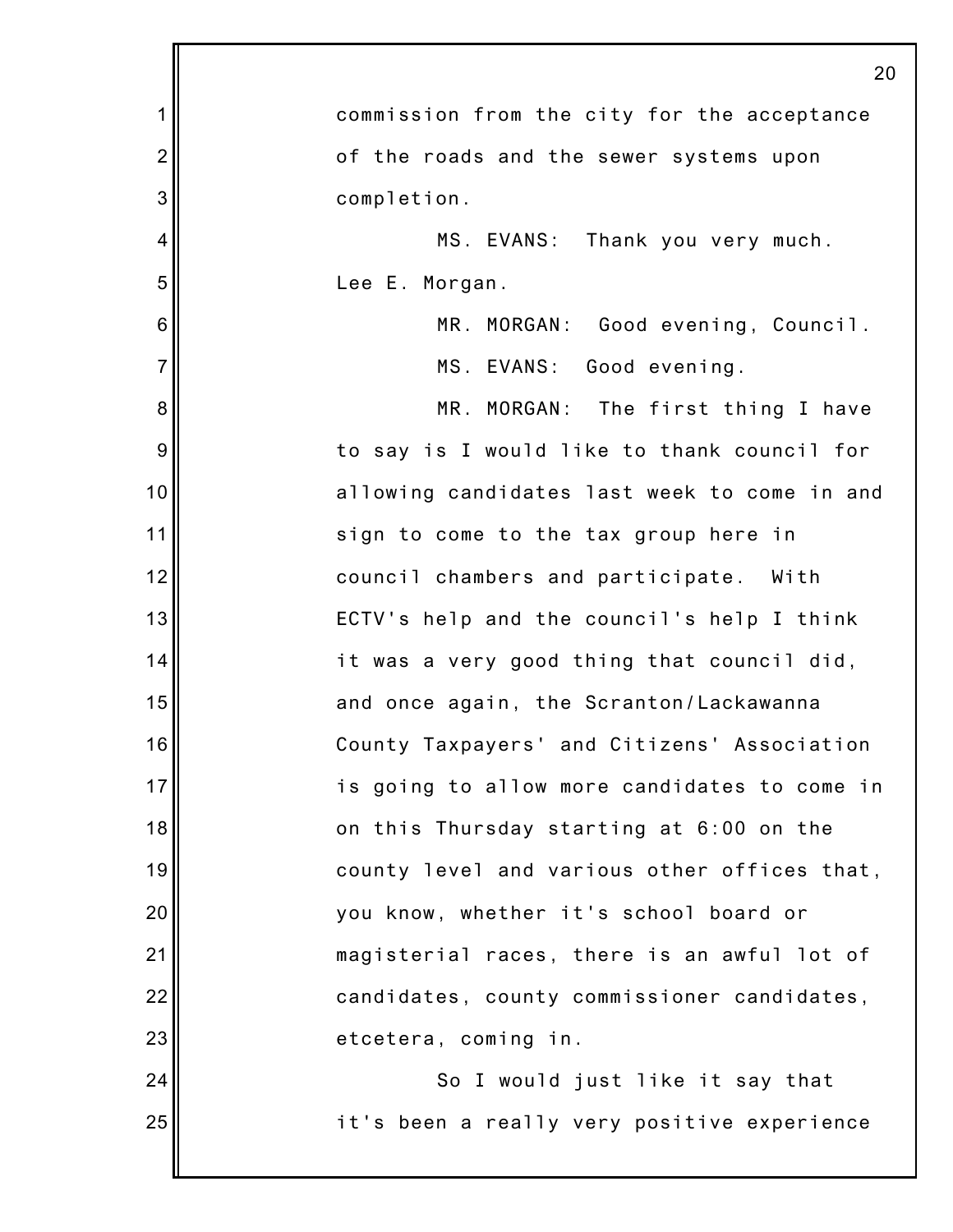in my opinion, and I think it's informed a lot of people on a lot of the ways that the candidates see the office they are running for and what changes they want to make and, you know, I just -- with that said I would just like to say that I find ECTV to be a very valuable instrument to the city, and today reading the newspaper we see they are in trouble still and, you know, I don't know where their funding is going to come from because evidently they have no money, but maybe council and the mayor could sit down and try to find some funding stream because I think if we were to lose that channel it would be, you know, very detrimental to the community, so I just hope that council and the mayor would maybe sit down and try and come up with an agreement until something happens with the contract with the franchise fee.

1

2

3

4

5

6

7

8

9

10

11

12

13

14

15

16

17

18

19

20

21

22

23

24

25

And the other thing I would like to say tonight is, you know, last week I wanted to come to the podium and say a couple of things, but my son had an appointment so I had to leave before then, but I just hope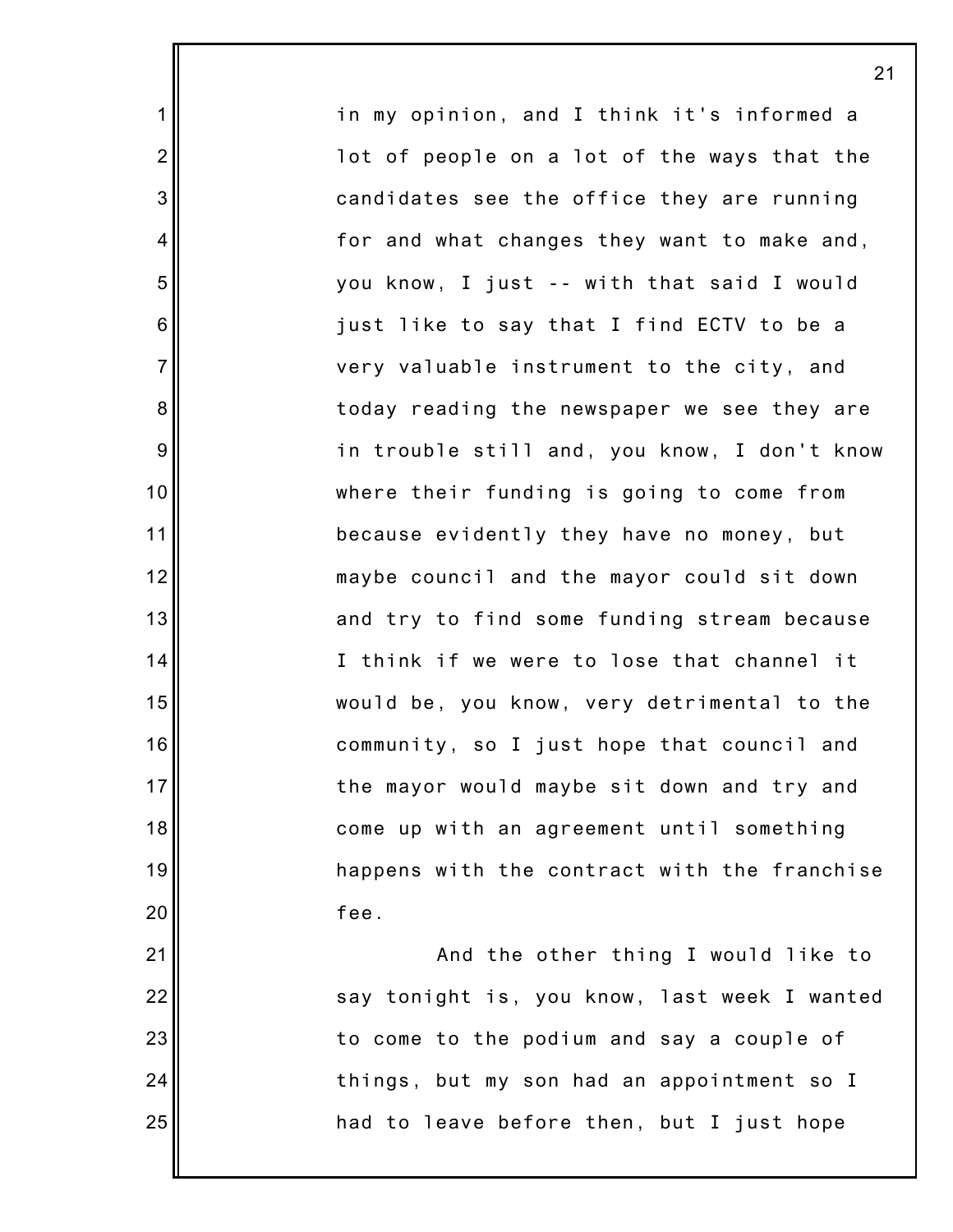that the city doesn't really consider some of the things that's said in the newspaper whether it's privatization of DPW or, ou know, some kind of leasing of the Scranton Sewer Authority again like we had with American Anglican, I think the city has got a real hard road to travel and I don't -- I really have to be honest, you know, that you are sitting in a really tough situation here and there probably aren't a lot of good answers out there, but I just hope we don't go back to the past because I don't see what the agreement with the Scranton Sewer Authority did for the city in the long-run, and that's not a political thing for me that's just, you know, when you take a look at what's occurred and where we are, you know, the same thing with leasing the Parking Authority buildings, I think if anything we should wait until they are at their maximum value maybe and sell them off as long as we can pay all the notes off.

1

2

3

4

5

6

7

8

9

10

11

12

13

14

15

16

17

18

19

20

21

22

23

24

25

The city needs jobs and the council would hopefully with the Chamber of Commerce and hopefully with the mayor sit down and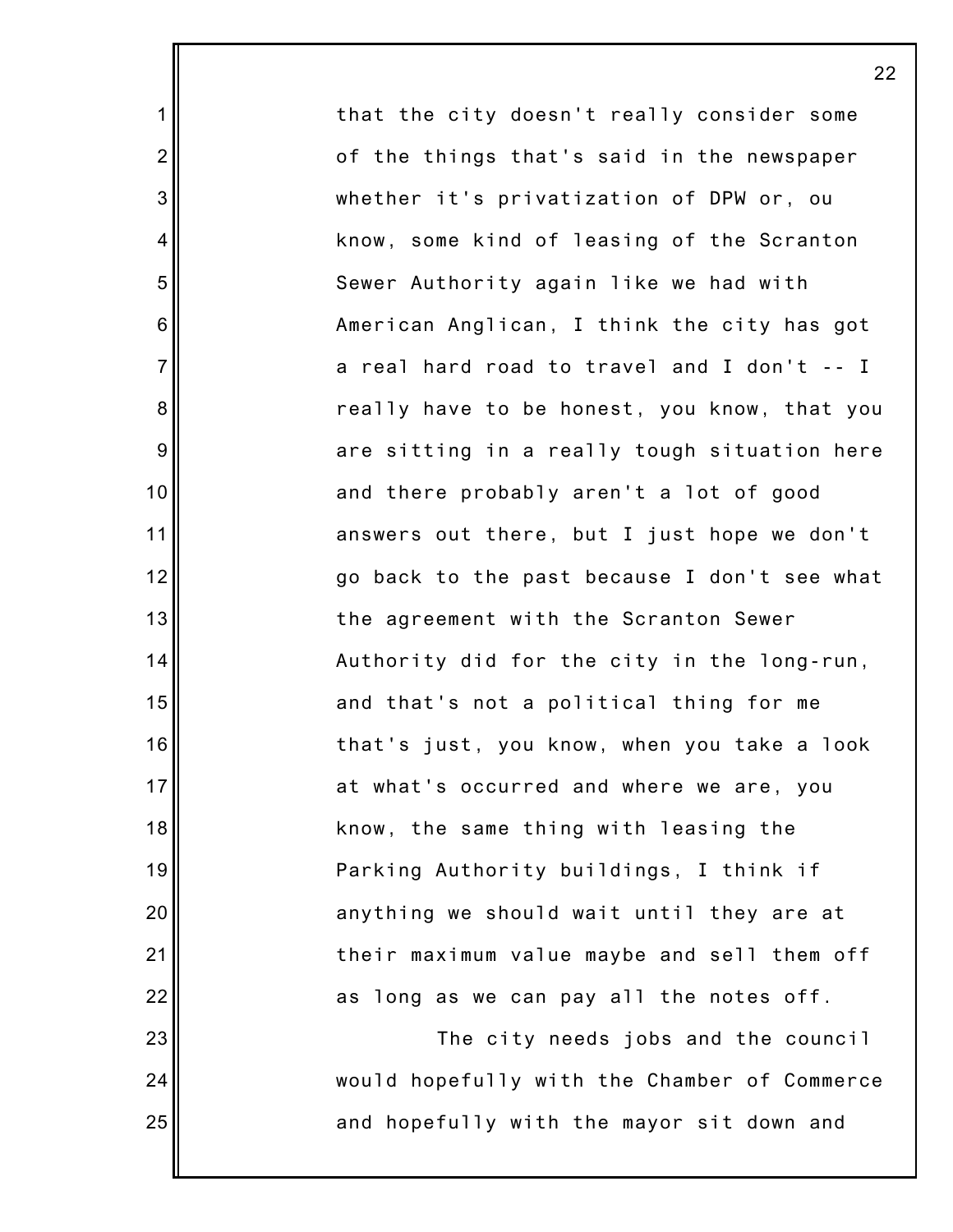come up with a plan like the Scranton Plan or another plan and begin the process of creating economic development in the city. Council didn't like the SAPA plan, I liked that plan, but council didn't, but we need a plan and I just hope council would sit down with all of the parties involved and, you know, when you take a look at some of the statements even Wal-Mart has made lately that people have no money at the end of the month. In the beginning of the month people are spending, and by the end of the month they have no money. The mall is in trouble. You know, how can the mall be successful if the people in the city have no money and I just think that's the key to everything.

1

2

3

4

5

6

7

8

9

10

11

12

13

14

15

16

17

18

19

20

21

22

23

24

25

Even Martin Luther King realized that the most important thing of all was employment and that that was the thing that empowered people, and that's why he went to Memphis, you know, and I just hope that, you know, council really take a good hard look at that in this election year, and even if it wasn't an election year, because really honestly and truthfully that is the city's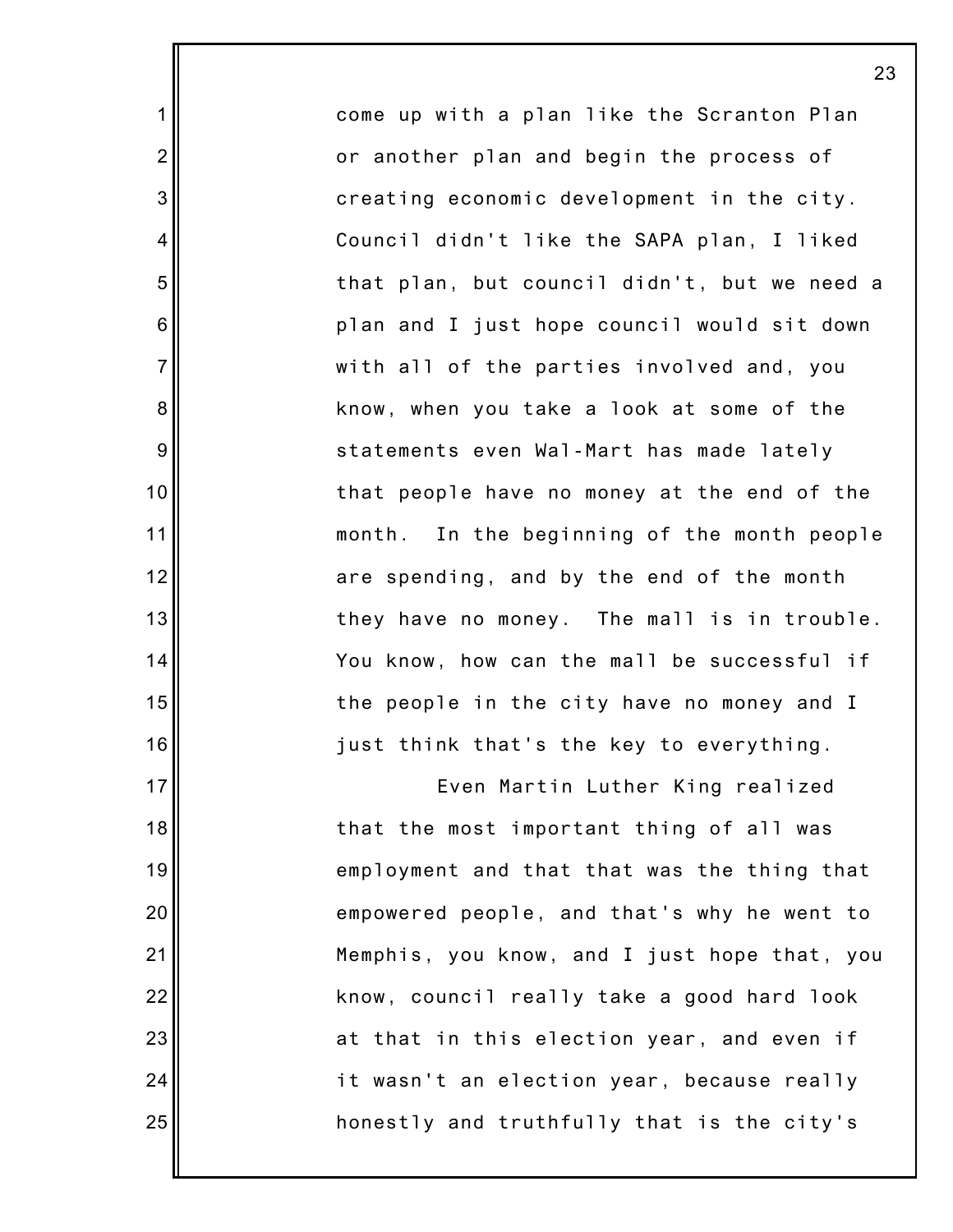1 2 3 4 5 6 7 8 9 10 11 12 13 14 15 16 17 18 19 20 21 22 23 24 25 problem the lack of, I don't know, family sustaining employment, any employment at this time, it's not just a unique problem with the City of Scranton. So, you know, I really appreciate your time. Thank you. MS. EVANS: Thank you. Bill Jackowitz. MR. JACKOWITZ: Bill Jackowitz, South Scranton resident and member of the Taxpayers' Association. I have reached my limit on this budget issue and financial issues in Scranton. Someone is responsible for this disaster and the buck must stop somewhere. The elected officials of Scranton and all appointed cabinet members and section heads must come together and resolve this mess asap, as soon as possible. The Taxpayers, citizens and voters have listened to the ongoing path battles for far too long. I do not want to hear that it is this person's fault or that person's fault. What I want to hear are logical and real solutions to the problems. As a citizen of Scranton, I am no longer asking for the executive branch and the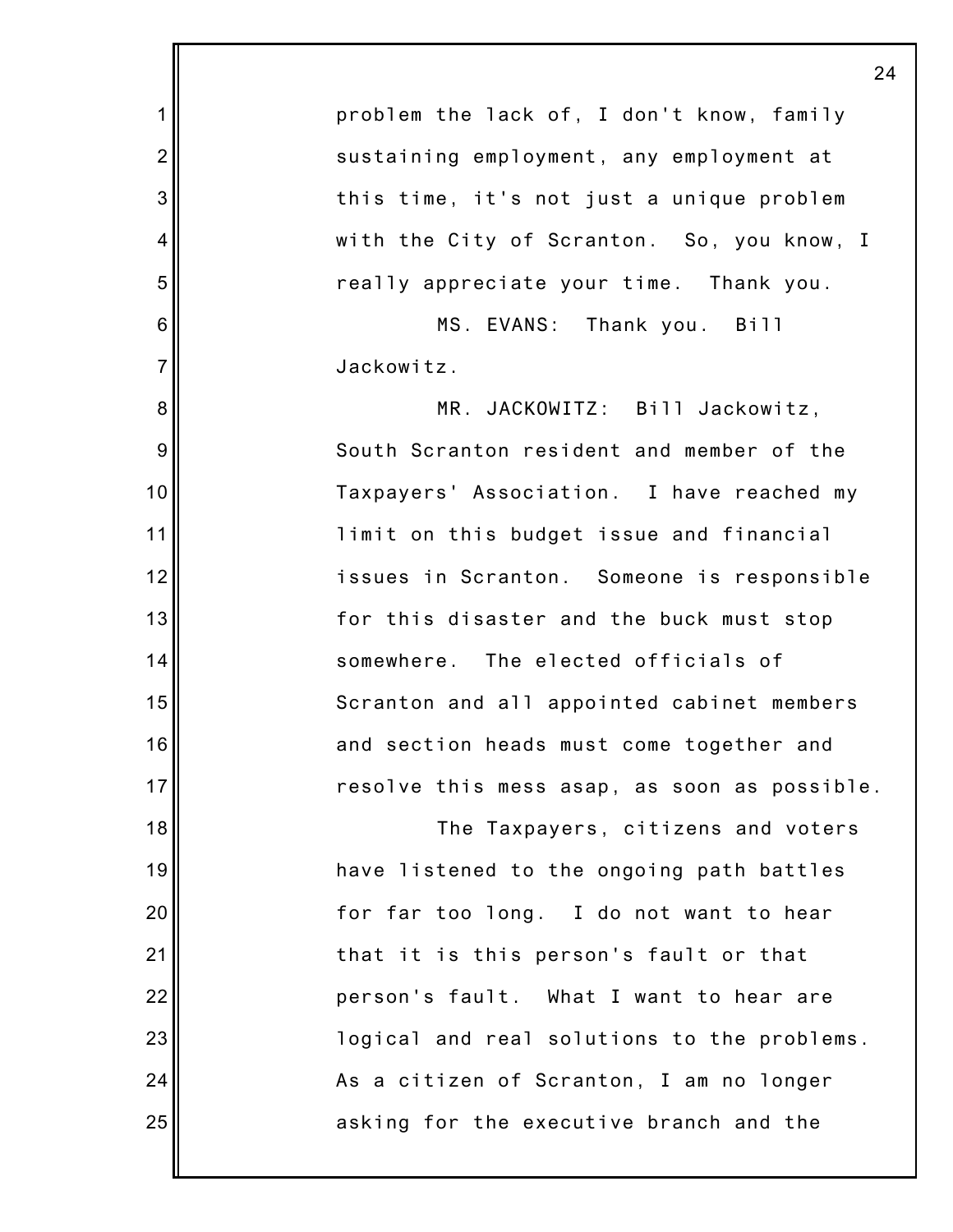|                | 2٤                                           |
|----------------|----------------------------------------------|
| 1              | legislature branch to answer or the city     |
| $\overline{2}$ | government to get together, I am demanding   |
| 3              | that they get together and work together.    |
| 4              | I neither an accountant nor an               |
| 5              | elected official of Scranton, but I am a     |
| 6              | resident of Scranton who pays his taxes on   |
| $\overline{7}$ | time and demands protection, service,        |
| 8              | courtesy and truthfulness all city           |
| 9              | employees, appointees and elected officials  |
| 10             | which include Mayor Doherty and city         |
| 11             | council.                                     |
| 12             | The mayor has hidden behind the              |
| 13             | Times-Tribune and has appointed business     |
| 14             | administrators and cabinet members plus      |
| 15             | council members who were rubber stampers for |
| 16             | his every wish. He addresses the Chamber of  |
| 17             | Commerce every year with the annual state of |
| 18             | the city address by invitation only.         |
| 19             | Mr. Mayor, I demand that you address         |
| 20             | the residents of this city about the         |
| 21             | truthful financial situation of this city.   |
| 22             | I want to know without a doubt how much debt |
| 23             | we, the taxpayers, must pay because of the   |
| 24             | decades of mismanagement by our local        |
| 25             | elected officials.                           |
|                |                                              |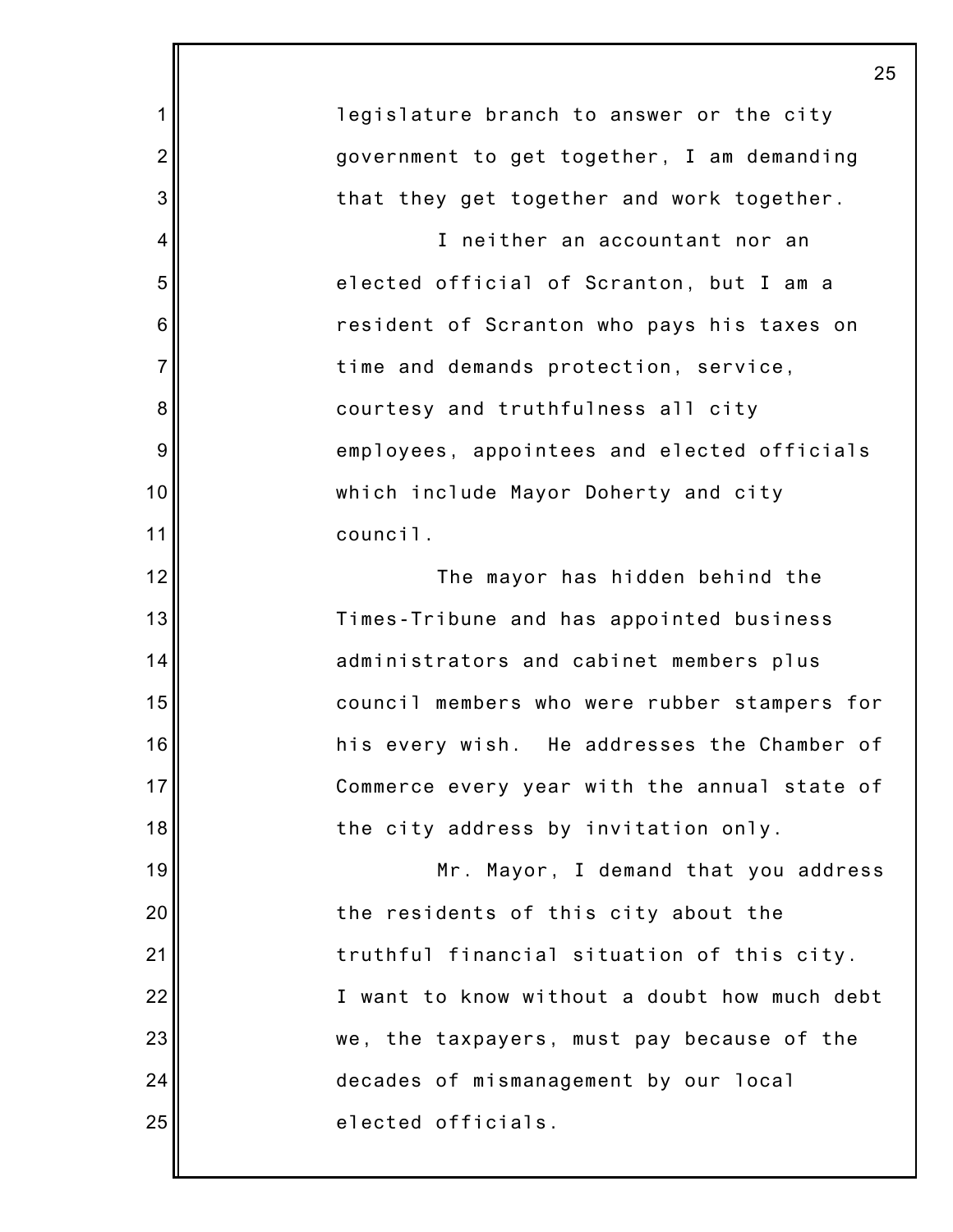1 2 3 4 5 6 7 8 9 10 11 12 13 14 15 16 17 18 19 20 21 22 23 24 25 26 Scranton elected city controller must become more involved in the management off the city, checkbook and do what the job requires. Manning excuses can no longer be tolerated any longer. Mrs. Novembrino must address the taxpayers and voters of Scranton in person, not through the newspaper. Mayor Doherty, Mr. McGowan and Mrs. Novembrino should schedule a public televised meeting and address the city's financial problems and make recommendations on how they plan on resolving the massive problems and their plans on how they plan on resolving the massive problems and their plans on how they plan on raising and having the distressed city status removed. This must be accomplished immediately with openness and transparency. No more hiding in the city clerk's office away from the public view. A memo to Chris Kelly, Times-Tribune, I agree with you the mayor has played too cute with the city finances and must now make the hard decisions required of a leader. The only problem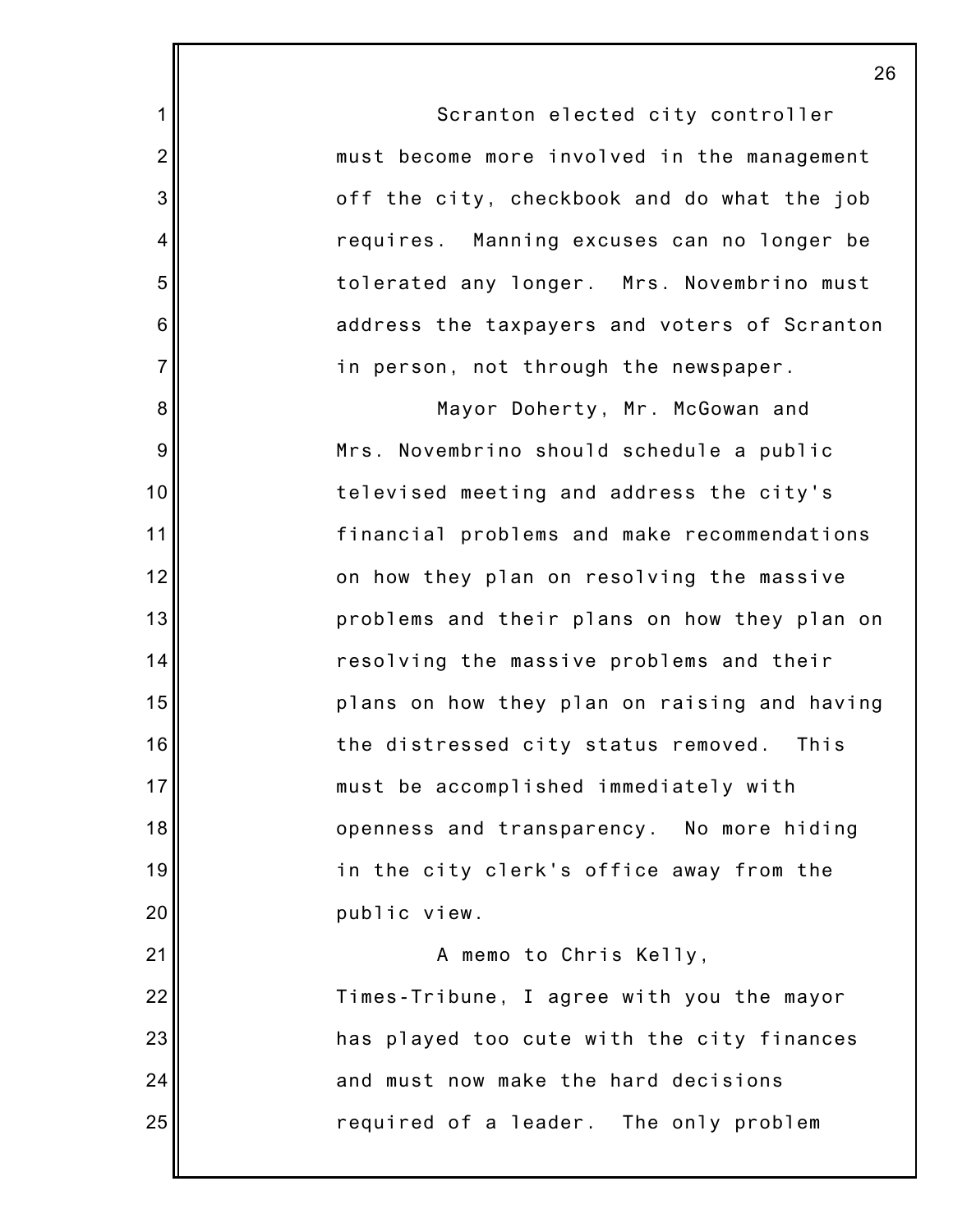being Mayor Doherty has shown no leadership ability in nine years and neither has his cabinet members and rubber stampers on city council, especially Mr. McGoff who is the only remaining member of the city council presently from the Doherty three.

1

2

3

4

5

6

7

8

9

10

11

12

13

14

15

16

17

18

19

20

21

22

23

24

25

I also agree that the money to be rewarded the union is not there. Why you must ask, because it has been wasted by Mayor Doherty and the rubber stampers throughout the years. I have asked the mayor on several occasions either personally or from the podium where the money has gone. As of today, May 2, 2011, I still have not received and answer. I asked city council for answers last week, still waiting. Maybe this week someone will answer this very important question, where has the money gone?

We had a 25 percent tax increase, that alone should have made a difference. Tax revenue should have increased and budgets should have been balanced. They were not balanced, but we did have the 25 percent tax increase. Someone should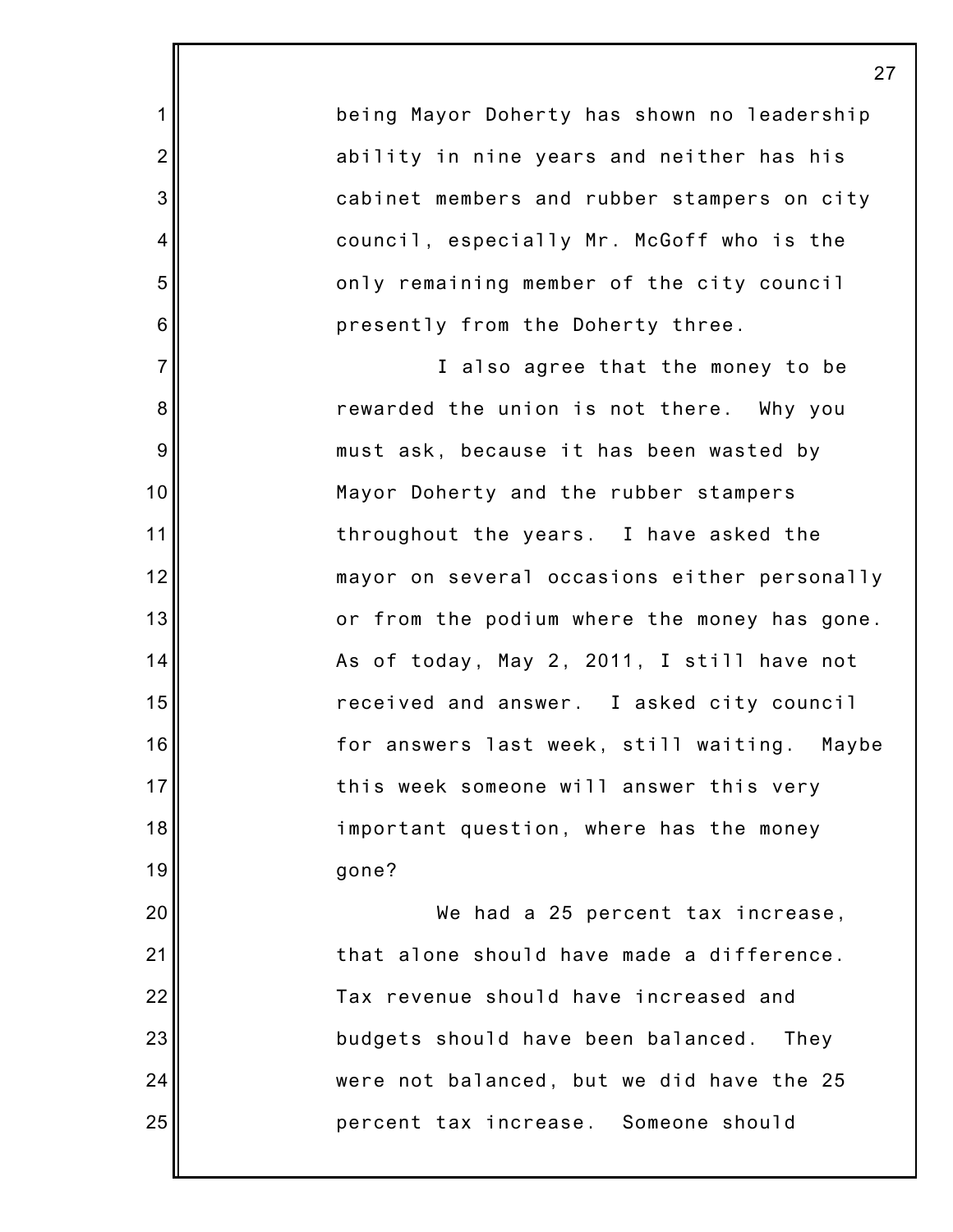|                  | 28                                          |
|------------------|---------------------------------------------|
| $\mathbf{1}$     | explain that, especially the person who     |
| $\overline{2}$   | voted for it.                               |
| 3                | Mr. McGoff, if you are serious about        |
| $\overline{4}$   | cooperation between the mayor and council,  |
| 5                | bring your friend, Mayor Doherty, to the    |
| $\,6$            | council meeting and have the mayor discuss  |
| $\overline{7}$   | his proposals for turning the city's        |
| 8                | financial situation around. Also, invite    |
| $\boldsymbol{9}$ | Judge Mazzoni attend. I would like to hear  |
| 10               | his rationale on his decision to side with  |
| 11               | Mayor Doherty and go against the residents  |
| 12               | of Scranton.                                |
| 13               | Also recommend to the mayor that the        |
| 14               | administration should hold a public meeting |
| 15               | in the Scranton High School auditorium open |
| 16               | to all residents and have ECTV televise a   |
| 17               | town hall meeting live and shown on a daily |
| 18               | basis during prime time slots. This way     |
| 19               | more residents will get the message, that   |
| 20               | is, if you are really serious. I am, I just |
| 21               | made the proposal.                          |
| 22               | I was glad to see that city council         |
| 23               | rewrote the letter requesting that the      |
| 24               | police union drop the grievance against     |
| 25               | police Chief Duffy. I was present 19 April  |
|                  |                                             |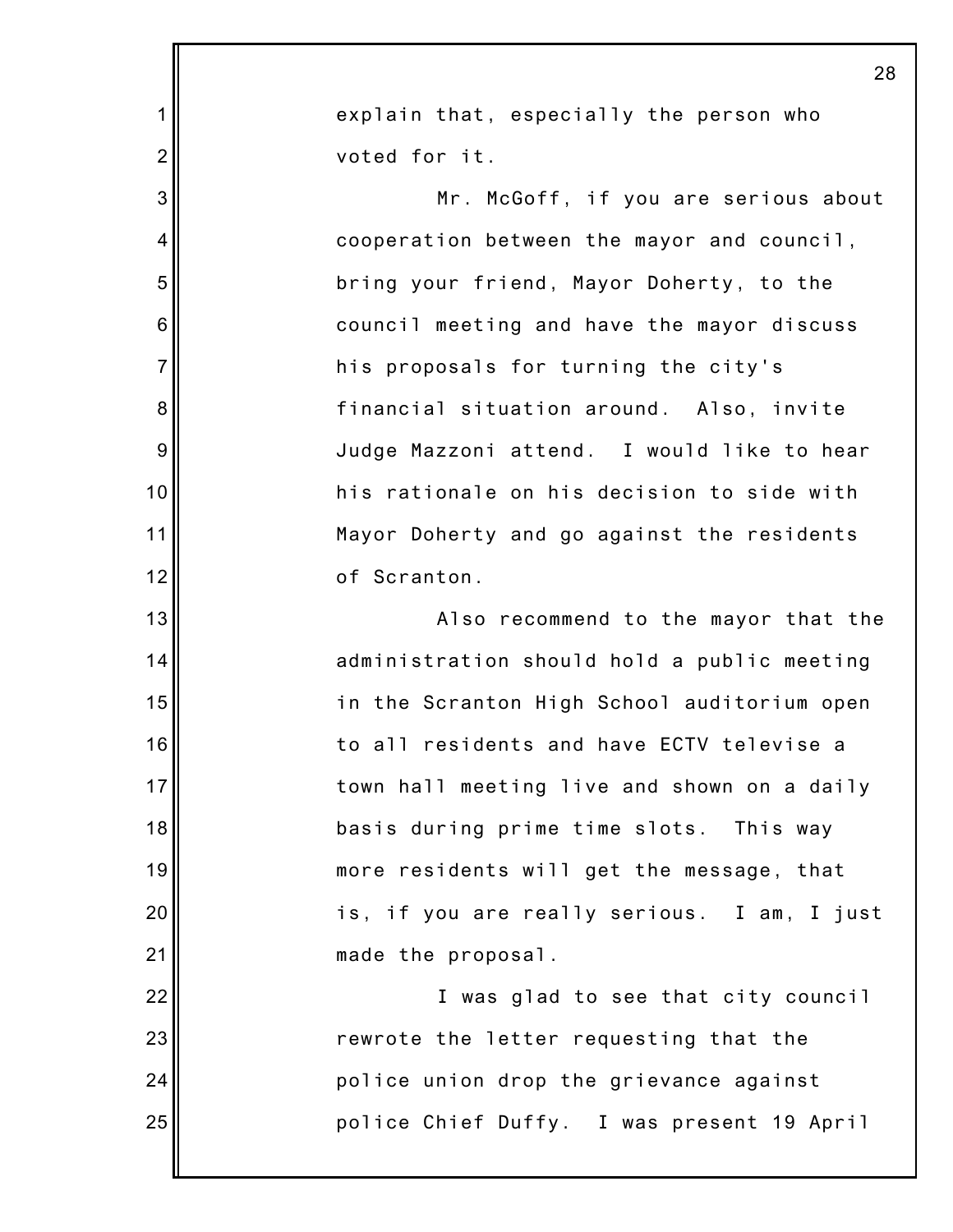2011 when Sergeant Martin addressed city council on this issue, never once did I hear Sergeant Martin attack or discredit Chief Duffy. Chief Duffy, in my opinion is doing a good job as chief. He may be a little too eager, but I am seeing results. The word on the street is stay the hell out of Scranton if you want to sell or distribute drugs or urinate in public. Also, be extra-vigilant, the chief of police could just stumble or run up on you while you are committing a crime. Uniform is optional.

1

2

3

4

5

6

7

8

9

10

11

12

13 14 15 16 17 18 19 20 21 22 23 24 25 Mr. Loscombe. In my opinion you were within your rights to answer the Times-Tribune's questions last week. Mr. McGoff has given three campaign speeches in a row. Two years ago when Mrs. Gatelli and Ms. Fanucci gave campaign speeches every week to council president, Mr. McGoff, never intervened or stopped the two councilwomen from making their campaign speeches. What's good for one is good for all. MR. LOSCOMBE: Thank you. MS. EVANS: Thank you, Mr. Jackowitz. Doug Miller.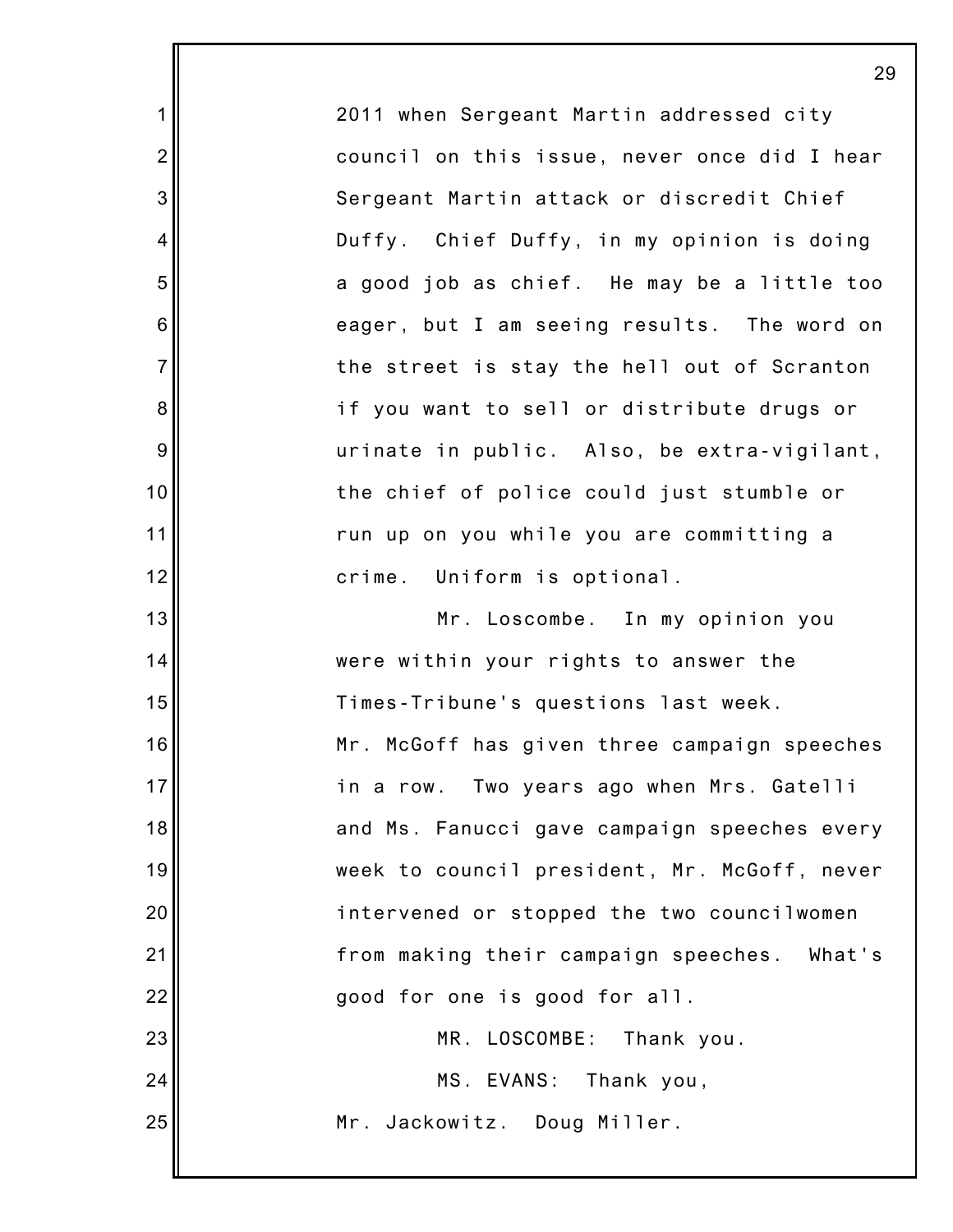|                | 30                                           |
|----------------|----------------------------------------------|
| 1              | MR. MILLER: Good evening, Council,           |
| $\overline{2}$ | Doug Miller, Scranton.                       |
| 3              | MS. EVANS: Good evening.                     |
| 4              | MR. MILLER: I'd like to begin this           |
| 5              | evening, if I may, by responding to the      |
| 6              | editorial that we saw in Sundays Times. If   |
| $\overline{7}$ | you can recall in the past, candidates were  |
| 8              | precluded from addressing council at it's    |
| 9              | weekly meetings. However, that issue was     |
| 10             | challenged in Court by a city resident and   |
| 11             | successfully overturned. Therefore,          |
| 12             | candidates were then permitted to address    |
| 13             | council. The Times editorial headline, "The  |
| 14             | dog ate it's homework" states that           |
| 15             | Councilman Loscombe launched into a          |
| 16             | political speech answering the questions     |
| 17             | posed by Times staff writer Josh Mrozinski.  |
| 18             | It further states that Council President     |
| 19             | Evans should afford equal time to other      |
| 20             | candidates at future council meetings and    |
| 21             | that there should also be an open            |
| 22             | microphone.                                  |
| 23             | With that said, I've rarely seen any         |
| 24             | candidate come before council, yet now a     |
| 25             | select few want to whine because they missed |
|                |                                              |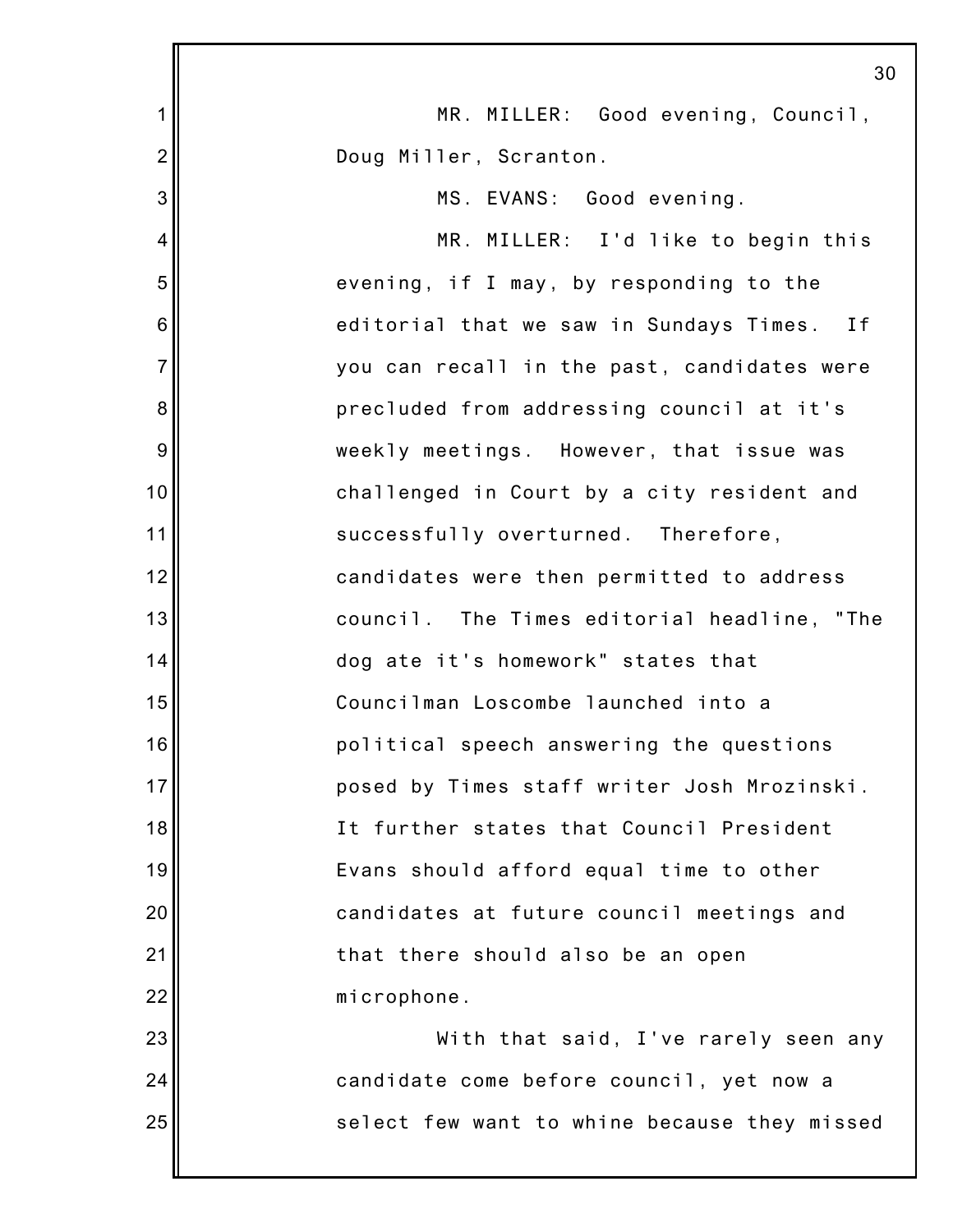out on an opportunity to come forward in the past as private citizens. The microphone is and always will be open here. Councilman Loscombe did not ignore the questions posed to him, he answered them, though perhaps not to the Times' liking. He was the public forum that is open to all including Mr. McGoff and Mr. Wechler who can come up here and discuss issues such as why Mr. McGoff raised taxes 26 percent and why Mr. Wechler stood by as plant manager while his company hired illegal aliens over Scranton residents.

1

2

3

4

5

6

7

8

9

10

11

12

13

14

15

16

17

18

19

20

21

22

23

24

25

Our government is a form of government based on free speech and luckily for us we get five minutes of it even though in the past, for the most part, those five minutes were like whispering into the wind because our statements fell on deaf ears and the pounding of the gavel drowned our words.

Mr. McGoff recently issued a statement on his Facebook page regarding the conduct at council. It states here, "By friends of Bob McGoff, Wednesday, April 27, 2011, 2:32 p.m. The campaign is heating up.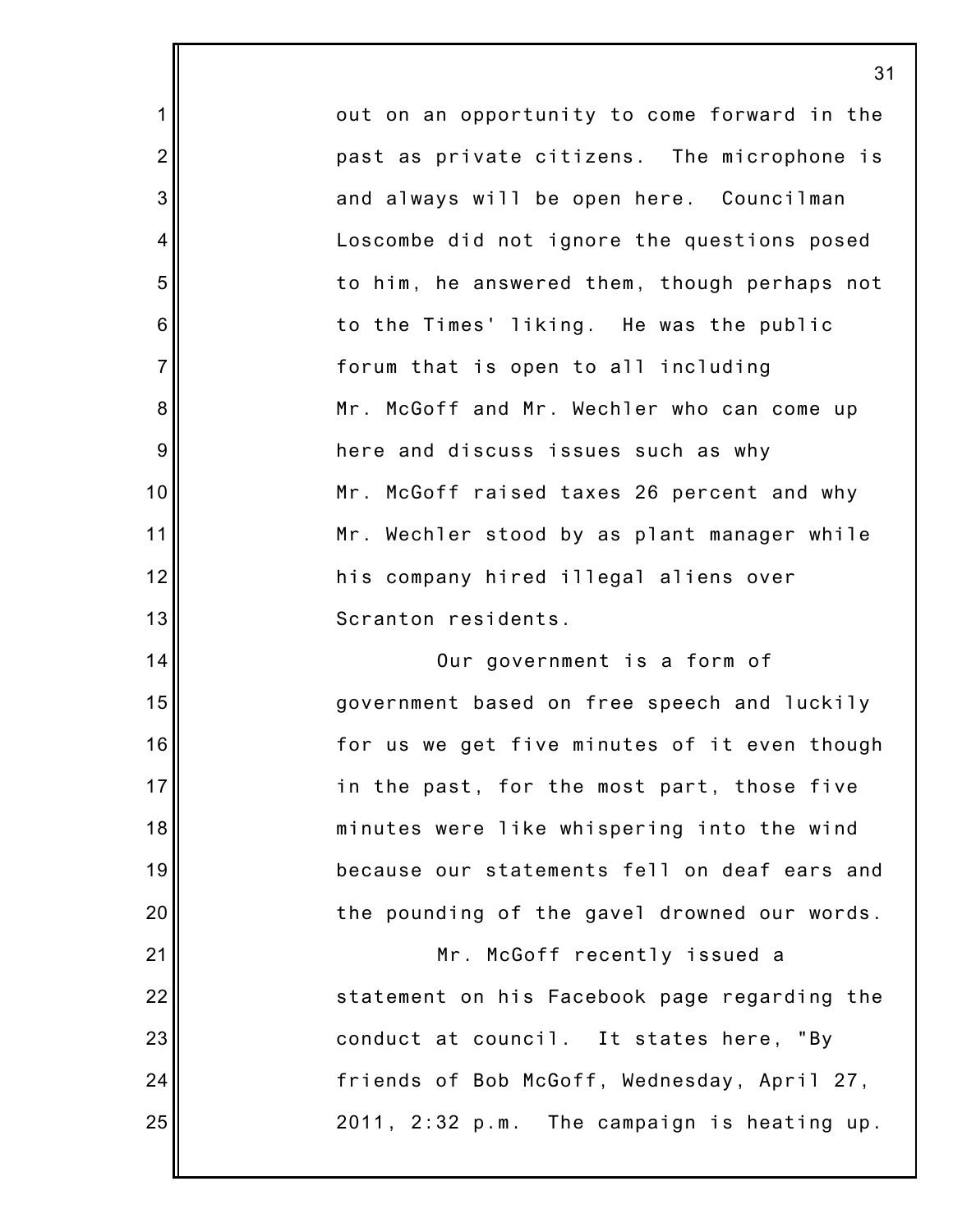Opponents are using council meetings to conduct their campaign and resorting to name calling to enhance themselves. Neither of the aforementioned tactics will be part of my campaign. My four years on council have been marked by respect for the office and respect for the people that hold office. Council meetings are about government, not politics and about respectful discourse, not attempts at public humiliation. What do you want from your city council? It's your decision on May 17."

1

2

3

4

5

6

7

8

9

10

11

12

13

14

15

16

17

18

19

20

21

22

23

24

25

We, as citizens, all come to take part in our government and, yes, Mr. McGoff, it is about respect, but unfortunately, when you were council president and even councils before you, residents were gaveled down, laughed at and made a mockery of. We also had armed guards here in the back, and I was never quite sure who was exactly being protected, the residents or council members. It must have been council because I can only recall residents being dragged out of here. When you hold yourself as a public official, there is no such thing as privacy.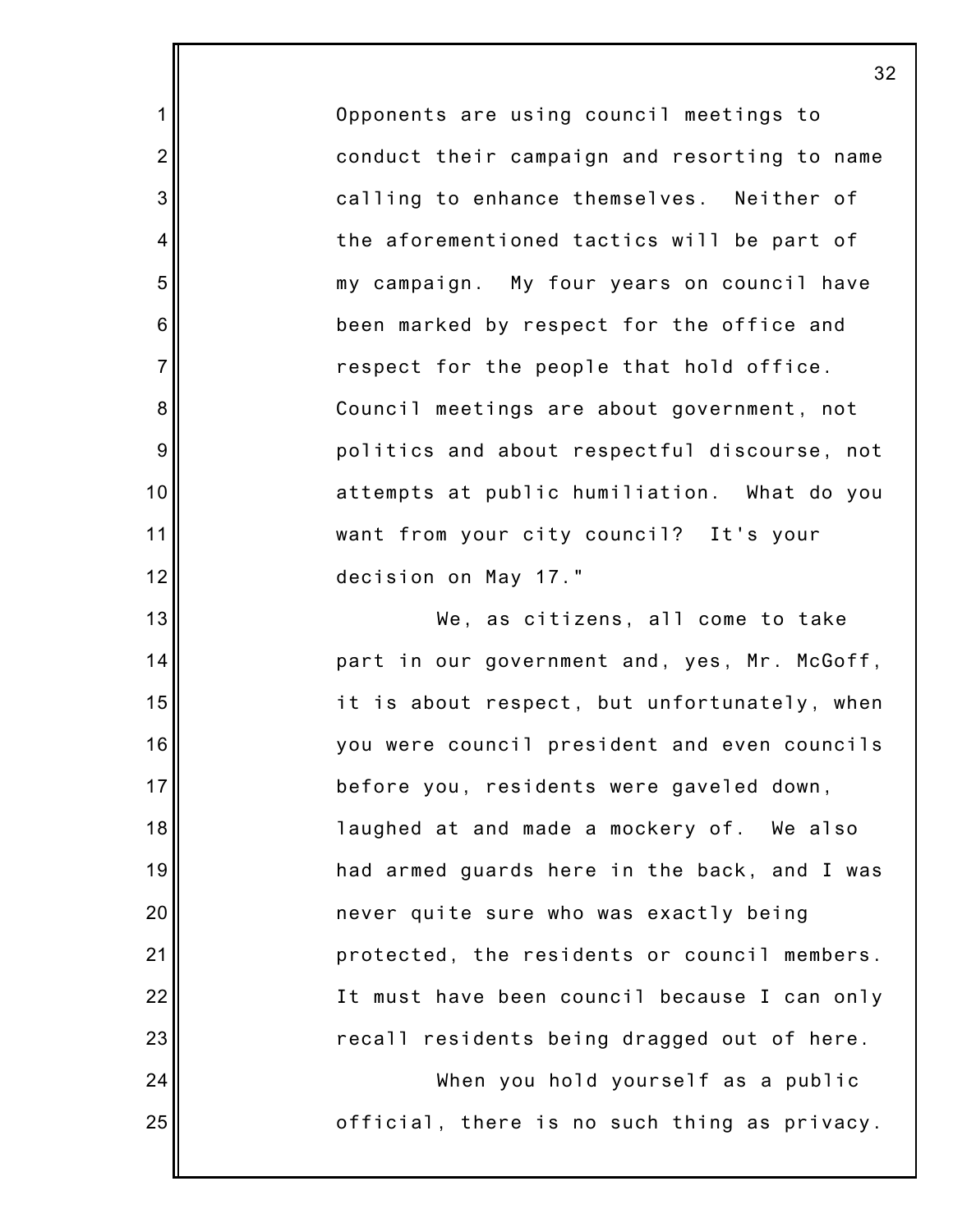|                  | 3 <sup>′</sup>                               |
|------------------|----------------------------------------------|
| $\mathbf{1}$     | It's called being held accountable and       |
| $\overline{2}$   | citizens have a right to demand              |
| 3                | accountability from their elected officials. |
| 4                | Mr. McGoff, these meetings are not used for  |
| 5                | public humiliation they are used to address  |
| $6\phantom{1}6$  | public concerns, and if you do feel          |
| $\overline{7}$   | humiliated then that means you didn't do the |
| $\bf 8$          | job you were elected to do. You and          |
| $\boldsymbol{9}$ | Mr. Wechler want to run this city, yet not   |
| 10               | once in my ten years of participation at     |
| 11               | council meetings can I even recall           |
| 12               | Mr. Wechler coming to this podium on behalf  |
| 13               | of the residents of this city nor did I ever |
| 14               | see you, Mr. McGoff, come forward until you  |
| 15               | were politically appointed.                  |
| 16               | I take personal offense to the               |
| 17               | statements you made to Councilman Loscombe   |
| 18               | last week. You and Mr. Wechler had the       |
| 19               | opportunity to address council as private    |
| 20               | citizens. In fact, Mr. McGoff, if you would  |
| 21               | like you can address council right here at   |
| 22               | this very same podium. You can even run      |
| 23               | back to your council seat if you'd like and  |
| 24               | answer your questions, and even for the sake |
| 25               | of saving time and keeping within the        |
|                  |                                              |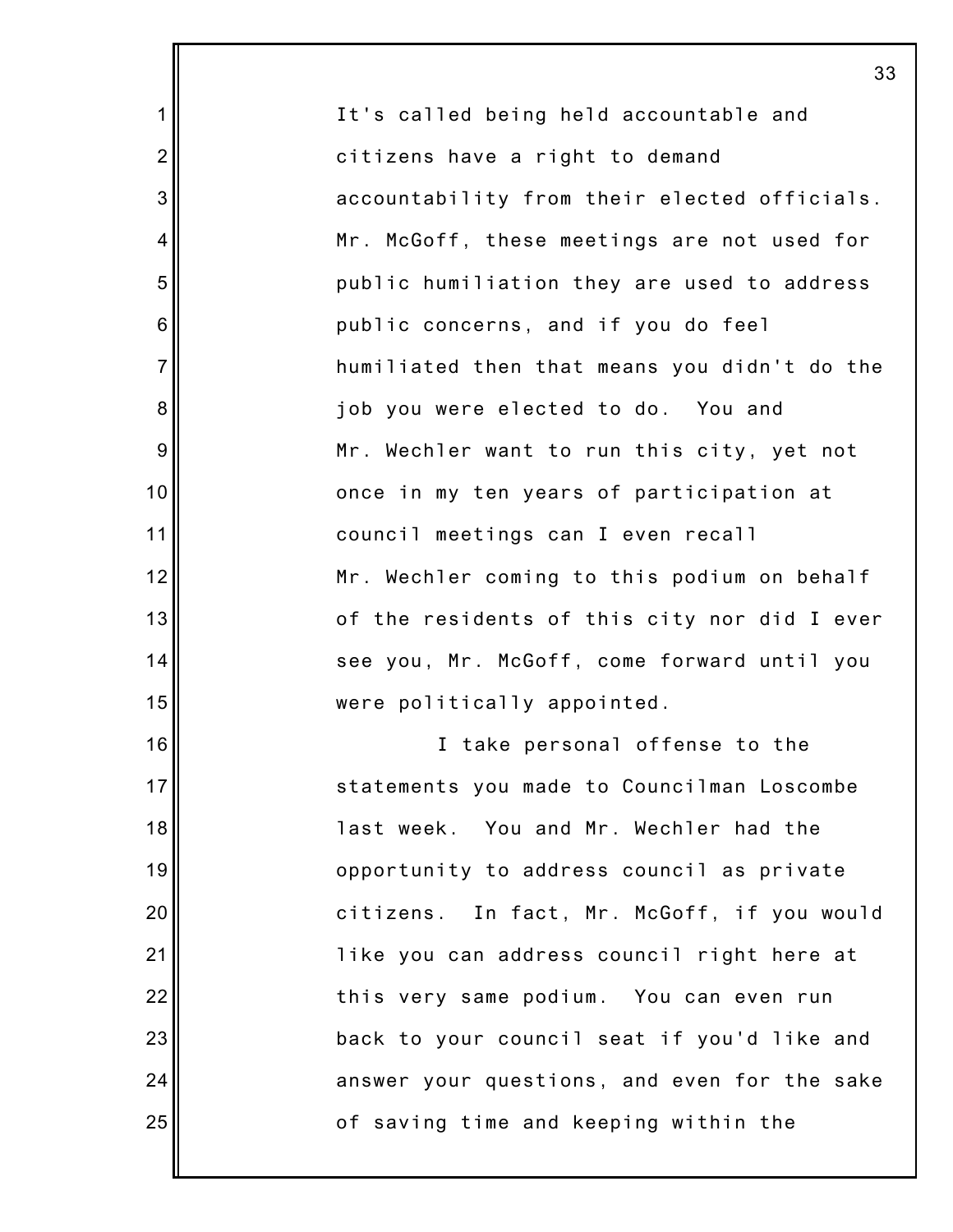| $\mathbf 1$     | five-minute time frame, you can even bounce |
|-----------------|---------------------------------------------|
| $\overline{2}$  | back and forth on the administration's      |
| 3               | rubber stamp if you like.                   |
| 4               | I believe actions speak louder than         |
| 5               | words. Take a look at where this city was   |
| $6\phantom{1}6$ | just a short time ago and take a look at    |
| $\overline{7}$  | where we are today. We've finally got a     |
| $\bf 8$         | council majority trying to make changes to  |
| $\overline{9}$  | improve our city. Maybe it wouldn't hurt    |
| 10              | you, Mr. McGoff, to join this team because  |
| 11              | this administration is finished.            |
| 12              | Finally, you concluded your crying          |
| 13              | call by asking residents what they wanted   |
| 14              | from their city council. Well, I believe    |
| 15              | the response to that is a quite simple,     |
| 16              | residents want council members that are     |
| 17              | accountable, respectful and most of all     |
| 18              | understanding that people matter and must   |
| 19              | always come ahead of politics. I believe    |
| 20              | it's quite obvious, Mr. McGoff, that this   |
| 21              | ultimately excludes you. The rubber         |
| 22              | stamping days of old are over.              |
| 23              | When you were council president,            |
| 24              | Mr. McGoff, you allowed Mrs. Gatelli and    |
| 25              | Mrs. Fanucci to give political stumps each  |
|                 |                                             |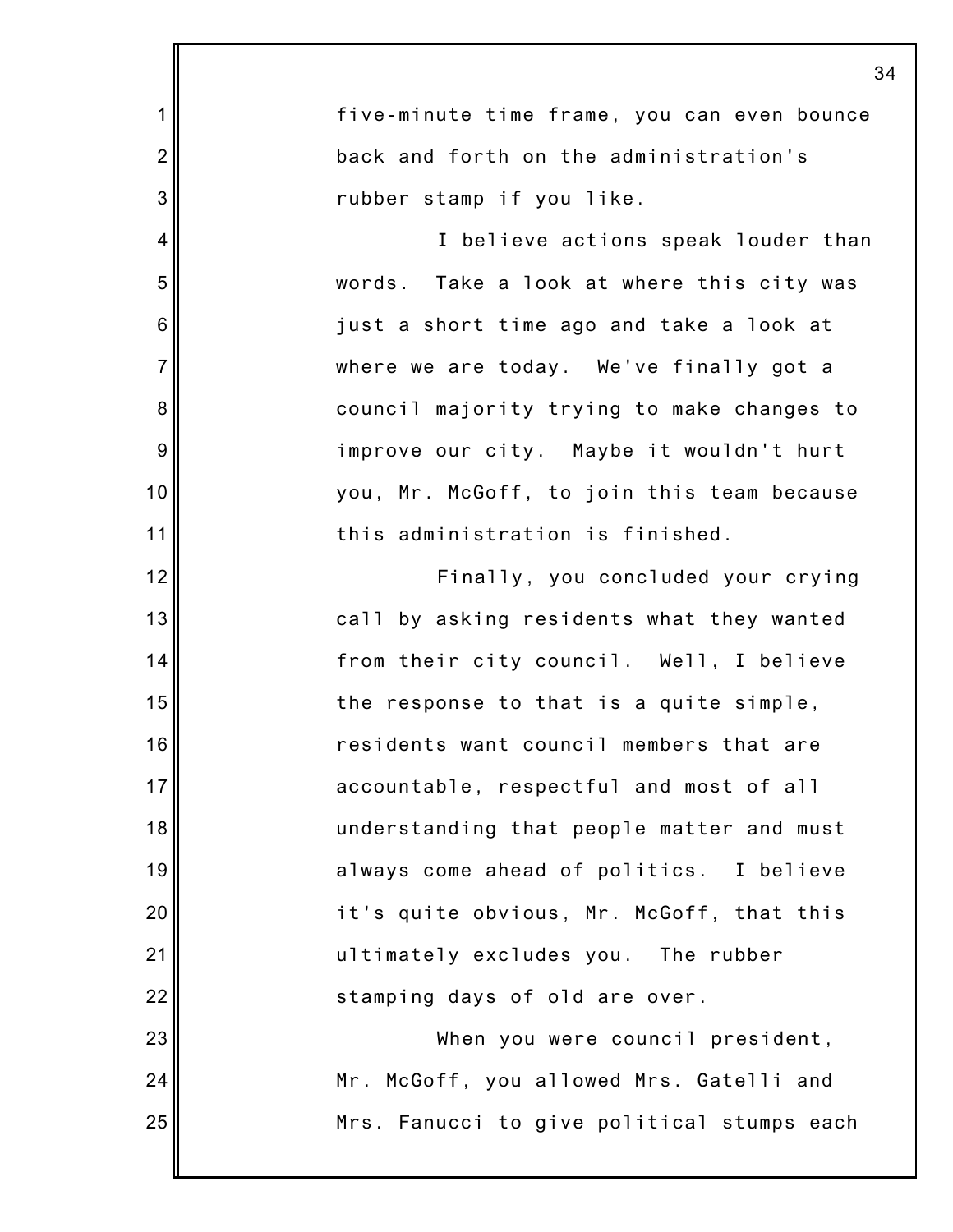|                  | 35                                           |
|------------------|----------------------------------------------|
| $\mathbf 1$      | week during the last primary campaign, and   |
| $\overline{2}$   | you just sat back and said nothing, and now  |
| $\mathbf{3}$     | that the shoe is on the other foot you want  |
| 4                | to make a political issue out of it and you  |
| $\mathbf 5$      | and Mr. Wechler need to remember they must   |
| $\,6$            | always lead by example. Thank you.           |
| $\overline{7}$   | MS. EVANS: Thank, Mr. Miller.                |
| $\bf 8$          | Charlie Newcomb.                             |
| $\boldsymbol{9}$ | MR. NEWCOMB: Good evening, Council.          |
| 10               | MS. EVANS: Good evening.                     |
| 11               | MR. NEWCOMB: Before I get into what          |
| 12               | I would like to say here about city          |
| 13               | business, I would also like to chime on what |
| 14               | Mr. Rogan said earlier. I'll tell you what,  |
| 15               | today is a great day to be an American and I |
| 16               | have to give President Obama credit for      |
| 17               | doing two things: Number one is keeping the  |
| 18               | Bush agenda over on the war side and not     |
| 19               | closing Guantanamo Bay down there, and from  |
| 20               | what I understand that's where this came out |
| 21               | of last July or last August, so I'm glad     |
| 22               | that he did that and I'm glad that he sent   |
| 23               | the team out that he did to do the job he    |
| 24               | did, I'm very proud of that even though, you |
| 25               | know, my politics are totally opposite of    |
|                  |                                              |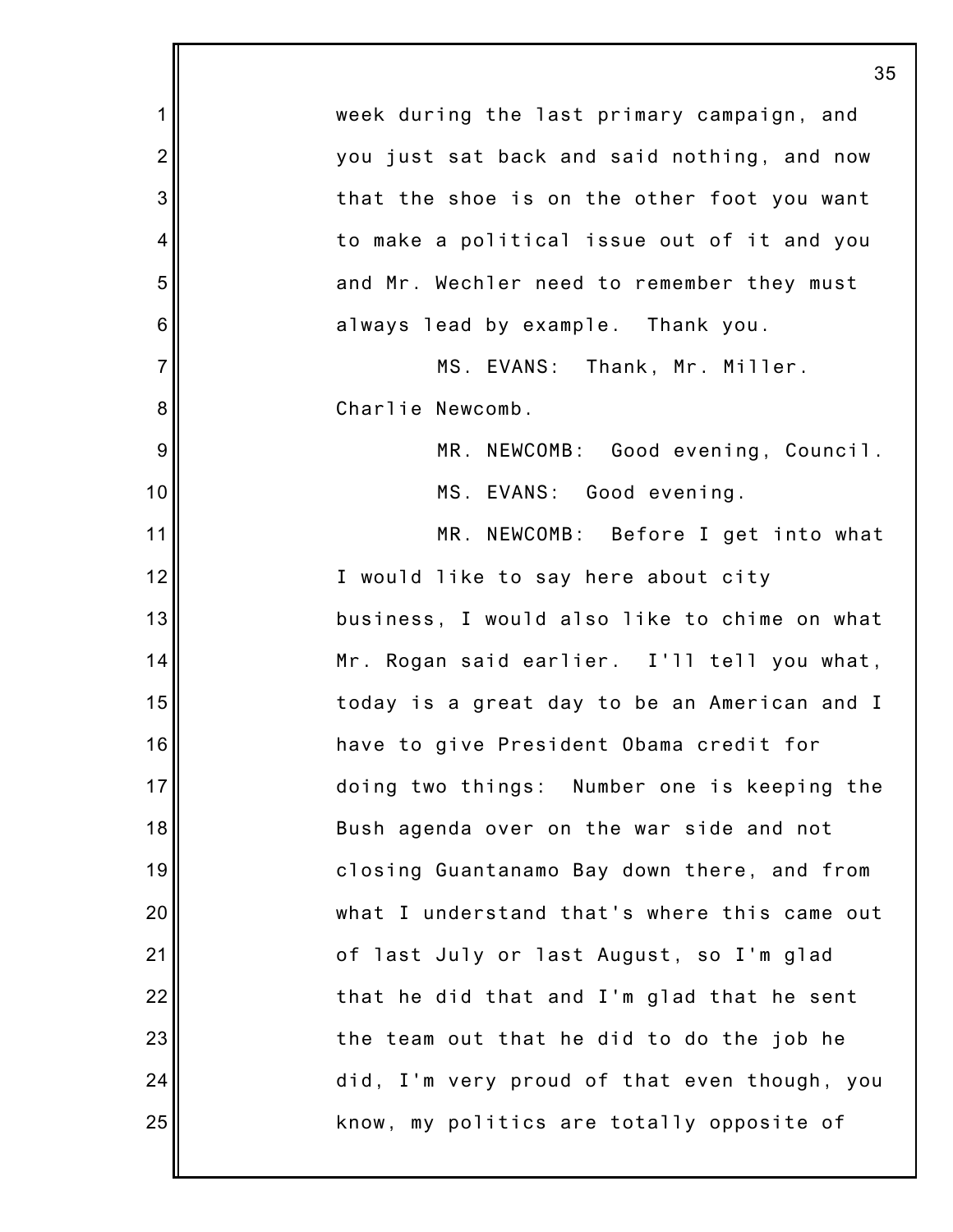|                | 36                                           |
|----------------|----------------------------------------------|
| 1              | his and I couldn't vote for his social       |
| $\overline{2}$ | issues, but I do thank the administration    |
| 3              | and it's a great day to be an American, we   |
| 4              | finally got this -- it's nice to know the    |
| 5              | last think he looked at was one of our great |
| 6              | soldiers that after what he did on September |
| $\overline{7}$ | 11 he got everything he deserved.            |
| 8              | What I'd like to talk about right            |
| 9              | now is, has anybody up on council or         |
| 10             | anybody, have you drove through the cemetery |
| 11             | on Washburn Street lately?                   |
| 12             | MS. EVANS: I have driven by.                 |
| 13             | MR. JOYCE: Yes, I have as well.              |
| 14             | MR. NEWCOMB: Have you drove through          |
| 15             | all the way around the back?                 |
| 16             | MR. JOYCE: No.                               |
| 17             | MR. NEWCOMB: Well, I'll tell you             |
| 18             | what, if you come into Washburn Street       |
| 19             | Cemetery and all of the way around the back  |
| 20             | where it comes around the turn it's a        |
| 21             | dumping zone there. There are signs "No      |
| 22             | Dumping" and there is concrete slabs there   |
| 23             | probably the size of your podium, like,      |
| 24             | split up in four different spots, all kinds  |
| 25             | of, like, building materials that looks like |
|                |                                              |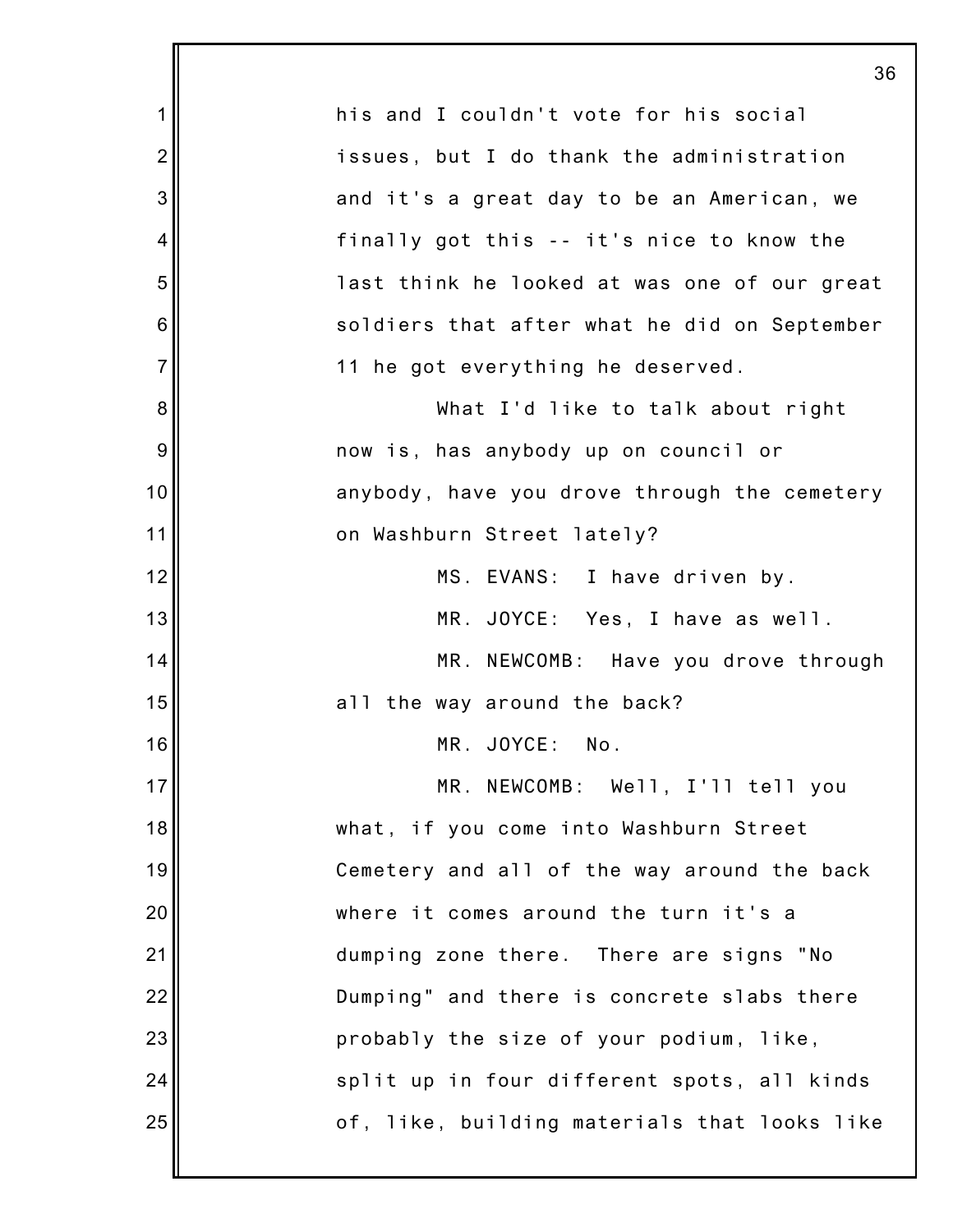|                | 37                                           |
|----------------|----------------------------------------------|
| 1              | somebody just dumped this stuff there.<br>As |
| $\overline{2}$ | far as I'm concerned that's blight.          |
| 3              | And somebody made a call to the              |
| 4              | cemetery over there and the person who       |
| 5              | answered the phone their quote was, "Oh, we  |
| 6              | are having a terrible time with people       |
| $\overline{7}$ | coming in here after dark dumping."          |
| 8              | So the first thing is if somebody            |
| 9              | was -- if somebody did that to your property |
| 10             | the first thing you would do if somebody is  |
| 11             | illegal dumping you should call the police.  |
| 12             | Well I checked into it, and I don't see any  |
| 13             | police record of any complaints about        |
| 14             | anybody dumping over there at the police     |
| 15             | department, you know, I checked with a few   |
| 16             | different people and they couldn't find any  |
| 17             | records of it.                               |
| 18             | Just saying, "I'm having problem             |
| 19             | with illegal dumping," that doesn't solve    |
| 20             | the problem. You have to get rid of that     |
| 21             | stuff. If you don't cut your grass in the    |
| 22             | city, if you have blight at your house,      |
| 23             | you'll get a knock on your door and tell you |
| 24             | to cut your grass and everything else.       |
| 25             | This -- we had a family member pass          |
|                |                                              |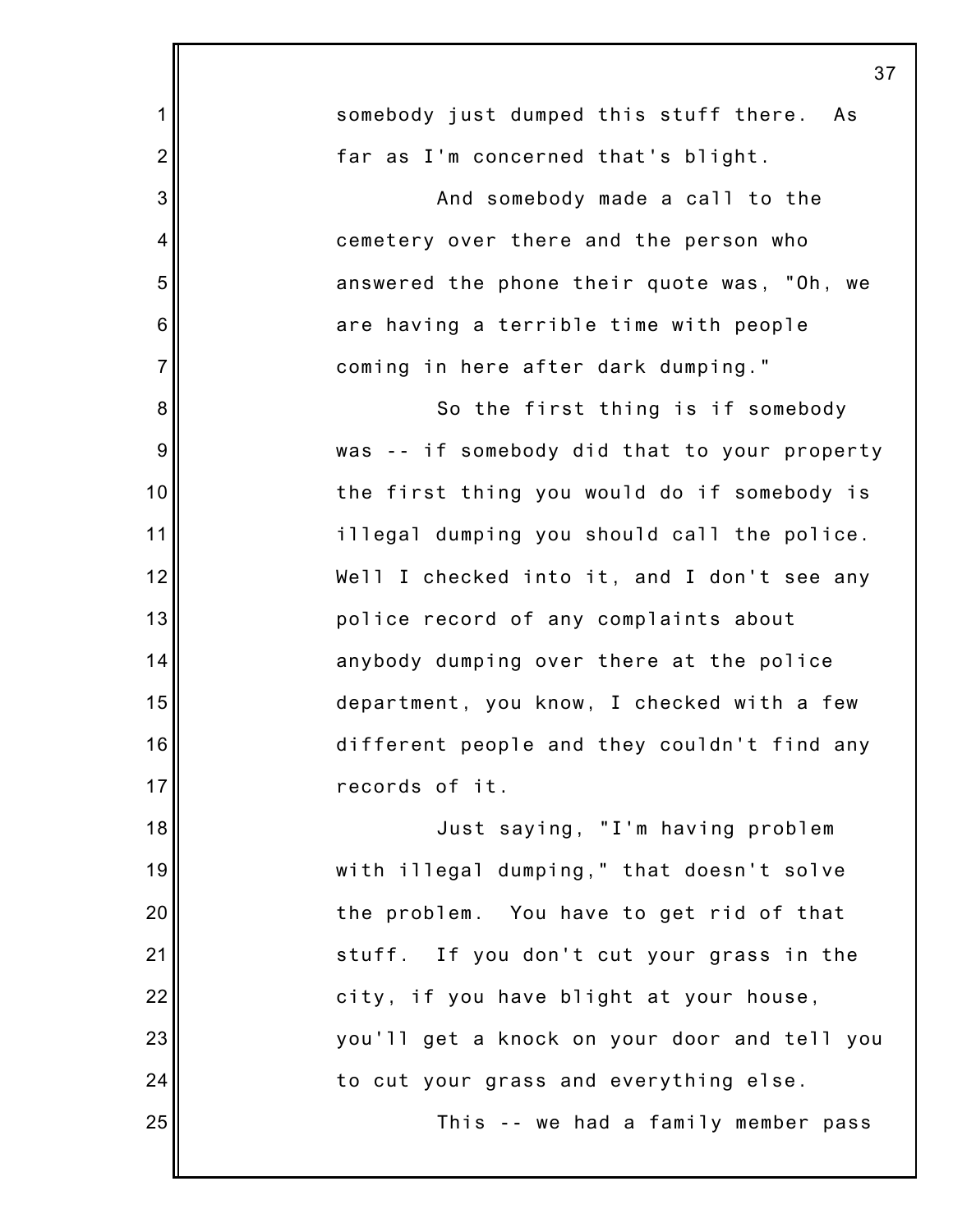away, and as matter of fact, I have to look at that every time I go over there because we're right across from there. They demanded-- we had to pay \$950 to open the grave before he did anything. Grass wasn't cut, it's horrendous over there. This guy has got posters all over having some kind of roast or something, I think something has to be investigated into the cemetery. Every year you get complaints about it, citizens have to -- it's a great thing that the citizens do, but it's not their job to go over and cut somebody's private property and the grass. You tell the guy to go up Wal-Mart or some place and by a #30 lawnmower. And here's the problem, that front gate is the only place you can come in or that front road where they are dumping. You go to the Dunmore Cemetery, there is a sign that says, "Cemetery closes at dusk," and you have a gate. Let them go buy a \$30 fence or a gate and put it across there. It's ashame what that looks like and anybody who lives over there on Washburn Street or

anybody that goes through that cemetery

1

2

3

4

5

6

7

8

9

10

11

12

13

14

15

16

17

18

19

20

21

22

23

24

25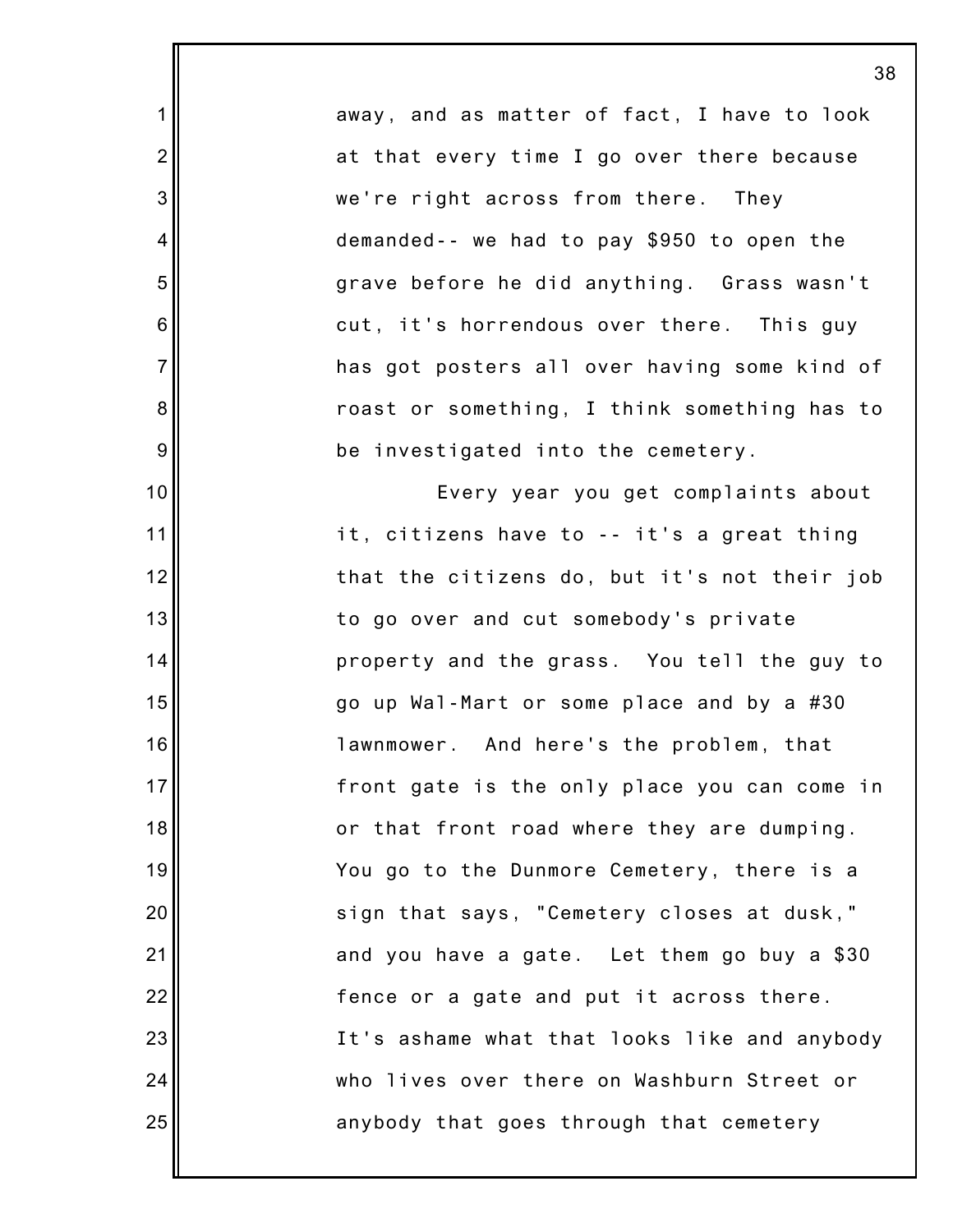compared to the rest of them in this area that's a disgrace, so if anybody takes a ride over there and looks, this guy should be cited, you got to get trucks in there to get this stuff out of there. If I lived in the neighborhood and my house was bringing everybody else's property values down and I looked like Sanford and Son and had bikes on my porch, as far as I'm concerned people who create blight in the neighborhood they're like terrorists, they bring everybody else's property values down. So I tell you what, this guy should be cited, somebody take a ride over there, there is concrete slabs -- how could you not see a truck, you couldn't bring that stuff in a car because if you know what I'm talking about they slabs are -- they weigh a lot, they had to bring them in there with a dump truck and dumped. I personally, my own opinion, I think this was allowed to happen. I think somebody knew what was going on and

they turned the other cheek, but that stuff

has got to get out of there, the cemetery is

1

2

3

4

5

6

7

8

9

10

11

12

13

14

15

16

17

18

19

20

21

22

23

24

25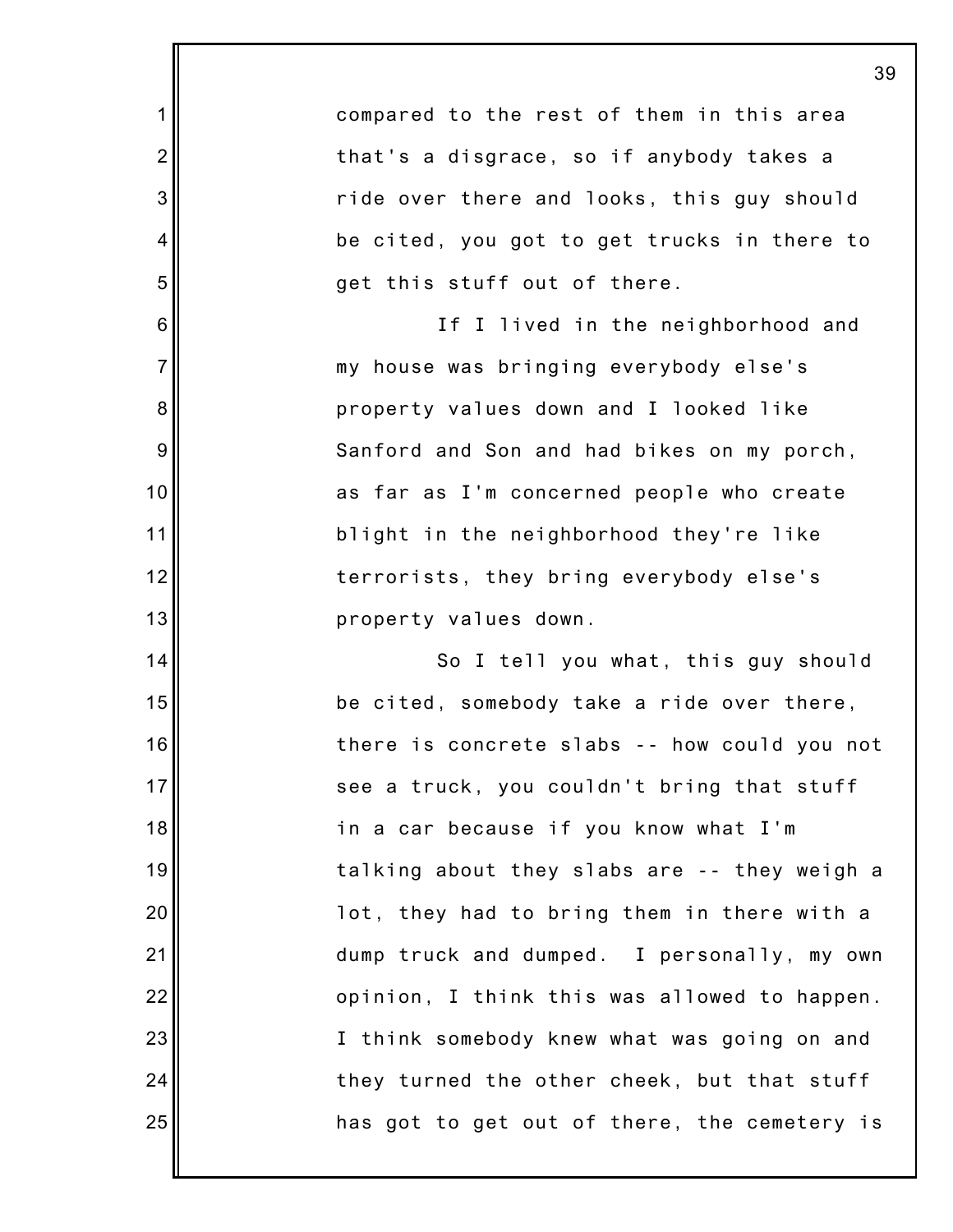1 2 3 4 5 6 7 8 9 10 11 12 13 14 15 16 17 18 19 20 21 22 23 24 25 40 a mess, this guy doesn't want to spend any money, if he doesn't want to spend any money he should be cited, sell the cemetery and don't buy anything in Scranton because as far as I'm concerned it's a disgrace living over there, we have family members over there, the grass isn't cut. Hillary Clinton's father is buried over there and it's terrible. So I think he needs to get roasted in a different direction, either cut the grass, move all of the garbage out of there or sell the cemetery to somebody that will appreciate it. Thanks. MS. EVANS: Thank you, Mr. Newcomb. MR. JOYCE: Mr. Newcomb, actually tomorrow I'll take a stop over there in the day -- well, in the evening. I live very close to the cemetery and I know one of the main problems I believe with that cemetery is I see no gate or at least if they do have one it's left wide open at night because I always see cars from around the neighborhood parked right in the beginning where they have an opening and I know that the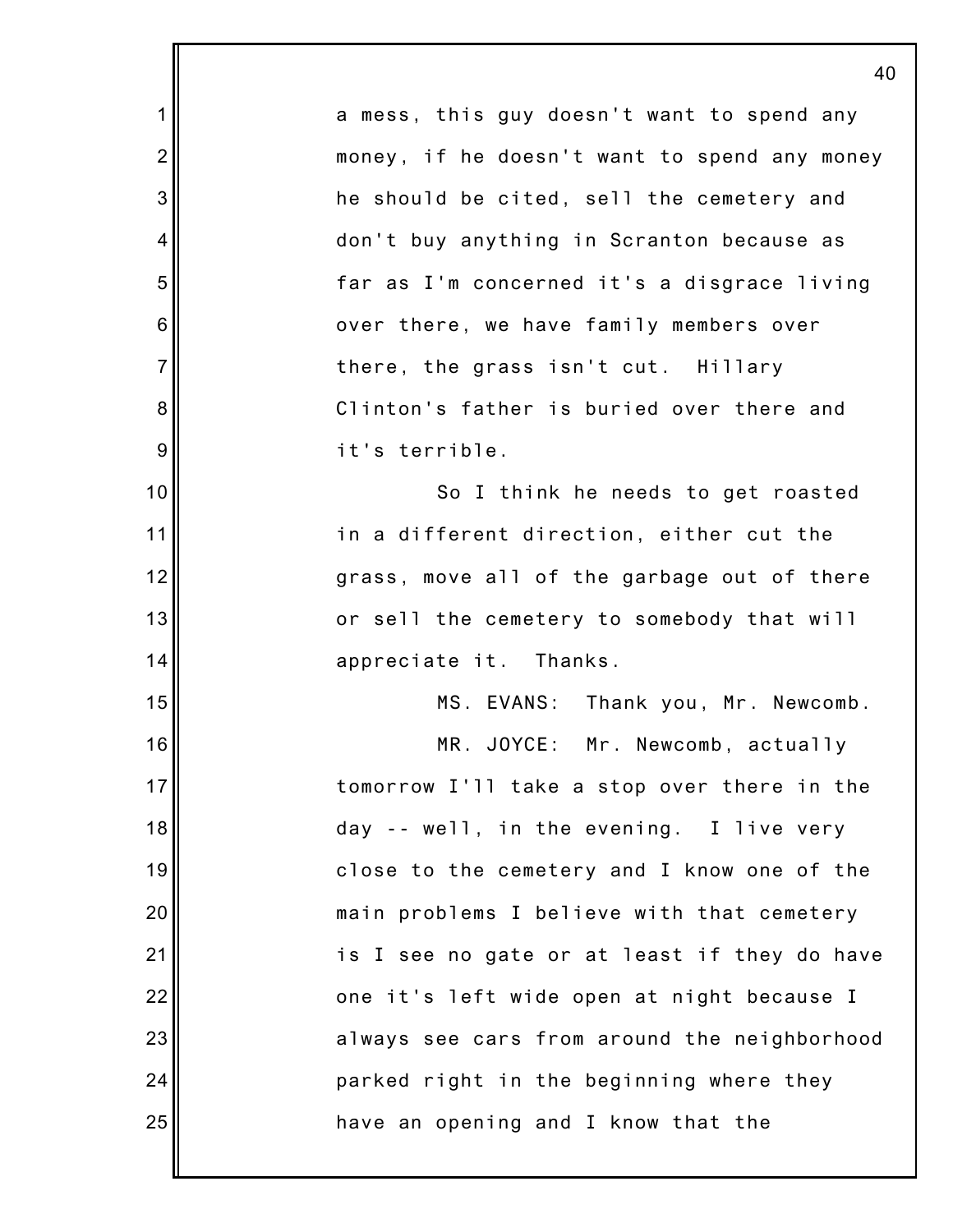|                  | 41                                           |
|------------------|----------------------------------------------|
| $\mathbf 1$      | Cathedral Cemetery, which is kept in         |
| $\overline{2}$   | immaculate condition, in my opinion, has     |
| $\mathbf{3}$     | their gates closed right at -- right after   |
| 4                | dusk.                                        |
| $\mathbf 5$      | MR. NEWCOMB: Just like Dunmore.              |
| 6                | Okay. Thanks.                                |
| $\overline{7}$   | MR. JOYCE: We will look into it.             |
| 8                | MR. ROGAN: I would also like to              |
| $\boldsymbol{9}$ | add, I spoke to a few residents about this   |
| 10               | issue in the past and I do walk over and     |
| 11               | it's a disgrace, the condition that cemetery |
| 12               | is in, and I spoke to Josh Mrozinski from    |
| 13               | the Times and he mentioned that he would be  |
| 14               | --would consider doing an article on it so   |
| 15               | hopefully if we can get some media attention |
| 16               | maybe with Channel 16 as well get out there  |
| 17               | and put some pressure on this guy and clean  |
| 18               | that cemetery up because, you know, when you |
| 19               | said they called they said that illegal      |
| 20               | dumping at night. They're just using that    |
| 21               | as a scapegoat. They don't care. They are    |
| 22               | just looking to make money, they don't want  |
| 23               | to maintain it. If it was a one-time thing   |
| 24               | and they cleaned up we could say, well,      |
| 25               | maybe it was illegal dumping, but this is    |
|                  |                                              |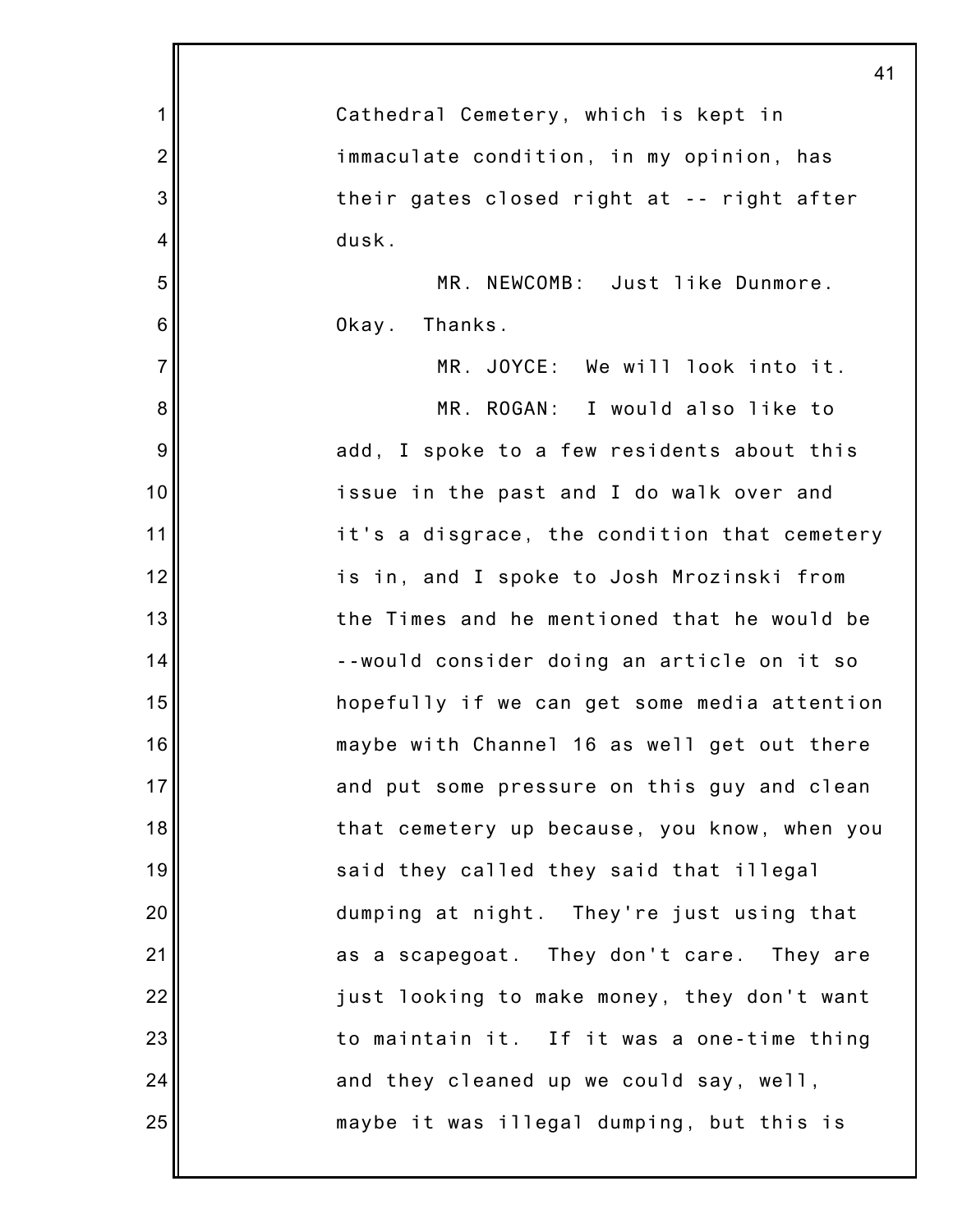|                 | 42                                           |
|-----------------|----------------------------------------------|
| 1               | year after year after year, so we'll be      |
| $\overline{2}$  | working -- we'll be doing our best to try to |
| 3               | help the situation.                          |
| 4               | MR. NEWCOMB: Okay, thanks.                   |
| 5               | MS. EVANS: Charlie Newcomb, Jr.              |
| $6\phantom{1}6$ | MR. NEWCOMB, JR.: Good evening,              |
| $\overline{7}$  | Council.                                     |
| 8               | MS. EVANS: Good evening.                     |
| 9               | MR. NEWCOMB, JR.: Just to touch on           |
| 10              | the cemetery for two seconds, every single   |
| 11              | year on Memorial Day, Channel 16 goes over   |
| 12              | there and does a report on the disgrace of   |
| 13              | the cemetery, the grass is cut for one week  |
| 14              | and then three weeks later it's still in the |
| 15              | same condition, so my opinion again it's     |
| 16              | selective enforcement. I could be wrong.     |
| 17              | What I came for tonight is I would           |
| 18              | like to thank the city council, well, four   |
| 19              | of you, including Mrs. Krake, the Sewer      |
| 20              | Authority, Mr. Murphy and Mr. Tell, for      |
| 21              | taking the first step in saving a            |
| 22              | neighborhood from flooding for nearly 30 at  |
| 23              | that 50 years. The Sewer Authority put a     |
| 24              | drain on Cameron Avenue in front of my       |
| 25              | neighbor's house, this drain does not solve  |
|                 |                                              |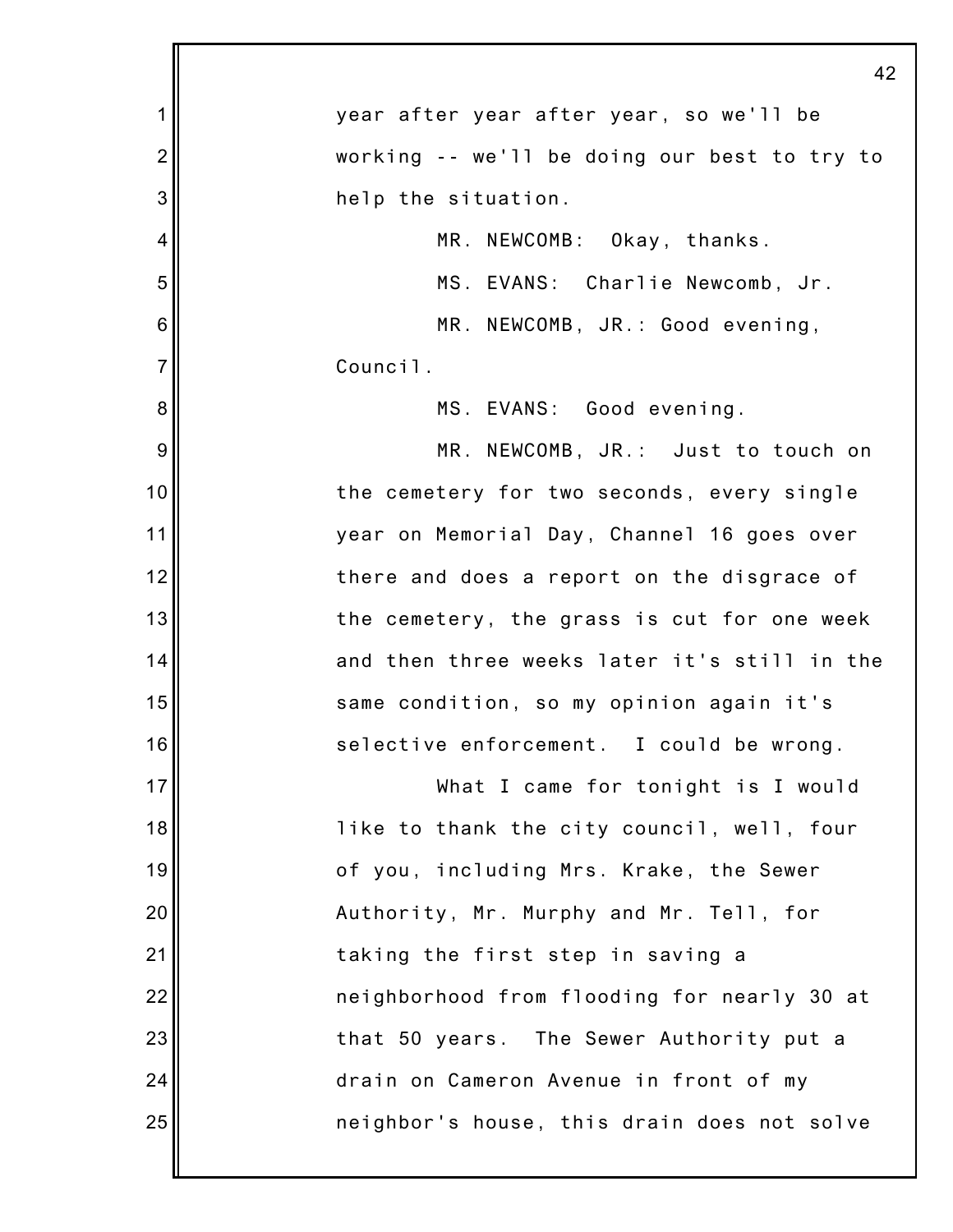|                | 43                                           |
|----------------|----------------------------------------------|
| 1              | the problem, but it helps it significantly.  |
| $\overline{c}$ | I actually had someone say to me,            |
| 3              | "Oh, you got your drain put in."             |
| 4              | Well, this isn't my drain, this is a         |
| 5              | drain that saves a neighborhood from         |
| 6              | flooding for nearly 50 years. The last big   |
| $\overline{7}$ | storm our neighborhood still flooded, but it |
| 8              | would have been much worse if this drain     |
| $9$            | wasn't put in. The solution to fix the       |
| 10             | problem is on Lafayette and Keyser Avenue    |
| 11             | the open pipe where the water pours water    |
| 12             | into the neighborhood, that is the issue, so |
| 13             | while the state is ripping up Keyser Avenue  |
| 14             | now is the time to work together to fix it.  |
| 15             | I don't care who fixes it, it needs to be    |
| 16             | fixed.                                       |
| 17             | I occasionally hear the elite                |
| 18             | followers of this administration say that    |
| 19             | this majority of the council doesn't do      |
| 20             | anything. Well, the flooding issue in        |
| 21             | Keyser Valley has been an ongoing issue for  |
| 22             | 30 to 50 years. I forgot it this evening,    |
| 23             | but I have a copy of a letter that was       |
| 24             | written to Mr. McDade in 1981 regarding the  |
| 25             | same issue. I came to this podium and I      |
|                |                                              |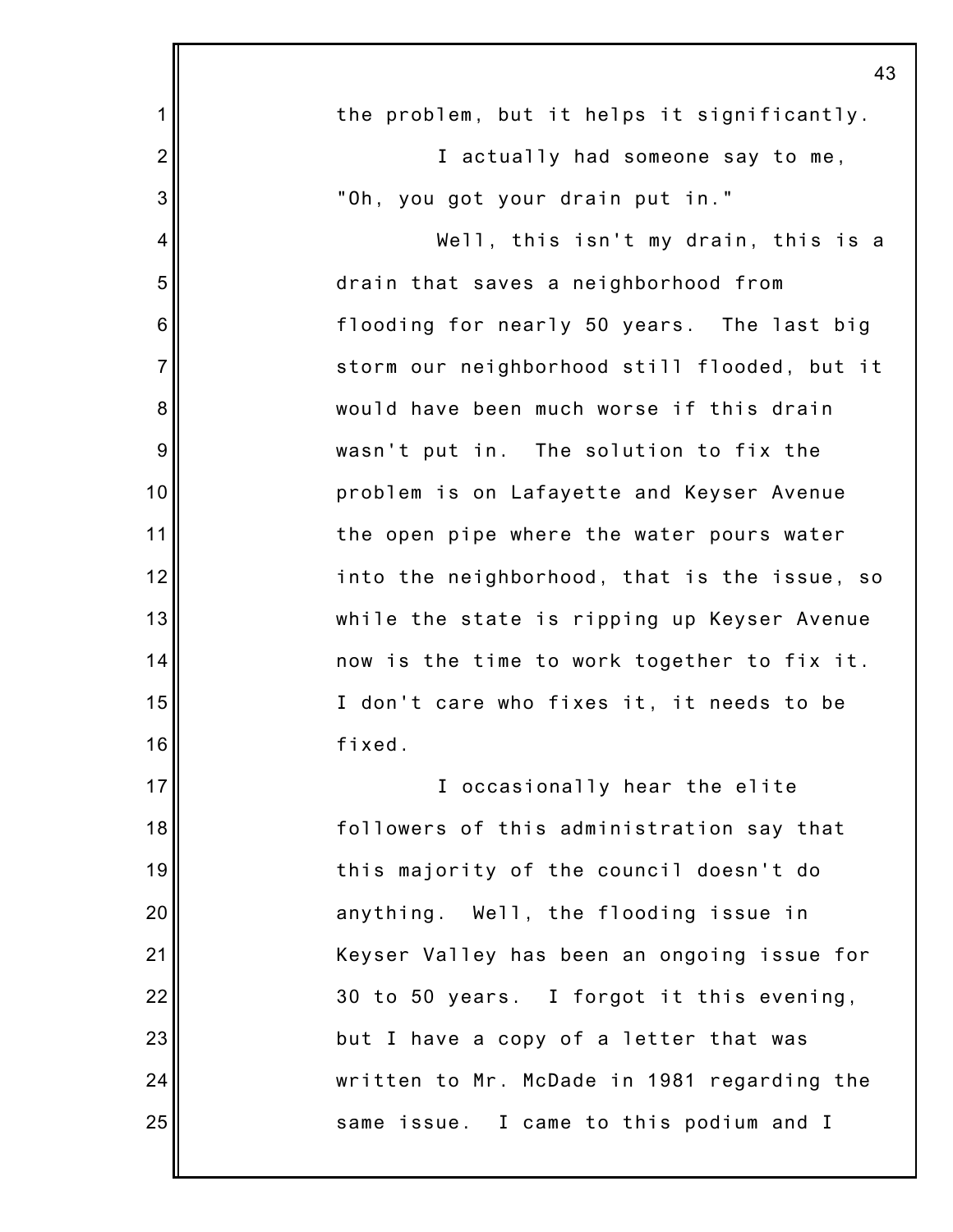|                | 44                                           |
|----------------|----------------------------------------------|
| $\mathbf 1$    | begged for help for six years. I was         |
| $\overline{2}$ | ignored by you, Mr. McGoff, and all of the   |
| 3              | past other council members that sat before   |
| 4              | you, with the exception of Mrs. Evans.       |
| 5              | Mr. Loscombe, you weren't on council         |
| 6              | two weeks and you came to my home as well as |
| $\overline{7}$ | the three other members and worked           |
| 8              | tirelessly on this problem since then.       |
| 9              | Mr. McGoff, you had the in for a few         |
| 10             | years and didn't do much about it. I have    |
| 11             | written numerous e-mails over the last six   |
| 12             | years, made nearly 50 to 60 phone calls and  |
| 13             | never got one response. The majority of      |
| 14             | this council, in my opinion, not only help   |
| 15             | people but you truly get results. Like I     |
| 16             | said, this is a problem that's been 30 to 50 |
| 17             | years and nobody was able to correct it      |
| 18             | before you, of course, without the help of   |
| 19             | the Sewer Authority and Mr. Tell's office.   |
| 20             | Mr. Loscombe, you and the majority           |
| 21             | of this council not only do you get things   |
| 22             | done but you reduced my taxes personally by  |
| 23             | 10 percent and you reduced my friends who    |
| 24             | own businesses their taxes by 25 percent.    |
| 25             | This is, in my opinion, is getting a lot of  |
|                |                                              |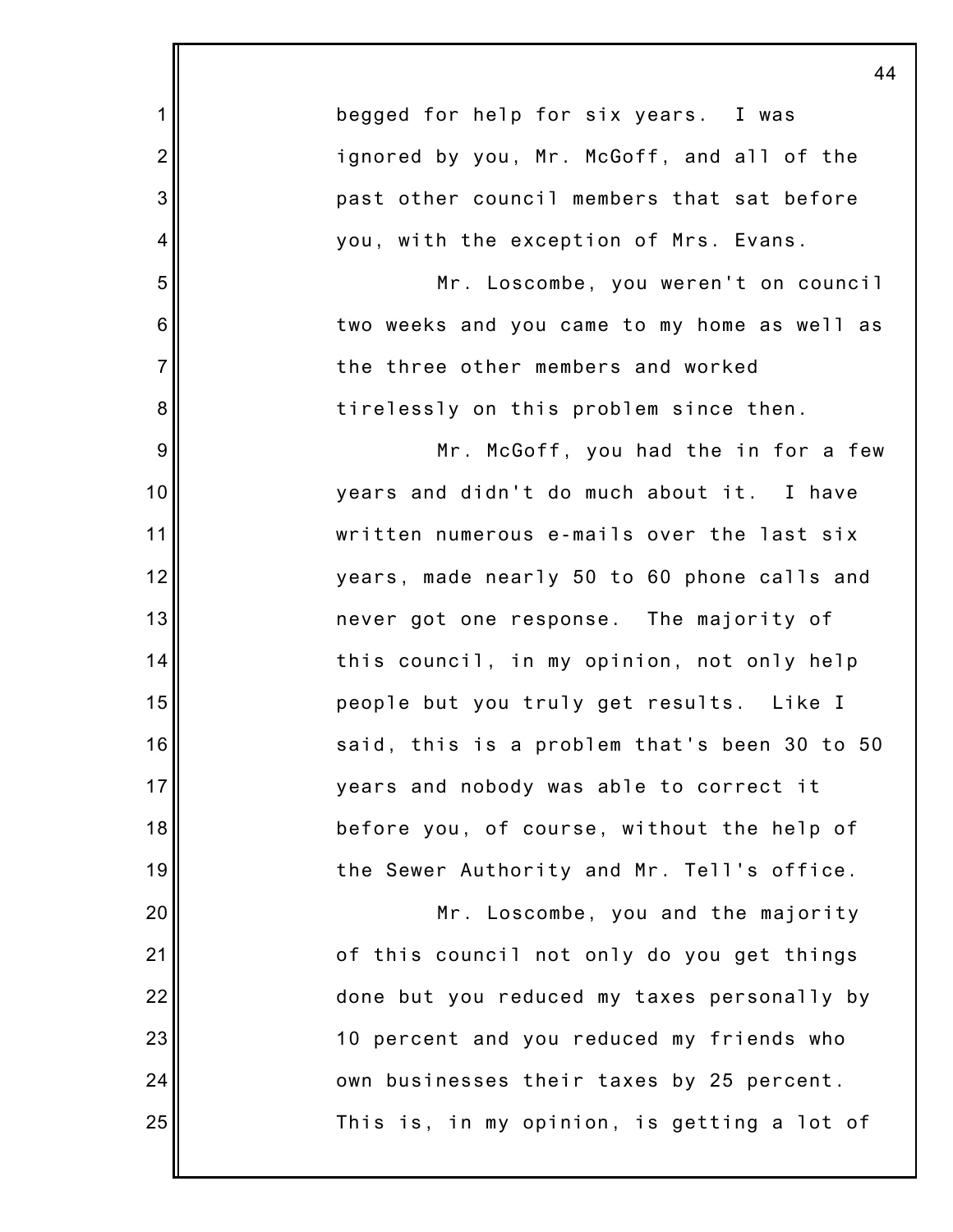things done.

1

25

2 3 4 5 6 7 8 9 10 11 12 13 14 15 16 17 18 19 20 21 22 23 24 Mr. McGoff, when you are done smirking if you can answer a couple of questions, while you were president of the council you allowed people, I witnessed it, to come to this podium and they were abused, they were humiliated, they were mocked, and even went as far as to get arrested. You, and correct me if I'm wrong, please, raised taxes 25.6 percent and over a two-year period borrowed over \$16 million in bonds, and if I'm wrong feel free to jump in and correct me, you had the opportunity to decrease taxes and you voted against it. You had the opportunity to keep firemen in the firehouses and police officers on the street and you voted against it. So I asked the elite followers, whose fault is it that the city is in the condition that it was in? Is it the majority of the council or is it the following people that sat before you and the people that worked downstairs? I think the answer says it for itself.

I really do have to say though,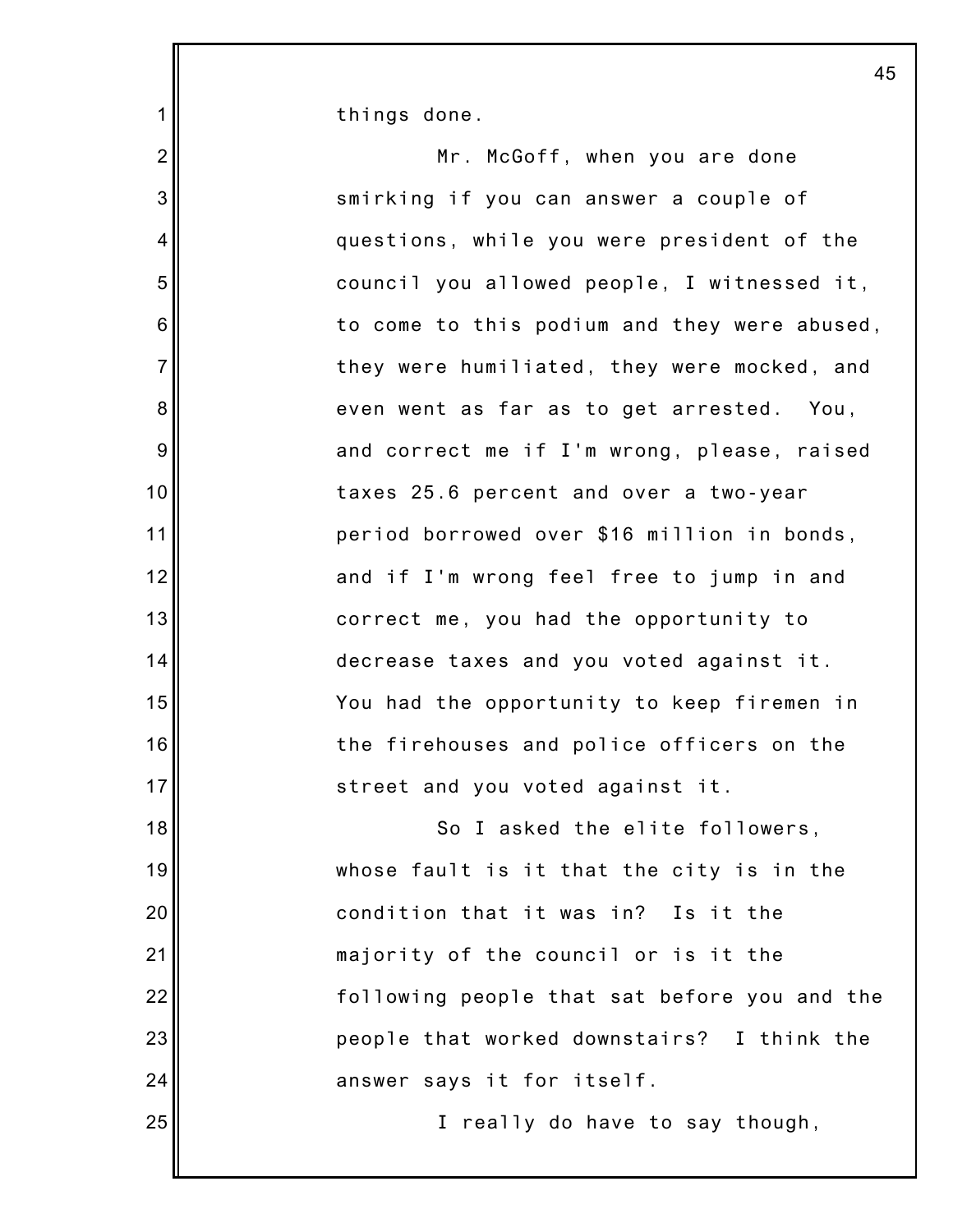Mr. McGoff, and all of the people that came before you, you really do have to be commended on the dedication of the agenda that you have put forward for one man and the mentality, and I would also like to know where all of the money went that has been borrowed over the last few years. They have taken money from the Work Comp Fund, I just don't understand. I know, having a family of four you work on a budget, and if I do my budget at the end of the month and there is not enough money coming in to pay the bills, well, then you cut and you do whatever you have to do to fix it. It doesn't seem to work that way in certain floors of this building. It is vital for the future of this city to continue down the path that the supermajority is putting us in. If not, it's really pointless for you people to sit here and for me to even stay in this city. It's truly amazing to me that

1

2

3

4

5

6

7

8

9

10

11

12

13

14

15

16

17

18

19

20

21

22

23

24

25

council people that sat here prior to you actually got paid to abuse people that came to this podium. Do you have a problem,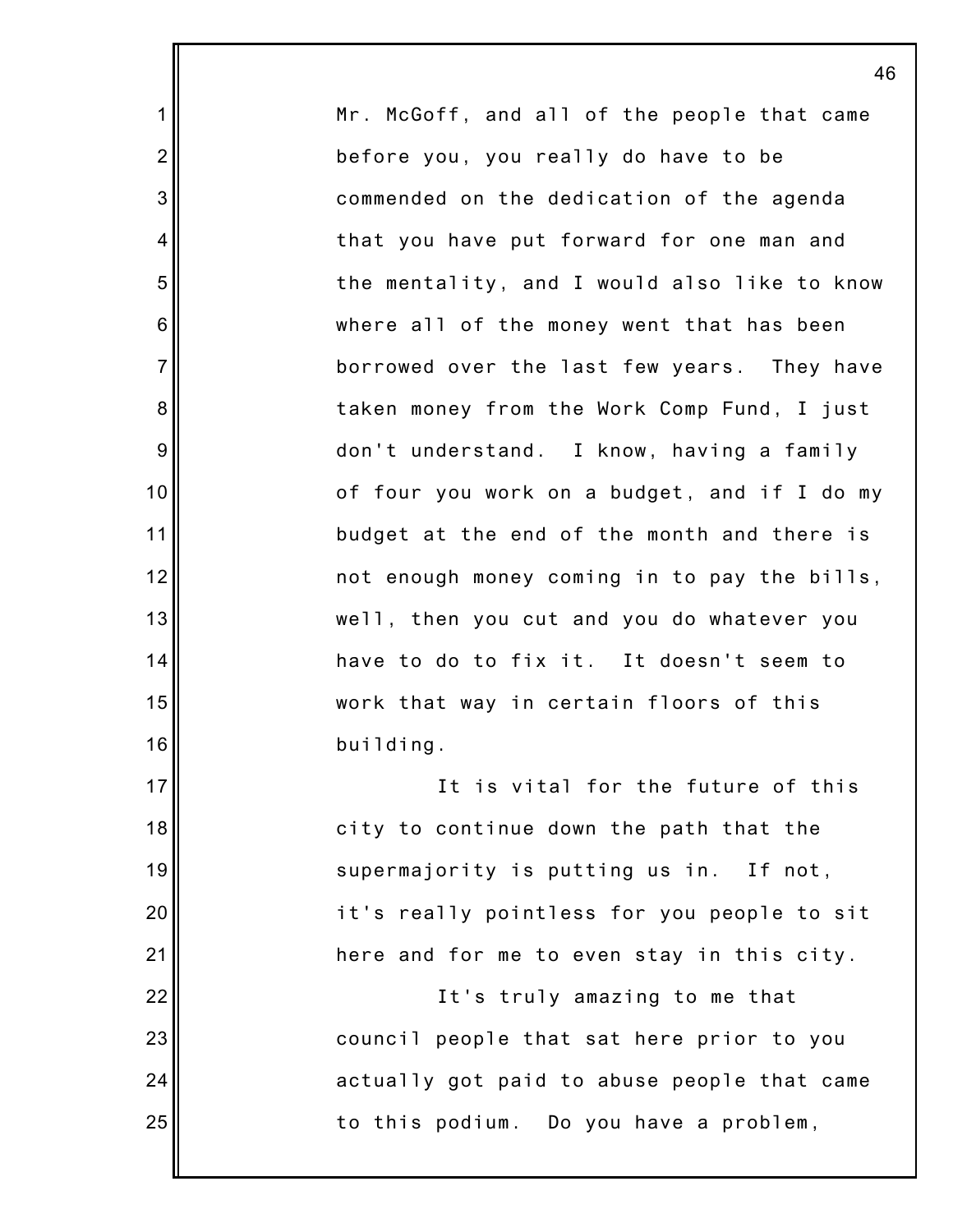|                | 47                                           |
|----------------|----------------------------------------------|
| 1              | Mr. McGoff? You were president when it       |
| $\overline{2}$ | happened? You can answer the question, I     |
| 3              | mean                                         |
| 4              | MR. MCGOFF: Do I have a problem?             |
| 5              | MR. NEWCOMB, JR.: Yeah, because you          |
| 6              | are smirking at me and everybody else that   |
| $\overline{7}$ | comes up here, I just didn't know if I was   |
| 8              | interrupting here or you had something to    |
| 9              | say.                                         |
| 10             | MR. MCGOFF: I was trying to wonder           |
| 11             | who it was that I abused, I'm not sure.      |
| 12             | MR. NEWCOMB, JR.: I said the people          |
| 13             | on council that were there abused people at  |
| 14             | this podium while you were president and you |
| 15             | allowed it to happen. You don't recall       |
| 16             | Mrs. Gatelli and Mrs. Fanucci abusing people |
| 17             | that came to this podium? You don't recall   |
| 18             | any of that stuff? You don't recall          |
| 19             | MR. MCGOFF: Interpretation.                  |
| 20             | MR. NEWCOMB, JR.: Pardon me?                 |
| 21             | MR. MCGOFF: Your interpretation.             |
| 22             | MR. NEWCOMB, JR.: Well, my                   |
| 23             | interpretation, here is a better way of      |
| 24             | putting it, any single person that can hear  |
| 25             | my voice can go pull up a tape from the      |
|                |                                              |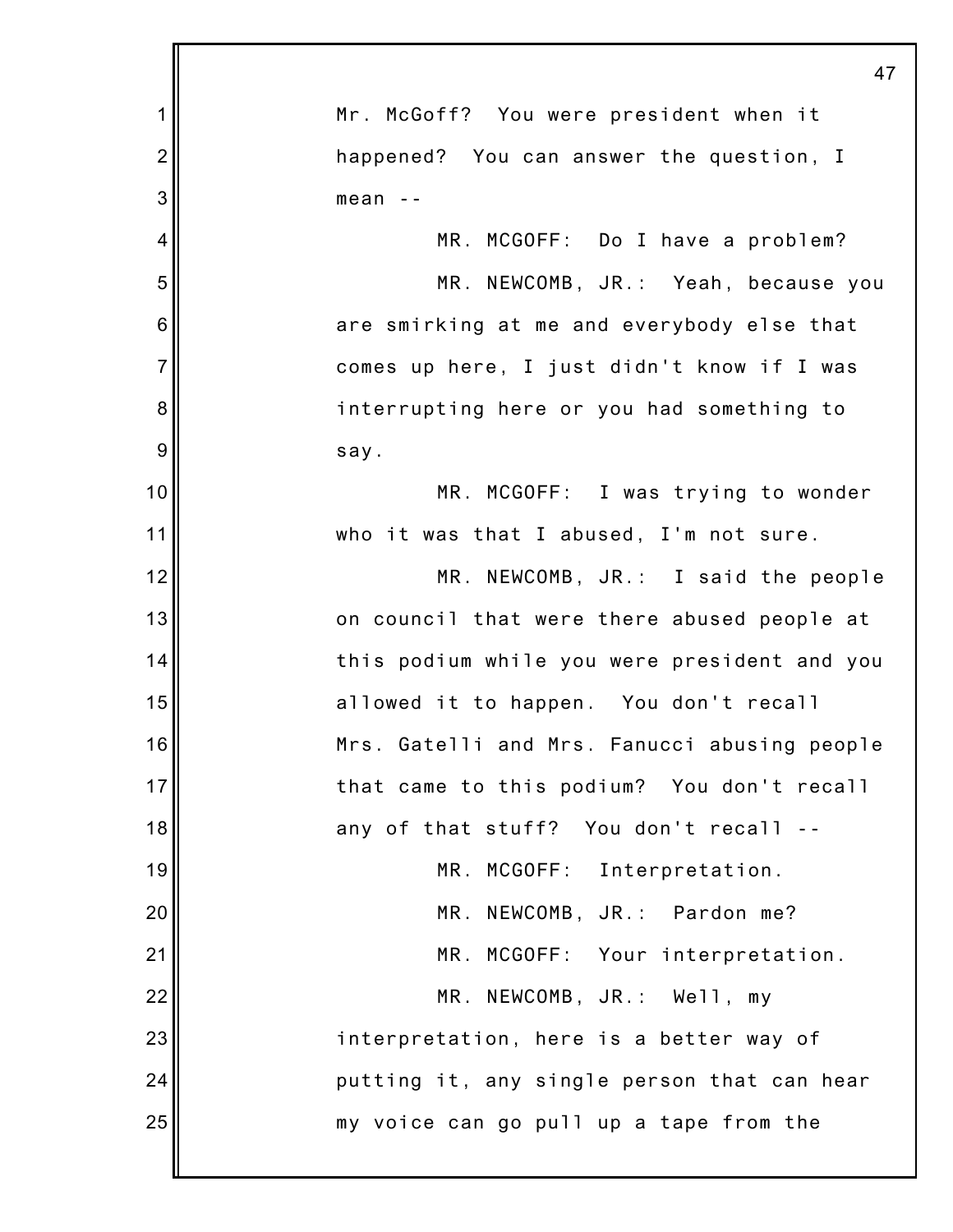|                | 48                                           |
|----------------|----------------------------------------------|
| 1              | library and they can get their own           |
| $\overline{2}$ | interpretation of what happened in these     |
| 3              | chambers.                                    |
| 4              | MR. MCGOFF: Fine.                            |
| 5              | MR. NEWCOMB, JR.: Because it was             |
| 6              | truly a disgrace when the people that sat    |
| $\overline{7}$ | before these four people were here it was an |
| 8              | actual disgrace. People said that this city  |
| 9              | council was the most horrendous thing that   |
| 10             | ever happened, hence the reason why you're   |
| 11             | the only person sitting here today. I truly  |
| 12             | hope the sailboat has enough room for you in |
| 13             | two weeks. Thank you.                        |
| 14             | MS. EVANS: Thank you. Is there               |
| 15             | anyone else who cares to address city        |
| 16             | council?                                     |
| 17             | MR. TALIMINI: Joe Talimini,                  |
| 18             | resident of Scranton. First of all, I'd      |
| 19             | like to make a nonpolitical statement, I     |
| 20             | have to take the blame for this.             |
| 21             | Mr. Piccolino asked me last week to mention  |
| 22             | that, again, this year, he would be giving   |
| 23             | out two \$250 scholarships and it was my     |
| 24             | fault because I ignored him, but anyone who  |
| 25             | wants to apply for those scholarships, any   |
|                |                                              |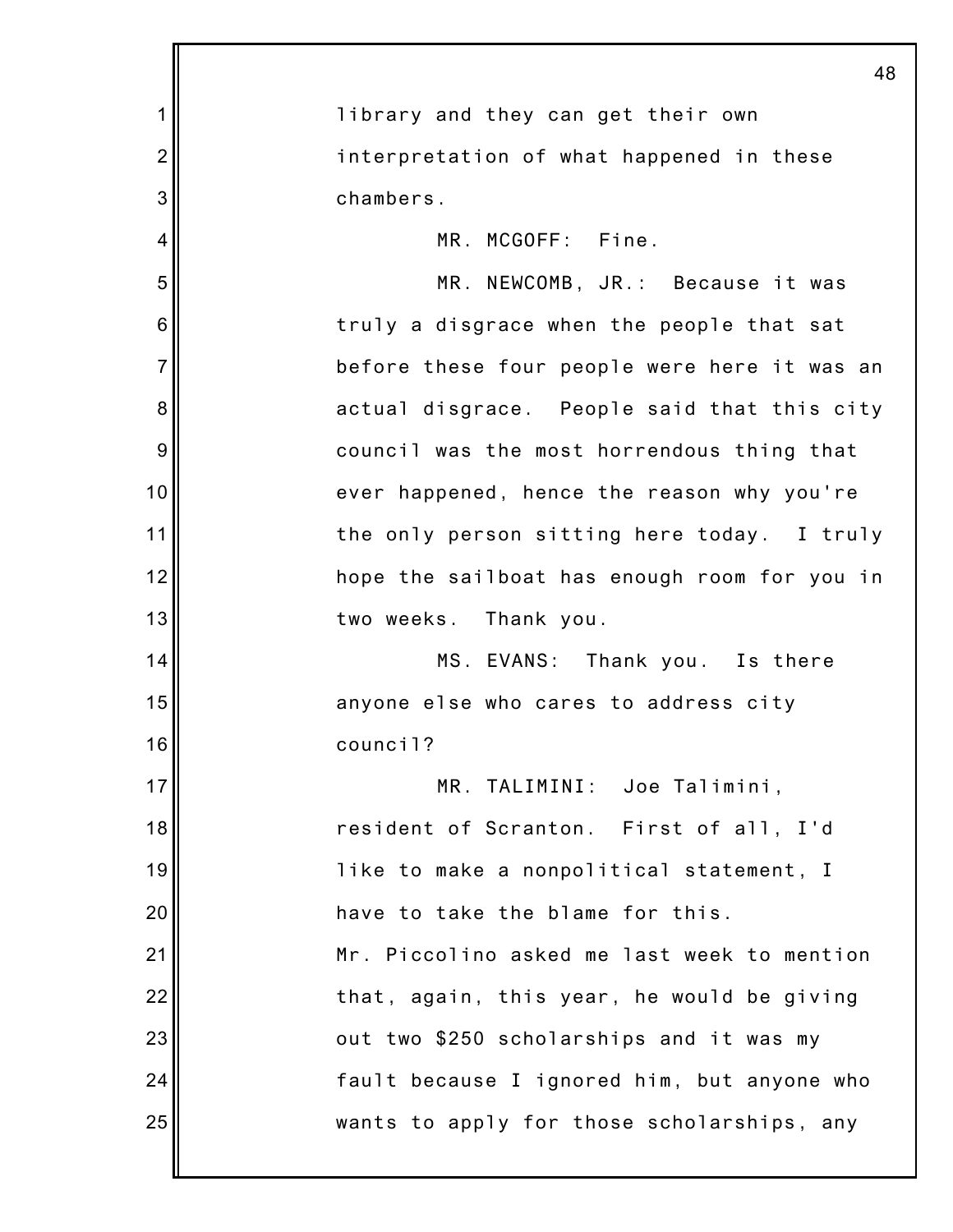kid in there if you going to college or trade school or what, they can apply either through a resume or a letter, just send it to Buona Pizza the 504 North Lackawanna and get them in by the first of June because that's when the scholarship program will take place again, and again, this is not political, he has been doing this for quite sometime now.

1

2

3

4

5

6

7

8

9

10

11

12

13

14

15

16

17

18

19

20

21

22

23

24

25

Now, on political issues, Mr. McGoff, I don't usually agree with you, but I do agree with you on Chief Duffy. I mean, the man is doing his job, that's what he's paid to do whether he's in uniform or not, and I'm sorry, but if the unions can't handle that then maybe they should look for a different union to get into, but a cop is a cop is a cop, and whether he is a patrolman or a chief or a supervisor of police that's his job to do and if he does it that's wonderful. If he doesn't do it, he should be chastised. Don't condemn the man because he is doing his job. My God, there are enough citizens in this city, there are another taxpayers in this city who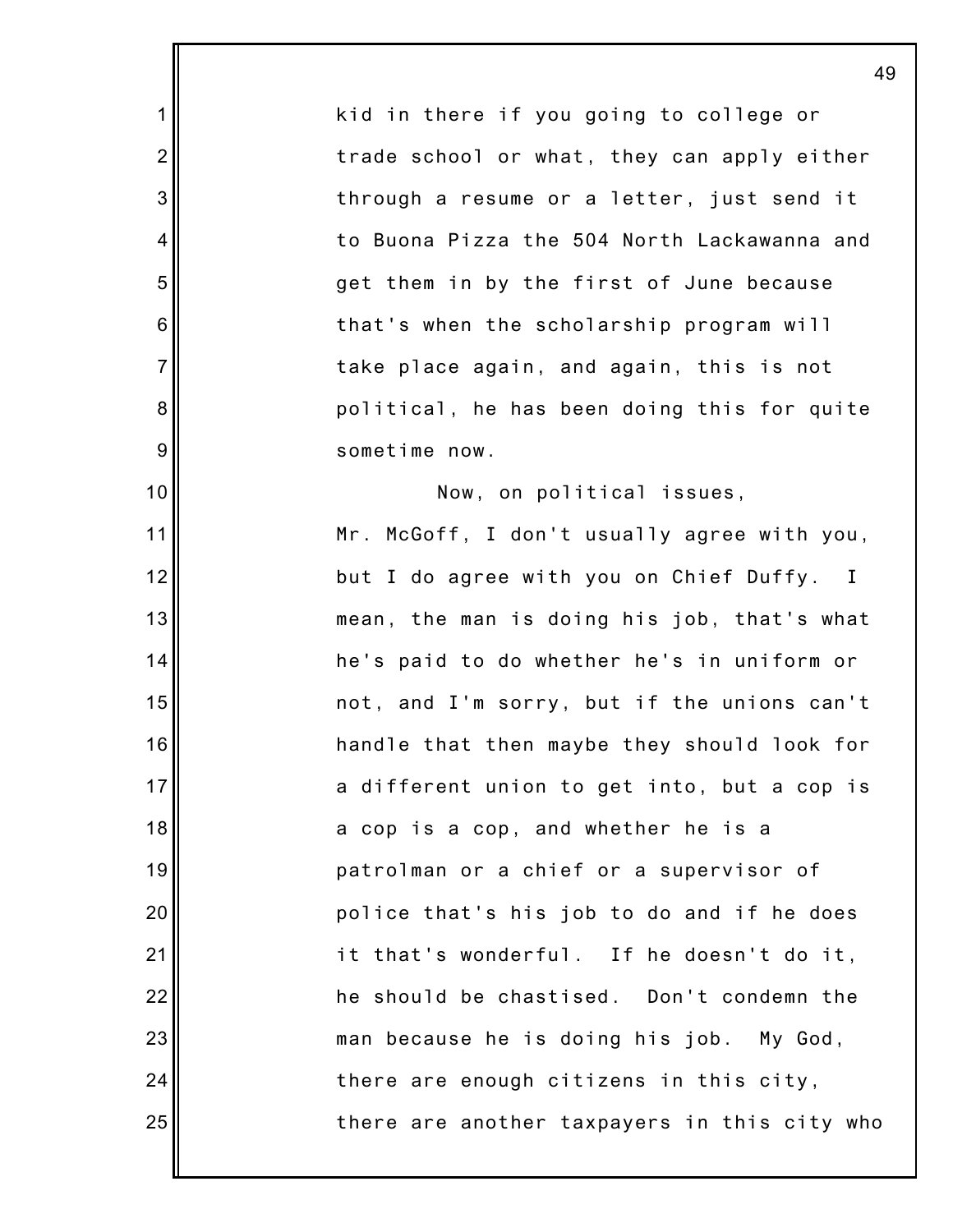|                | 50                                           |
|----------------|----------------------------------------------|
| 1              | are offended by the people who work in the   |
| $\overline{2}$ | city that don't do a damn thing, so when     |
| 3              | somebody is doing something applaud him.     |
| 4              | As far as political posturing, I             |
| 5              | laugh, I think it's hilarious because all    |
| 6              | I've seen since I've been coming to this     |
| $\overline{7}$ | Council is political posturing, whether it's |
| 8              | up there or down here, we have perennial     |
| 9              | candidates who come up here and who are      |
| 10             | posturing and they're running for office     |
| 11             | constantly, week after week after week after |
| 12             | Come on.  Get a life.<br>This is so<br>week. |
| 13             | sophomoric. It's pitiful, it really is sad.  |
| 14             | And as far as anything else goes,            |
| 15             | quite frankly, I'm up to here with the       |
| 16             | fundraisers. I've had it, and I hope         |
| 17             | anybody who is going to have one, please,    |
| 18             | don't invite me. Thanks a lot.               |
| 19             | MS. EVANS:<br>Thank you.                     |
| 20             | MR. GERVASI: Good evening, city              |
| 21             | council. My name is Dave Gervasi and I'm a   |
| 22             | firefighter and homeowner, resident of the   |
| 23             | city, and I'm going to try not to            |
| 24             | politically posture.                         |
| 25             | MR. JOYCE: Good evening.                     |
|                |                                              |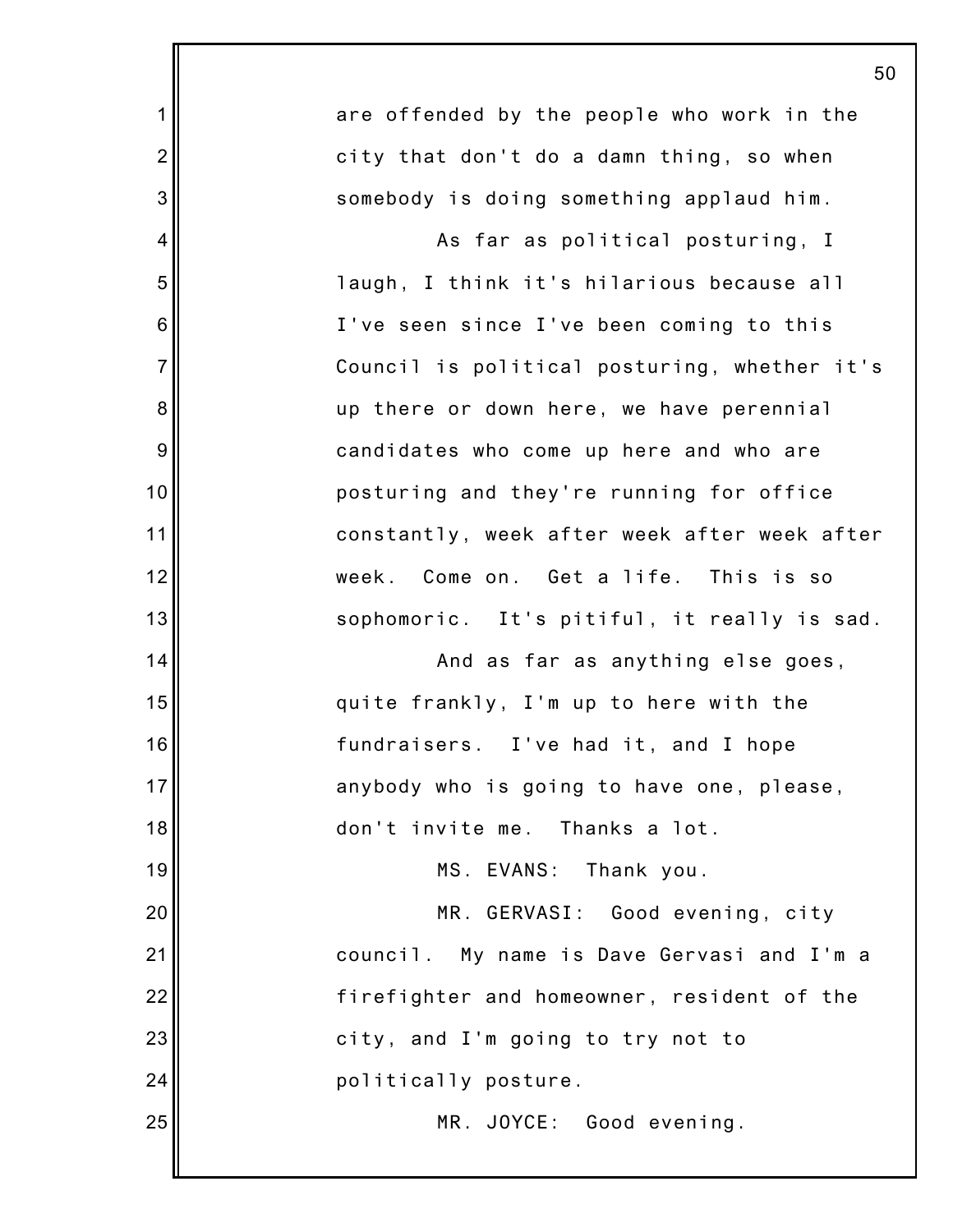|                  | 5                                            |
|------------------|----------------------------------------------|
| $\mathbf{1}$     | MS. EVANS: Good evening.                     |
| $\overline{2}$   | MR. GERVASI: On may 1 there was an           |
| 3                | article in the paper called "Scranton Fire   |
| 4                | Suppression Rating Improves." I'm not going  |
| 5                | to -- I'm not going to berate the Scranton   |
| 6                | Times because I was called for a comment and |
| $\overline{7}$   | I immediately went to our chief to ask for a |
| $\bf 8$          | copy of this because I didn't see it, it was |
| $\boldsymbol{9}$ | early in the morning I haven't seen it yet,  |
| 10               | I really couldn't make a comment and the     |
| 11               | chief told me he gave his only copy to the   |
| 12               | newspaper, so we went to the deputy chief    |
| 13               | and he found a copy that was in city hall, I |
| 14               | believe in the mayor's office, so I did      |
| 15               | obtain a copy by the end of the day, but     |
| 16               | apparently that was, you know, too late to   |
| 17               | make a comment on it.                        |
| 18               | But I just want to make a few                |
| 19               | comments on this that, you know, as everyone |
| 20               | knows, especially up in the Hill Section and |
| 21               | downtown the firefighters have been going    |
| 22               | out and letting people know there is company |
| 23               | closures and response times are going to     |
| 24               | suffer, and if you read this article it      |
| 25               | sounds like everything is great and          |
|                  |                                              |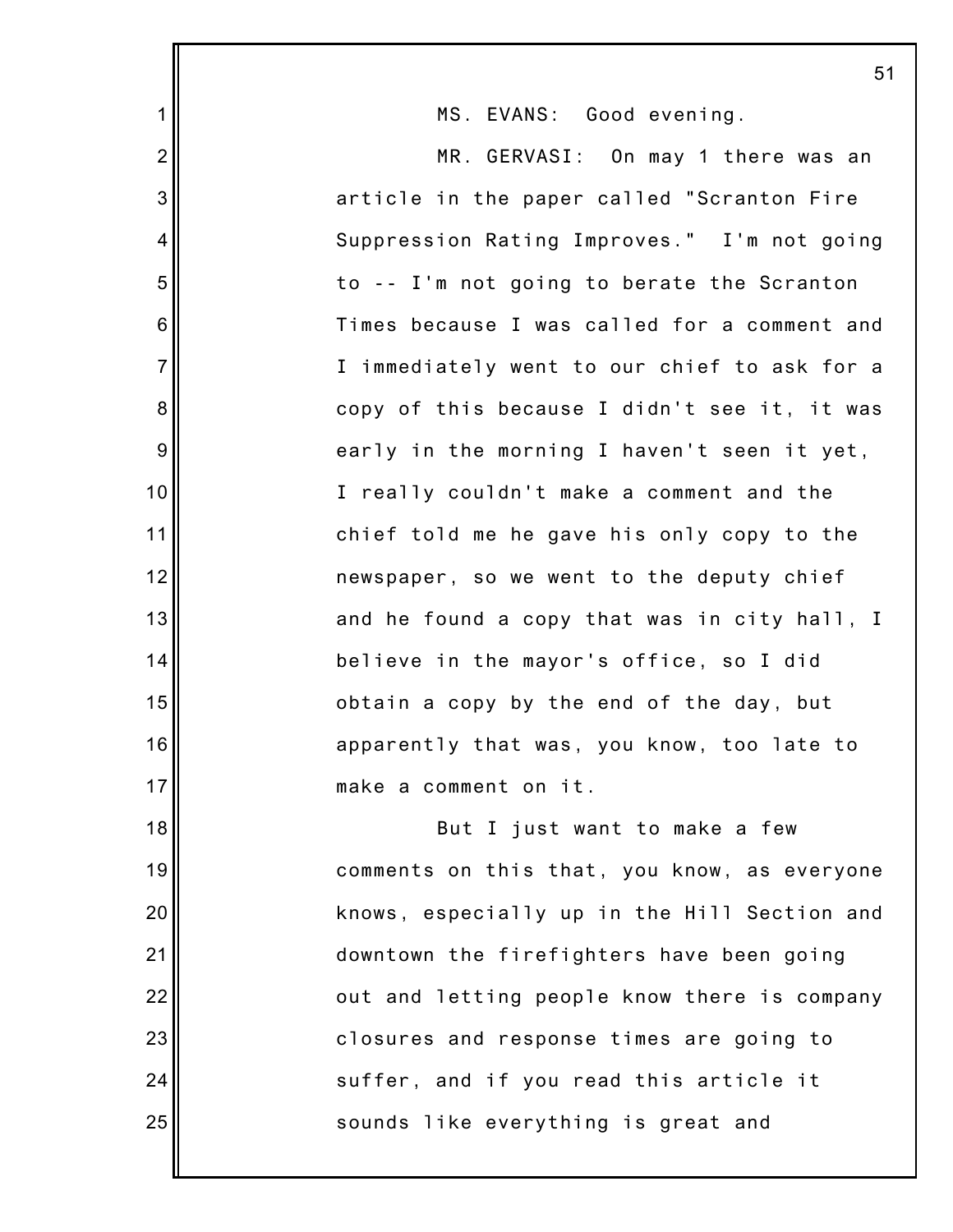|                | 52                                           |
|----------------|----------------------------------------------|
| $\mathbf 1$    | everything is getting better, but let me     |
| $\overline{2}$ | just put a little truth and clarity into     |
| 3              | that article.                                |
| 4              | Chief Davis stated that this rating          |
| 5              | for the size of our department is great      |
| 6              | rating and we did improve and we are going   |
| $\overline{7}$ | to keep try improving everything. I'm just   |
| 8              | here to tell you, and I challenge anyone to  |
| 9              | say I'm wrong, that the City of Scranton or  |
| 10             | the chief hasn't done one thing in nine      |
| 11             | years to improve the fire department. Every  |
| 12             | single thing that was a positive development |
| 13             | was fought for by the union, the big bad     |
| 14             | terrible union, and we won many concessions  |
| 15             | and we won many things in Court that had to  |
| 16             | do with the safety of the public and safety  |
| 17             | of us.                                       |
| 18             | As a matter of fact, the only                |
| 19             | arbitration that we actually loss in the     |
| 20             | last nine years was fighting for people's    |
| 21             | safety for the amount of apparatus that      |
| 22             | shows up at a fire scene, and we actually    |
| 23             | lost that one and the city was really proud  |
| 24             | that less apparatus and less manpower goes   |
| 25             | to the scene of the fire if you have a fire. |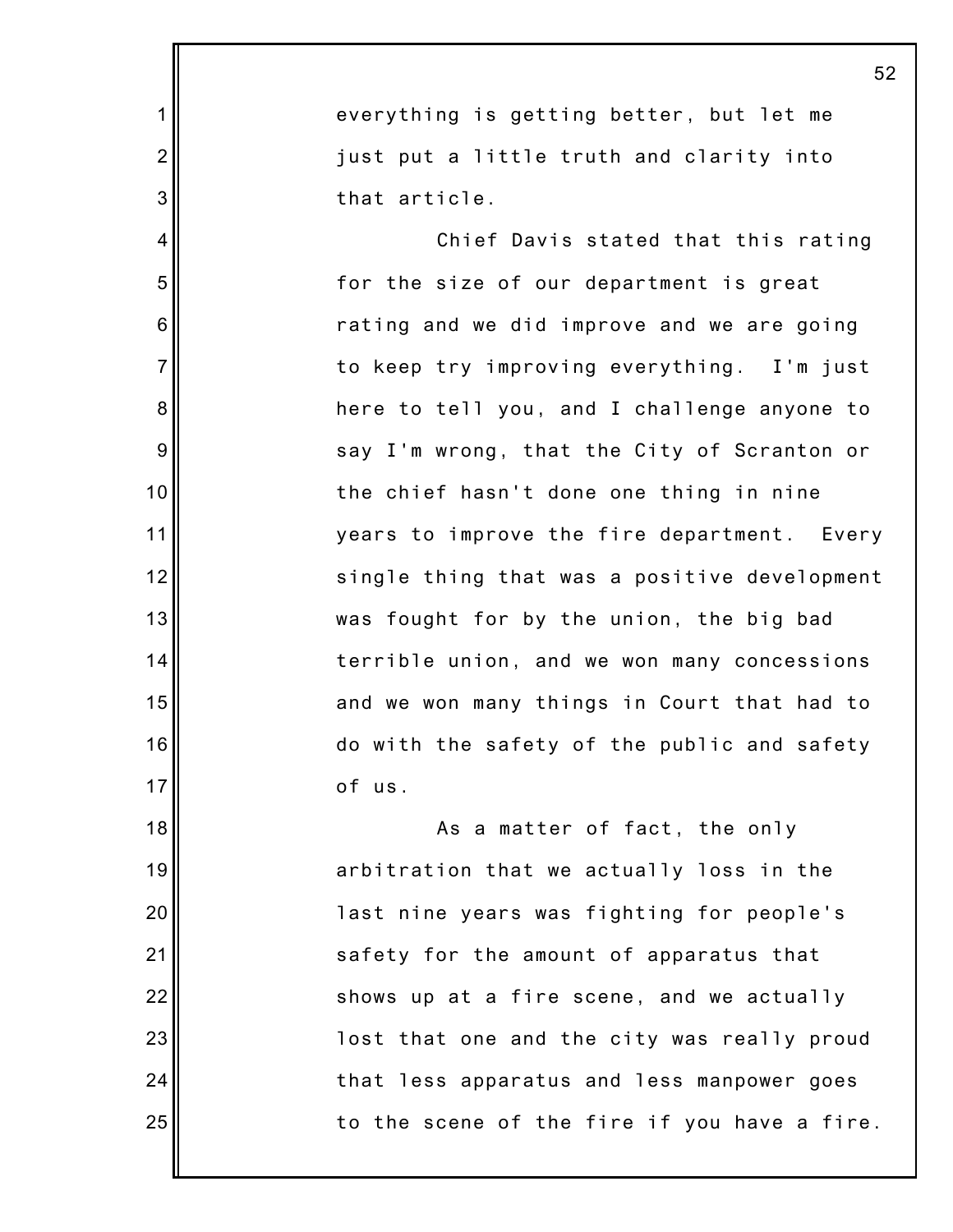But anyway, what the ISO rating is, is the Insurance Services Office and the Insurance Services Office develops criteria, dozens of criteria, different aspects of water supply, manpower, apparatus, communications, equipment, and they come up with a rating, a composite rating, and then at the end they give you a final rating zero to ten, and what the composite rating did actually go up, it was actually touched on in the article, but the real reason wasn't because the City of Scranton is doing such a wonderful job managing the fire department, the real reason is probably 70 percent of the reason why that number went up is because of the communications center, they built a Taj Mah Hall as far as communication centers are concerned and their software and their hardware greatly increased the capabilities of the communications and that had most to do with this recent uptick in that number. The other few criteria were our last deputy chief and our current deputy chief

worked tirelessly to implement a firehouse

1

2

3

4

5

6

7

8

9

10

11

12

13

14

15

16

17

18

19

20

21

22

23

24

25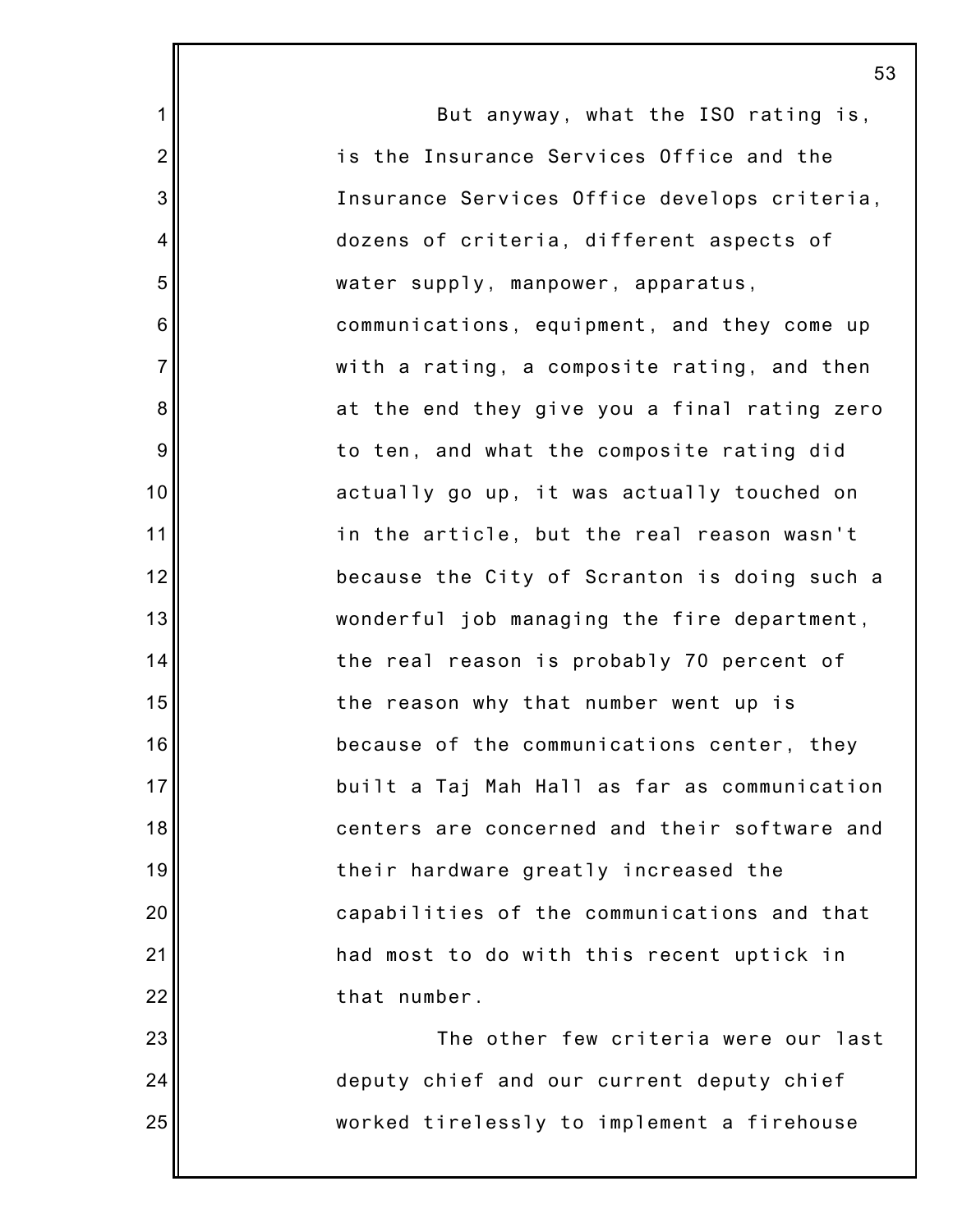software program, which most progressive fire departments have and they utilize every single day to run their department and keep track of training, of all calls, things like that, and those two gentlemen alone with the pushing of the big bad union for probably the last ten years we finally got the city to purchase that in cooperate with Lackawanna County. That was another aspect of that. The other part was training. We train on a daily basis, whether it's total

1

2

3

4

5

6

7

8

9

10

11

12

13

14

15

16

17

18

19

20

21

22

23

24

25

department training or if it's departmental-- I'm sorry, company level training, and before we had the software program that was a big criteria with ISO to know how trained our people are, and now that we have the software program, we did used to train before, we just never wrote it down. Now we literally put it into our computer software system so we can supply that information of how much company-level training we do, and that's thanks to our deputy chief and our former deputy chief who worked with that in place.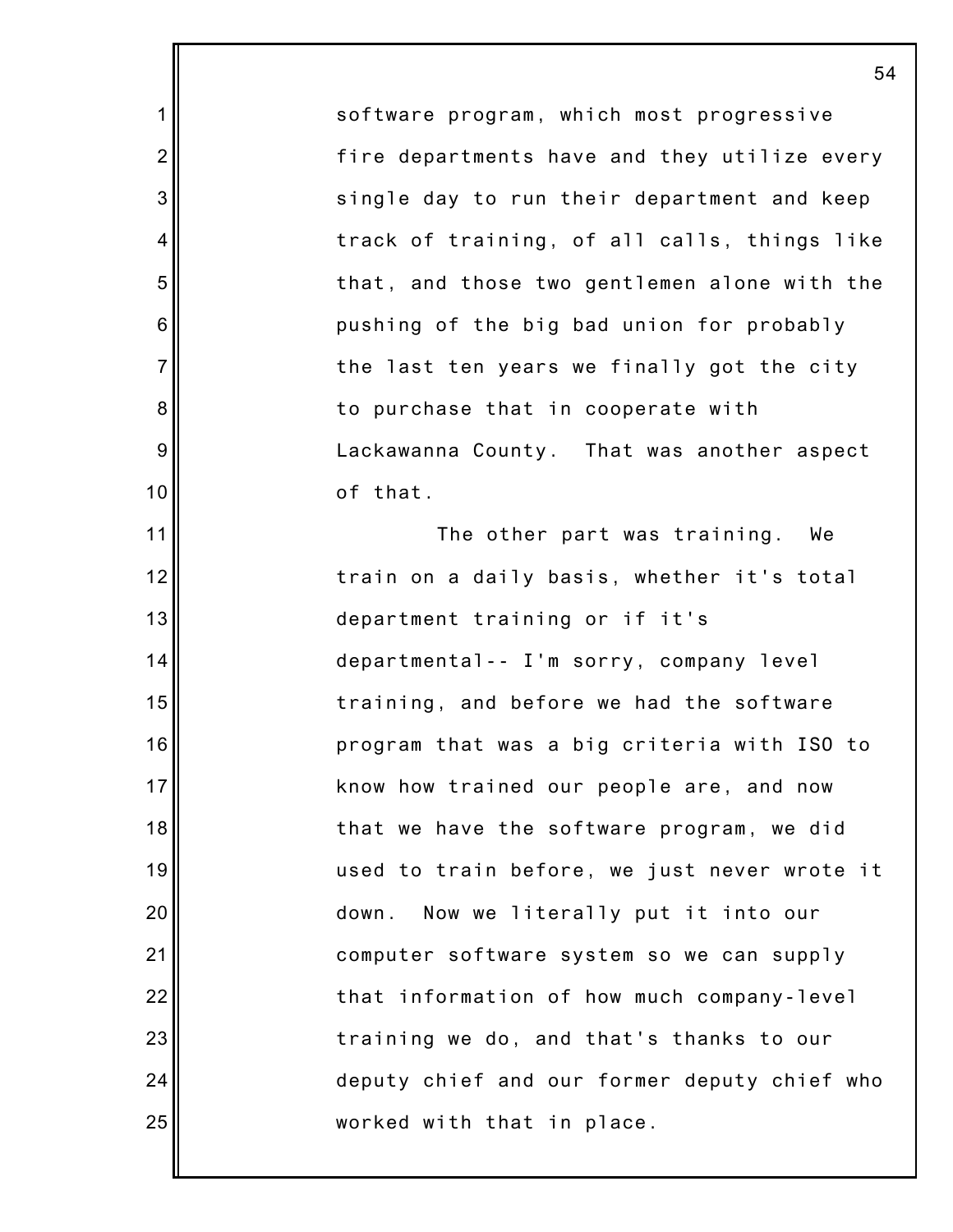The other two big aspects of this, and it didn't make a lot to do with the amount of the composite numbers going up, was the amount of manpower that's available at any given time and the apparatus which wasn't mentioned. The score was based on something that was implemented on January 1 which was putting three men per apparatus. I say men, because we don't have any women anymore, we have all guys at this point, but three men per apparatus and that was something that this union never fought and as a matter of fact we fought for and that came out in the Commonwealth Court order so that was something the union fought for, not the city, and what was not a part of this score which was -- it wasn't calculated in the score was that the recent closure of Engine 9, because it was based on 2010, the recent closure of Engine 9 and Engine 15 which is closed in the Hill Section usually 70, 80 percent of the time and sometimes Truck 2 right here in fire headquarters, so that wasn't a part of the score. If that was, the score would have been lower and

1

2

3

4

5

6

7

8

9

10

11

12

13

14

15

16

17

18

19

20

21

22

23

24

25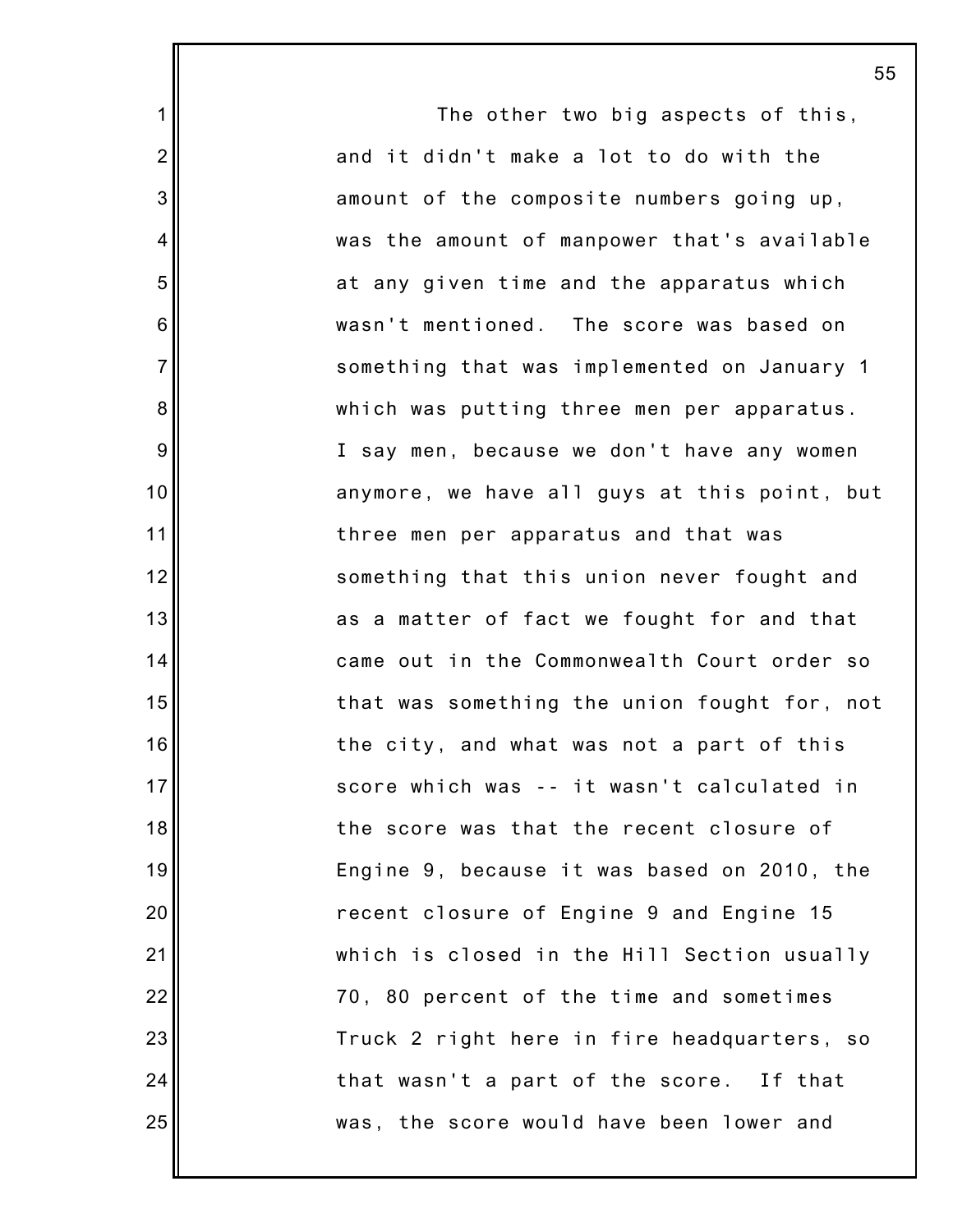|                | 56                                           |
|----------------|----------------------------------------------|
| 1              | probably wouldn't have improved.             |
| $\overline{2}$ | So I just wanted to people to know           |
| 3              | that it's -- the City of Scranton has never  |
| 4              | in the last nine years had one creative      |
| 5              | thought. Everything that has improved our    |
| 6              | routine, the way we operate, grants so that  |
| $\overline{7}$ | we didn't have to saddle the taxpayers when  |
| 8              | we got to spend \$700,000 on airpacks, those |
| 9              | were our people, our people working in       |
| 10             | conjunction with our safety committee, our   |
| 11             | people have the union going to the city, our |
| 12             | union going to our arbitration forcing the   |
| 13             | city to do the progressive things that need  |
| 14             | to be done.                                  |
| 15             | Not one positive thing that I could          |
| 16             | think of ever came out of the chief's office |
| 17             | or the City of Scranton that improved        |
| 18             | anything in the fire department, and the     |
| 19             | grants and the monies that was saved through |
| 20             | health care that was because of the Health   |
| 21             | Care Cost Containment Committee, which the   |
| 22             | city does sit on, and grants that were       |
| 23             | received were by our people because finally  |
| 24             | the city allowed us to write grants along    |
| 25             | with a very, very smart person that happens  |
|                |                                              |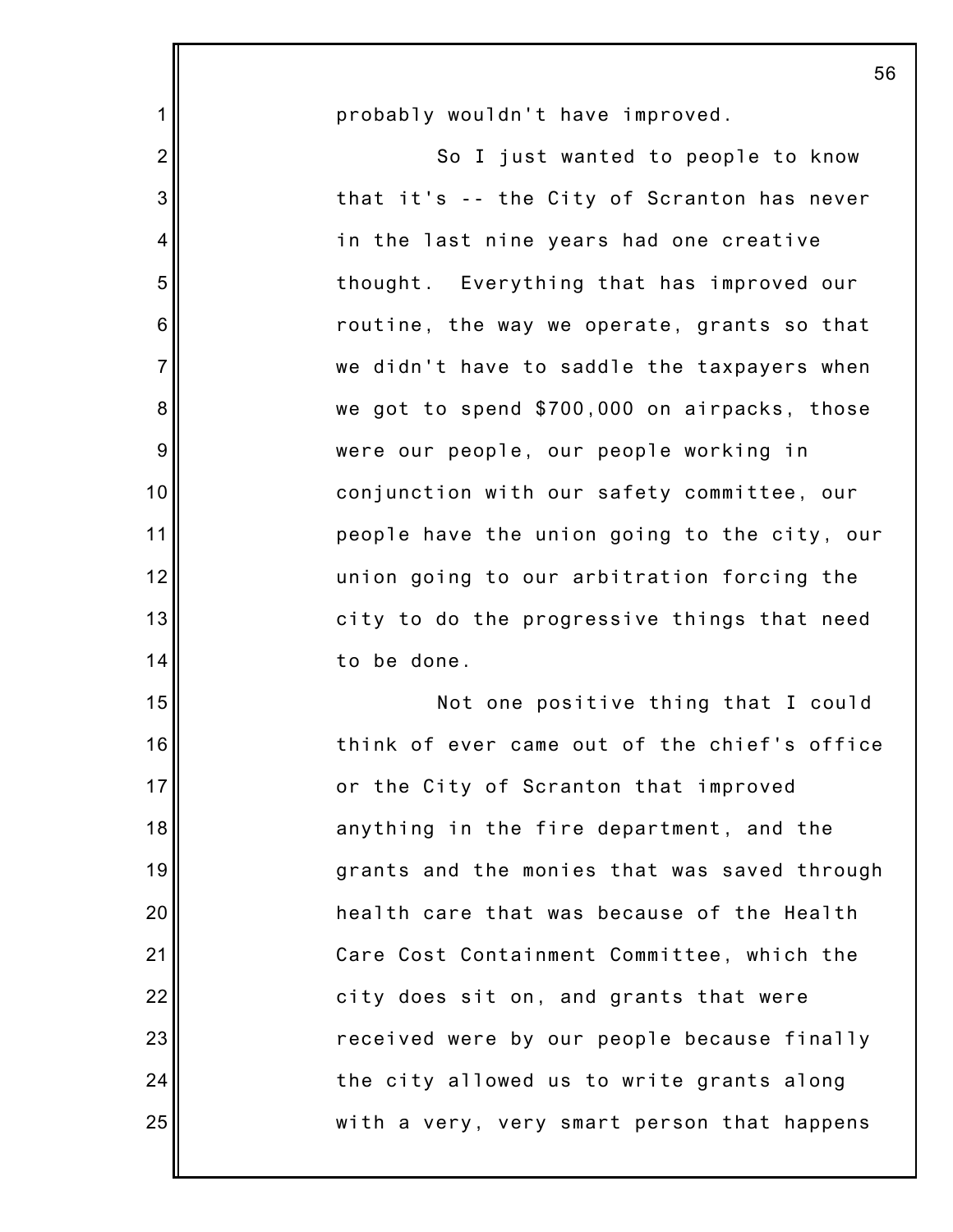|                 | 57                                           |
|-----------------|----------------------------------------------|
| 1               | to be sitting to my right with her           |
| $\overline{2}$  | assistance, and that's why we saved lots of  |
| 3               | money on buying and purchasing of equipment  |
| 4               | through grants and not saddling our          |
| 5               | taxpayers.                                   |
| $6\phantom{1}6$ | So I just wanted to clarify that,            |
| $\overline{7}$  | and I usually don't get off the subject of   |
| 8               | fire, but I have been kind of baffled for    |
| 9               | the last three weeks watching these meetings |
| 10              | talking about the financial condition of the |
| 11              | city and why the city is so bad.             |
| 12              | Mr. Joyce, if you can answer this            |
| 13              | question for me?                             |
| 14              | MR. JOYCE: Yes.                              |
| 15              | MR. GERVASI: Has there been three            |
| 16              | or four different scenarios of where the     |
| 17              | money went in the last say two months, it    |
| 18              | seems?                                       |
| 19              | MR. JOYCE: There are a few.                  |
| 20              | MR. GERVASI: So money was supposed           |
| 21              | to be here, but two weeks later it wasn't    |
| 22              | from there it came from somewhere else.      |
| 23              | MR. JOYCE: That's correct.                   |
| 24              | MR. GERVASI: Another question, I             |
| 25              | know a little bit about this stuff, the      |
|                 |                                              |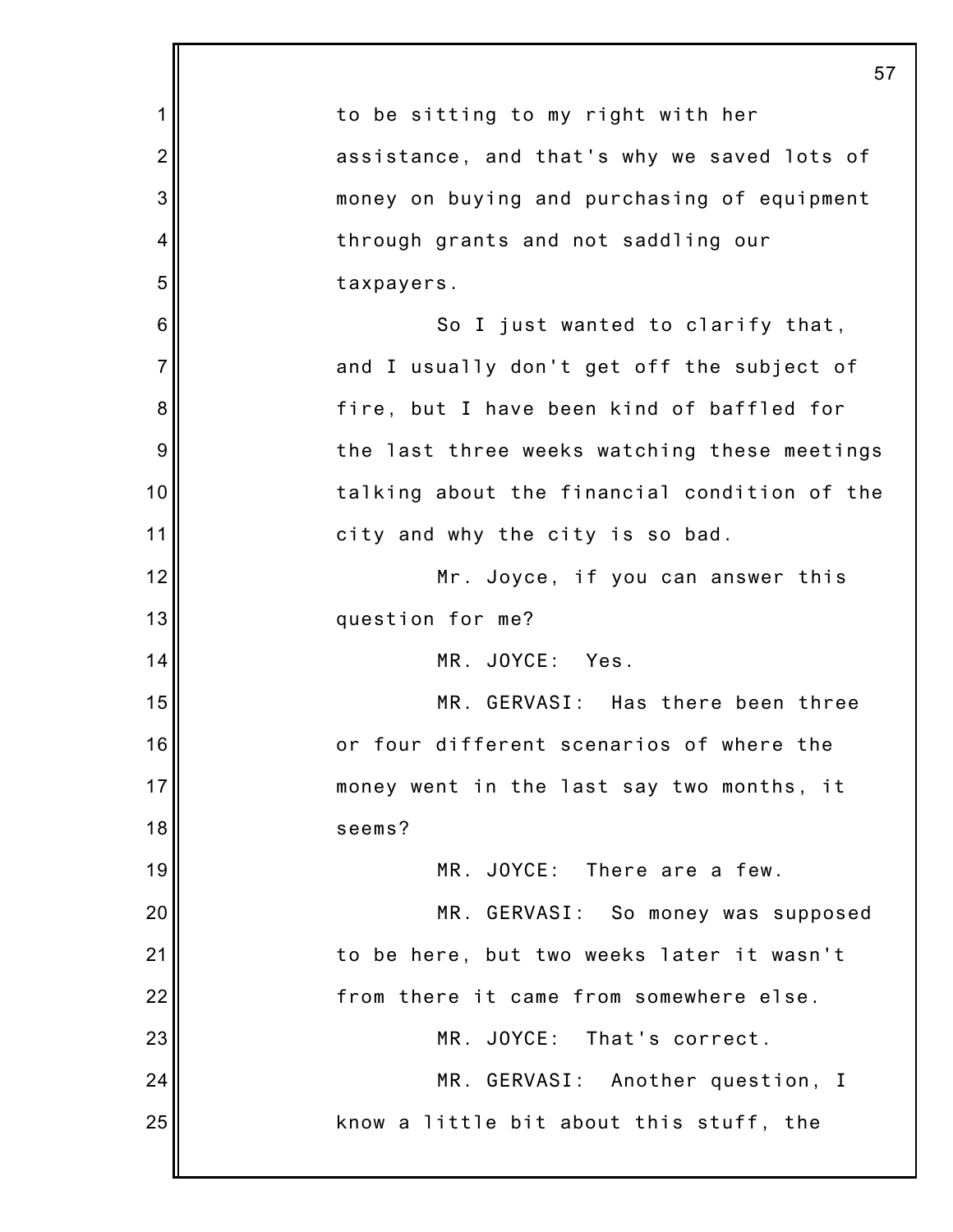|                | 58                                           |
|----------------|----------------------------------------------|
| 1              | Workers' Compensation Trust Fund, was that   |
| $\overline{2}$ | over funded by \$6 million for the last two  |
| 3              | years that we know of, that we know of?      |
| 4              | MR. JOYCE: Was it over funded?               |
| 5              | MR. GERVASI: Was there \$6 million           |
| 6              | of unnecessary money that didn't have to be  |
| $\overline{7}$ | there or an actuarial from the state that    |
| 8              | says how much has to be in there, sitting in |
| 9              | there, in the account?                       |
| 10             | MR. JOYCE: Over the course of the            |
| 11             | past few years. Are you asking --            |
| 12             | MR. GERVASI: Last year and the year          |
| 13             | before say, since we found about it.         |
| 14             | MR. JOYCE: As per the agreement as           |
| 15             | amended, that is correct. That's an          |
| 16             | accurate statement.                          |
| 17             | MR. GERVASI: Okay, so is it --               |
| 18             | would I be correct in saying that, and I'm   |
| 19             | telling you, you guys didn't know about this |
| 20             | until you found it, we kind of knew about it |
| 21             | for a long time, but nobody would listen to  |
| 22             | us, so it is fair to say that there was \$6  |
| 23             | million last year more than the 75 percent   |
| 24             | needed to be in there and \$6 million the    |
| 25             | year before and it's possible it could have  |
|                |                                              |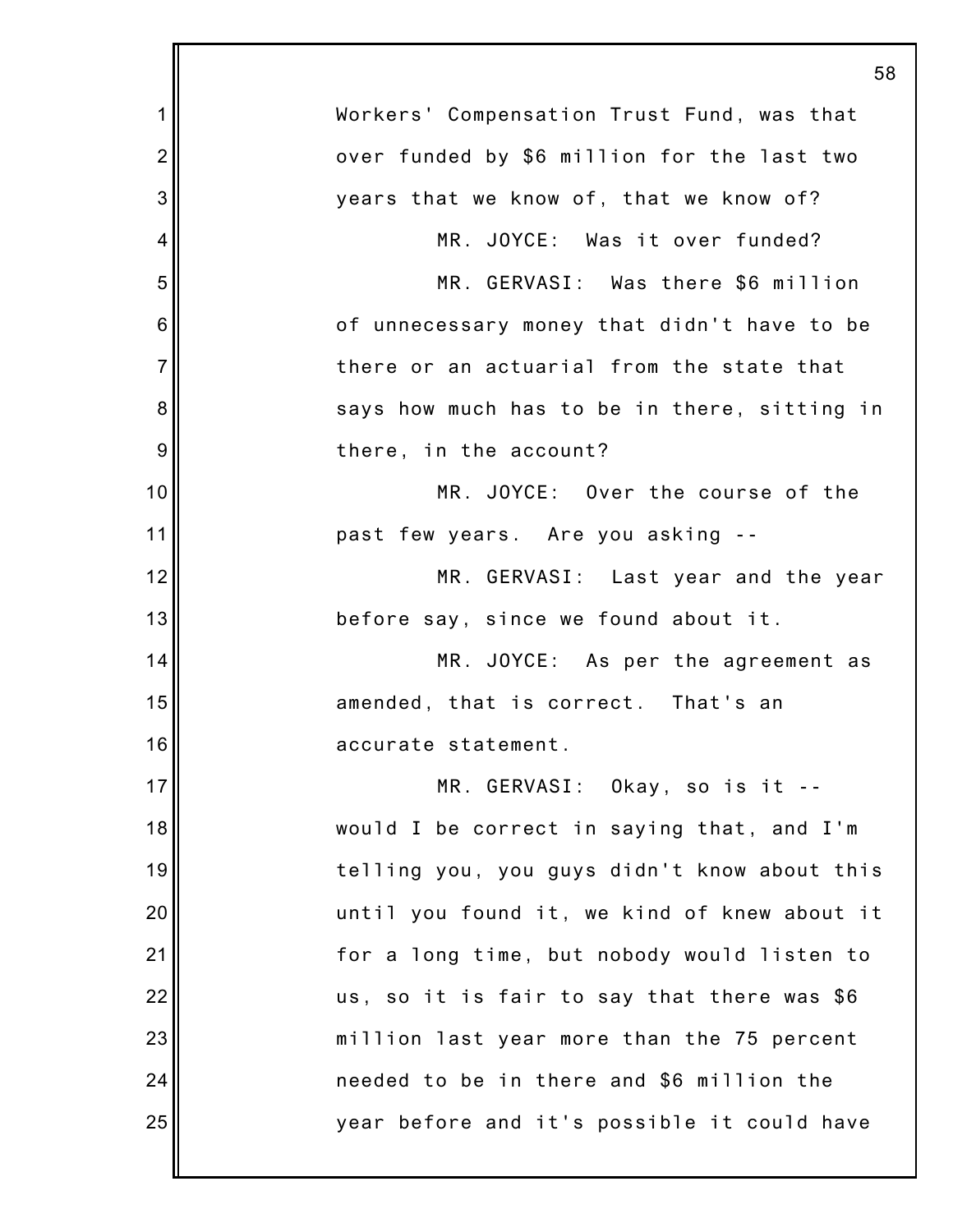|                | 59                                           |
|----------------|----------------------------------------------|
| $\mathbf 1$    | been \$6 million, a little piggybank for     |
| $\overline{2}$ | maybe the last nine years?                   |
| 3              | MR. JOYCE: It is quite possible. I           |
| 4              | know that the agreement was different at one |
| 5              | point, however, once that agreement changed  |
| $6\phantom{1}$ | that there had to be 75 percent, it had to   |
| $\overline{7}$ | be funded at 75 percent funded in regard to  |
| 8              | the outstanding liabilities there would      |
| 9              | approximately, I'd say, between five or six  |
| 10             | million dollars in there that could be used. |
| 11             | MR. GERVASI: Thank you. Is it                |
| 12             | possible, is it true, that the TAN Series A  |
| 13             | doesn't have to be paid until July 31? Paid  |
| 14             | back? TAN Series A, not B, A?                |
| 15             | MR. JOYCE: That's correct. TAN-A             |
| 16             | is paid back in I believe it's July, June or |
| 17             | July, and TAN-B is to be paid back at the    |
| 18             | end of the year.                             |
| 19             | MR. GERVASI: Is it true they paid            |
| 20             | it back a few months early this year?        |
| 21             | MR. JOYCE: Yes, that is accurate as          |
| 22             | far as                                       |
| 23             | MR. GERVASI: Isn't it appropriate            |
| 24             | to use that money to run the operation of    |
| 25             | the city until your taxes come in or isn't   |
|                |                                              |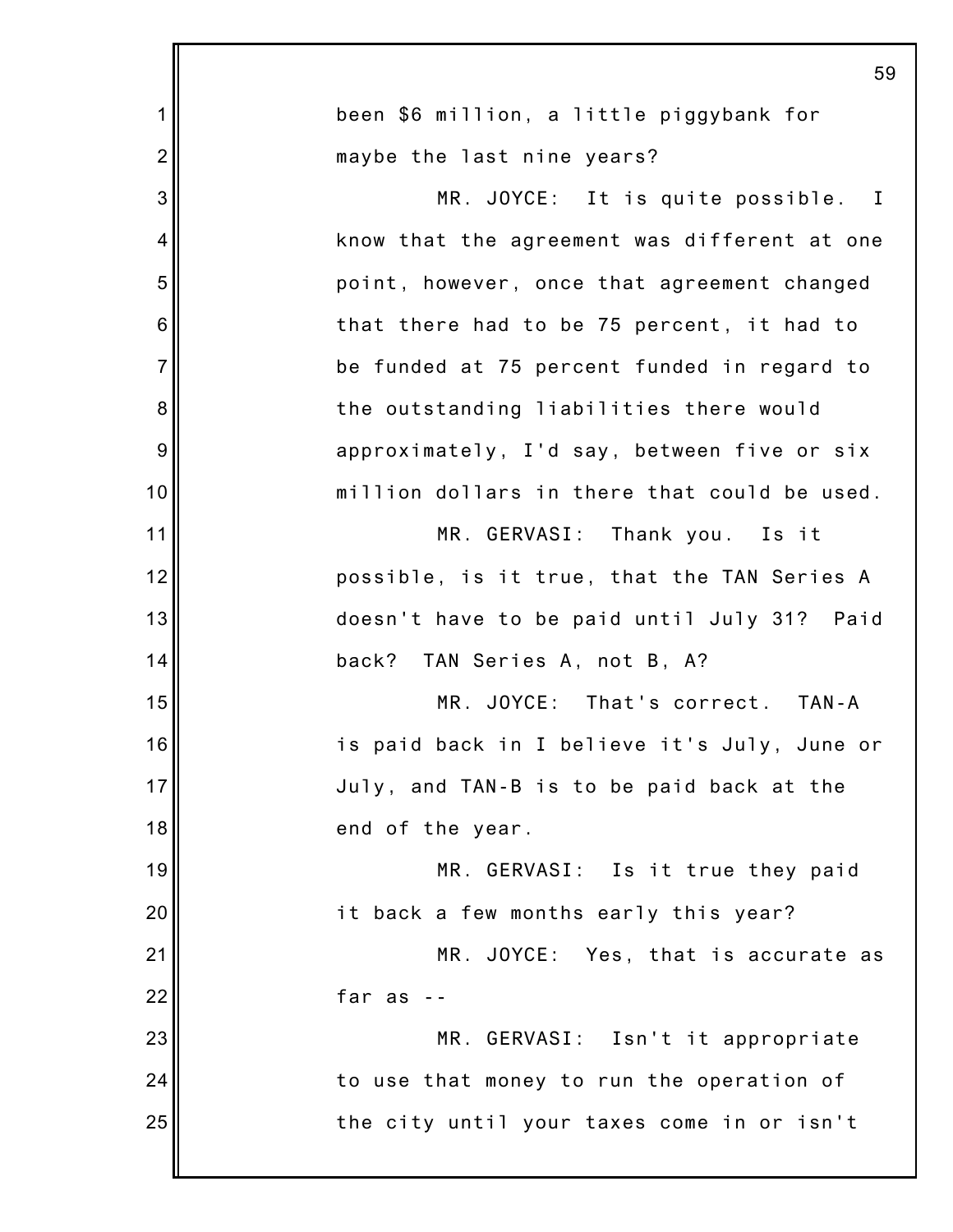|                | 60                                           |
|----------------|----------------------------------------------|
| 1              | it -- or maybe is that possibly, possibly,   |
| $\overline{2}$ | just maybe coincidentally, is that possibly  |
| 3              | a way to make the city look broke before the |
| 4              | May 17 election and try to make council look |
| 5              | bad that your budget didn't work out right?  |
| 6              | Is it possible?                              |
| $\overline{7}$ | MR. JOYCE: That's one possible way           |
| 8              | that it could be interpreted.                |
| 9              | MR. GERVASI: Was this council aware          |
| 10             | while you were talking about the budget      |
| 11             | probably last October, last November, that   |
| 12             | the city had \$6 million stuffed away        |
| 13             | somewhere and you didn't know about it?      |
| 14             | MR. JOYCE: During the time that the          |
| 15             | budget was actually amended --               |
| 16             | MR. GERVASI: Right.                          |
| 17             | MR. JOYCE: -- are you referring to?          |
| 18             | MR. GERVASI: No, no, while you were          |
| 19             | -- yeah, while you were talking about the    |
| 20             | budget, amending the budget. Was council     |
| 21             | aware that the city had \$6 million stuffed  |
| 22             | in a piggyback somewhere?                    |
| 23             | MR. JOYCE: No, that wasn't released          |
| 24             | to us.                                       |
| 25             | MR. GERVASI: So they deceived you?           |
|                |                                              |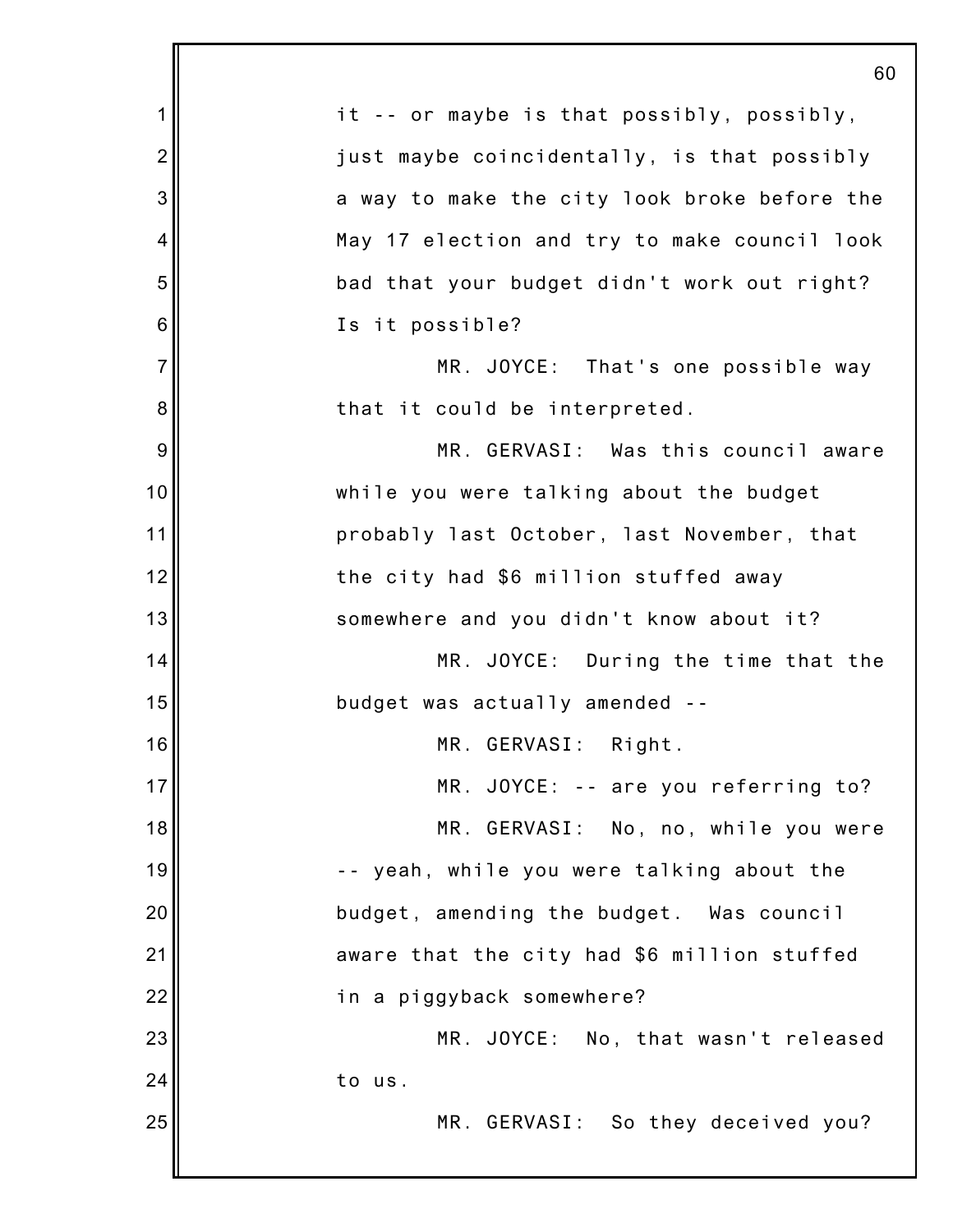|                | 61                                           |
|----------------|----------------------------------------------|
| 1              | MR. JOYCE: In some ways you could            |
| $\overline{2}$ | say.                                         |
| 3              | MR. GERVASI: Very good. Now, let's           |
| 4              | just say two years ago, let's say two years  |
| 5              | ago that there was \$6 million there, which  |
| 6              | we now know there was, and they raised taxes |
| $\overline{7}$ | by 26.6 percent, is that the accurate        |
| 8              | number?                                      |
| 9              | MR. JOYCE: I believe it's --                 |
| 10             | MR. GERVASI: With \$6 million they           |
| 11             | could have used to run the operation of the  |
| 12             | city, they raised your taxes by 26 percent,  |
| 13             | knowing there was \$6 million sitting        |
| 14             | somewhere that didn't have to be there that  |
| 15             | they could have used for the operation of    |
| 16             | the city; is that is correct?                |
| 17             | MR. JOYCE: That would be accurate.           |
| 18             | MR. GERVASI: Thank you very much.            |
| 19             | MS. BECK: Good evening, Council.             |
| 20             | MR. JOYCE: Good evening.                     |
| 21             | MS. BECK: Cathy Beck, city resident          |
| 22             | and taxpayer. I came here this evening to    |
| 23             | comment on the article written by Chris      |
| 24             | Kelly that appeared in last Sunday's edition |
| 25             | of the Scranton Times. In the article        |
|                |                                              |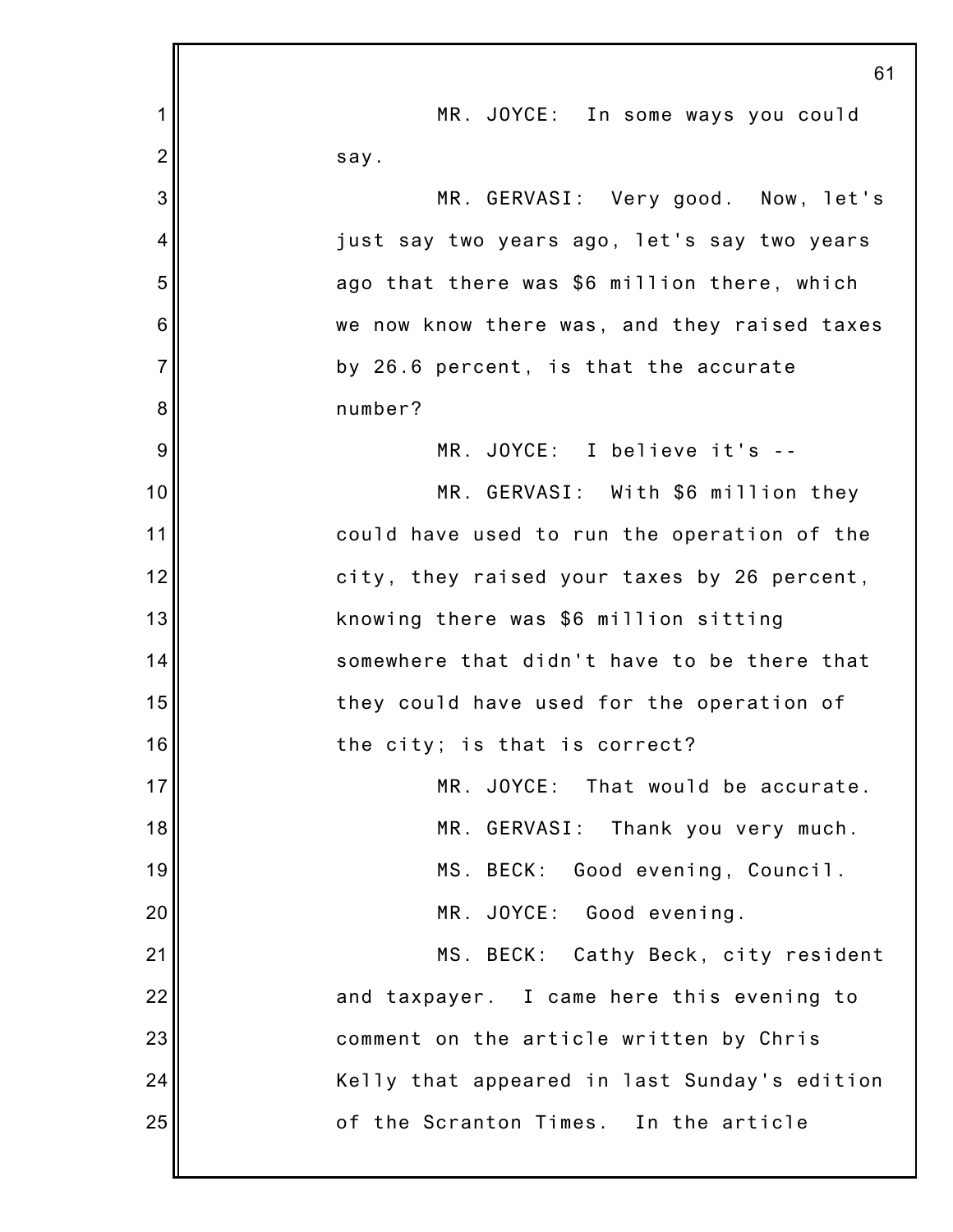1 2 3 4 5 6 7 8 9 10 11 12 13 14 15 16 17 18 19 20 21 22 23 24 25 62 Mr. Kelly wrote, "The city is fast running out of cash, which should shock no one who has been paying attention for God knows how long. Mayor Chris Doherty and his alleged administration have used this year's money to pay last year's bills and now have no paying way to cover a projected deficit of \$8.4 million by year's end. If you don't think that's irresponsible, you fit right in at the halfway house." Mr. Kelly goes onto say, "I am saying, for the record, that the mayor has played too cute with the city's finances and must now make the hard decisions required of a leader. Council has called his shifting of the new funds to spackle over debts a shell game, and that's exactly what it is." The writer was goes onto say, "Some guilt on council supermajority, led by President Janet Evans, must answer for irresponsibly large tax cuts." Allow me to start here with my comments. Number one, I believe that the budget produced by council to a great degree was based on where the city was going to end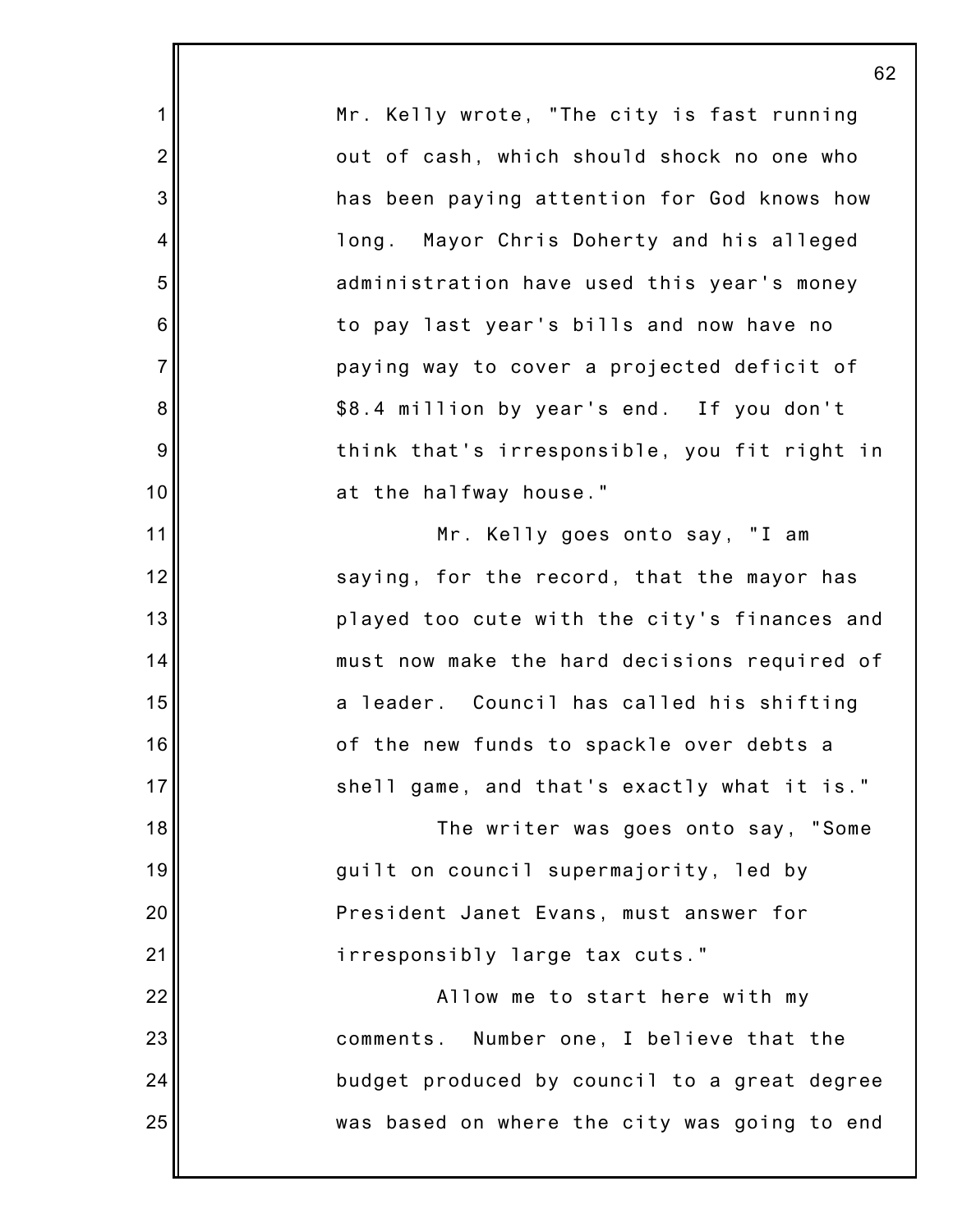|                 | 63                                           |
|-----------------|----------------------------------------------|
| 1               | up financially at year's end. This was       |
| $\overline{2}$  | based on figures provided by the mayor and   |
| 3               | his administration that proved to be grossly |
| 4               | exaggerated and optimistic.                  |
| 5               | Number two, for years many council           |
| $6\phantom{1}6$ | members, as well as speakers at this podium, |
| $\overline{7}$  | have questioned the mayor's budget and       |
| 8               | inaction of PEL in pursuing a way out of our |
| 9               | distressed status. Countless questions       |
| 10              | pertaining to the city's financial reports   |
| 11              | have gone unanswered by the administration.  |
| 12              | Up until now, the Times-Tribune has          |
| 13              | blindly followed the mayor, never            |
| 14              | investigated or pursued answers to very      |
| 15              | serious questions and allegations. Could     |
| 16              | this latest approach to the city's dire      |
| 17              | financial status have been brought on by the |
| 18              | supermajority's relentless pursuit of the    |
| 19              | truth? Whatever the cause, I firmly believe  |
| 20              | that it is imperative that a supermajority   |
| 21              | council be preserved in this upcoming        |
| 22              | election of council members in order to      |
| 23              | maintain a system of the checks and balances |
| 24              | and put an end to, to quote the Scranton     |
| 25              | Times, this shell game involved in the       |
|                 |                                              |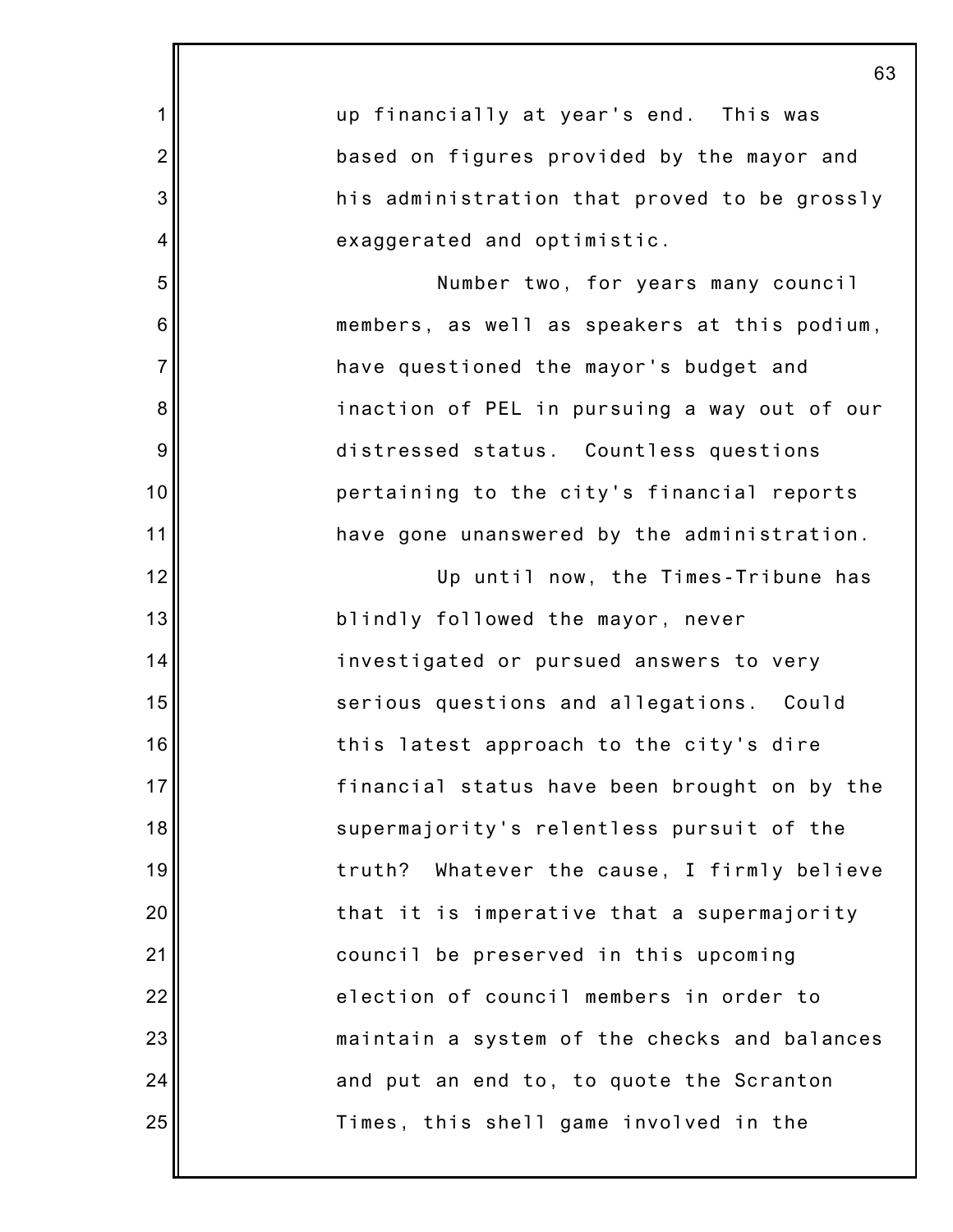|                 | 64                                           |
|-----------------|----------------------------------------------|
| $\mathbf 1$     | city's finances. Thank you for your time.    |
| $\overline{2}$  | MR. JOYCE: Thank you, and if you             |
| 3               | could allow me to comment for one second on  |
| 4               | something you had to say, I will confirm for |
| 5               | you that during the time that the budget was |
| $6\phantom{1}6$ | amended the financial reports that were      |
| $\overline{7}$  | submitted to the State of Pennsylvania by    |
| 8               | the former business administrator, Stu       |
| 9               | Renda, did show that for the Year of 2010 we |
| 10              | would bring in in revenue as much as we      |
| 11              | would spend, however, it wasn't until I      |
| 12              | believe the middle or late part of the       |
| 13              | February when the final controller's report  |
| 14              | was issued as well as on March 1 when we     |
| 15              | received the cash flow analysis submitted by |
| 16              | Ryan McGowan that we were shocked by the     |
| 17              | fact that in the Year 2010 alone the city    |
| 18              | came up \$4,7 million short.                 |
| 19              | MS. BECK:<br>Thank you. Appreciate           |
| 20              | it.                                          |
| 21              | MR. JOYCE: But a few months prior            |
| 22              | everything was supposedly fine.              |
| 23              | MS. BECK:<br>Thank you.                      |
| 24              | MS. EVANS: Thank you very much.              |
| 25              | MS. FRANUS: Fay Franus, Scranton.            |
|                 |                                              |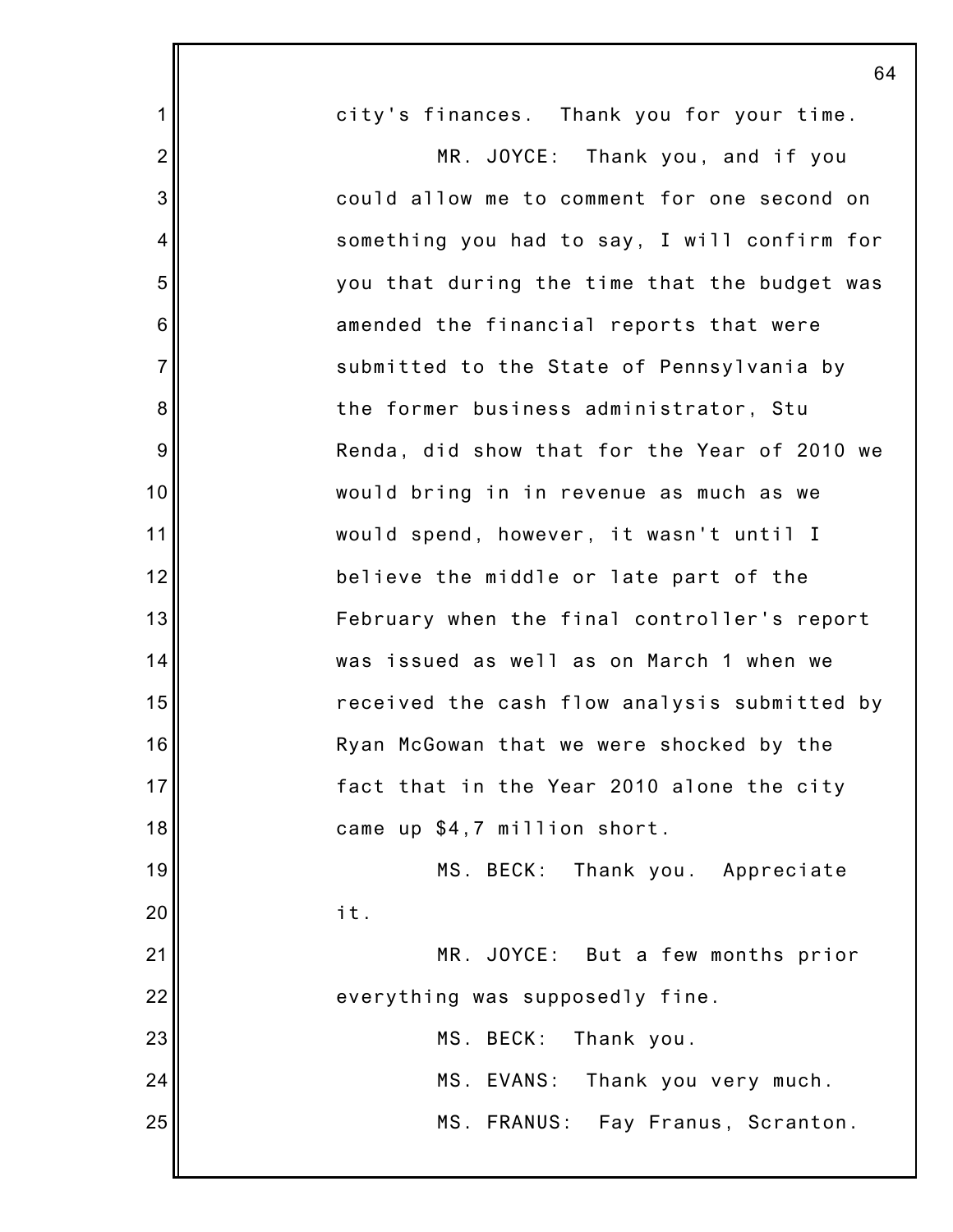I have noticed many people that have come up here tonight have the same feelings that I have, I have experienced many of these myself coming to council for many years with Mr. McGoff. Like right now, he never seems to look at the speakers when they speak because he is texting, writing, getting text messages back as to what he's saying, but other people have said it, well, I'll say it again. When Judy Gatelli was running for office and when Sherry Fanucci was running they used to tell the people from that podium, from your seats right there, that the candidates -- the public should check into the -- some of the candidates running had criminal records and that the public should check into them before they vote for them and that this council, if they get a new majority this place will never be run in a good manner. I can't even comprehend it. But my question to you, Mr. McGoff, is you were president, but nobody else has asked you this, but I'm asking you, how

1

2

3

4

5

6

7

8

9

10

11

12

13

14

15

16

17

18

19

20

21

22

23

24

25

politically when you allow this? How come

could you say that this majority is speaking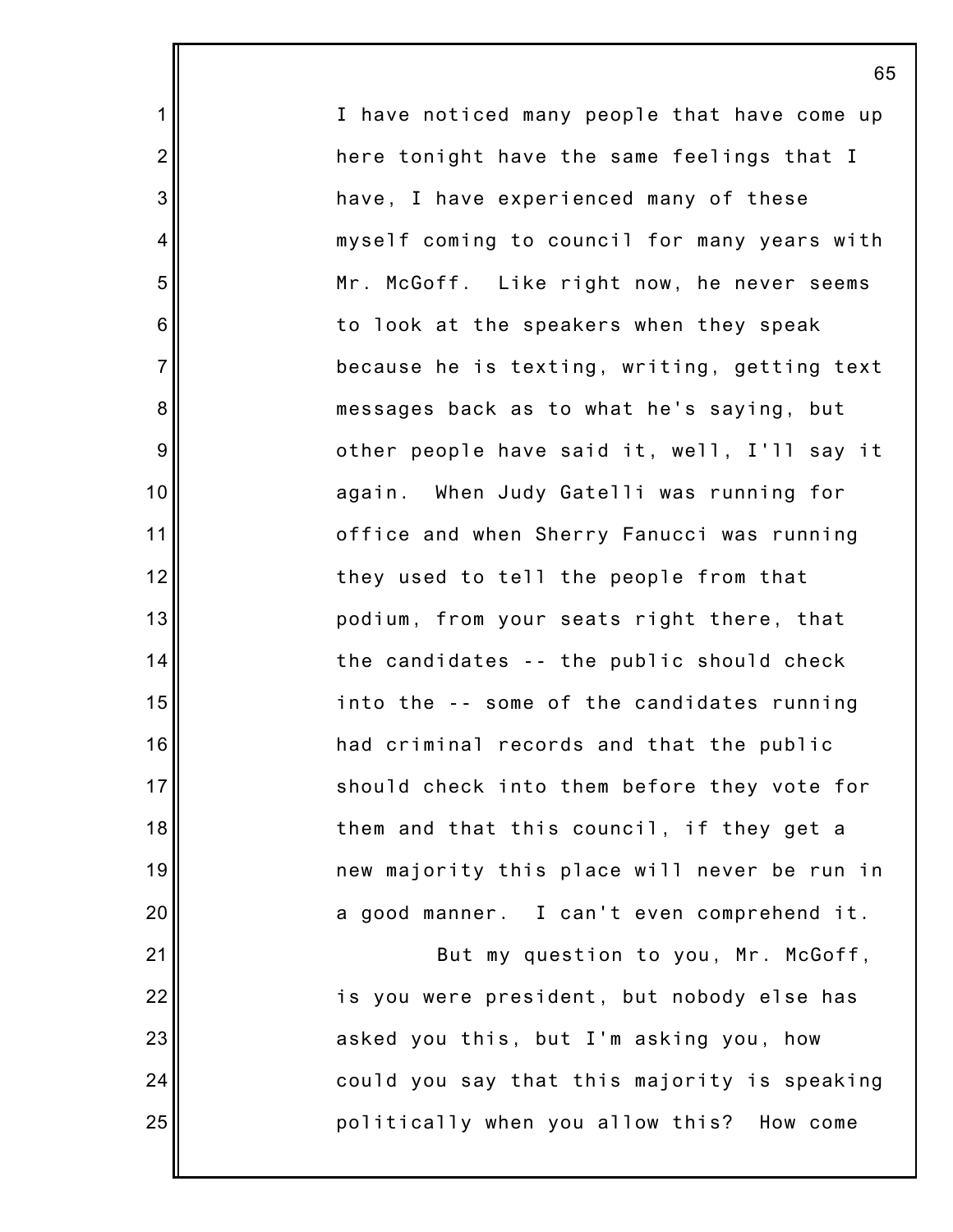|                | 66                                          |
|----------------|---------------------------------------------|
| 1              | you allowed them to do what they did every  |
| $\overline{2}$ | week when you were running for office? You, |
| 3              | as president, allowed it. How come you      |
| 4              | allowed it? How could you say one thing to  |
| 5              | this council and do exactly the opposite?   |
| 6              | MR. MCGOFF: I objected to a                 |
| $\overline{7}$ | particular thing that happened, not to a    |
| 8              | general --                                  |
| 9              | MS. FRANUS: You said that this is           |
| 10             | political, this majority is political.      |
| 11             | MR. MCGOFF: No, I did not.                  |
| 12             | MS. FRANUS: Well, you said Jack             |
| 13             | Loscombe was making political speeches.     |
| 14             | MR. MCGOFF: I referred to a                 |
| 15             | particular thing that took place, yes.      |
| 16             | MS. FRANUS: Well, sort of doesn't           |
| 17             | go with what you allowed for all of those   |
| 18             | years.                                      |
| 19             | MR. MCGOFF: I think there is a              |
| 20             | discernable difference.                     |
| 21             | MS. FRANUS: Well, I beg to differ.          |
| 22             | MR. MCGOFF:<br>Okay.                        |
| 23             | MS. FRANUS: Because what those two          |
| 24             | women did is unthinkable, and then started  |
| 25             | off last week with a politically charged    |
|                |                                             |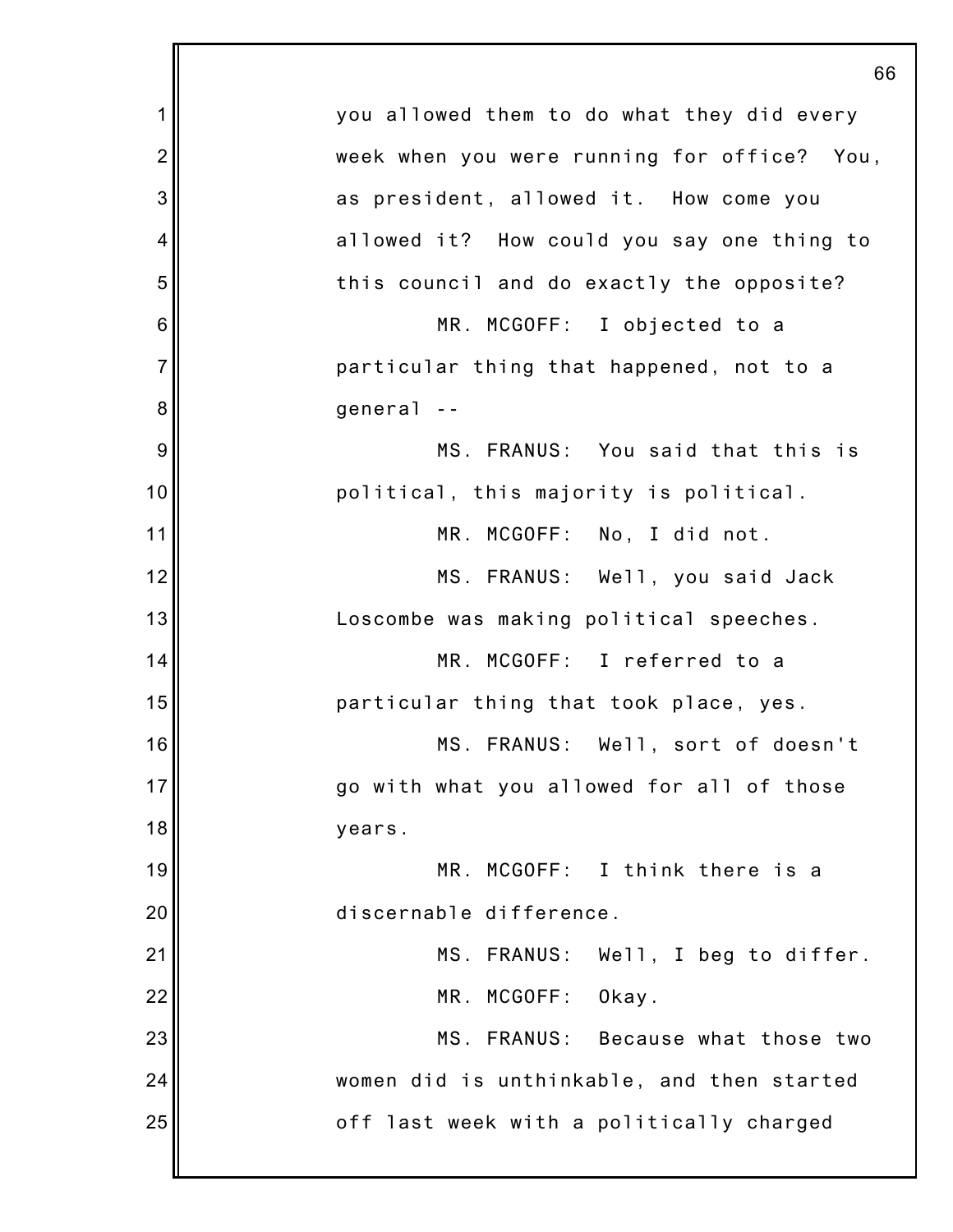motion saying -- it had no sense whatsoever, made no purpose whatsoever except if you weren't with the mayor you were terrible, but if you were with him you were wonderful. You tried to get this Council to squeeze in a motion, that was lie, saying that the union president said something and attacked him and he didn't, and when you tried to squeeze that in, if that wasn't political, what was?

1

2

3

4

5

6

7

8

9

10

11 12 13 14 15 16 17 18 19 20 21 22 23 24 25 And then you also started off with the letter from Mrs. Novembrino. Now, can you honestly sit there and say you think she did everything right? She hasn't had an audit in 20 years. And everything that the mayor did had to come in front of her desk and you knew this and you could sit there and read that letter from her and knowing all of it was lies? So if that wasn't political, what was? What was? MR. MCGOFF: I read the response that Mrs. Novembrino wrote to council. MS. FRANUS: How come you did? Were you asked to by Mrs. Novembrino? MR. MCGOFF: It was given to me. I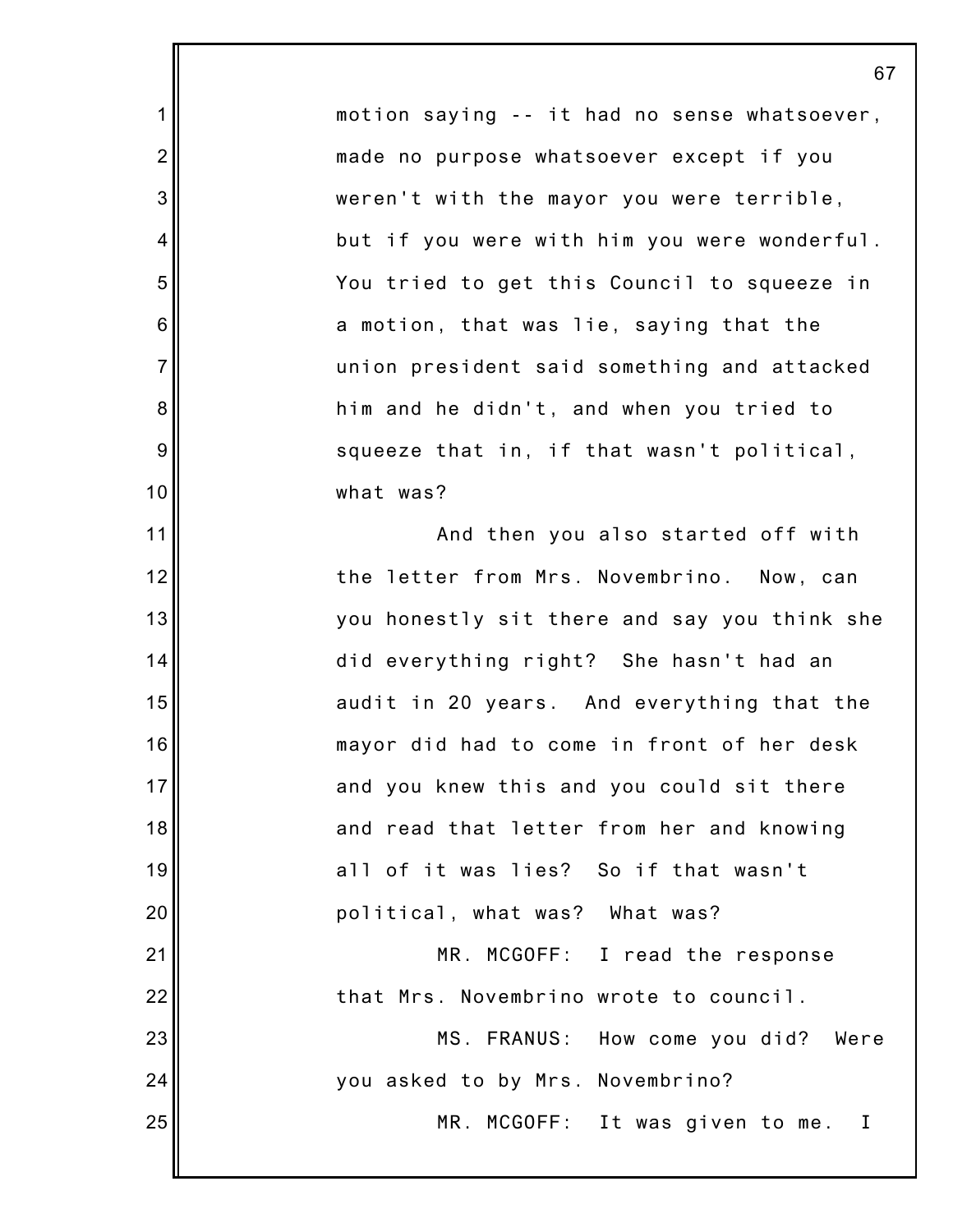|                | 68                                          |
|----------------|---------------------------------------------|
| 1              | don't know if any of other members of       |
| $\overline{c}$ | council received it or not.                 |
| 3              | MS. FRANUS: Were you asked to read          |
| 4              | this yourself?                              |
| 5              | MR. MCGOFF: No.                             |
| 6              | MS. FRANUS: Well, why did -- you            |
| $\overline{7}$ | just took it up upon yourself? I just find  |
| 8              | $it -$                                      |
| 9              | MR. MCGOFF: It was a response to            |
| 10             | councils, so, yes, I thought it should be   |
| 11             | read.                                       |
| 12             | MS. FRANUS: Well, again, that was           |
| 13             | another political thing.                    |
| 14             | MR. MCGOFF: Okay.                           |
| 15             | MS. FRANUS: And then in your                |
| 16             | campaign things in the paper you are saying |
| 17             | that you think the mayor and yourself and   |
| 18             | council should work together, that's what   |
| 19             | you said in the paper as you far as -- you  |
| 20             | say it here all of the time. So, you know,  |
| 21             | you say one thing and do another. If        |
| 22             | anybody is political in this campaign you   |
| 23             | are, and I hope the people remember that    |
| 24             | everything Judy Gatelli and Sherry Fanucci  |
| 25             | voted for you did, too. So I hope this time |
|                |                                             |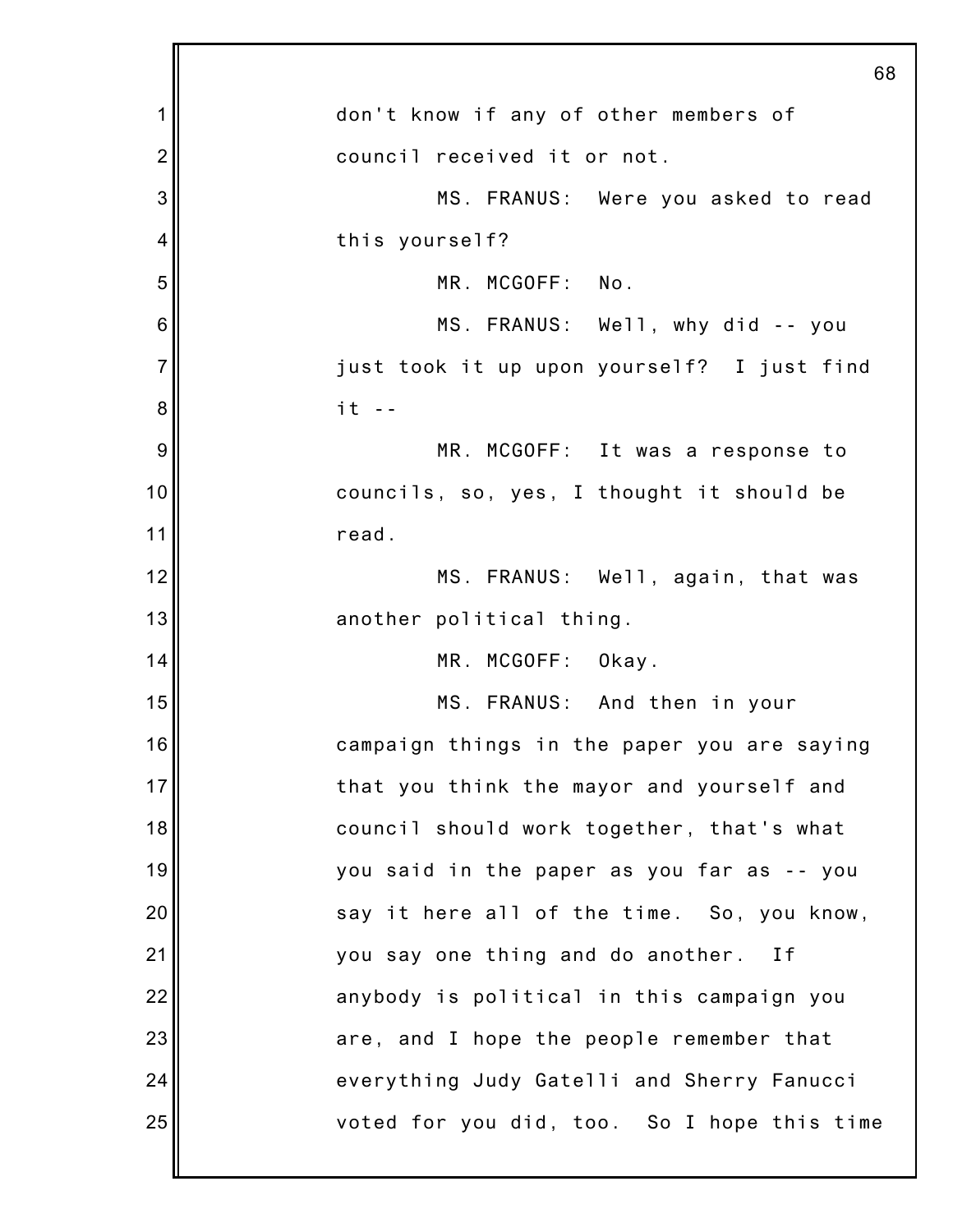the people up there voting put you in the same position they are in, gone. And I have a right to say that, it's freedom of speech because let me tell you, if you don't follow in their footsteps something is it wrong in this city because you were responsible for the tax increase, you were responsible for every loan that the mayor wanted, your shoulders must be very sore from carrying that water for the mayor. I mean, you must be really sore. It must be nice, I don't know. I don't know how you can't -- you should have a mind of your own, but you don't. You are there for a reason, you serve the purpose, I wonder what you are getting out of this? You do their bidding for them. MR. MCGOFF: Excuse me? MS. FRANUS: Well, anyway, we'll see in the election booth and if you do get elected again, well, you won't serve any purpose because your vote doesn't matter.

1

2

3

4

5

6

7

8

9

10

11

12

13

14

15

16

17

18

19

20

21

22

23

24

25

MR. UNGVARSKY: Good evening, city council.

MR. JOYCE: Good evening.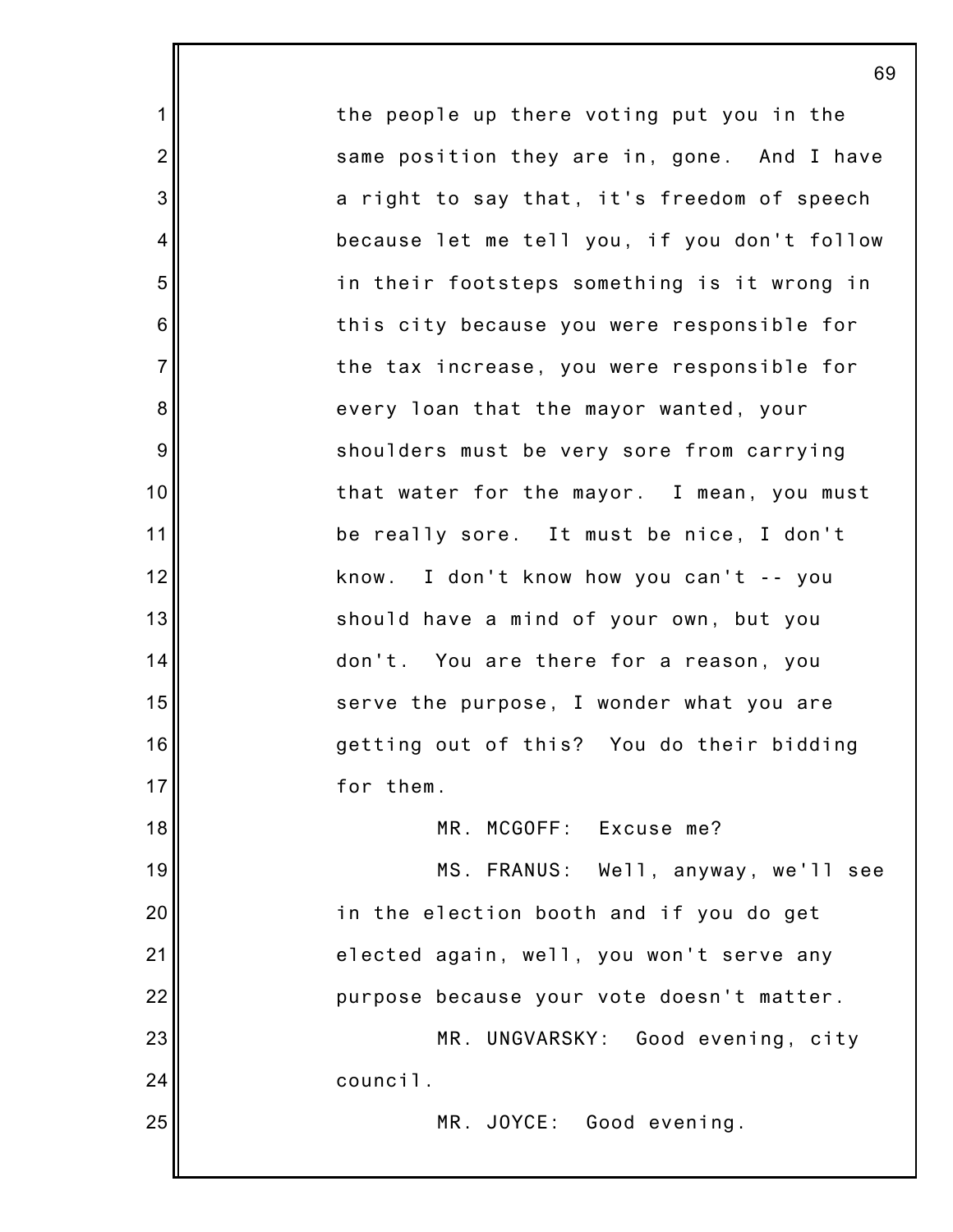|                | 70                                           |
|----------------|----------------------------------------------|
| $\mathbf 1$    | MR. UNGVARSKY: I'm Tom Ungvarsky,            |
| $\overline{2}$ | and I'd like to thank Mr. Hughes for his     |
| 3              | explanation on 6-A and 6-B, however, there   |
| 4              | are several things I don't quite understand. |
| 5              | About a year or two ago didn't we give Mount |
| 6              | Pleasant \$2 million for infrastructure? I   |
| $\overline{7}$ | think for if they only put in one road they  |
| 8              | must have many, many more to go there and    |
| 9              | are we going to have to take over the        |
| 10             | plowing and the patching and whatever else   |
| 11             | has to go on with those roads?               |
| 12             | Also, this is a private development,         |
| 13             | I thought that you were not be able to take  |
| 14             | over a private development until it was      |
| 15             | fully developed, is that one building the    |
| 16             | only one that is going to be put in there?   |
| 17             | MR. MCGOFF: Right now it's the only          |
| 18             | one that they have leased, the only section. |
| 19             | I think there are five separate sections.    |
| 20             | MR. UNGVARSKY: Um-hum, and what              |
| 21             | happens if they develop more and more roads  |
| 22             | go in, are we going to assume the            |
| 23             | responsibility for those roads under this    |
| 24             | present plan?                                |
| 25             | And as far as the storm water system         |
|                |                                              |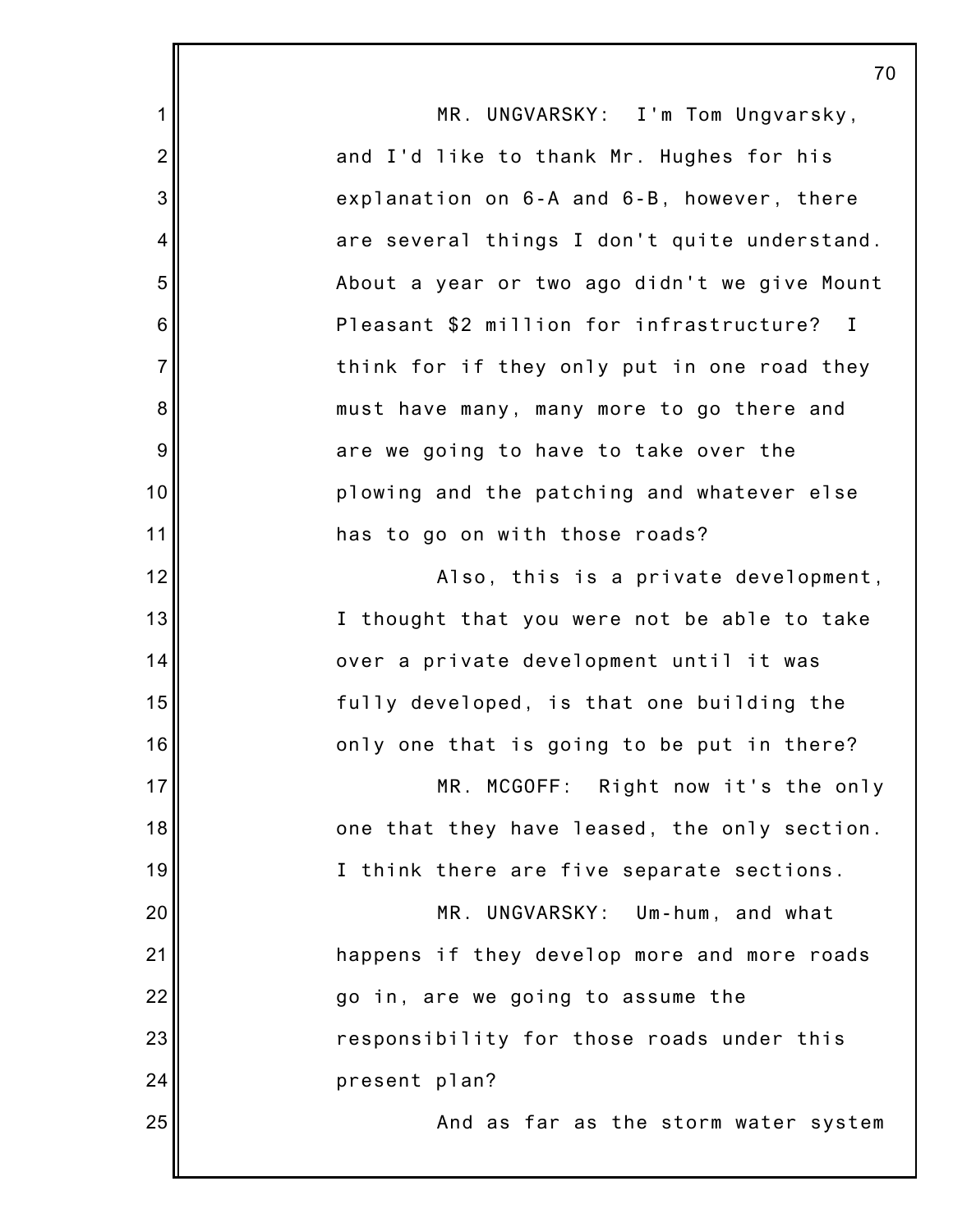1 2 3 4 5 6 7 8 9 10 11 12 13 14 15 16 17 18 19 20 21 22 23 24 25 71 goes, back in the day when I was working we used to call it a drainage field. We put in orangeburg and a gravel pit with several lateral lines and let the water seep into the ground. Apparently this new piping is just a new system, maybe a little bit of an improvement, but it's the same process, and if they are just giving us \$5,000 for perpetual care on this I think they are ripping us off once again. I think council should look into this a little deeper. There is many, many questions that have to be answered, and I thank city council. MR. ROGAN: Thank you. Is there anyone else who would like to address council? MS. SCHUMACHER: Marie Schumacher. Just a couple of follow up on things I have requested before. Number one, on the minutes, I hope I will learn how and when the city council minutes are approved. I read them frequently and I do notice errors and since they are the permanent record I do have -- would like to know that.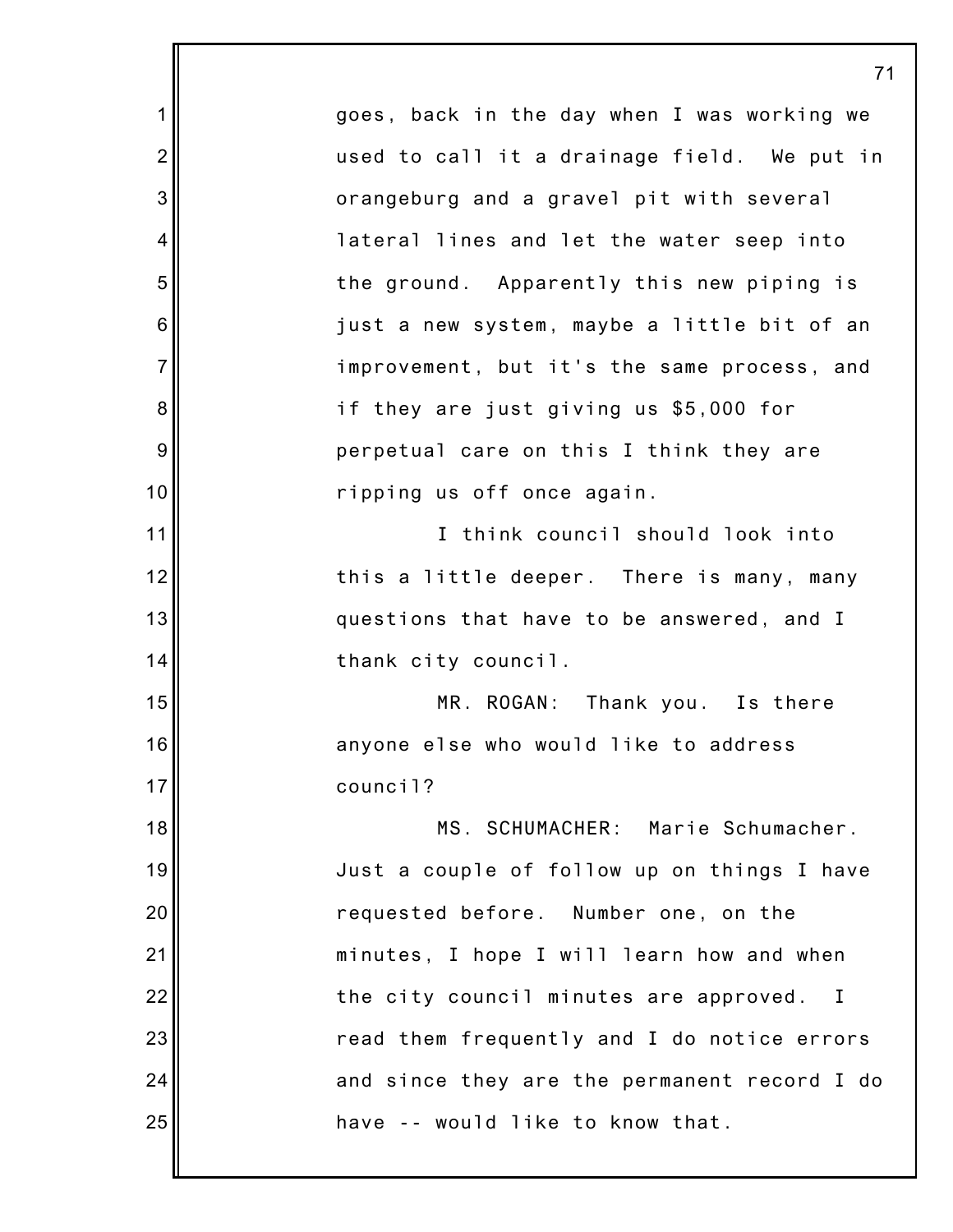1 2 3 4 5 6 7 8 9 10 11 12 13 14 15 16 17 18 19 20 21 22 23 24 25 72 Also, in the past I have asked Mr. Loscombe, and I thought he agreed to follow in the footsteps of Mr. Courtright and provide the number of cars that are out on patrol on weekends, but maybe I misunderstood, but I would like to now ask, especially since the mayor has indicated as people retire or move to other positions on the police and firefighters, that you will start at least every other week to provide us with the current number of active firefighters and police officers and the rolling documentation on the rolling closures. I think citizens deserve to know how we stand and I think that would be helpful. Also, I'm very happy for the people on Cameron Street, those residents have been through a lot. Flooding is certainly no fun, but I also would like to repeat my question and what has been done or will be done for the Medallis family. That's still an open issue. And I would like to know when we expect PEL to come up with a draft Recovery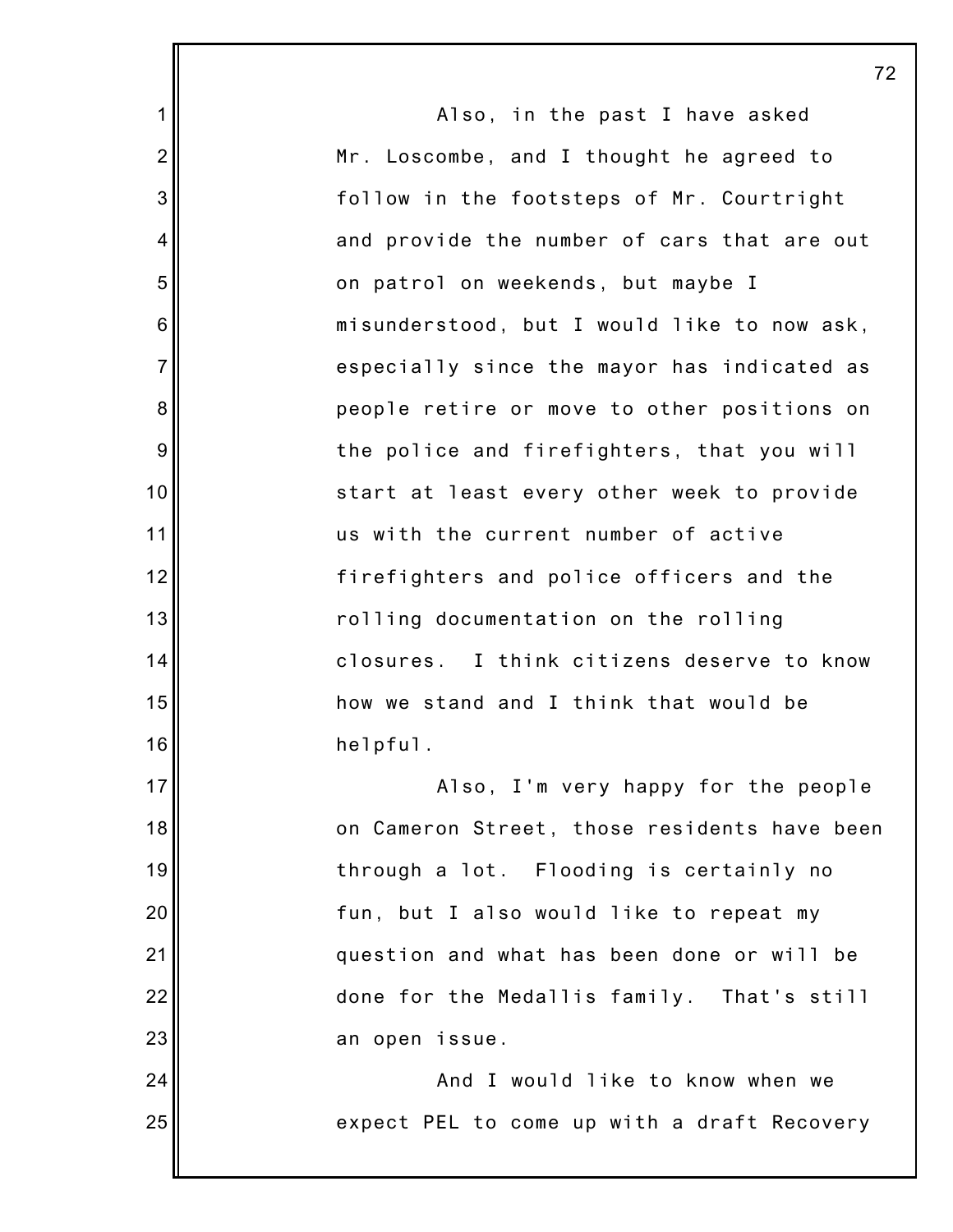|                | 73                                           |
|----------------|----------------------------------------------|
| 1              | plan.                                        |
| $\overline{2}$ | And then finally, I would just like          |
| 3              | to say anyone who would like to celebrate    |
| 4              | Cinco De Mayo with some good authenticate    |
| 5              | Mexican food you won't be disappointed if    |
| 6              | you go to the new restaurant, relatively new |
| $\overline{7}$ | restaurant across from Miller Beam in South  |
| 8              | Scranton.                                    |
| 9              | MR. MCGOFF: You getting a                    |
| 10             | commission on this?                          |
| 11             | MS. SCHUMACHER: I get a free taco.           |
| 12             | MR. MCGOFF: It is a very nice                |
| 13             | restaurant.                                  |
| 14             | MR. LOSCOMBE: A free burrito.                |
| 15             | MR. ROGAN: Is there anyone else who          |
| 16             | would like to address council?               |
| 17             | MR. DOBRZYN: Good evening, Council.          |
| 18             | Dave Dobrzyn, resident of Scranton.          |
| 19             | MR. LOSCOMBE: Good evening.                  |
| 20             | MR. DOBRYZN: Okay, on this shuffle           |
| 21             | game, please just keep with it and keep your |
| 22             | chin up and stand your ground. It's ashame   |
| 23             | that so much misinformation is flying around |
| 24             | and some people seem to think it's a         |
| 25             | laughing matter, but they are from Clarks    |
|                |                                              |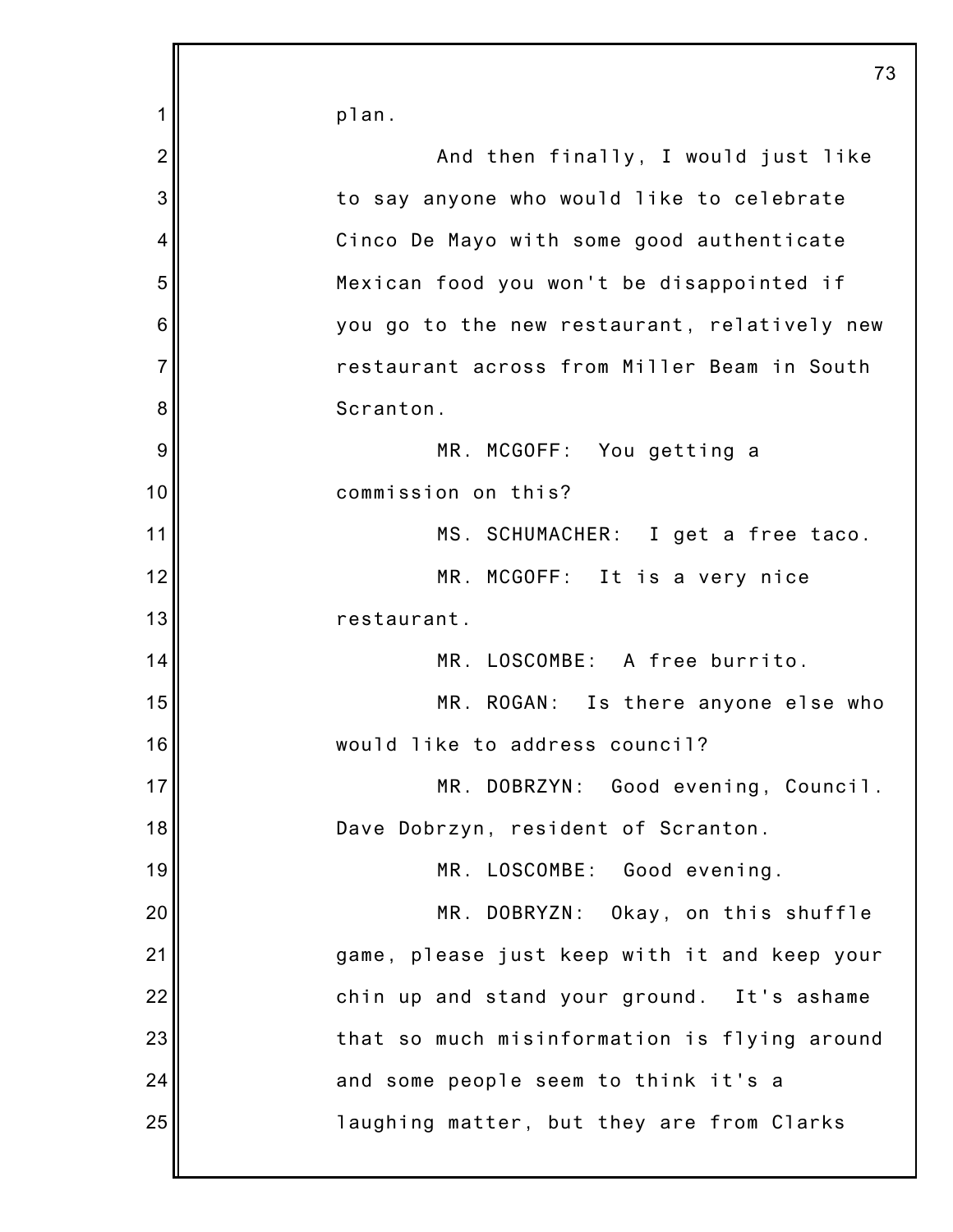|                | 74                                           |
|----------------|----------------------------------------------|
| $\mathbf 1$    | Summit anyway. It doesn't sound as funny if  |
| $\overline{2}$ | you live in Scranton.                        |
| 3              | Okay, on 6-A and B we've got a few           |
| 4'             | bucks there, hopefully it will be sufficient |
| 5              | I don't know how things will work from       |
| 6              | there. Keep your eyes open.                  |
| $\overline{7}$ | And I'd like to talk about little            |
| 8              | bit about privatized trash. I have a couple  |
| 9              | of points here. In 2000 I lived up the       |
| 10             | country and I was paying \$2.25 per bag in   |
| 11             | 2000. Now, some people said, well, you       |
| 12             | lived up the country. Well, that's not       |
| 13             | actually the case I lived in a small country |
| 14             | town, so if you look at how much trash is    |
| 15             | going out of your house and multiply it by   |
| 16             | times 52 and it was \$2.25 a bag fr          |
| 17             | recycling, also, and there were quite a few  |
| 18             | scandals about the bags all just going in    |
| 19             | the same place and there was actually in     |
| 20             | reality no recycling.                        |
| 21             | In 1990 my wife was chided by the            |
| 22             | small town mayor and police when a tenant    |
| 23             | upstairs lied about 40 plus garbage bags out |
| 24             | in front of the house until she produced the |
| 25             | payment book, and anyone can toss trash      |
|                |                                              |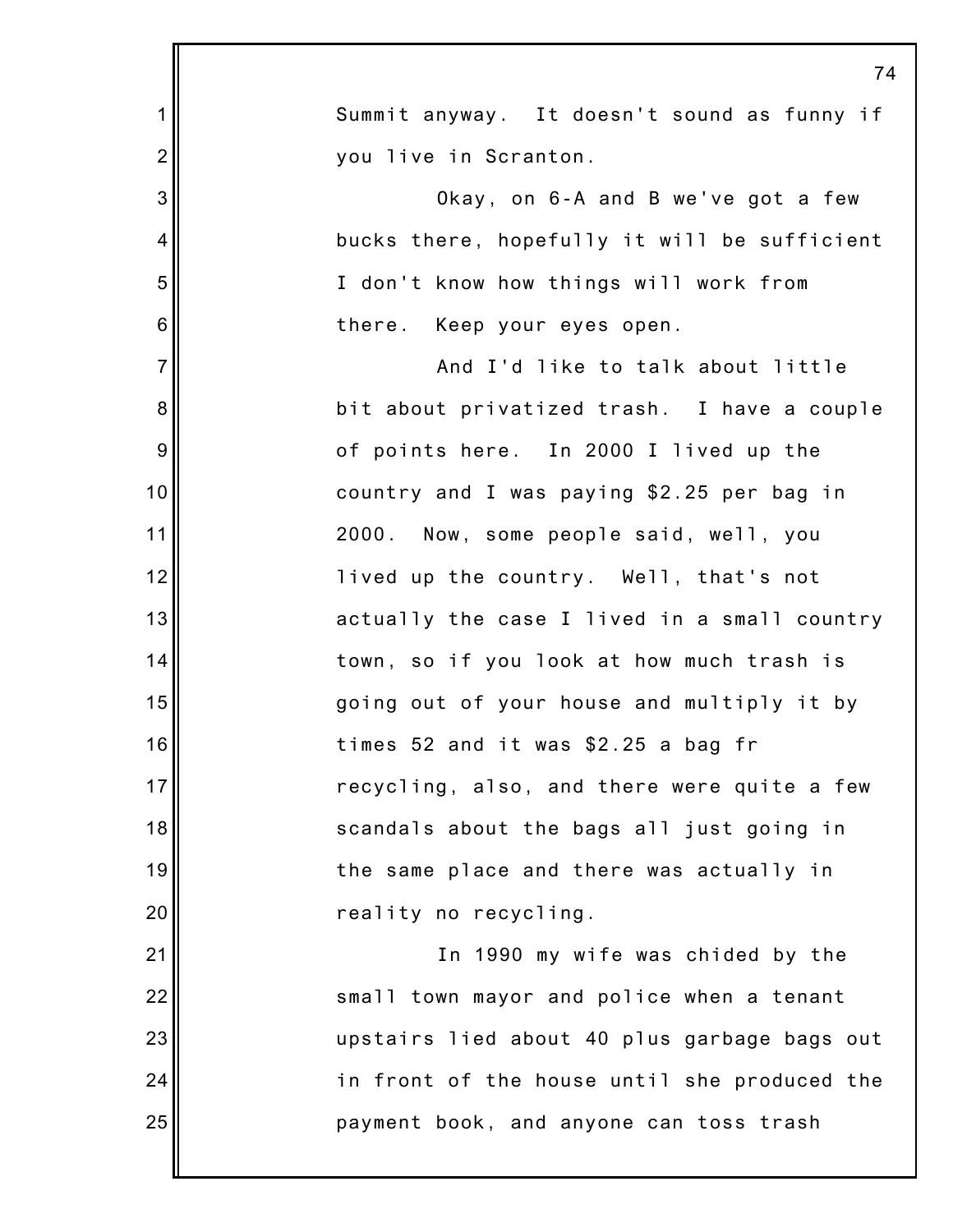anywhere as long as they don't get caught. If someone does dump on your property who pays for the removal, that's a question, and I don't know if you seen it a couple of months ago, I'm trying to get the article so I could make copies for you people, in Old Forge there was -- which it has changed because they joined with Empire Landfill and I think they get free trash removal, but they had quite a bit of problems with people switching bags and stickers or whatever and stealing stickers back and forth and so that was a bit of a mess and I'm just wondering is the \$178 sufficient for removal, if it's not and there is tax funds going into it or are there tax -- I heard in the past 100 some of that money was being put into the general fund, also, so -- MR. ROGAN: Mr. Dobrzyn, if I could interrupt, I know when PEL was here -- MR. DOBRZYN: They wanted to raise it. MR. ROGAN: They wanted us to raise the fee because the money coming in from the fees isn't enough to fund the refuse

1

2

3

4

5

6

7

8

9

10

11

12

13

14

15

16

17

18

19

20

21

22

23

24

25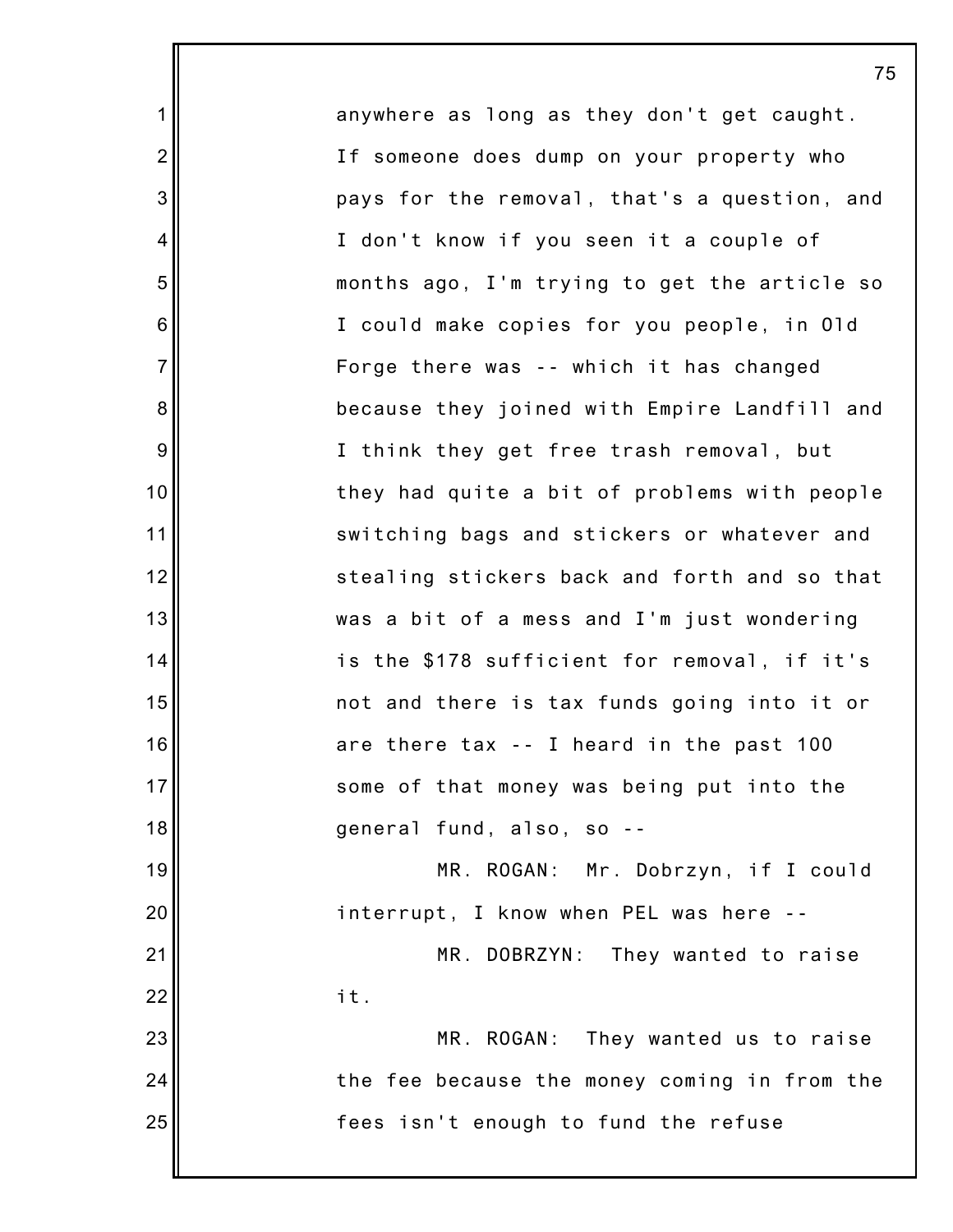collections.

1

| $\overline{2}$  | MR. DOBRZYN: Right. If it was kept           |
|-----------------|----------------------------------------------|
| 3               | in a separate account, which that's part of  |
| $\overline{4}$  | the shuffle game, too, that you people are   |
| 5               | trying to ferret out, and I understand that  |
| $6\phantom{1}6$ | fully, and you have my gratitude for it, you |
| $\overline{7}$  | know. Now, if we did liquidate the DPW       |
| 8               | would we get the same deal later after, you  |
| 9               | know, we burned our bridges and liquidated   |
| 10              | trucks and so forth.                         |
| 11              | And a few weeks ago I did have a             |
| 12              | suggestion, if people would recycle only two |
| 13              | times a month, say like you did have a group |
| 14              | during the winter, could we possibly         |
| 15              | eliminate overtime? That was my suggestion   |
| 16              | and I'm wondering about that because I clean |
| 17              | all of my recycling and the papers and stuff |
| 18              | are clean and so if I put it off --          |
| 19              | sometimes I'm just too lazy, I put it out    |
| 20              | every four weeks anyway because I have 42    |
| 21              | steps that are down there and it might be    |
| 22              | icy and I just figure as soon as break my    |
| 23              | neck I'll let it go until I have a clear     |
| 24              | road or whatever, so that's a question, and  |
| 25              | it's a suggestion and think it's very valid, |
|                 |                                              |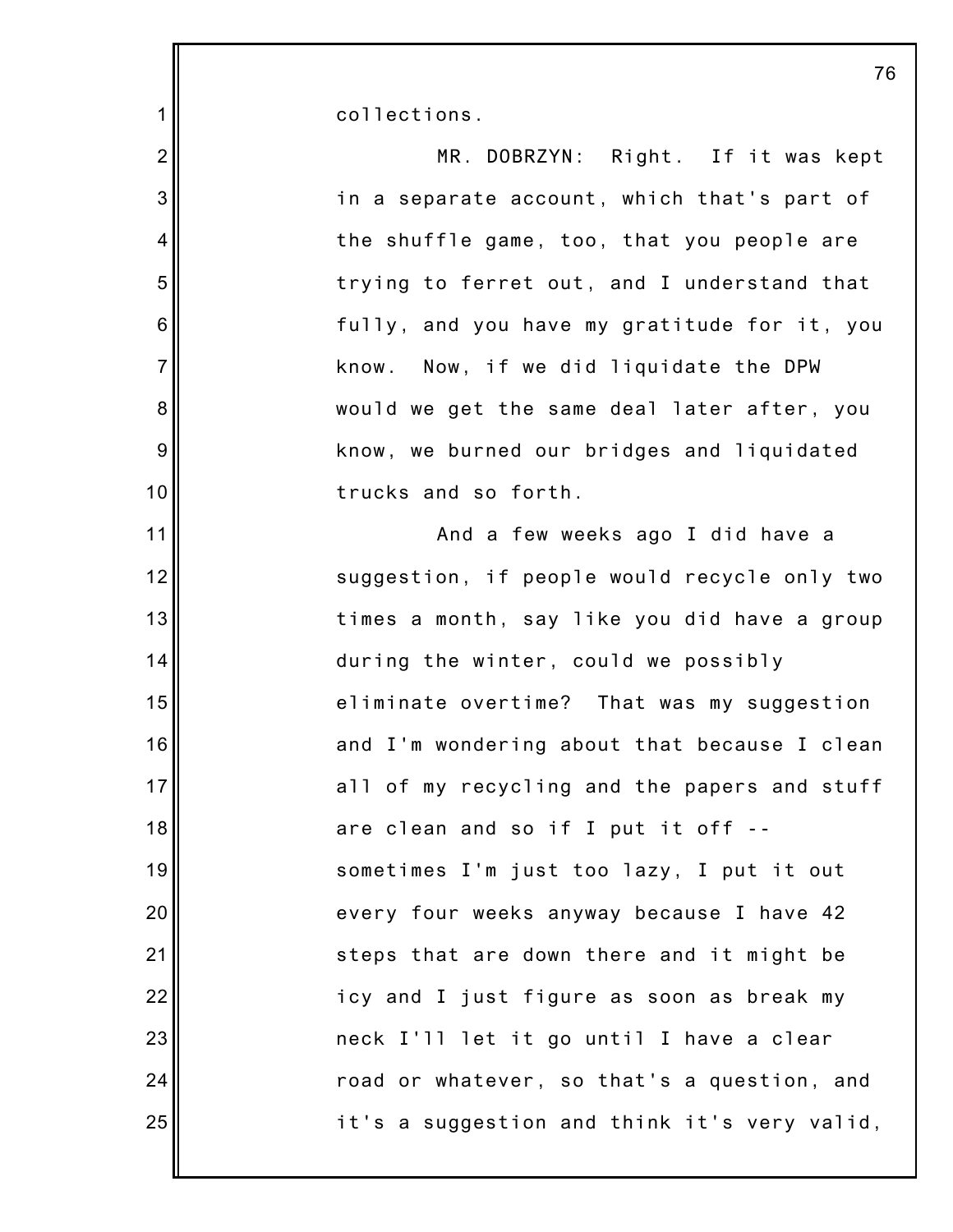1 2 3 4 5 6 7 8 9 10 11 12 13 14 15 16 17 18 19 20 21 22 23 24 25 if they staggered it like where you actually only have it every fourth week where you put it out, say like cans and bottles and --or they did a half a route instead of a whole route you could possibly eliminate overtime and, I mean, I work a lot of overtime in my life and there are some times when it seemed like all I was doing was paying the tax man extra anyway, and so I really wouldn't want it, I'd want the leisure time instead, but I didn't get it that way. But anyway, thanks a lot and have a good night. And one other thing I'd like to compliment President Obama and the forces, they are really impressive nowadays on what they can do and pull off. I mean, it's just surprising. I wouldn't any of those guys after me, I would find a place to hide, too. Have a good night. MR. JOYCE: Hey, Chrissy. MR. SLEDENZSKI: Hey, Frankie. Jack, that playhouse was nice, wasn't it, for the kids? You were here, remember I seen you? That was a great job. You know something Jack, these cops one cop, he did a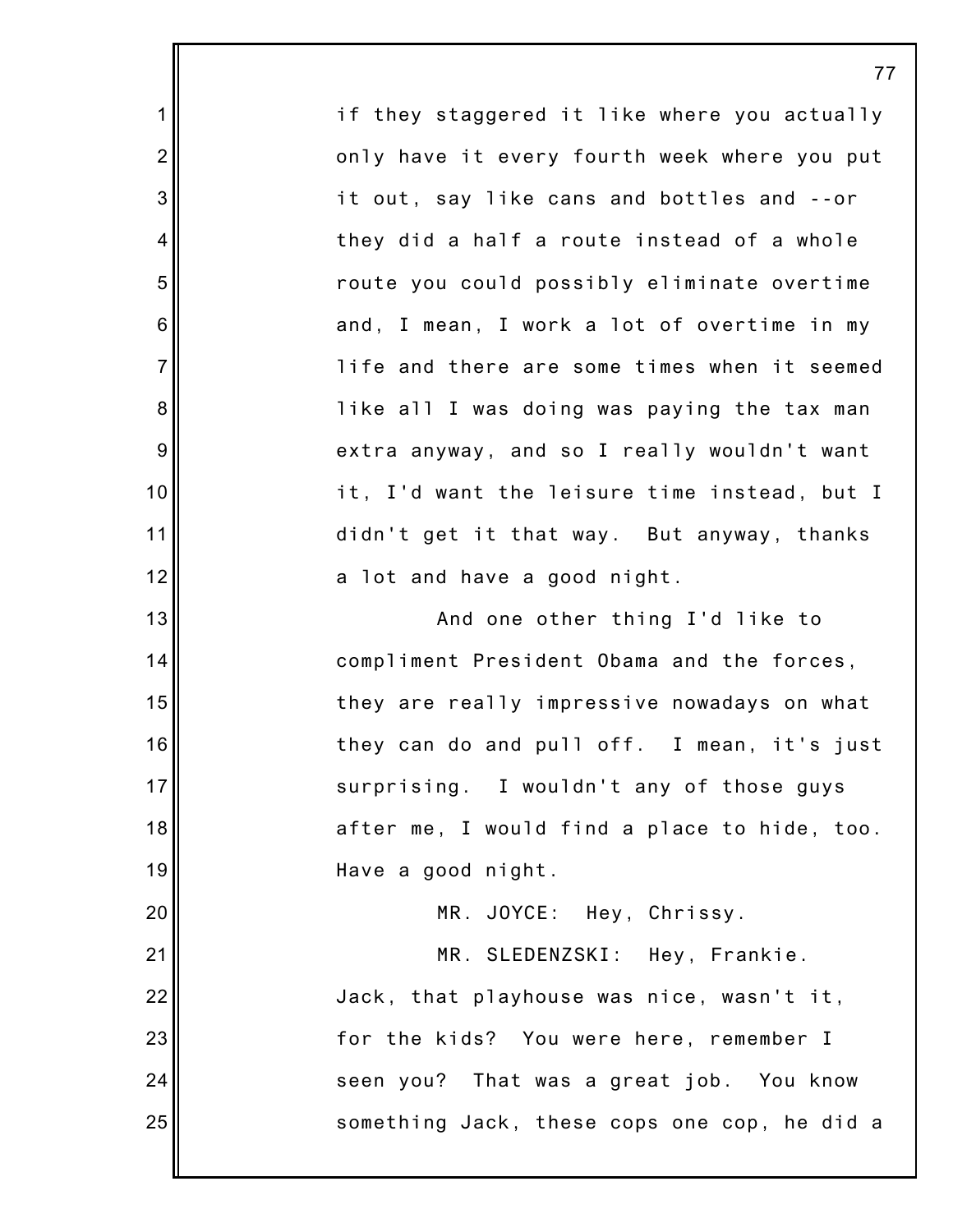|                 | 78                                           |
|-----------------|----------------------------------------------|
| 1               | good job. You know those two guys            |
| $\overline{2}$  | downstairs, good job, boys, keep it up       |
| 3               | downstairs.                                  |
| 4               | MS. EVANS: Is there anyone else who          |
| 5               | cares to address council?                    |
| $6\phantom{1}6$ | MR. ELLMAN: Hello, Council. Ronnie           |
| $\overline{7}$  | Ellman, member of the Taxpayers'             |
| 8               | Association. I caught a cold in all of this  |
| 9               | terrible weather as you see. I'd like to     |
| 10              | say something about Mr. Newcomb what he      |
| 11              | brought, if council would just go to the     |
| 12              | four or five other people in this city that  |
| 13              | have dumpsters like Waste Management and     |
| 14              | DeNaples and John Longo, I'm sure they would |
| 15              | with some kind of incentive leave them in    |
| 16              | problem areas. You wouldn't have this crap   |
| 17              | all over the street like we got. It works    |
| 18              | because they did it in Mississippi where a   |
| 19              | friend of mine lives.                        |
| 20              | I got a couple of things here from           |
| 21              | some of the people that hired you. I heard   |
| 22              | -- somebody told me this yesterday, they     |
| 23              | think this is the best council with all five |
| 24              | members the city ever had, but still got a   |
| 25              | long way to go, so I'm not saying all of     |
|                 |                                              |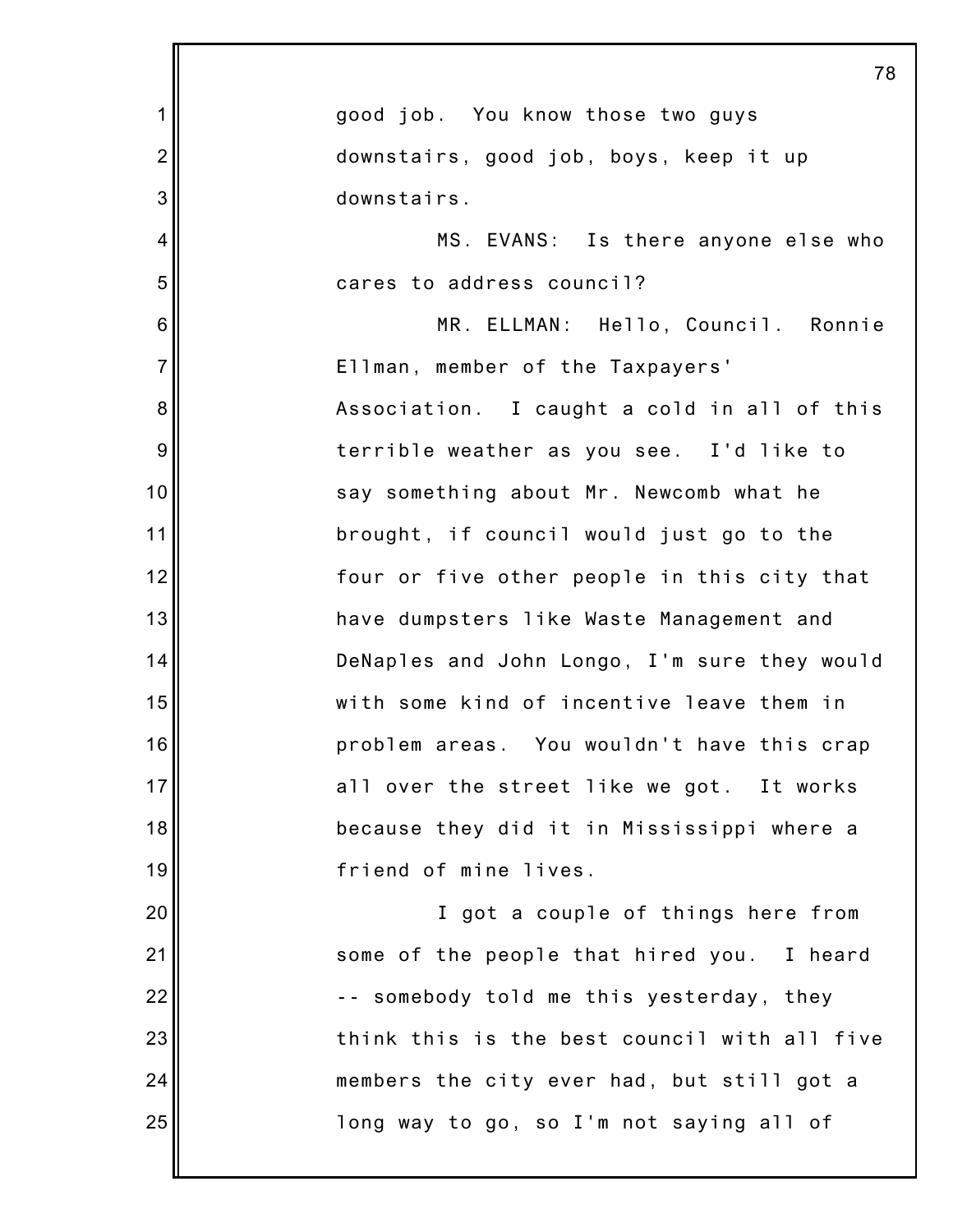|                 | 79                                           |
|-----------------|----------------------------------------------|
| $\mathbf 1$     | this derogatory stuff. A young man asked me  |
| $\overline{2}$  | today where he could get a Duffy sign that   |
| 3               | they showed in the paper and I didn't know,  |
| 4               | I thought maybe you could -- somebody up     |
| 5               | there would.                                 |
| $6\phantom{1}6$ | You see those picture last week of           |
| $\overline{7}$  | Austin Burke standing there like Superman in |
| 8               | the paper? The man of steel. He is           |
| $9\,$           | supposed to represent the people of this     |
| 10              | city and he doesn't. He represents only big  |
| 11              | business and that's all he cares about.      |
| 12              | Taking Mount Pleasant, assuming all of the   |
| 13              | responsibilities you don't have to is just   |
| 14              | asinine. Cleaning the streets, having the    |
| 15              | insurance on it, worrying about the sewer    |
| 16              | basins and all like that they did up there   |
| 17              | up on Keyser Avenue it's just -- it's just   |
| 18              | needless. There is not a thing to gain by    |
| 19              | taking over Mount Pleasant. Let them keep    |
| 20              | his white elephant, let his business people  |
| 21              | keep it with their -- I told you to go       |
| 22              | upstairs and check on the building permits,  |
| 23              | they are nothing like they should be, and    |
| 24              | now he wants more.                           |
| 25              | Why I think of that, I saw where             |
|                 |                                              |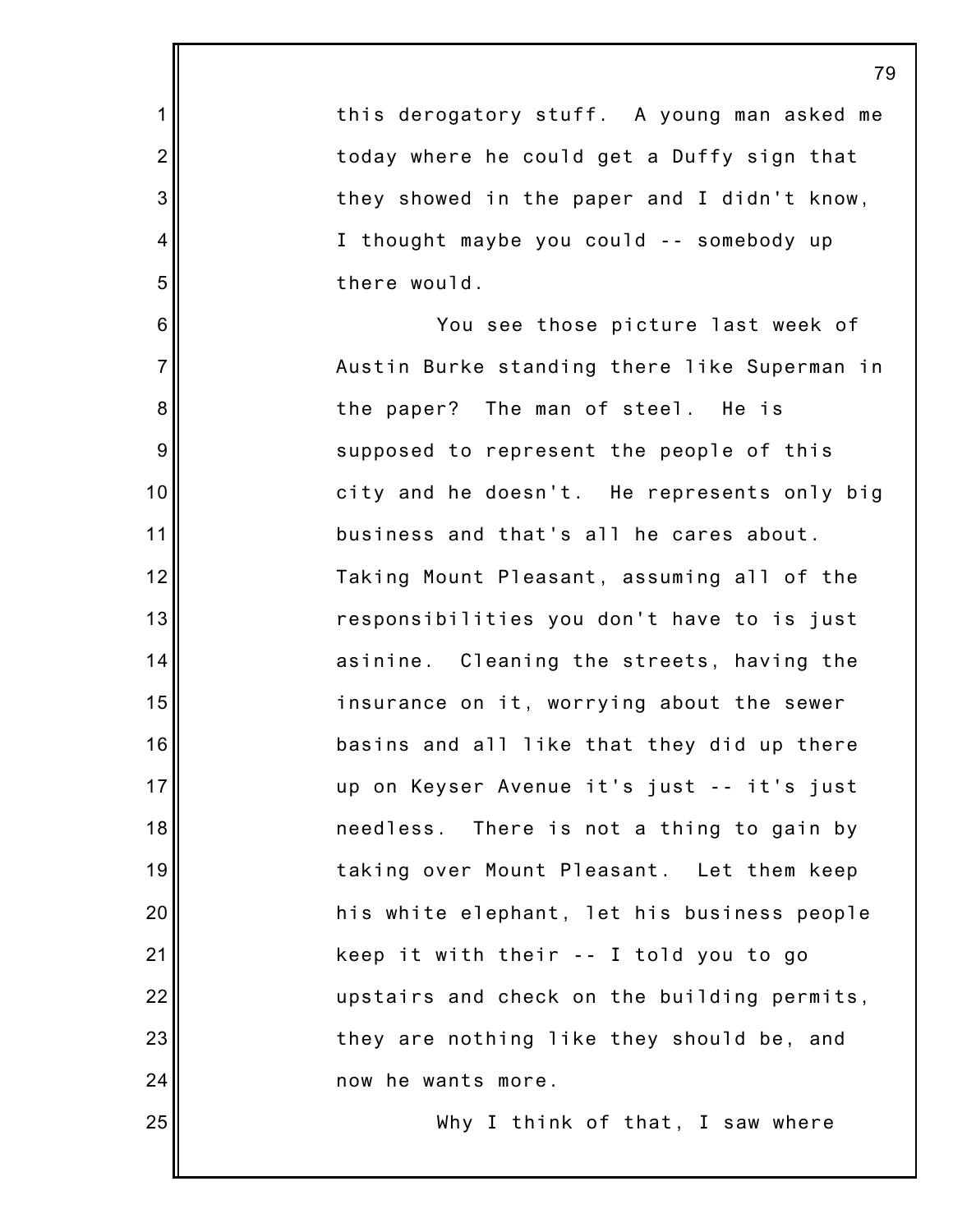they wanted to do away with the parking meters around CMC and I know they paid. Why can't you get some \$500,000 out of them from that parking garage? It's been going on for year after year after year, they just don't -- they don't do nothing. There is so much money out there that there ought to be some way to collect it, you know? You remember Michael's, the guy who was going to sell \$50,000 glass frames, he got \$85,000 and when he ran away from here he owed \$86,000. Write this down, \$86,000. Then we had that Spanish tapas bar on Washington, I never was in there, they borrowed over I think around \$130,000, made four payments and they were gone. And then we got Mr. Doherty's there, that Molly Brannigans he bragged about. You know what that was, 530 or 530,000 plus the \$60,000 them fools at Parking Authority gave them they didn't have to. You know, how much that adds up to for five people, with Al Boscov's million which is lost, he is not going to give us any money, that's \$1,836,000 in five people. That sure would have helped your budget.

80

1

2

3

4

5

6

7

8

9

10

11

12

13

14

15

16

17

18

19

20

21

22

23

24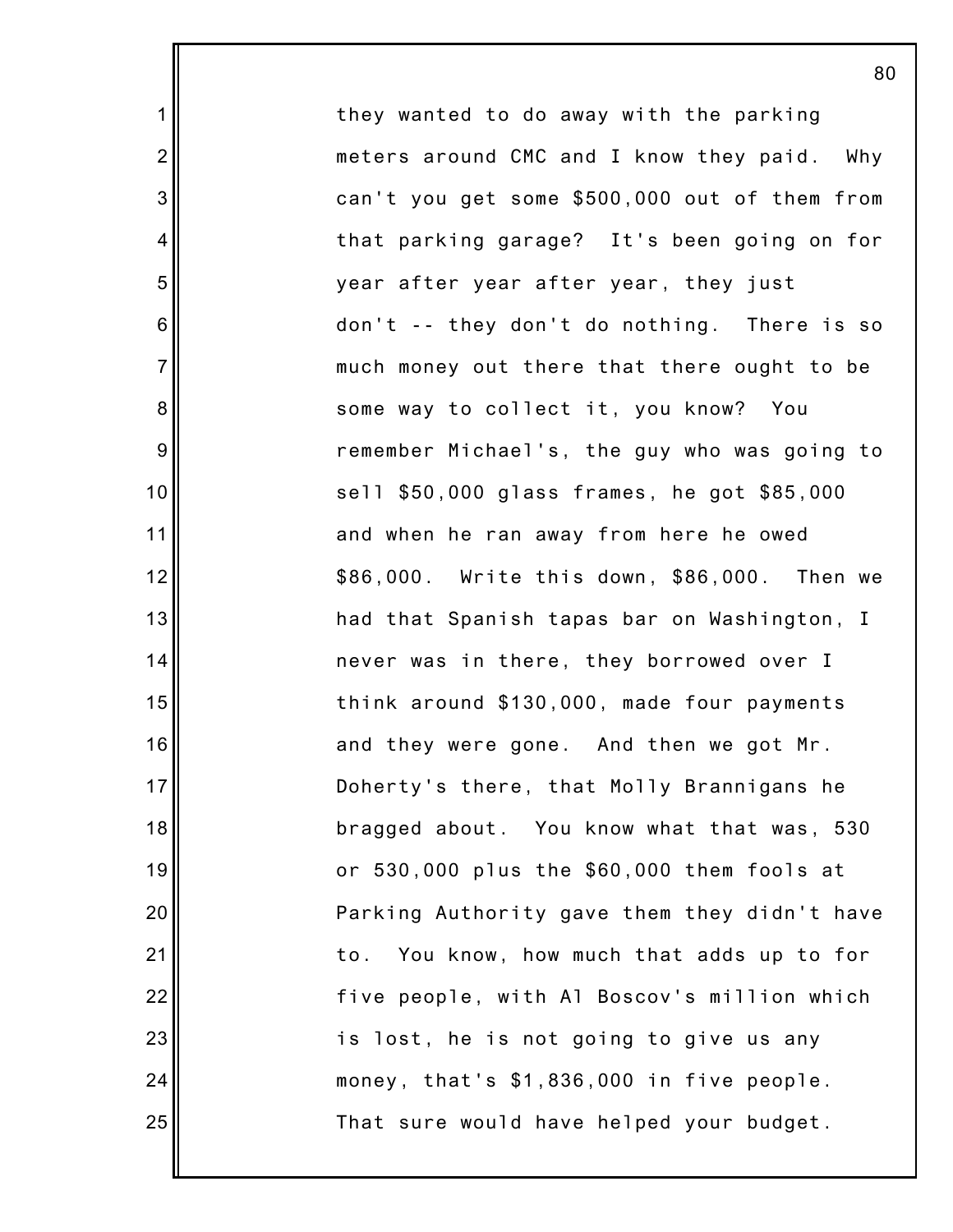|                | 81                                           |
|----------------|----------------------------------------------|
| 1              | Last week, I don't know if you saw           |
| $\overline{2}$ | it, that Old Things place that has all of    |
| 3              | the junk stuff the paper called it a cult    |
| 4              | corporation. They got a bunch of misfits     |
| 5              | working for free for a leader, and I think   |
| 6              | he is in Pittsburgh or I don't know, they    |
| $\overline{7}$ | are a multi-million dollars concern, they    |
| 8              | took \$400,000 worth of the property last    |
| 9              | week, it was in the paper, one swoop.<br>How |
| 10             | are you going to make a budget with this     |
| 11             | going on with million dollars a year being   |
| 12             | taken off by a bunch of phoney -- and it     |
| 13             | just doesn't seem to stop. That Good Old     |
| 14             | Things, I have been in there talking to them |
| 15             | about a sign and they are a bunch, I'll tell |
| 16             | you. They are something to see when you      |
| 17             | talk to that group.                          |
| 18             | One time, talking about the CMC, I           |
| 19             | met Madman Munster in St. Louis years ago    |
| 20             | and he told me he was selling TV sets, he    |
| 21             | said he offered people two big TV lamps or   |
| 22             | green stamps and he said everybody wanted    |
| 23             | the lamps and then the stamps. They want     |
| 24             | the garage and then the parking all around   |
| 25             | there. You have got to put your foot down.   |
|                |                                              |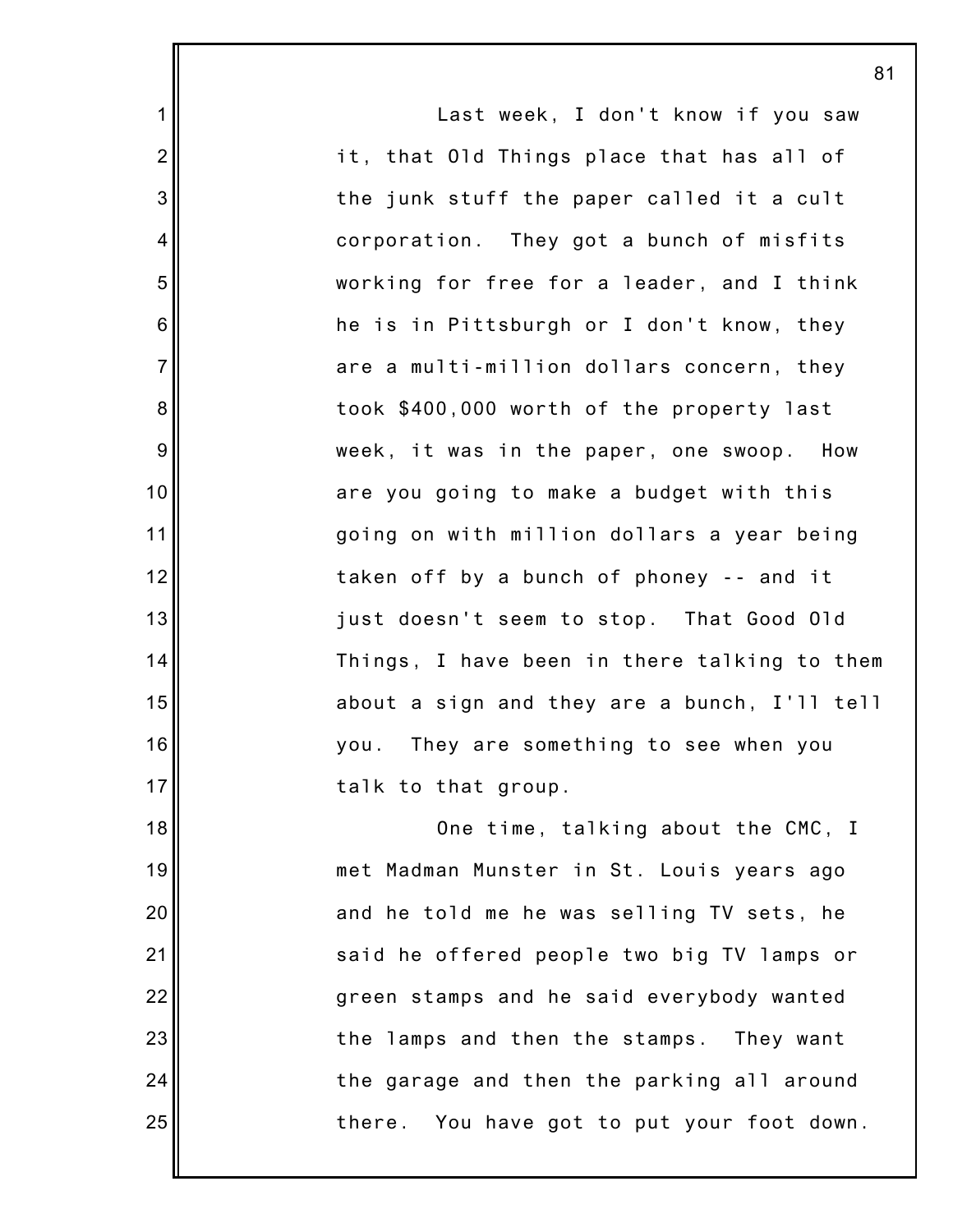You people have got to show some authority for the people of this city. You can't rent property around here and when you talk to someone about renting a fee of property they say the taxes have gone up and the insurance has gone up because of fires and this and that. The city is getting awful hard for people to live in. You can rent nicer places, newer places all around here.

1

2

3

4

5

6

7

8

9

10

11

12

13

14

15

16

17

18

19

20

21

22

23

24

25

You know my friends, I don't know how to say this diplomatically, but sometimes we could make the wrong decision and sometimes what's wrong looks good or maybe it tastes good, but it could have disastrous effects on us. That's how some of the things that council does, it's having disastrous effects. Some of your decisions that are made in this room are just having disastrous effects.

I had one man tell me the other day somebody on council should watch that parking wars in Philadelphia I think, they got the same thing we got. They didn't - you don't have to spend hundreds off thousands of dollars trying to make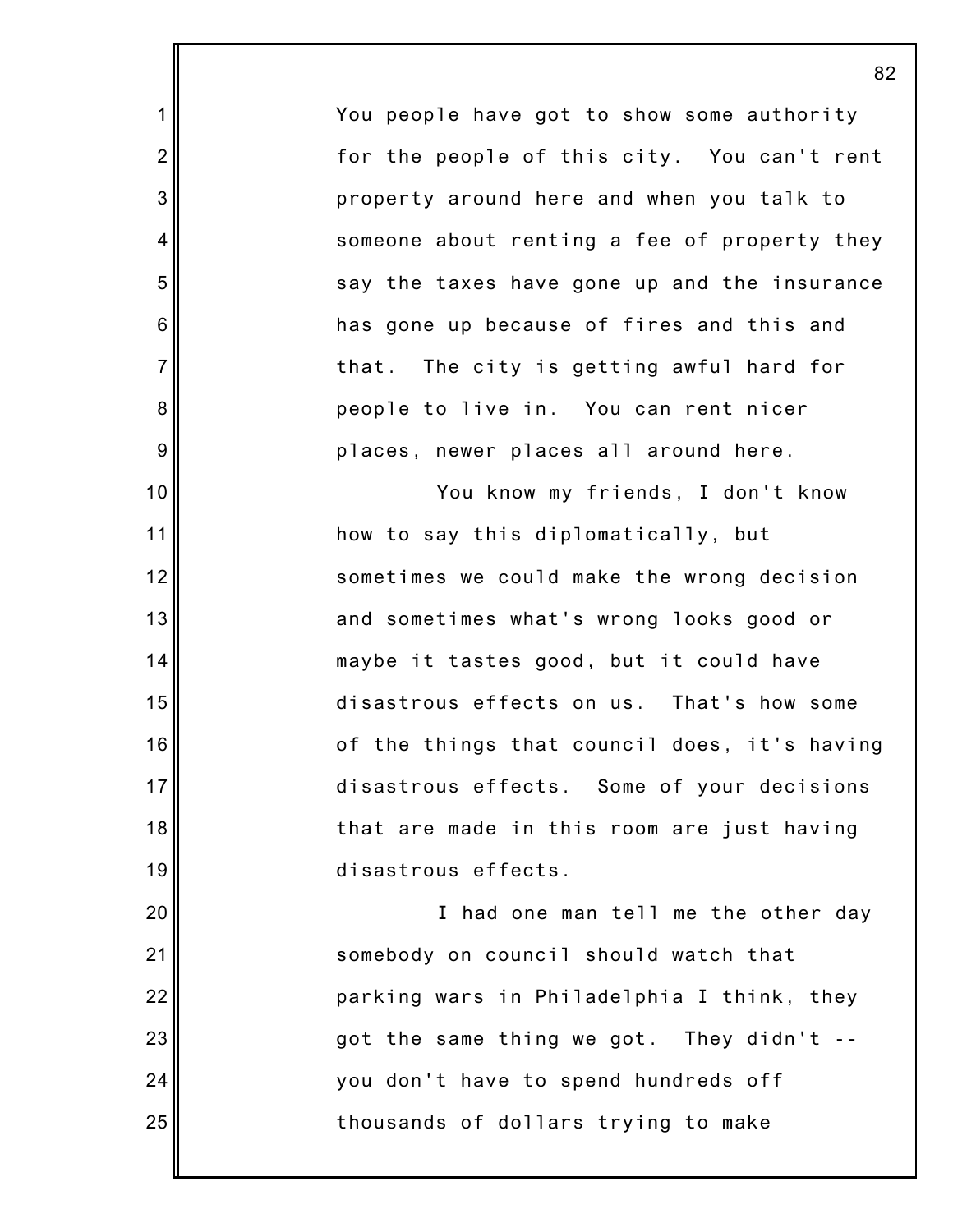|                | 83                                           |
|----------------|----------------------------------------------|
| 1              | \$100,000, you can use what you. Got there   |
| $\overline{2}$ | is good laws on the books they are not       |
| 3              | enforced. You watch that program for         |
| 4              | one-half hour and you will see how to make   |
| 5              | money with the Parking Authority like it was |
| $\,$ 6 $\,$    | right now. Thank you.                        |
| $\overline{7}$ | MS. EVANS: Is there anyone else who          |
| 8              | cares to address council?                    |
| $\overline{9}$ | MS. KRAKE: 5-A. MOTIONS.                     |
| 10             | MS. EVANS: Mr. McGoff you have any           |
| 11             | motions or comments?                         |
| 12             | MR. MCGOFF: Thank you. First of              |
| 13             | all, just to response to Mr. Gervasi that on |
| 14             | the report that was in the paper, my initial |
| 15             | reaction was that the report of reduced      |
| 16             | response time was a credit to the            |
| 17             | experience, the training, the preparation    |
| 18             | that the Scranton Fire Department has done   |
| 19             | in trying to reduce response time and I      |
| 20             | believe that the article, you know, placed a |
| 21             | very favorable light on Scranton Fire        |
| 22             | Department and they should be commended for  |
| 23             | working hard and, you know, seeing that that |
| 24             | is done.                                     |
| 25             | Second thing, I wasn't -- I wasn't           |
|                |                                              |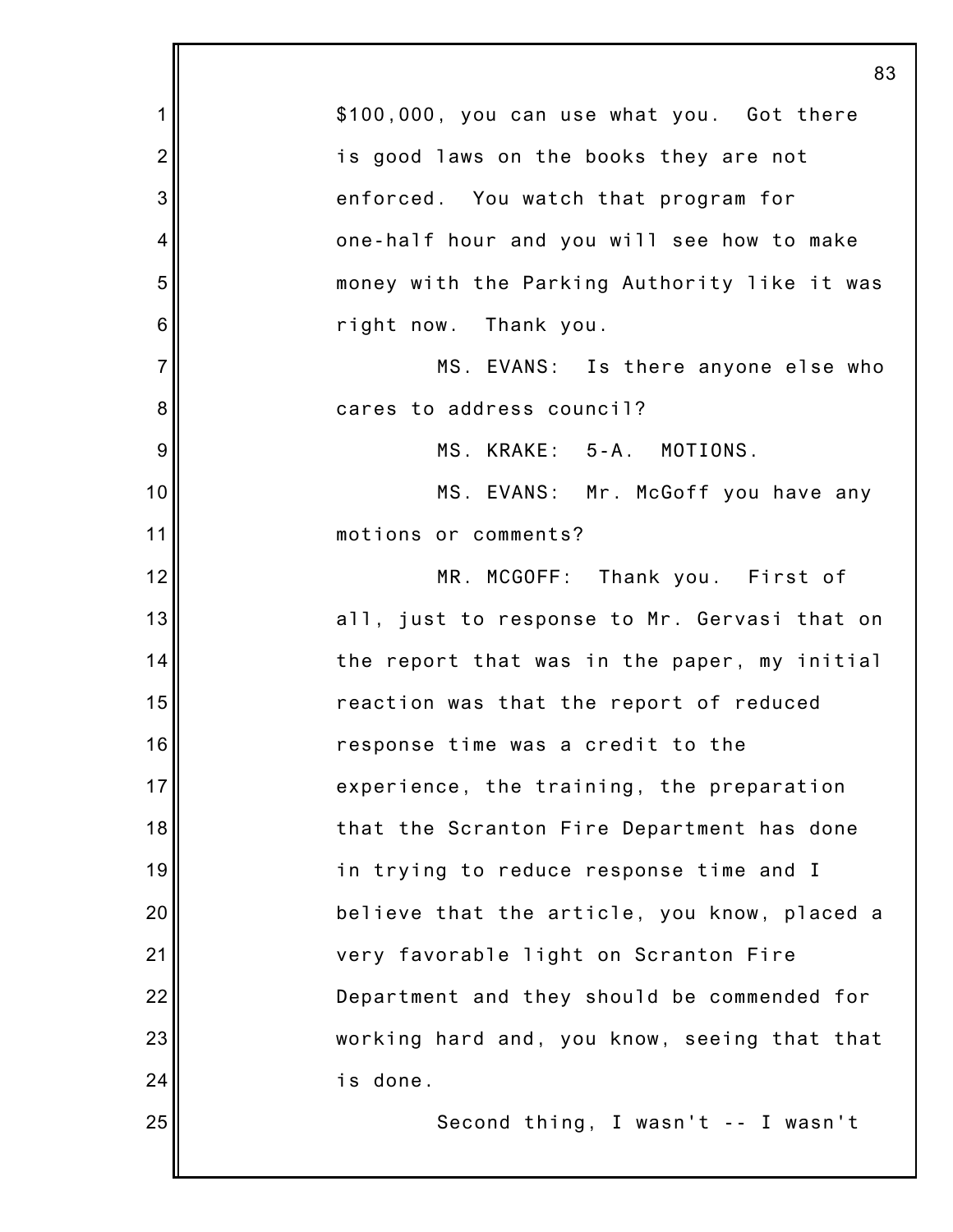going to address this issue at all this evening, but it seems to be speakers have made it the focal point of the evening, when I objected last week to what Mr. Loscombe was saying I objected because I believed that the question -- my belief was that the questions that he was answering were questions addressed by the newspaper to candidates, two specific candidates for a specific election. I didn't believe that every other candidate had that opportunity, the opportunity to answer those and, therefore, I believe it was inappropriate.

1

2

3

4

5

6

7

8

9

10

11

12

13

14

15

16

17

18

19

20

21

22

23

24

25

Is this dais an opportunity - everything that we say here has political overtones, it's just the nature of the beast. I just believe that that was a different situation and I objected to it. Mrs. Evans saw differently, and as is her prerogative, allowed Mr. Loscombe to continue. I did object again later because I thought it became personal and I didn't think that was appropriate, however, I believe that the issue was done, it was answered, and I'm not going to say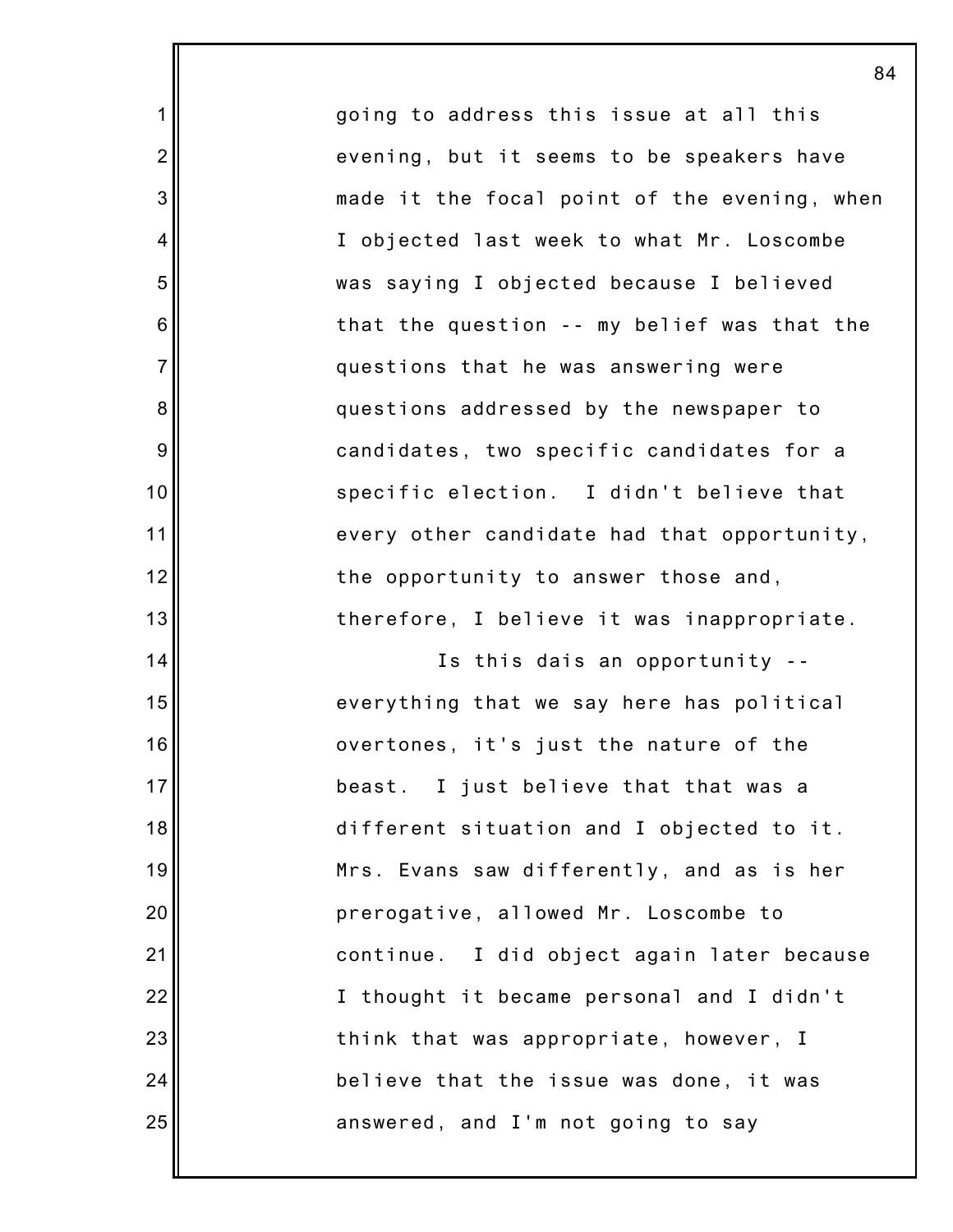|                | 85                                           |
|----------------|----------------------------------------------|
| 1              | forgotten, but, you know, we had a resolved  |
| $\overline{2}$ | it that night.                               |
| 3              | Obviously this evening I'd like it           |
| 4              | thank some of the speakers for reaffirming   |
| 5              | my belief that they see this podium as       |
| 6              | nothing more than an opportunity to advance  |
| $\overline{7}$ | a political agenda, a political campaign,    |
| 8              | and I would reaffirm my believe that I don't |
| 9              | think this is the proper venue for           |
| 10             | conducting a political campaign. On May 11,  |
| 11             | there will be a League of Women Voters       |
| 12             | debate and I think that this is the proper   |
| 13             | venue for conducting a campaign and proper   |
| 14             | venue for my response, and that's all I      |
| 15             | Thank you.<br>have.                          |
| 16             | MS. EVANS: Thank you, Mr. McGoff.            |
| 17             | Councilman Rogan, comments or motions?       |
| 18             | MR. ROGAN: Yes, I'll be very brief.          |
| 19             | I apologize to those who have e-mailed me    |
| 20             | that I've not gotten back to, I have a       |
| 21             | problem with the city e-mail account, but I  |
| 22             | think it's straightened out now. I just      |
| 23             | have a few comments. I'm sure many people    |
| 24             | saw in the paper this situation in west      |
| 25             | Scranton with the big drug bust on St.       |
|                |                                              |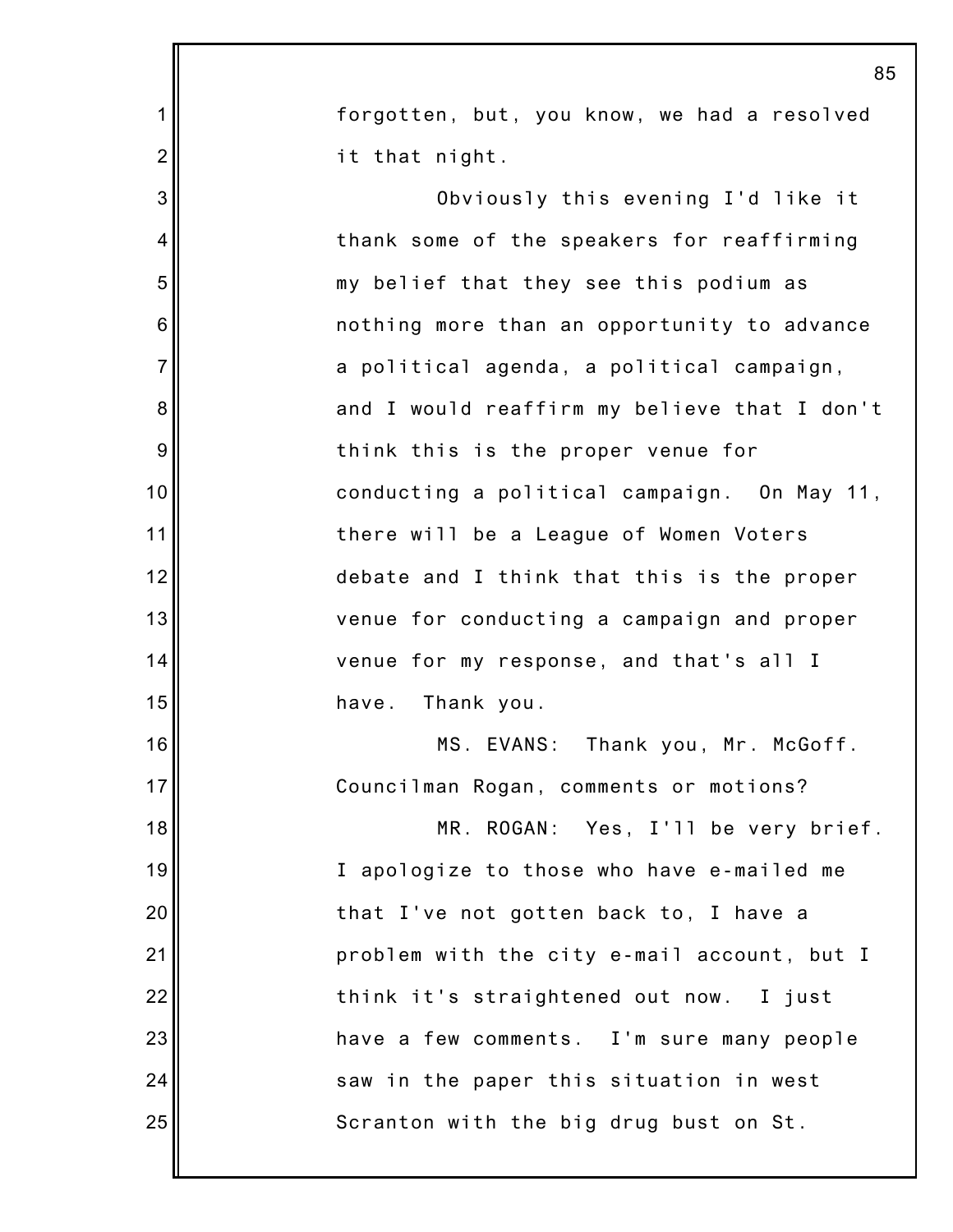Francis Cabrini and I was contacted the following day by a resident that lives across the street in the house and he was wondering why it wasn't condemned. And so we came down, we went down to Licensing and Inspection and, you know, we told them about it and within five minutes of leaving city hall I received a call that it was being taken care of, so I want to thank them for all their hard work down there and they were really on top of things with this one and they deserve to be commended for a job well done.

1

2

3

4

5

6

7

8

9

10

11

12

13

14

15

16

17

18

19

20

21

22

23

24

25

Secondly, while reviewing the rental registration laws, for a property to be condemned under a nuisance law there needs to be three reports, three police reports, and the problem with having an actual full report is if the neighbor across from me is dealing drugs and there is activity going on that I want to call, I may be afraid to go out and put my name on the report because of fear of retaliation. So while speaking down in Licensing and Inspections and with my colleagues agreement, we would work on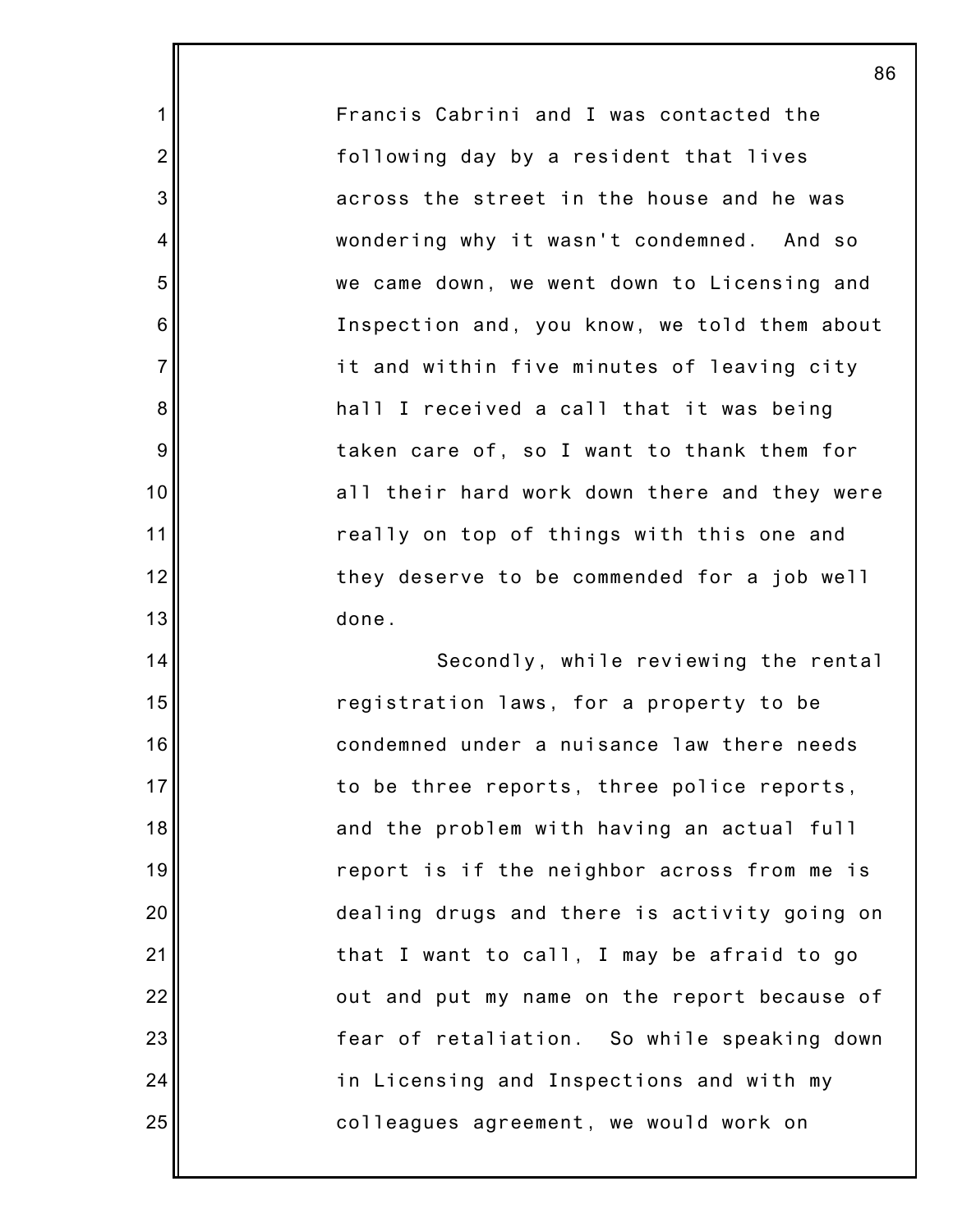possibly amending it from three reports to three or four calls to the house, calls that will be followed up by the police if they're found. Obviously, we don't want people just calling to try and -- again in retaliation, but there is a sense of fear in the community to call the police and use their name.

1

2

3

4

5

6

7

8

9

10

11

12

13

14

15

16

17

18

19

20

21

22

23

24

25

I know Chief Duffy has mentioned at the West Scranton Crime Watch meetings that there is an anonymous tip line setup, which I think is great, if you see drug activity or any other illegal activity in the community they can call in, it gets actually -- I think he said it gets routed to Canada and then routed back so it can't be traced. So that's good for, you know, having an anonymous reporting system, but it's something that -- I have a copy of the ordinance and, you know, it's something that I think we can all work together on to try and make it a little easier for our inspectors to do their job.

Finally, well, not finally, before I get to the citizens' requests, I for one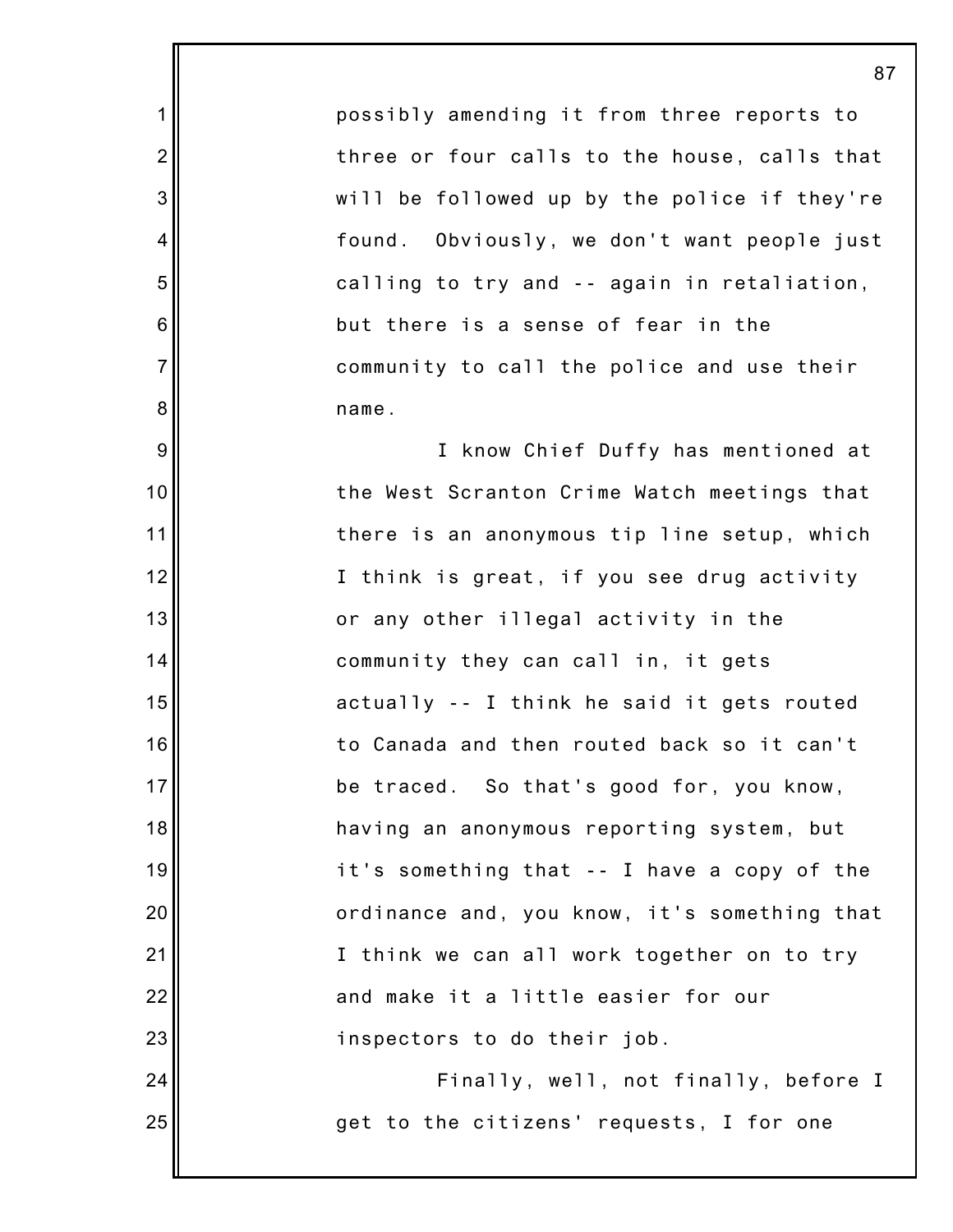can't wait until the election is over. I'm not running this year, you know, hopefully it gets over quick and we can get down to business, but speaking of the election, and I'm normally not one that would like to miss meetings, but since we have two members that are running this year I would assume we are not meeting on election day; correct?

1

2

3

4

5

6

7

8

9

10

11

12

13

14

15

16

17

18

19

20

21

22

23

24

25

MS. EVANS: That's correct.

MR. ROGAN: So just if the public has anything they would like to get to us if they would like to come to the next meeting just so they know and, as I said, normally I don't like to cancel meetings, but obviously this is a different situation.

And finally, I have one citizen's requests that was in the mailbox, I believe we all got it. A council resident requests that potholes be fixed in the following areas: 100 block of Meadow Avenue in front of CVS, 200 block of Meadow Avenue, and they have the 1,000 block of North Main under the bridge. I believe that was fixed two days ago. I know it was closed off there during the summer up there and it also says, "This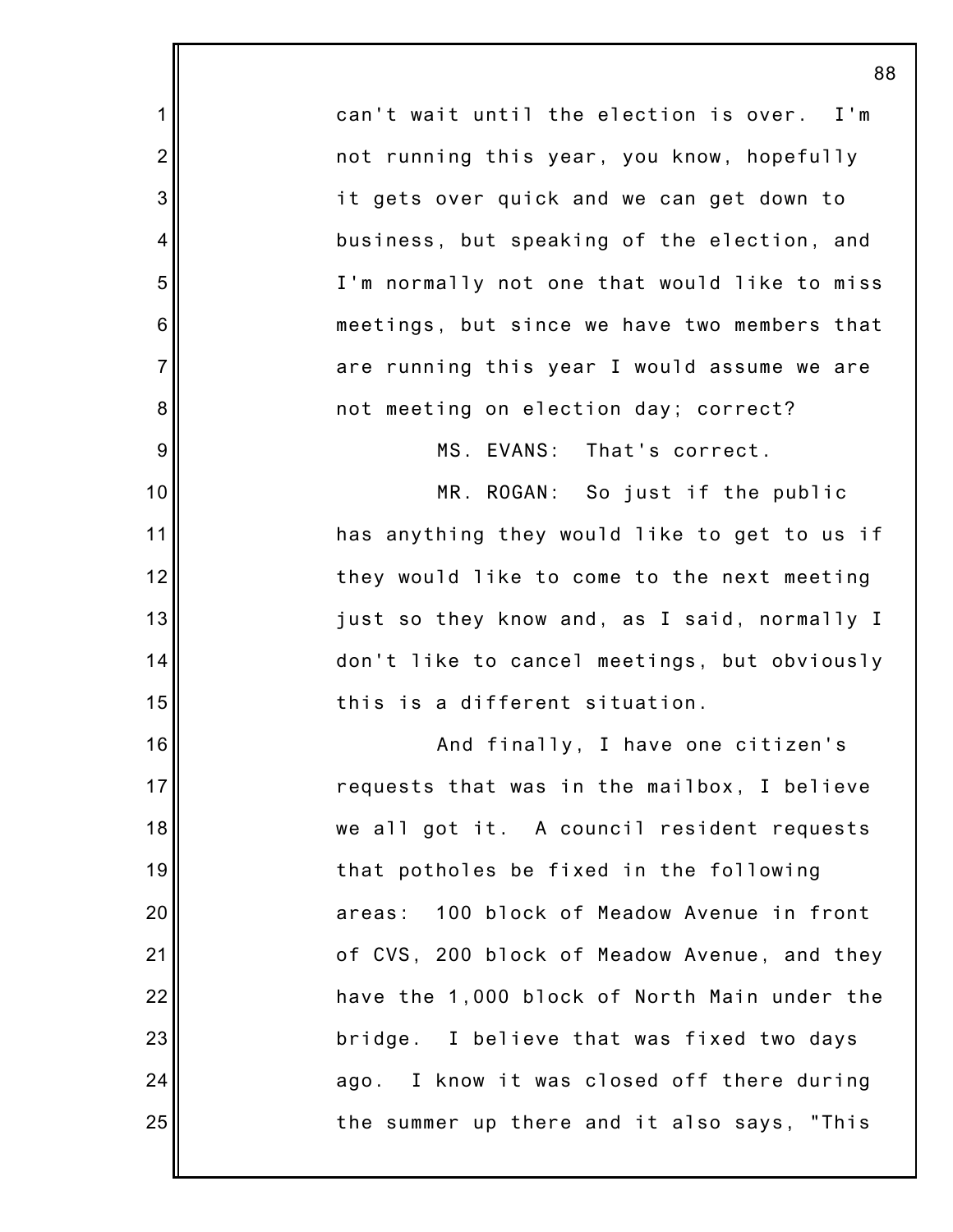|                | 89                                           |
|----------------|----------------------------------------------|
| 1              | resident stated he has called DPW over and   |
| $\overline{2}$ | over again and has gotten no results," which |
| 3              | isn't surprising at all, so if we could      |
| 4              | please forward this to the DPW, and that is  |
| 5              | all. Thank you.                              |
| 6              | MS. EVANS: Thank you, Mr. Rogan.             |
| $\overline{7}$ | Councilman Loscombe, any comments or         |
| 8              | motions?                                     |
| 9              | MR. LOSCOMBE: Yes, thank you.                |
| 10             | First of all, I would like to wish a happy   |
| 11             | Mother's Day to my mother, Mary, who is at   |
| 12             | home watching every evening and I have to    |
| 13             | report to her after the meetings, she is     |
| 14             | still a mother. My mother-in-law, Joan       |
| 15             | Kozloski, and my lovely wife of 32 years,    |
| 16             | Susan, and my two daughters who have         |
| 17             | produced one-plus grandchild from my         |
| 18             | daughter Tara, and she has one due in        |
| 19             | November, and my daughter, Katie, who has    |
| 20             | two daughters, two lovely granddaughters, so |
| 21             | I would like to wish them a very happy       |
| 22             | Mother's Day this year.                      |
| 23             | I would also like to congratulate            |
| 24             | Officer Brennan McDermott for the fine work  |
| 25             | he did to evacuate those people from the     |
|                |                                              |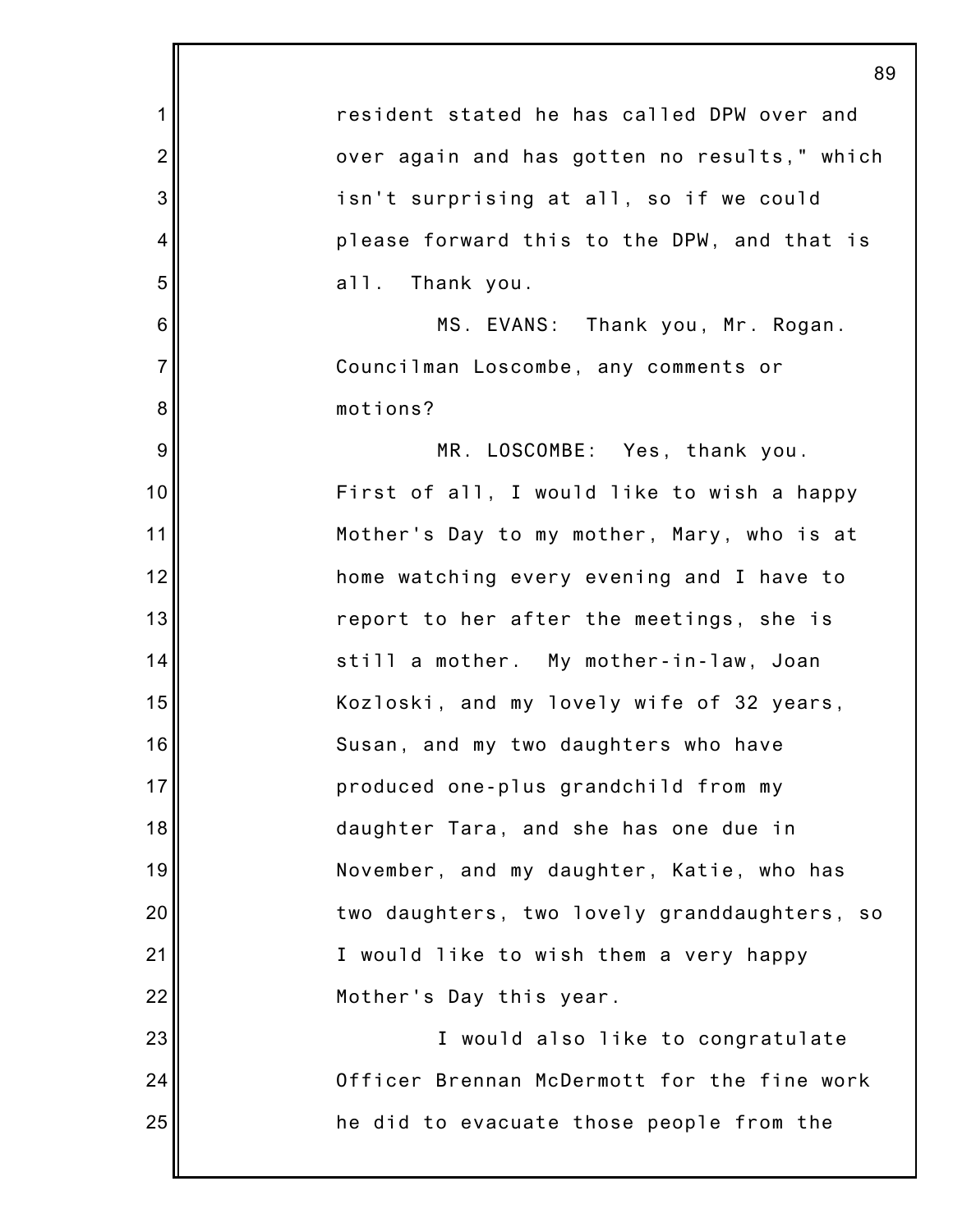|                 | 90                                           |
|-----------------|----------------------------------------------|
| $\mathbf 1$     | building that was on fire.                   |
| $\overline{2}$  | At this time, I would like to make a         |
| 3               | motion in accordance with 108 of the City of |
| 4               | Scranton Zoning Ordinance, File of Council   |
| 5               | No. 74-1993, as amended, that the request of |
| 6               | the Minooka Neighborhood Association to      |
| $\overline{7}$  | change the zoning classification from CN to  |
| $\bf 8$         | R-1-A for the area bounded by 200 block of   |
| $9\,$           | Davis Street to the southwest, 3000 block of |
| 10              | McCarthy Street to the northwest, projection |
| 11              | of the 200 block of McDonough Street to the  |
| 12              | northeast, and the projection of the 3000    |
| 13              | block of Brett Court to the southeast in an  |
| 14              | area that extends northwest along the 100    |
| 15              | block of Davis Street from McCarthy Street   |
| 16 <sup>1</sup> | to Joan Street 150 feet on each side of      |
| 17              | Davis Street and extending approximately 125 |
| 18              | feet northwest beyond Joan Street, be        |
| 19              | scheduled for a public hearing before        |
| 20              | Scranton City Council at 6:00 p.m. on June   |
| 21              | 7, 2011, and that the city clerks send a     |
| 22              | copy of the request of zoning amendment for  |
| 23              | the Minooka Neighborhood Association to the  |
| 24              | Scranton City Planning Commission and        |
| 25              | Lackawanna County Regional Planning          |
|                 |                                              |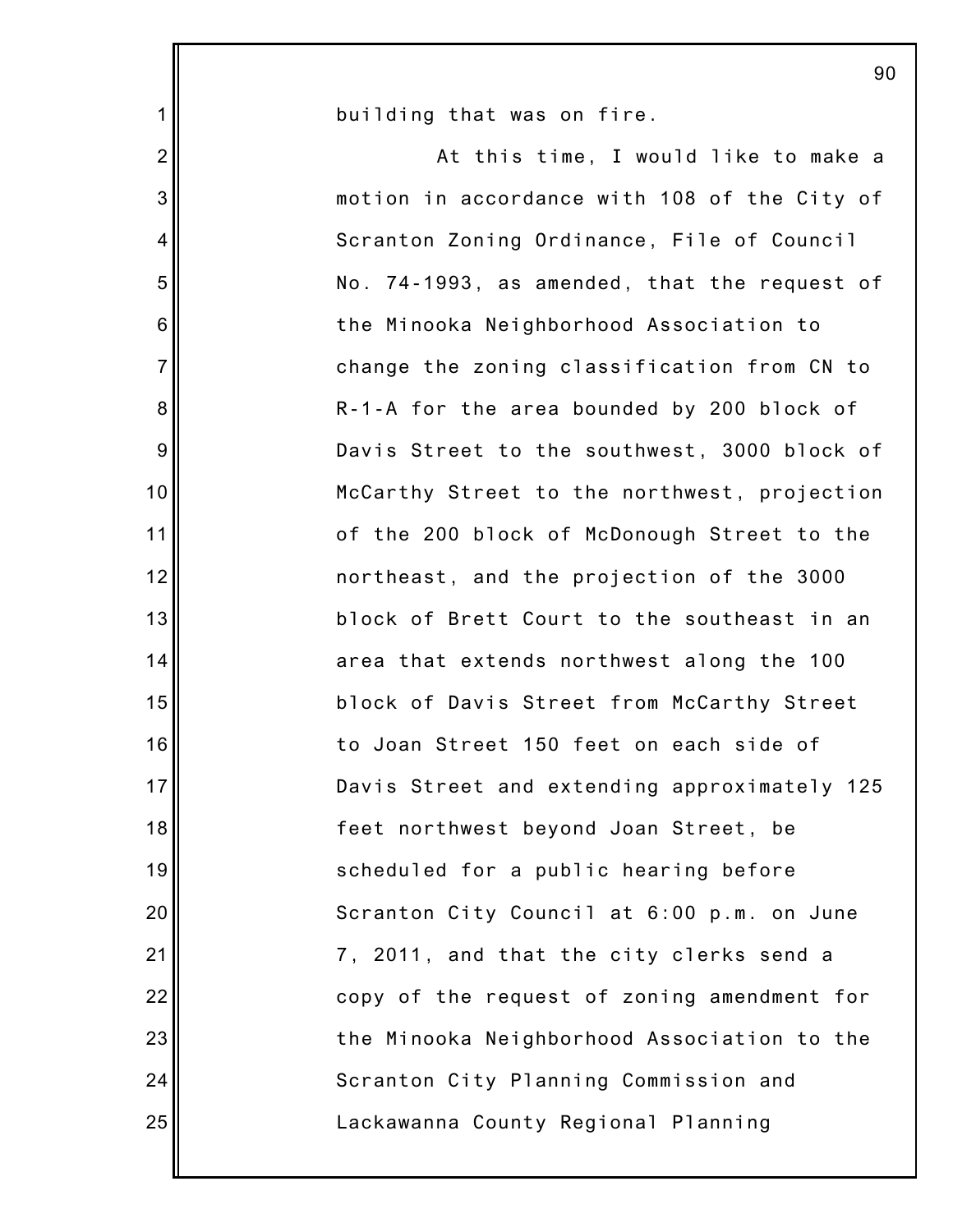|                | 91                                           |
|----------------|----------------------------------------------|
| 1              | Commission for their recommendations prior   |
| $\overline{2}$ | to the hearing on June 7, 2011.              |
| 3              | MS. EVANS: We have a motion on the           |
| 4              | floor to rezone an area of Minooka at the    |
| 5              | request of the Minooka Neighborhood          |
| 6              | Association from a classification of CN to   |
| $\overline{7}$ | R-1-A. Do we have a second?                  |
| 8              | MR. MCGOFF: The motion is to hold a          |
| 9              | public hearing, correct, on that?            |
| 10             | MS. EVANS: Yes. Well, hold the               |
| 11             | public hearing and send letters to planning  |
| 12             | commission, the city's planning              |
| 13             | commission --                                |
| 14             | MR. MCGOFF: I understand.                    |
| 15             | MS. EVANS: -- and Lackawanna County.         |
| 16             | MR. MCGOFF: Yes. I'll second.                |
| 17             | MS. EVANS: On the question?                  |
| 18             | MR. MCGOFF: Just for reference, I'm          |
| 19             | somewhat confused, is this the area that is  |
| 20             | caddy-corner from the CVS across the street  |
| 21             | from the bank? Is that --                    |
| 22             | MR. LOSCOMBE: No, this is actually           |
| 23             | down -- do you remember where the radio      |
| 24             | tower was on Davis Street? It's down about   |
| 25             | five blocks from CVS, it's that parcel right |
|                |                                              |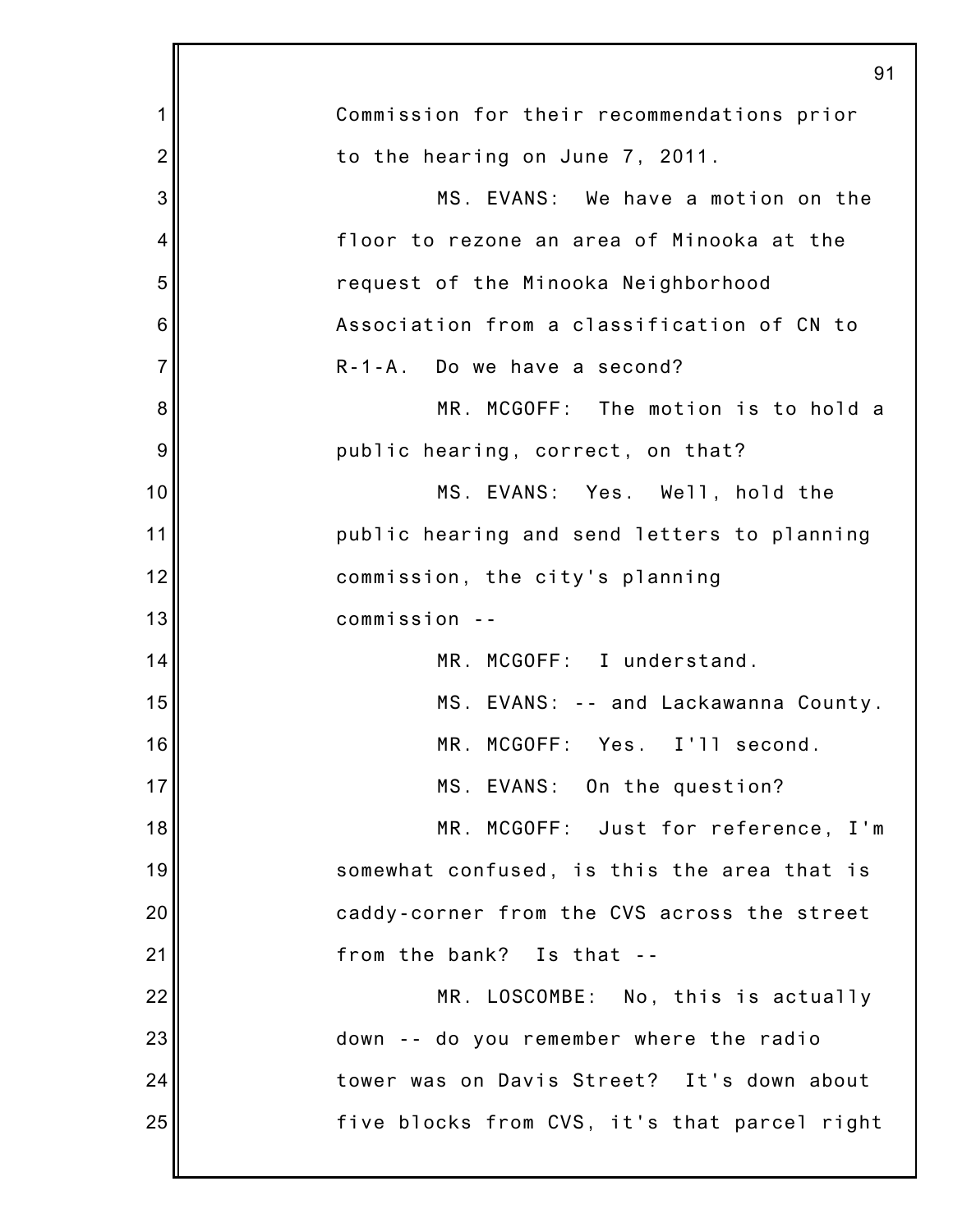|                | 92                                           |
|----------------|----------------------------------------------|
| 1              | where the radio station was? I don't know    |
| $\overline{2}$ | how else to explain it. It's in front of     |
| 3              | the nursing home.                            |
| 4              | MR. MCGOFF: I'm not familiar with            |
| 5              | all of the streets that were mentioned so -- |
| 6              | but that's fine. I'll go find it.            |
| $\overline{7}$ | MR. JOYCE: That's the last block             |
| 8              | off of Davis Street, correct, from what I    |
| 9              | understand?                                  |
| 10             | MR. ROGAN: Just for clarification,           |
| 11             | sorry, Mr. Joyce, just for clarification, we |
| 12             | are just voting to hold the caucus; correct? |
| 13             | MS. EVANS: Well, to hold a hearing.          |
| 14             | MR. ROGAN: To hold a hearing, I              |
| 15             | apologize.                                   |
| 16             | MS. EVANS: There is actually a               |
| 17             | procedure that has to be followed when I     |
| 18             | think you're looking to rezone an area and   |
| 19             | the reason that the public hearing is        |
| 20             | scheduled for June 7 is to provide at least  |
| 21             | 30 days to both the planning commissions to  |
| 22             | review the amendment that's presented by the |
| 23             | Neighborhood Association and then to make a  |
| 24             | recommendation on it to city council.        |
| 25             | Maybe at this time I would defer to          |
|                |                                              |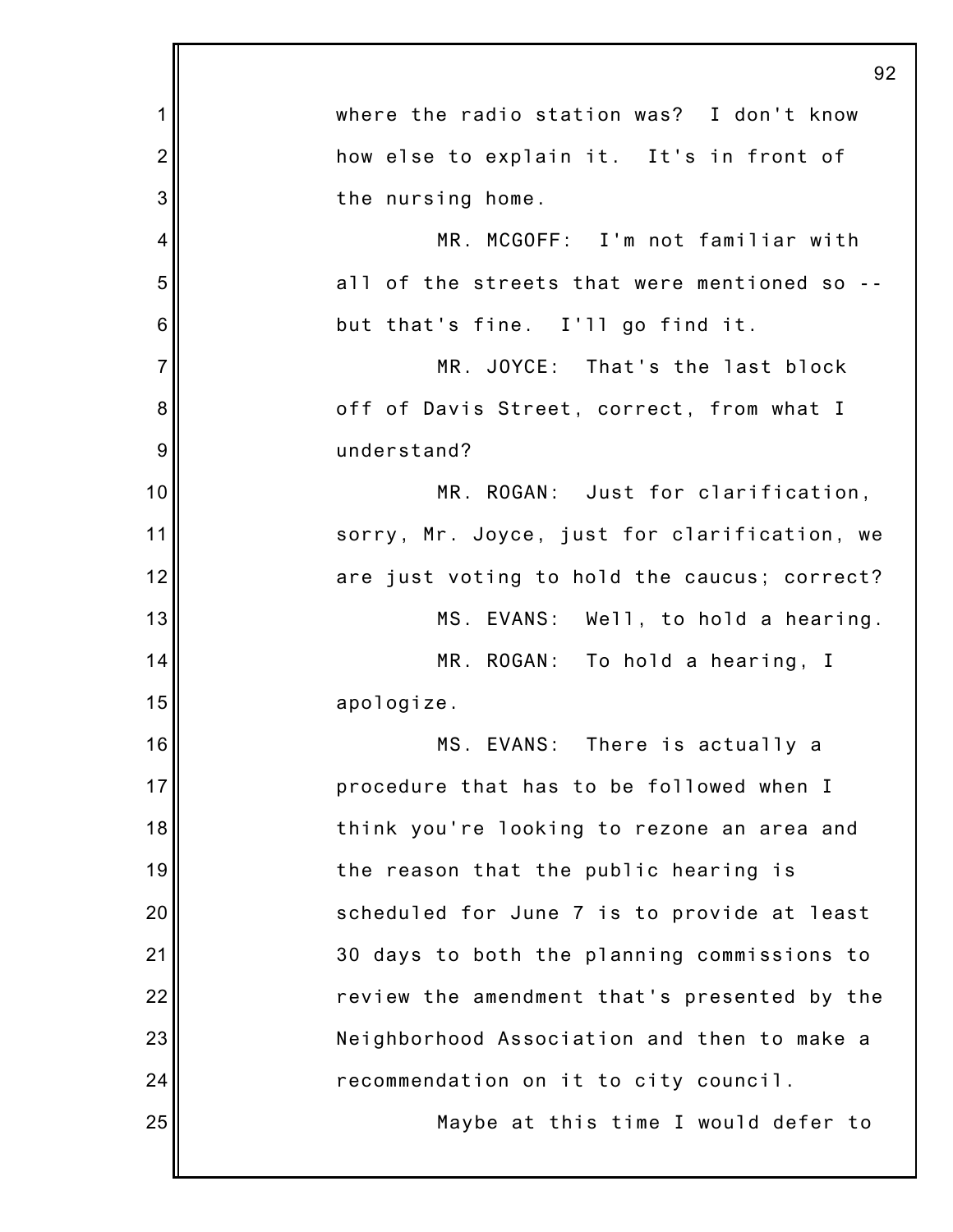|                | 93                                                 |
|----------------|----------------------------------------------------|
| 1              | Solicitor Hughes and perhaps he could give         |
| $\overline{2}$ | us a little timeline or a little explanation       |
| 3              | here of the proper procedure that must be          |
| 4              | followed and what law we are following.            |
| 5              | MR. HUGHES: Yes, Madam Chairman.                   |
| 6              | The City of Scranton zoning ordinance of           |
| $\overline{7}$ | 1994, as amended -- I'm sorry, 1993, it's          |
| 8              | File of Council No. 74 of 1993, Section 108        |
| 9              | sets forth as to how the ordinance can be          |
| 10             | amended. Section 108 (a), Council may              |
| 11             | amend, challenge or repeal any or all              |
| 12             | portions of this ordinance on: One, on it's        |
| 13             | own motion; or two, upon agreeing to give a        |
| 14             | written request from any person, entity or         |
| 15             | the planning commission.                           |
| 16             | So council could do it on it's own                 |
| 17             | motion, which it's not doing, under 108 (a)        |
| 18             | $(1)$ , we are proceeding under 108 $(a)$ $(2)$ of |
| 19             | the city zoning code that there has been a         |
| 20             | request by the Minooka --                          |
| 21             | MS. EVANS: Neighborhood                            |
| 22             | Association.                                       |
| 23             | MR. HUGHES: Yeah, I'm sorry, by the                |
| 24             | neighborhood association to amend this             |
| 25             | parcel of land from a CN to an R-1-A zoning        |
|                |                                                    |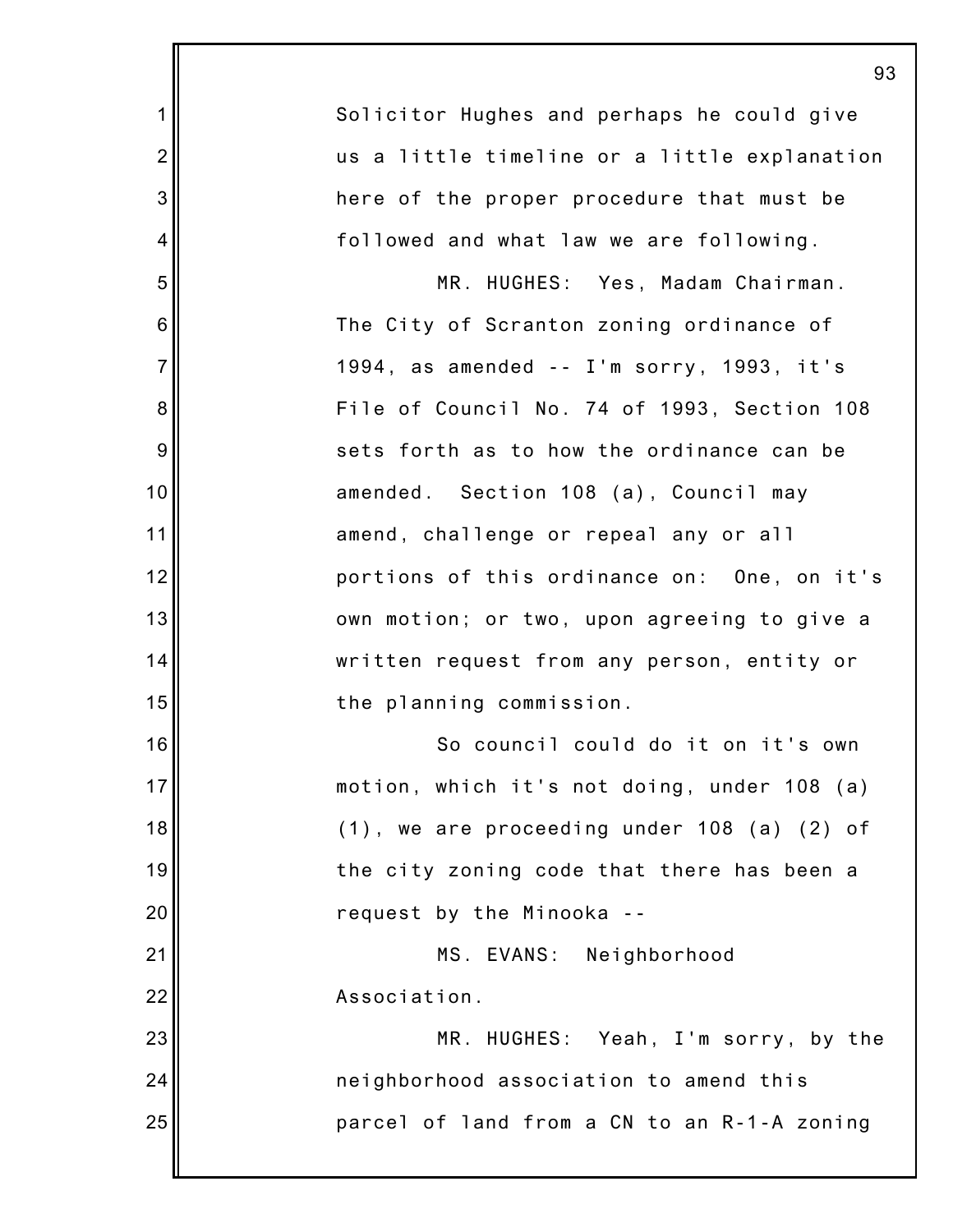classification. All of the areas around all of those streets that were mentioned and the areas all around it on the three sides are all R-1-A zoned, so that what we are doing, and then it says under Section B Council has to hold a public hearing, and then under C the planning commission, the city planning commission, and the Lackawanna County Regional Planning Commission have 30 days to review the proposal, so what we have here in following the ordinance is the request has come in from the Minooka Neighborhood Association requesting that this parcel be rezoned. I would submit, here's a map of it,

1

2

3

4

5

6

7

8

9

10

11

12

13

14

15

16

17

18

19

20

21

22

23

24

25

and you can pass down, it's that large parcel there, that that be rezoned so that the Planning Commission and the Lackawanna County Regional Planning Commission will give their recommendation, we'll have a public hearing on June 7 regarding that, and I would anticipate by that time I will review the ordinance that was submitted, Mr. King, the city planner, will probably have comment on it, probably that Friday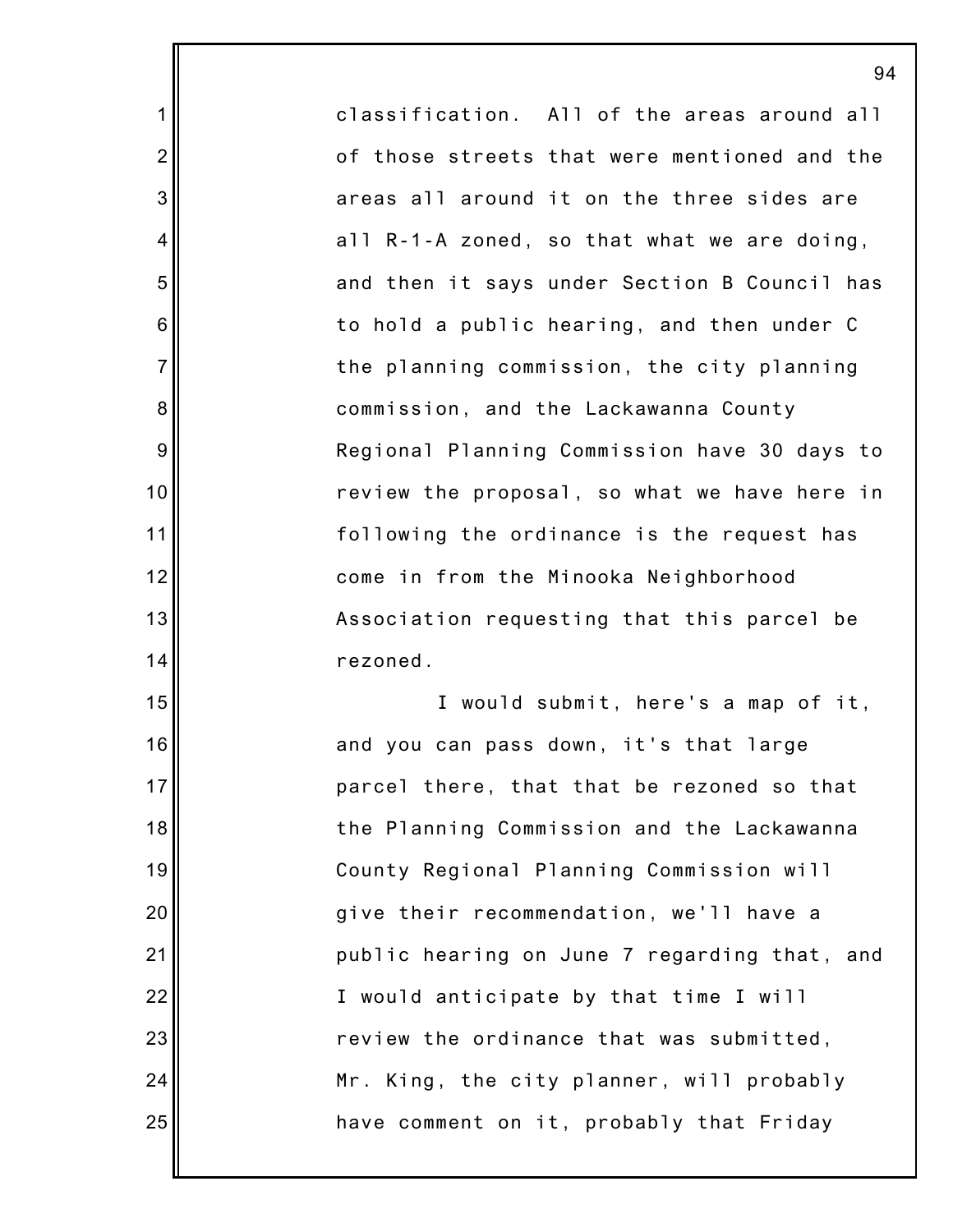|                | 95                                           |
|----------------|----------------------------------------------|
| 1              | before we could put the ordinance on or we   |
| $\overline{c}$ | could wait until after the public hearing to |
| 3              | put on the ordinance to rezone that          |
| 4              | property.                                    |
| 5              | MR. MCGOFF: Attorney Hughes, could           |
| 6              | I just -- maybe I missed it, what is CN and  |
| $\overline{7}$ | what is $R - 1 - A$ ?                        |
| 8              | MR. HUGHES: CN is -- that's                  |
| 9              | neighborhood commercial and so that zoning   |
| 10             | is a commercial zone right in the middle of  |
| 11             | an R-1-A zone. R-1-A, I believe you can put  |
| 12             | up a duplex, medium low density residential, |
| 13             | I believe that's limited to two-family, two  |
| 14             | family homes, duplexes. It's been a long     |
| 15             | time since I looked at that section of the   |
| 16             | zoning ordinance, but you are going from     |
| 17             | neighborhood commercial --                   |
| 18             | MR. MCGOFF: That's fine. Actually,           |
| 19             | CN was the one I was                         |
| 20             | MR. HUGHES: That would be for                |
| 21             | neighborhood commercial. Convenient store,   |
| 22             | gas station, things like that. As I said,    |
| 23             | it's right smack dab in the middle of that   |
| 24             | $R - 1 - A$ zone.                            |
| 25             | MS. EVANS: Thank you. Is there               |
|                |                                              |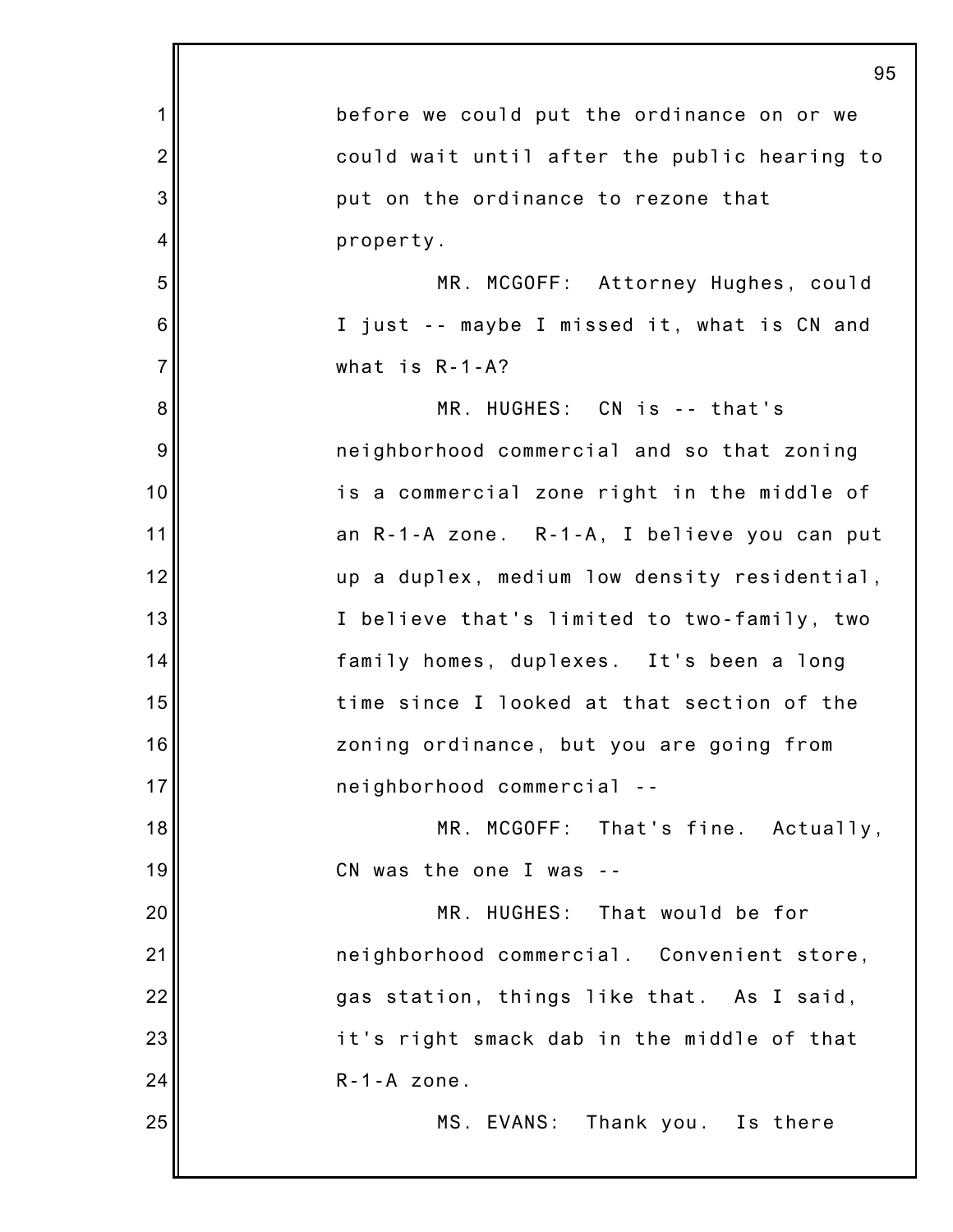|                | 96                                           |
|----------------|----------------------------------------------|
| 1              | anyone else on the question?                 |
| $\overline{2}$ | MR. ROGAN: I would just add, I               |
| 3              | never have a problem with voting for a city  |
| 4              | caucus. When I initially read it, it looked  |
| 5              | like, as you said, that we were voting to    |
| 6              | change, this is the first I saw it now so -- |
| $\overline{7}$ | MS. EVANS: Yes.                              |
| 8              | MR. ROGAN: -- I have no problem with         |
| 9              | the caucus.                                  |
| 10             | MS. EVANS: We're just, as I said,            |
| 11             | following the procedure that is outlined in  |
| 12             | the law and the code and at the              |
| 13             | recommendation of our solicitor as to how    |
| 14             | best to proceed in order to obtain positive  |
| 15             | results and I think to make sure that we     |
| 16             | are, as he is so often likes to say, wearing |
| 17             | our belts and suspenders.                    |
| 18             | MR. HUGHES: I just have suspenders           |
| 19             | on tonight, no belt.                         |
| 20             | MR. LOSCOMBE: I have met personally          |
| 21             | with the neighborhood association in Minooka |
| 22             | and they did put the ordinance together and  |
| 23             | we had a long discussion there and I did     |
| 24             | address their concerns and told them I would |
| 25             | pass it along to our solicitor and with the  |
|                |                                              |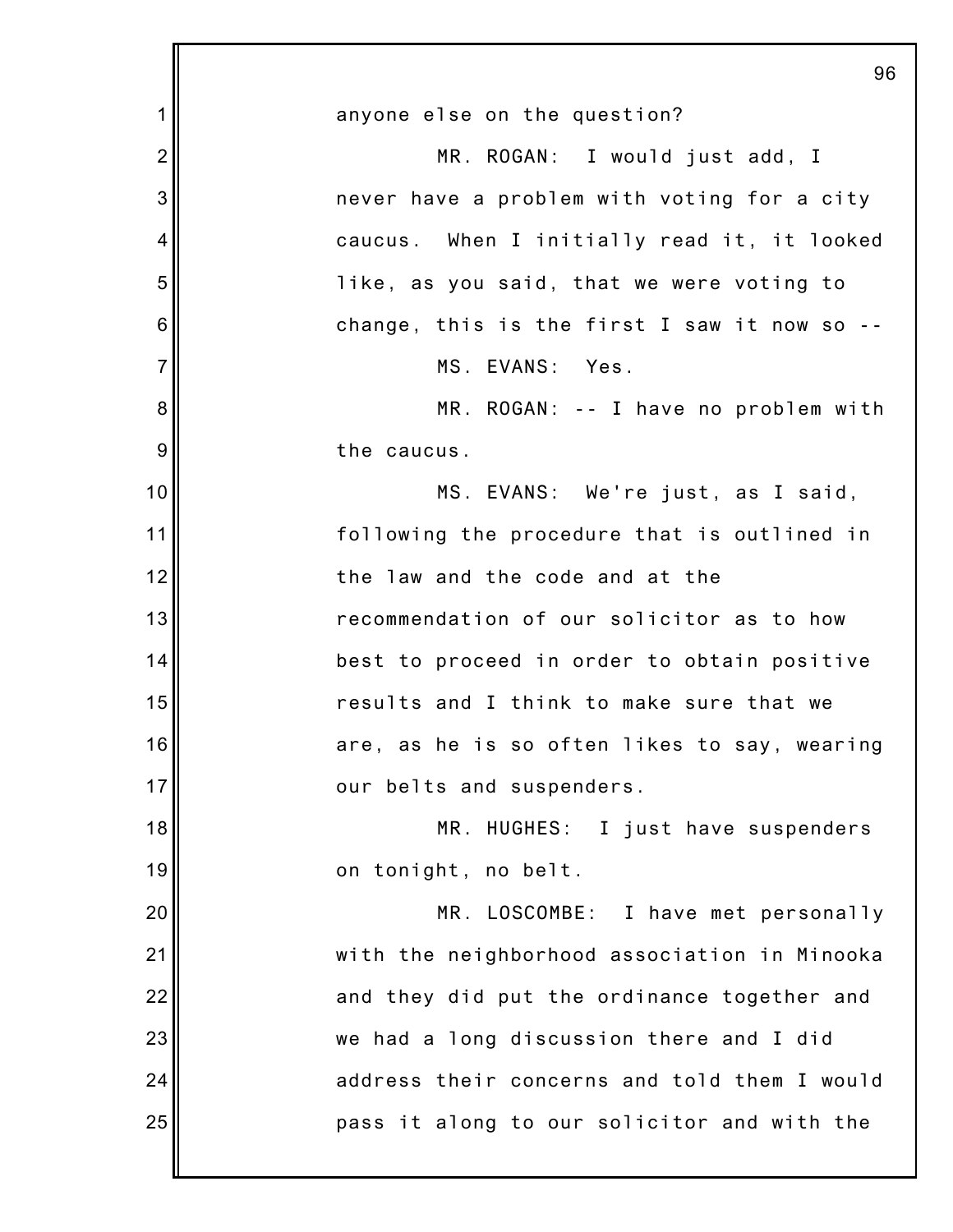|                | 97                                           |
|----------------|----------------------------------------------|
| 1              | okay from our president, Mrs. Evans, and     |
| $\overline{2}$ | basically that's how we got the ball rolling |
| 3              | on this, and there be more information       |
| 4              | through the public hearing. Thank you.       |
| 5              | MS. EVANS: All those in favor of             |
| 6              | introduction signify by saying aye.          |
| $\overline{7}$ | MR. MCGOFF: Aye.                             |
| 8              | MR. ROGAN: Aye.                              |
| 9              | MR. LOSCOMBE: Aye.                           |
| 10             | MR. JOYCE: Aye.                              |
| 11             | MS. EVANS: Aye. Opposed? The ayes            |
| 12             | have it and so moved.                        |
| 13             | MR. LOSCOMBE: Just to continue, I            |
| 14             | just have a couple of more items. Ladies     |
| 15             | and gentlemen, I would like to take the time |
| 16             | this evening to address the non-issues that  |
| 17             | the Scranton Times has parlayed into a daily |
| 18             | barrage of editorials, opinions, cartoons in |
| 19             | an effort to discredit all of the good that  |
| 20             | this city council has done for the taxpayers |
| 21             | and businesses in this city over the past 16 |
| 22             | months. I have been accused of using this    |
| 23             | forum as a campaign tool, relatively         |
| 24             | speaking, all of the business that is        |
| 25             | discussed in these chambers is political in  |
|                |                                              |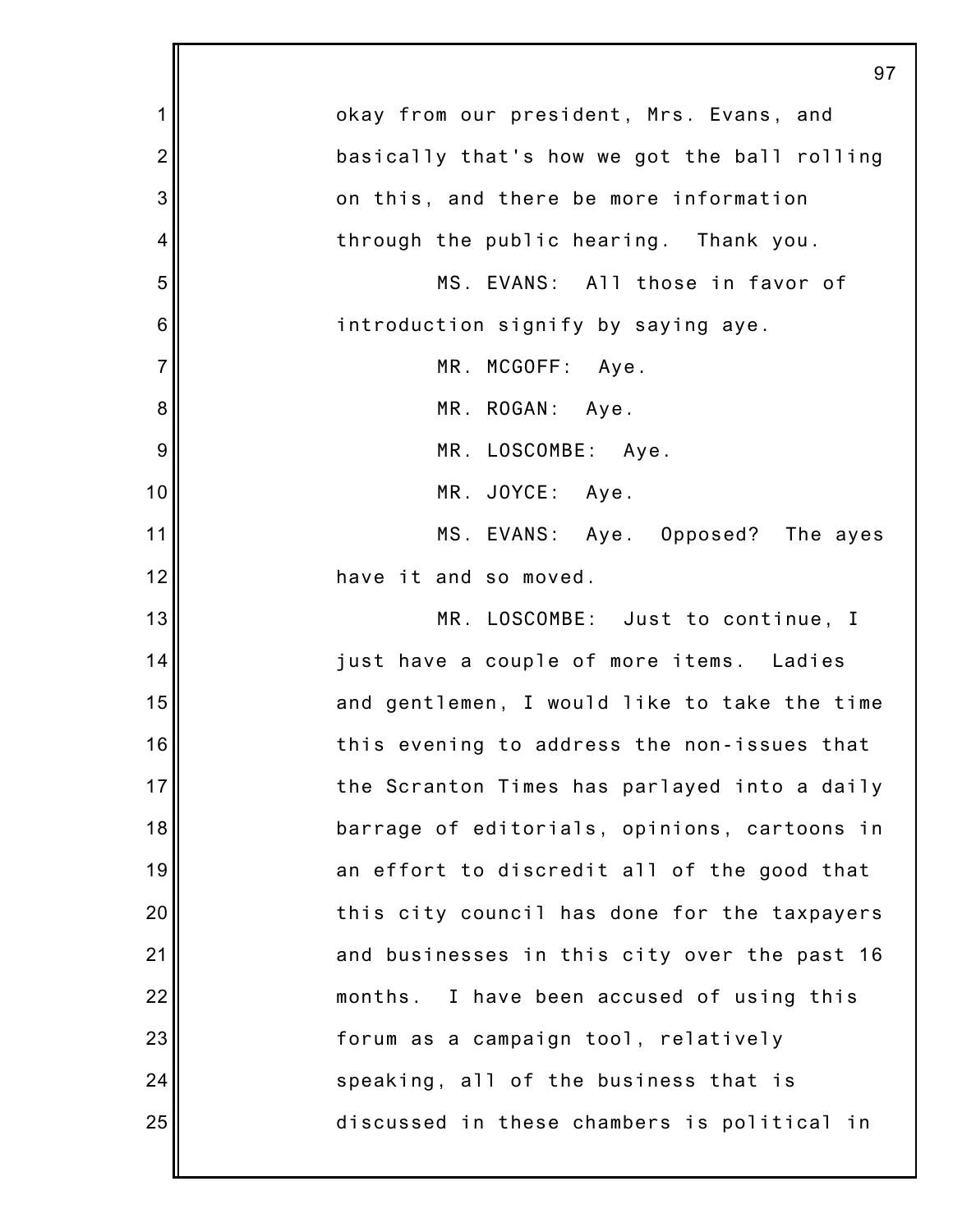one way or another. Just because I filed my nomination papers for full-time in this seat does not give anyone the right to suppress my opinions or views as to what has been going right or wrong within this city. I have expressed my opinion, which is my constitutional right since the date of my appointment in January of 2010, and I will continue to do so until my service is completed to you, the taxpayers.

1

2

3

4

5

6

7

8

9

10

11

12

13

14

15

17

18

20

21

22

24

25

16 19 23 My comments last week were born out of frustration, a frustration that I have witnessed from many speakers at this podium, a frustration that I have witnessed on a daily basis from people that I meet in the streets or come across in our businesses. A frustration that has built up in me because of an absolute disregard by our newspaper, the Scranton Times, by continually overlooking the real issues that have brought this city to it's knees financially. This administration and the newspaper, as it's accomplice, continue to believe that they can hide the real facts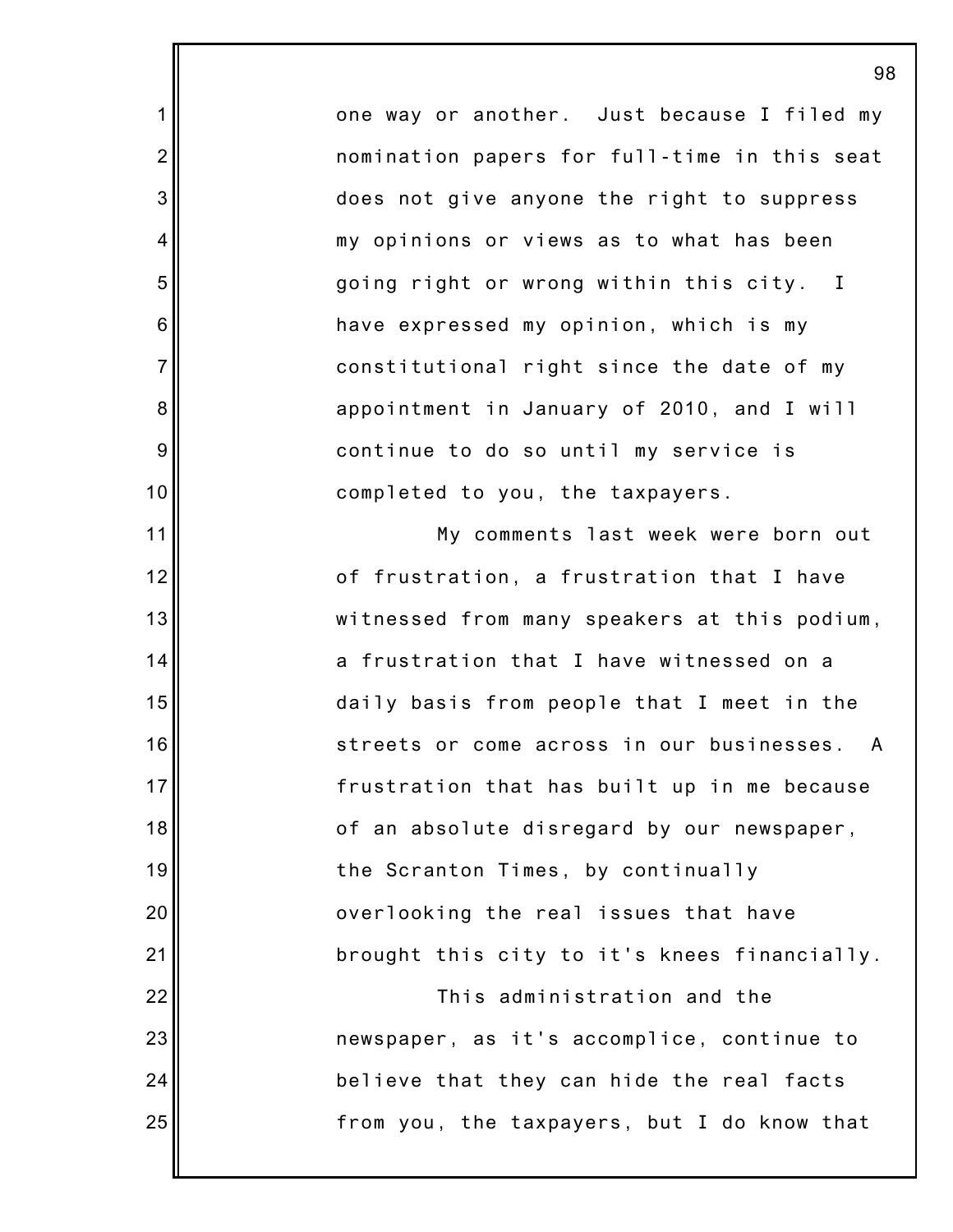|                | 99                                          |
|----------------|---------------------------------------------|
| 1              | you are much smarter than that. This is the |
| $\overline{2}$ | only true forum for you, the public, to     |
| 3              | bring your questions and receive your       |
| 4              | answers without being edited.               |
| 5              | As I drive our streets on a daily           |
| 6              | basis while dodging the large potholes, I   |
| $\overline{7}$ | ask you where has the money gone? As I      |
| 8              | drive through downtown and observe all of   |
| 9              | the taxpayer funded developments and empty  |
| 10             | businesses I ask, where has the money gone? |
| 11             | As I drive by our parking garages and       |
| 12             | realize all of the free parking spaces that |
| 13             | have been dolled out, I ask, where has the  |
| 14             | money gone? As I see nonprofits gobbling up |
| 15             | taxable properties thereby shrinking our    |
| 16             | taxpayer without an effort by the           |
| 17             | administration to seek payments in lieu of  |
| 18             | taxes I ask, where has the money gone?      |
| 19             | As I realize that the police and            |
| 20             | fire unions have not received a raise in    |
| 21             | nine years yet the city's deficit has       |
| 22             | ballooned tremendously during that time, I  |
| 23             | ask, where has our money gone?              |
| 24             | As this council majority turns over         |
| 25             | more rocks and discovers more money         |
|                |                                             |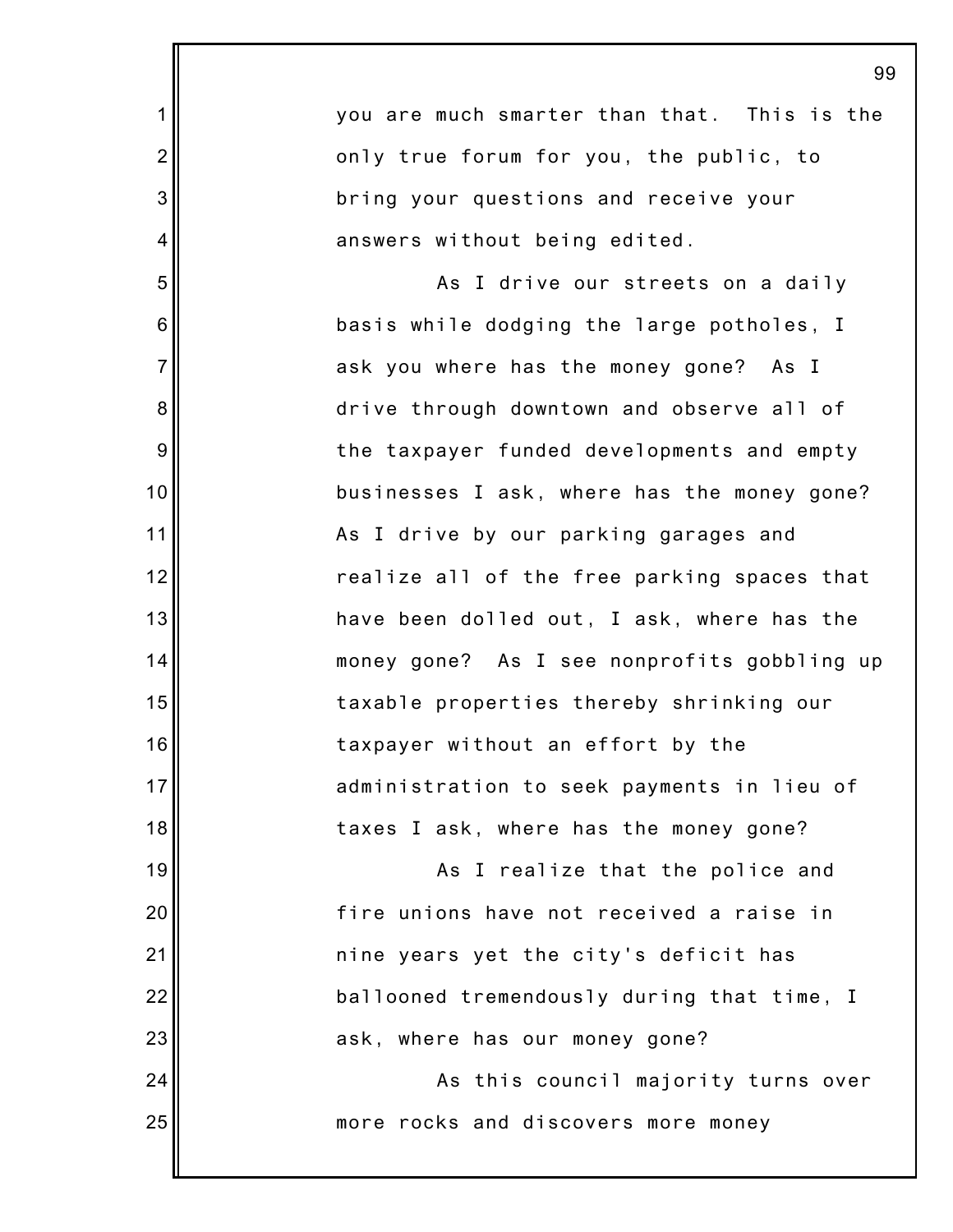inappropriately moved or transferred to the tune of over \$11 million and counting, I ask where has our money gone? As this council majority was not in place when you, the taxpayers, were slapped with a 26 percent property tax increase I ask where has our money gone?

1

2

3

4

5

6

7

8

9

10

11

12

13

14

15

16

17

This council majority has passed our amended budget for 2011 reducing the fat, protecting your public safety and decreasing your property taxes and decreasing the business nuisance taxes, and also closing the administration's personal checkbook, yet this administration continues to hire in positions that were eliminated and spend monies from the RE-RE account I still ask, where has our money gone?

18 19 20 21 22 23 24 25 I can go on and on forever. As you can see, there are a million stories in the naked city, and that is what we will be if we don't stop the bleeding completely. These are the stories that you should be reading about in the Scranton Times not the daily distractions that they post. I can take all of the cartoons, opinions and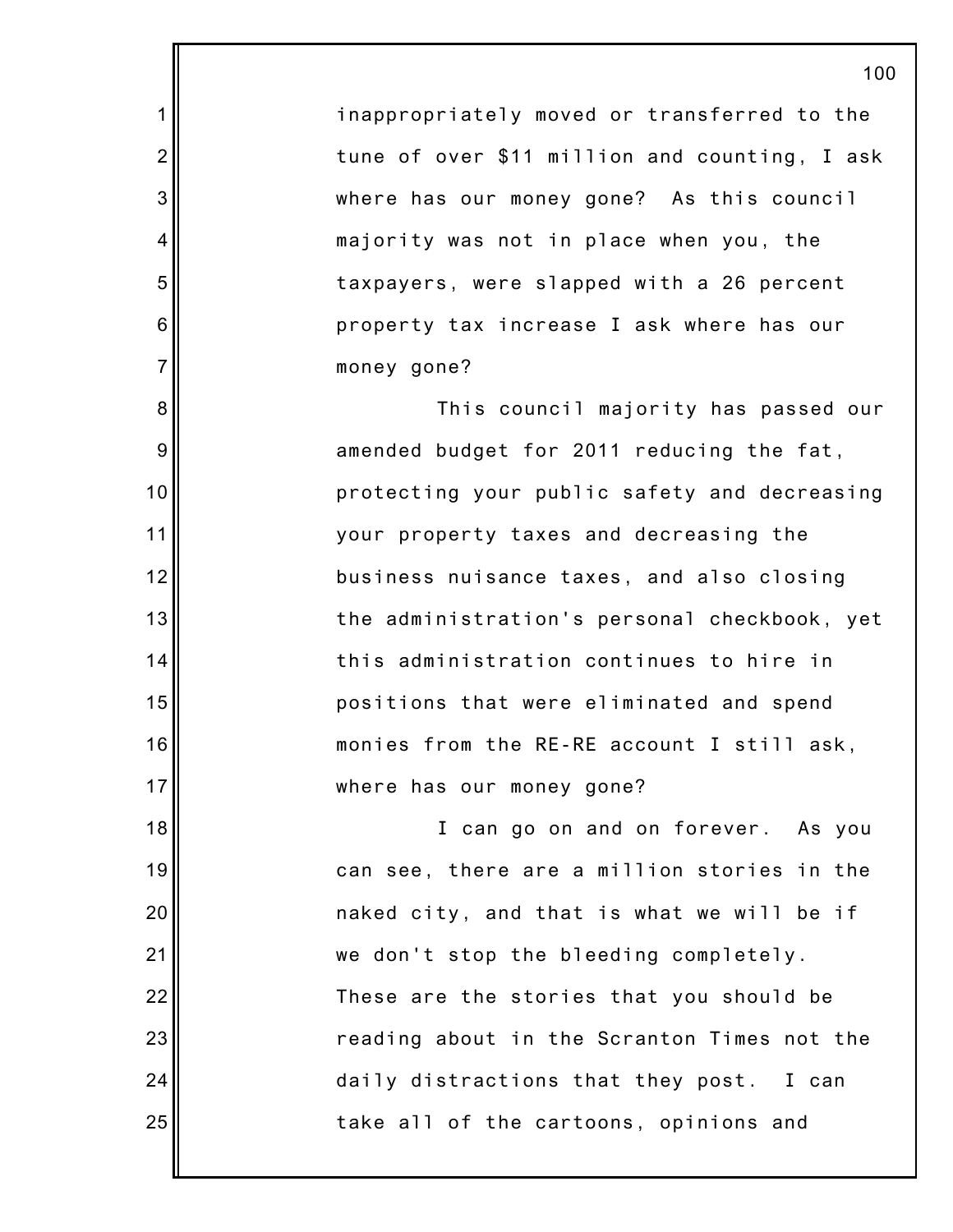editorials that they can throw my way, what I can't take and what enrages me is the fact that they have enabled this administration to squander millions off your tax dollars on a handful of cronies, legal appeals, and gross wasteful spending, just to name a few, all the while trying to discredit this city council majority on a daily basis by pointing the finger at us, a city council majority that is working for you, the taxpayers, not this administration and not the Scranton Times. I would bet that if a true

1

2

3

4

5

6

7

8

9

10

11

12

13

14

15

16

17

18

19

20

21

22

23

24

25

journalist for the Scranton Times addressed just one of my previous mentioned issues, they would be a candidate for a Pulitzer Prize. Yes, Folks, your frustration is my frustration and I will not keep my mouth shut until all of the co-conspirators are held accountable.

And lastly, last week we had a little discussion and Mr. McGoff was offended, as he stated before, and I think what offended him he said I called him a name. Well, I have a public record here,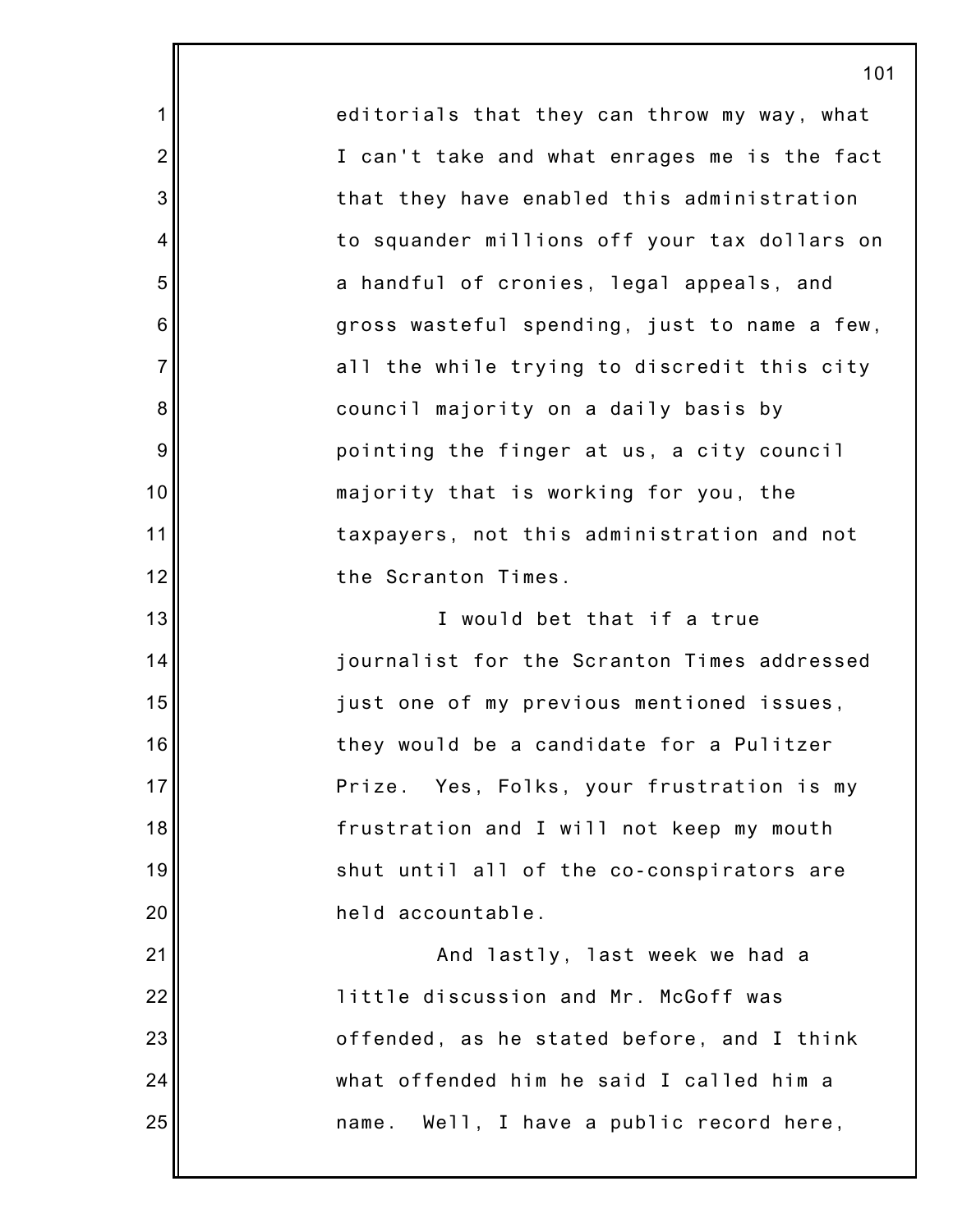|                | 102                                          |
|----------------|----------------------------------------------|
| 1              | ladies and gentlemen, this is from January   |
| $\overline{2}$ | 6, 2010, page 19, lines 11 through 23.       |
| 3              | "MR. MCGOFF: I, too, would like to           |
| 4              | thank the outgoing members of the council.   |
| 5              | I owe a great debt to Mrs. Gatelli and       |
| 6              | Mrs. Fanucci for all the assistance that     |
| $\overline{7}$ | they have given me over the three years that |
| 8              | I have been here. I really truly thank my    |
| 9              | fellow rubber stampers for their assistance  |
| 10             | and I will miss their being here and I think |
| 11             | the city is going to miss the service that   |
| 12             | they had given and I hope that they will     |
| 13             | continue to be part of the City of Scranton  |
| 14             | and part of the development of the City of   |
| 15             | Scranton."                                   |
| 16             | So, Mr. McGoff, I did not call you           |
| 17             | anything that you did not call yourself and  |
| 18             | Elvis has left the building. That's it.      |
| 19             | MR. ROGAN: Mr. Joyce, do you have            |
| 20             | any motions or comments?                     |
| 21             | MR. JOYCE: Yes, I do. At this                |
| 22             | point in time I feel like the Scranton       |
| 23             | Times, I feel like the whole newspaper is    |
| 24             | starting to turn into one big Op-Ed column,  |
| 25             | let me explain why. Last week the Scranton   |
|                |                                              |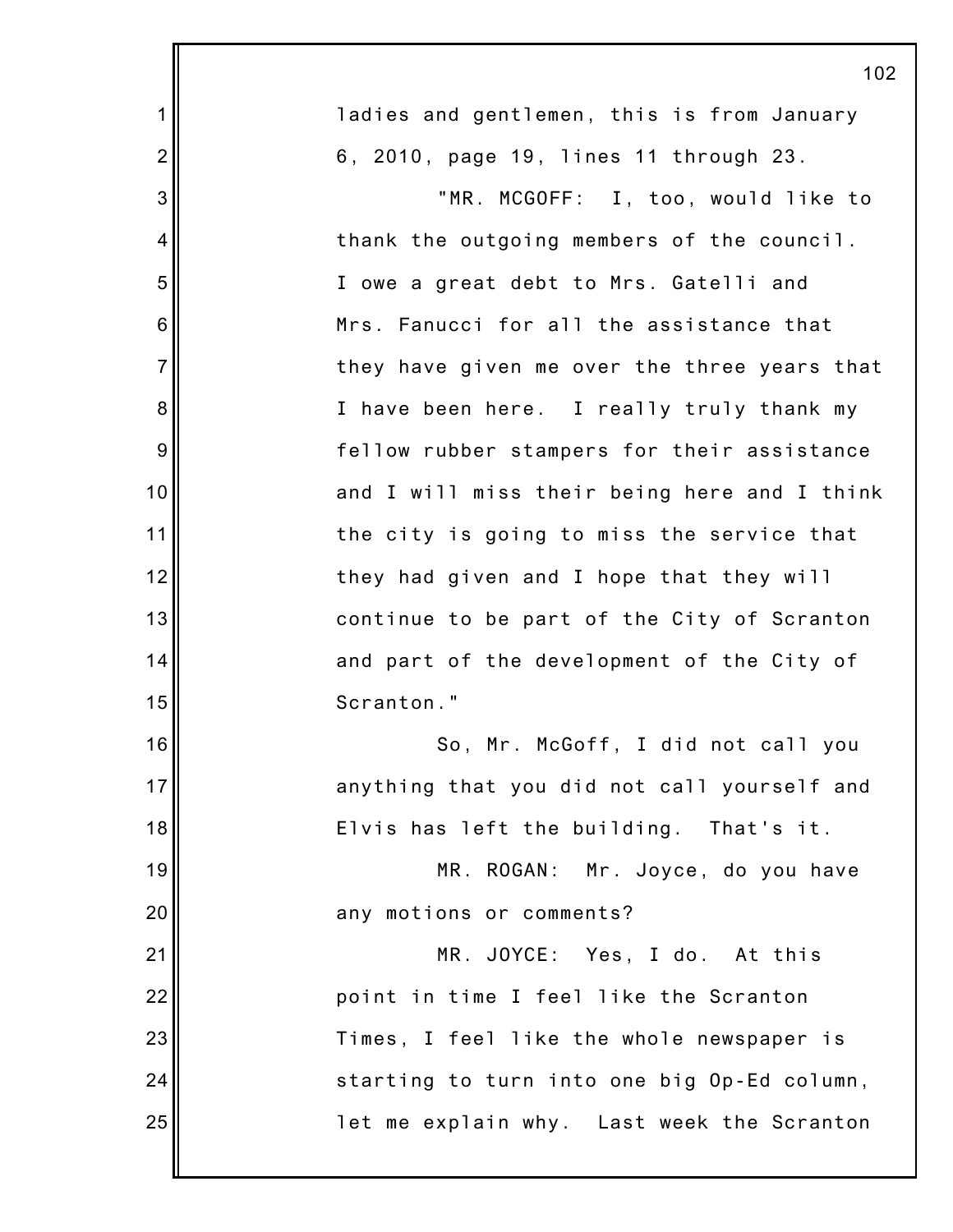Times wrote an article claiming that council's claim that the city violated any law or agreement in withdrawing \$7.6 million from the Workers' Compensation Trust Fund was unsupported. As stated in the Workers' Compensation Trust Fund agreement, it is explicitly stated that the city is not to borrow money that would leave the fund less than 75 percent funded. As reported by council and stated in the Scranton Times, the administration withdrew \$7.6 million from the fund to cover outstanding bill payments from 2010, being the previous year. A large portion of this payment was for -- a large portion of this was for our

1

2

3

4

5

6

7

8

9

10

11

12

13

14

15

16

17

18

19

20

21

22

23

24

25

payment for TAN-B in which we owed in excess of \$9.5 million, among other paid bills, which put us at a grand total of over \$11 million owed.

Back to the issue of whether or not the fund was less than 75 percent funded at any time, as the Scranton Times stated, the total amount of outstanding liabilities at the end of the January 2011 was \$20.5 million. When subtracting \$7.6 from 20.5,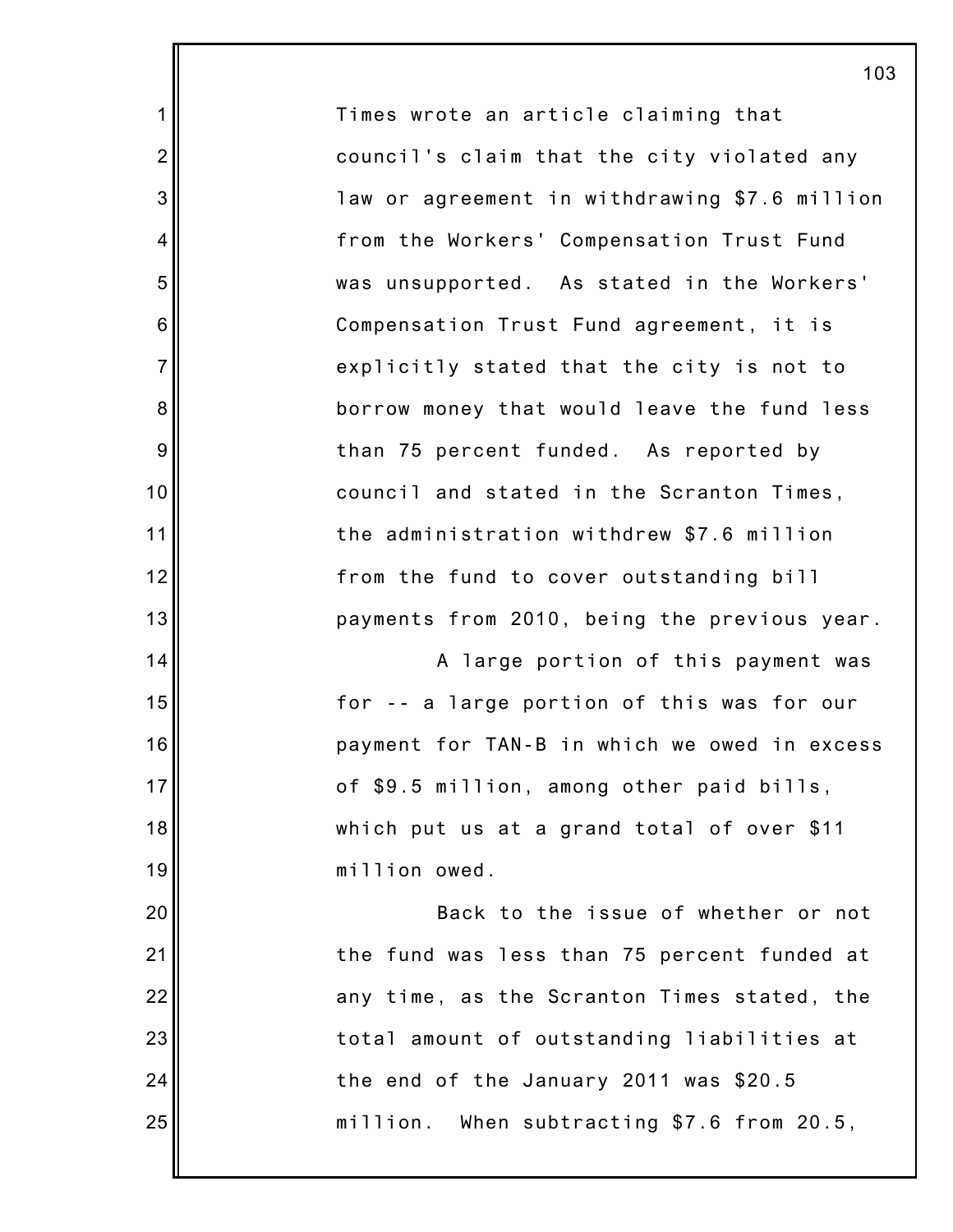the resulting amount is \$12.9 million, so you do the math at home. So this is the money that was left in the fund in early January. When you divide 12.9 by 20.5, the result is that the city left the fund 63 percent funded when they removed this money.

1

2

3

4

5

6

7

8

9

10

11

12

13

14

15

16

17

18

19

20

21

22

23

24

25

Being an inquisitive finance chair, after the Scranton Times stated that our claim was unsupported, I instructed our city clerk, Mrs. Krake, to contact George Knehr, and I apologize if I mispronounce his name, who is the chief of the Self-insurance Division for the Bureau of Workers' Compensation in the Pennsylvania Department of Labor and industry. I asked our city clerk to ask him or to ask him -- or to ask him one question which was, would the city at any time be able to go below the 75 percent reserve level in the Workers' Compensation Trust Fund? Upon presenting that question to Mr. Knehr his response was pretty cut and dry, as he stated: My opinion is that the answer to your question is, no, meaning that the city is not to go below the 75 percent threshold at any time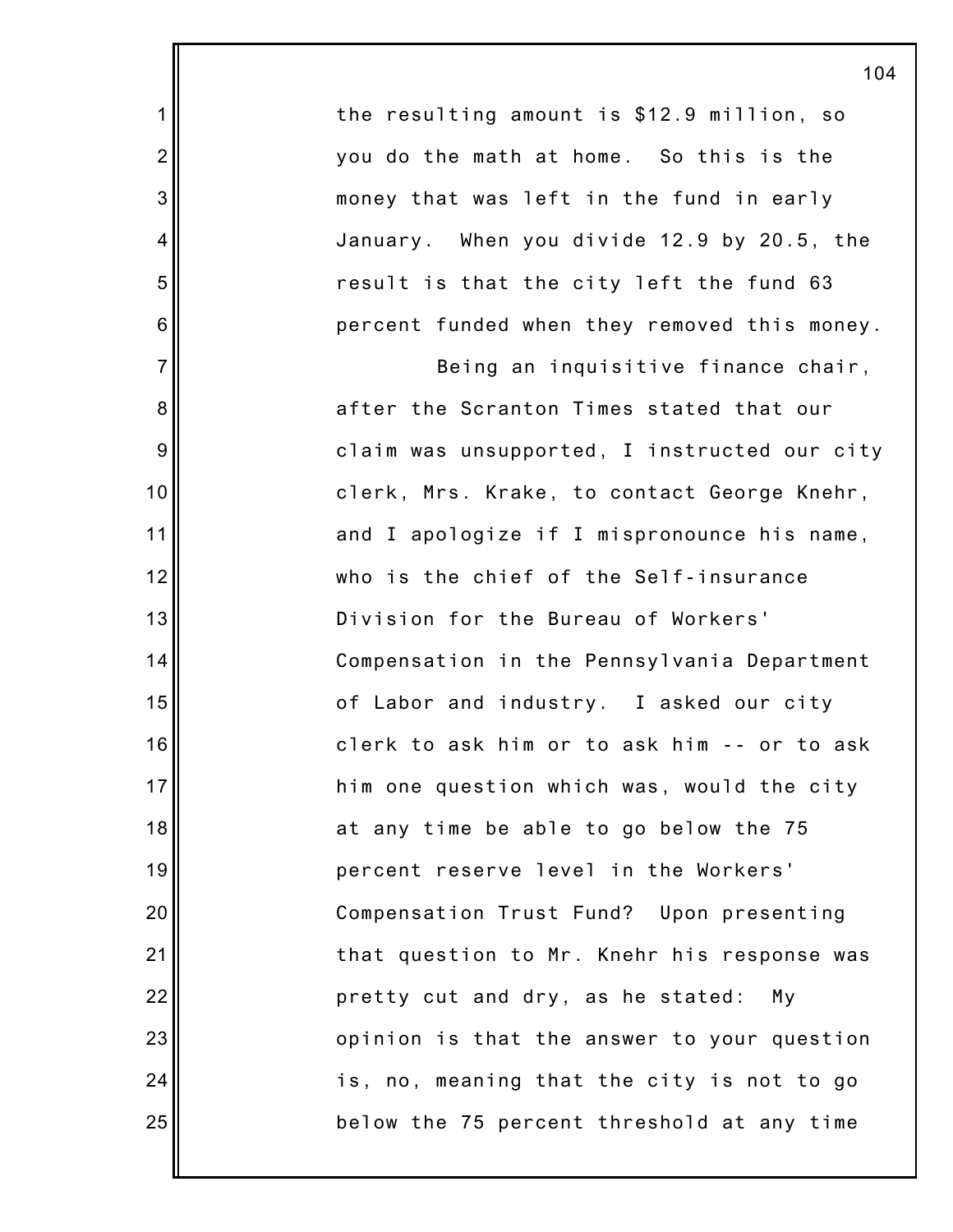|                | 105                                          |
|----------------|----------------------------------------------|
| 1              | which, of course, they did since they left   |
| $\overline{2}$ | only 63 percent funded when withdrawing the  |
| 3              | \$7.6 million from it in early January to    |
| 4              | cover 2010 bills.                            |
| 5              | From correspondence from our auditor         |
| 6              | Rossi & Rossi, this money was withdrawn from |
| $\overline{7}$ | the account on January 3, 2011. The money    |
| 8              | was put back into the account, let me get a  |
| 9              | date here, I believe it was January 11th of  |
| 10             | 2011. So for that time frame the account     |
| 11             | was below the 75 percent.                    |
| 12             | Furthermore, Mr. Knehr stated that           |
| 13             | Section 2-A of the amended trust states that |
| 14             | the reserve account shall, which essentially |
| 15             | means must, equal the outstanding claim's    |
| 16             | liability allowing for a deficit of no more  |
| 17             | than 25 percent between the employees        |
| 18             | outstanding liability and the asset value of |
| 19             | the reserve accounts.                        |
| 20             | So there you have it. It was                 |
| 21             | Scranton City Council or -- so there you     |
| 22             | have it. Scranton City Council's claim that  |
| 23             | the city violated the agreement of the       |
| 24             | Workers' Compensation Trust Fund is          |
| 25             | supported. Though the Scranton Times         |
|                |                                              |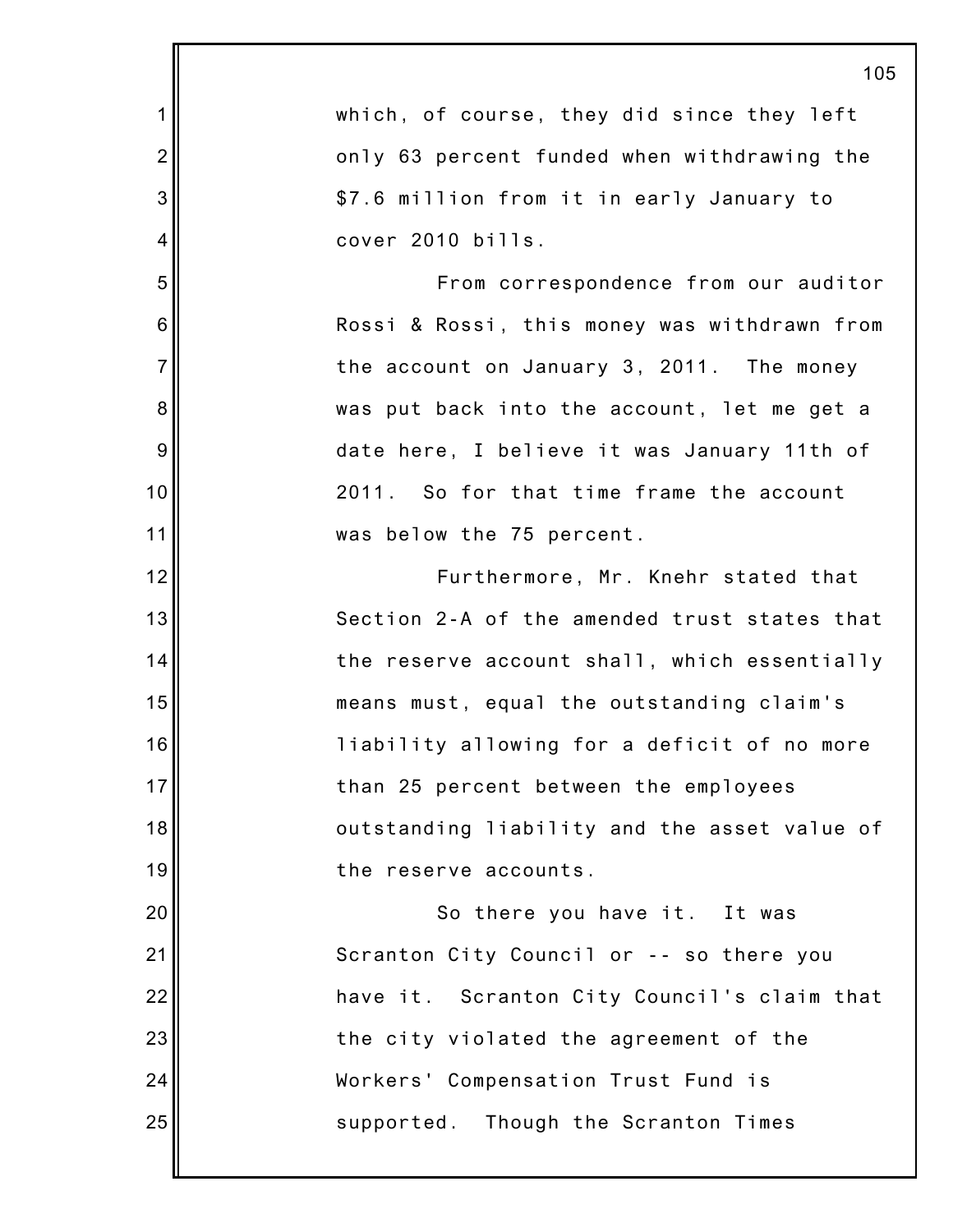suggested that it is not, I have the documents and correspondence from Mr. Knehr, right in front of me for anyone that still believes the newspaper, and if you would like a copy of that you can e-mail me at Frank Joyce@live.com or you can e-mail me through the city e-mail account.

1

2

3

4

5

6

7

8

9

10

11

12

13

14

15

16

17

18

19

20

21

The Scranton Times reported that at the end of January the fund contained enough money that would put us above the 75 percent reserve level and, yes, this is true. The reason for this is that revenue from 2011 was transferred back into this fund once TAN-A and TAN-B proceeds were received in 2011. Once these payments were received, the \$7.6 million was transferred back into the Workers' Compensation Trust Fund, which is the money that was intended to be used to pay 2011 bills not cover for the administration's under projection of revenue in 2010.

22 23 24 25 Regarding the administration's under projection of the revenue in 2010, coupled with the administration's misprojections of health insurance costs in 2011 as well as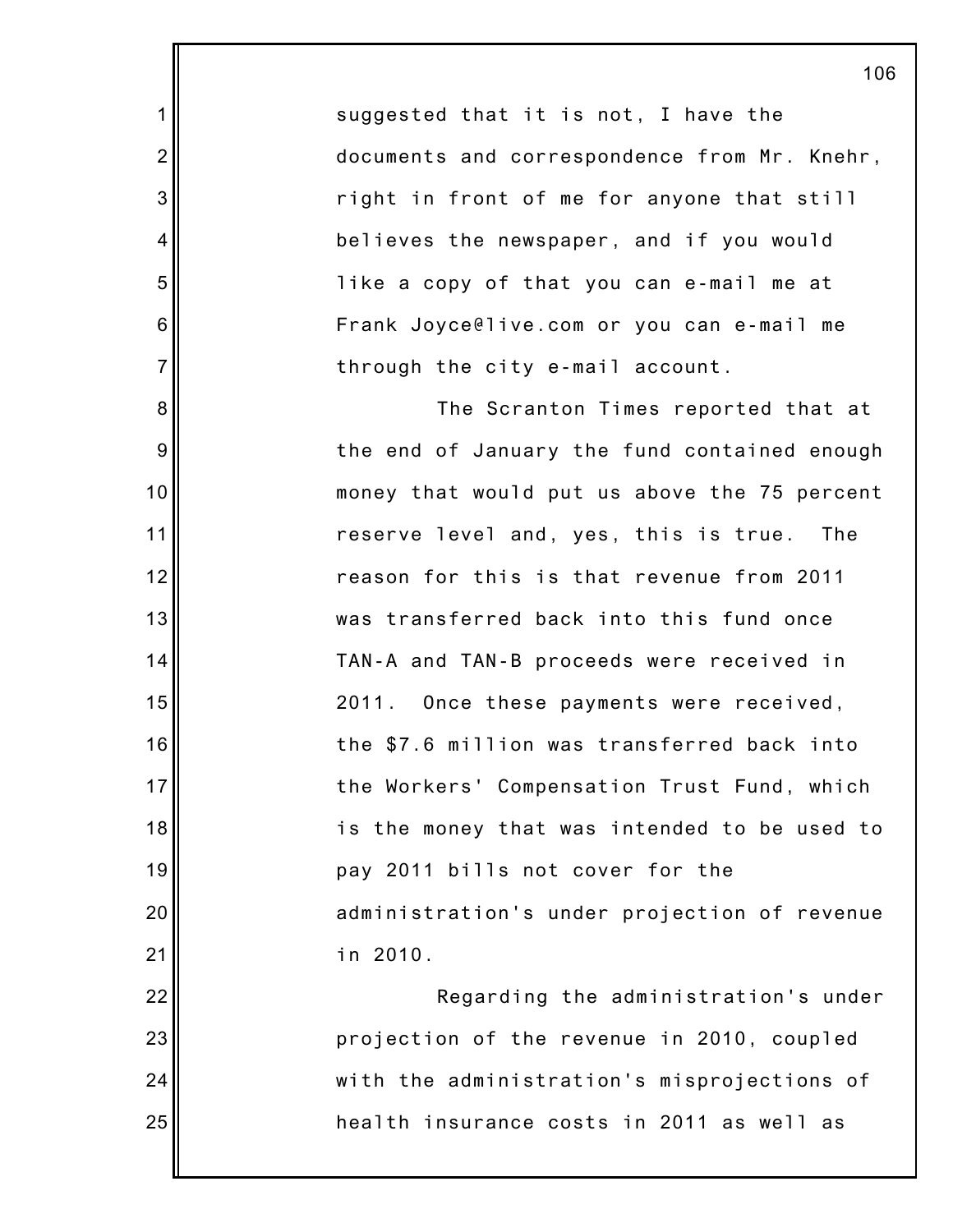the under projection of budgets prior to 2010, the city is faced with a deficit. In this Sunday's newspaper, it was suggested that a portion of the problem was due to council cutting taxes. What the newspaper must have forgot is that when the 2011 operating budget was amended and first sent to council, the administration reported to both the State of Pennsylvania and to the city council that the city would not fall short in 2010, and that we would bring in enough revenue to cover our expenditures for that year as proven by the \$4.7 million deficit in 2010 alone, which was first reported to council in late February, early March of 2011, the administration's 2010 budget was not balanced and fell very, very short. This budget fell so short that money was used from the 2011 budget to cover bills from the 2010 budget.

1

2

3

4

5

6

7

8

9

10

11

12

13

14

15

16

17

18

19

20

21

22

23

24

25

At no point in time when council amended the 2011 operating budget or even in Mayor Doherty's veto letter of our amended budget for that matter, was it indicated that council, or that we would fall short by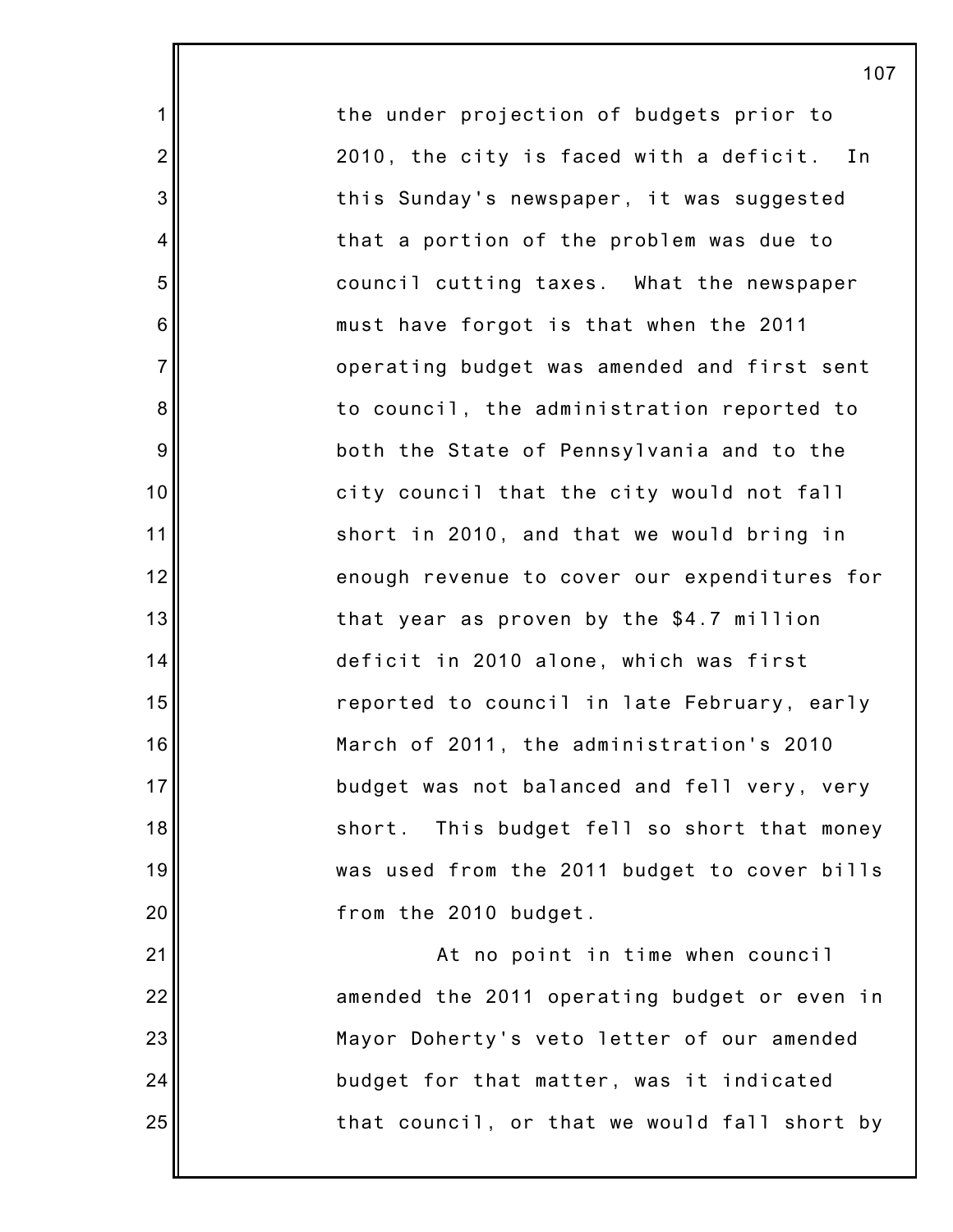\$4.7 million in 2010 and need to use money received in 2011 to cover bills of the past. If Mayor Doherty decides to lay off city workers, which he has been threatening to do, and subsequently jeopardizing your public safety, it is the administration's fault not the fault of the Scranton City Council.

1

2

3

4

5

6

7

8

9

10

11

12

13

14

15

16

17

18

19

20

21

22

23

24

25

In addition, council has already offered suggestions on how to handle the shortfall of money that may occur later on in the year. However, to this date council has yet to hear any of the suggestions from the administration. This brings me to my next point, this past week I received a letter from Mr. McGowan regarding PEL meetings. Typically in my place I ask our city clerk to attend PEL meetings and take notes for me since the meetings occur on Monday morning. In Mr. McGowan's correspondence to me, he invited me to join these meetings, however, he stated that he could only have them moved to some time before 4:00 p.m. on Mondays or in the same time frame on another day.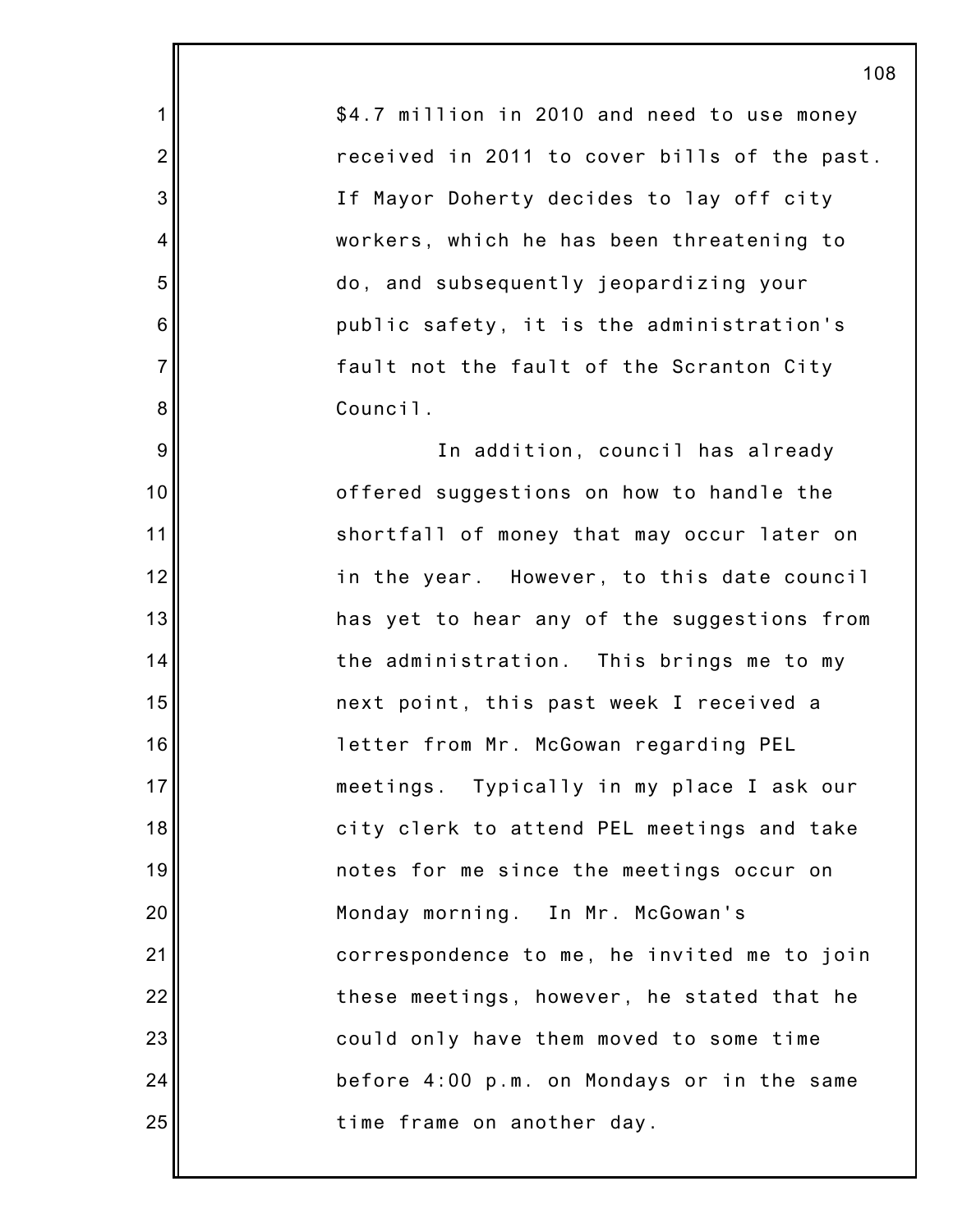1 2 3 4 5 6 7 8 9 10 11 12 13 14 15 16 17 18 19 20 21 22 23 24 25 109 Here is the point of why I'm saying to you, the administration knows very well that I work from eight to five on Monday through Fridays and conveniently offered to moved PEL meetings to a time that is essentially impossible for me to attend. To anyone listening to me right now sit back for a minute, think of what your boss would say to you if you asked them to leave work early every Monday to attend a meeting for another job. I bet that 99 percent of those that are listening right now are thinking that their boss would tell them to go pound sand if they asked them to leave work early to attend a weekly meeting for another position. With this being said, they offered Mayor Doherty and the administration to come to the council meeting on Tuesday at 6:30 p.m. to discuss suggestions on how to address the fiscal shortfall that they created is still on the table, I'll never take it off and it's always going to be there. To this point council has offered suggestions on how to handle fiscal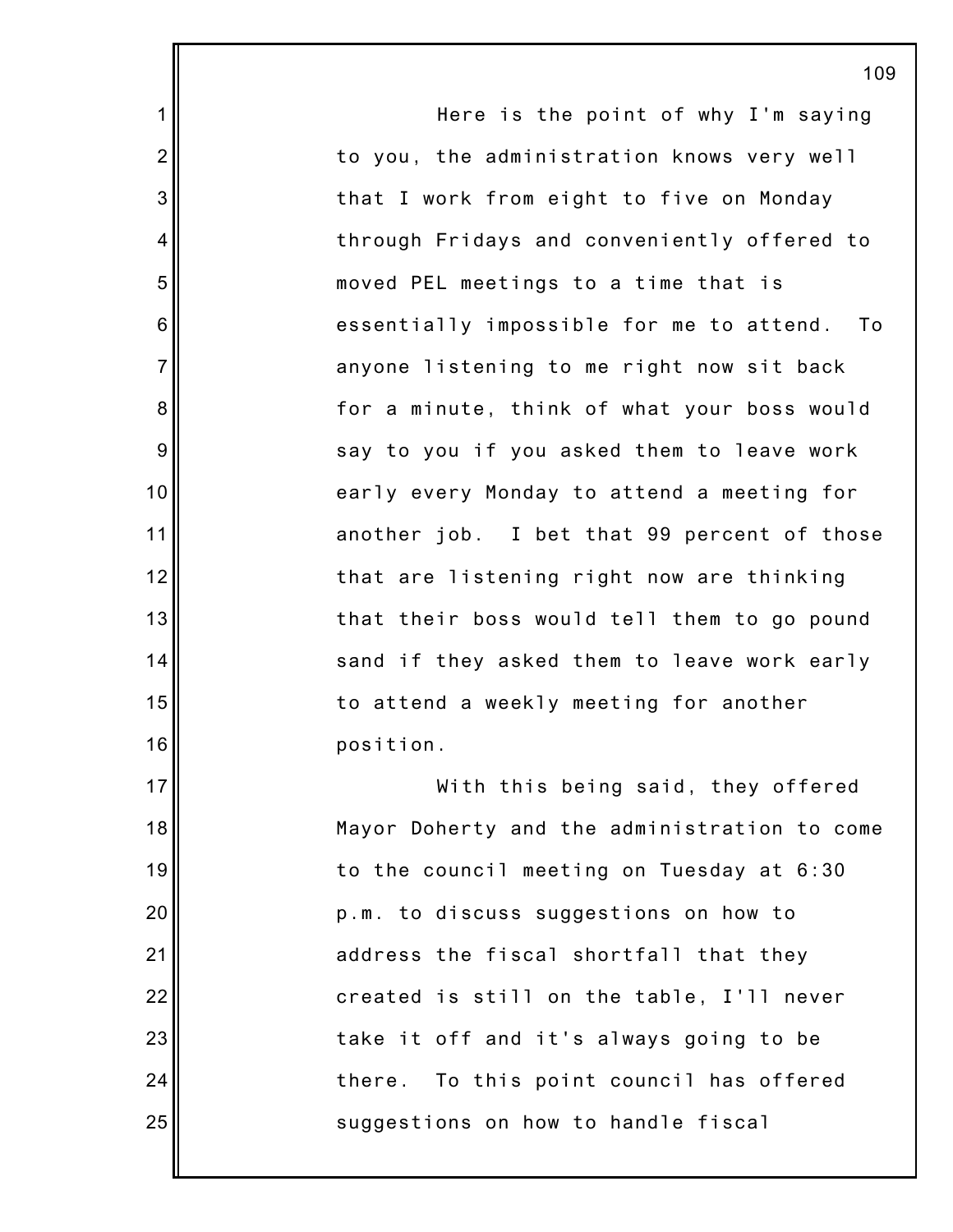|                | 110                                          |
|----------------|----------------------------------------------|
| 1              | shortfall, however, the administration has   |
| $\overline{2}$ | not and we are still waiting to hear from    |
| 3              | them.                                        |
| 4              | So the administration, our BA and            |
| 5              | Mayor Doherty are more than welcome to come  |
| 6              | here at 6:30 or we could schedule a time     |
| $\overline{7}$ | prior to that and we would discuss any       |
| 8              | fiscal matters that need to be discussed     |
| 9              | regarding the projected shortfall of cash    |
| 10             | that may occur later on in the year.         |
| 11             | Next, I wanted to address DPW                |
| 12             | overtime a little bit. Regarding DPW         |
| 13             | overtime, I want to reiterate that the mayor |
| 14             | hired back four foremen that were not        |
| 15             | included in council's budget amendments.     |
| 16             | This could have been used on an excess       |
| 17             | overtime that the DPW would have needed to   |
| 18             | cover our rough winter season. Recently      |
| 19             | council sent a request in regard to what the |
| 20             | cost of hiring back the four foremen really  |
| 21             | Well, when I saw the information that<br>is. |
| 22             | Mrs. Novembrino from our Controller's Office |
| 23             | sent to us, I was quite astonished.          |
| 24             | As per Mrs. Novembrino's                     |
| 25             | correspondence to council, which was sent to |
|                |                                              |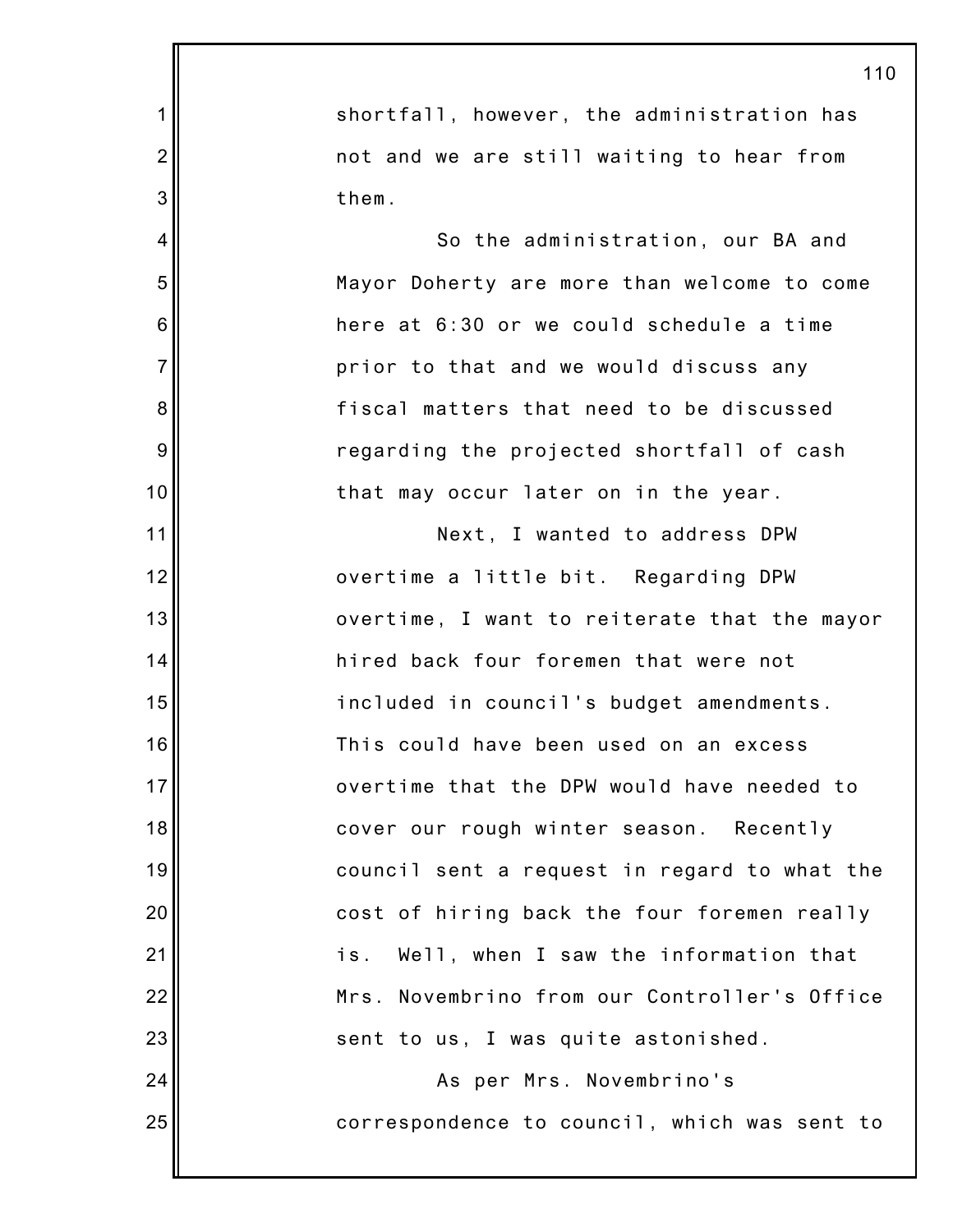us in a very timely manner to add, I have found that on average the four foremen hired back despite not being funded in the budget are costing the city more money than last year. In Mrs. Novembrino's report, she provided figures as to what the four foremen earned last year and what they have earned so far this year. Since Mayor Doherty hired the foremen back as casual workers, they are now offered overtime, which last year they did not receive since they were salaried employees.

1

2

3

4

5

6

7

8

9

10

11

12

13

14

15

16

17

18

19

20

21

22

23

24

25

So through the first seven pay periods though Mayor Doherty technically states that he lowered their salaries as casual workers, they are actually making more money doing the same exact job that they did in 2010 because they now have the ability to rack up overtime costs. So this really doesn't sound like the administration wants to save too much money now, does it?

Before council approvals the transfer of any funding to comp the cost of overtime there are few things that we need to know and, Mrs. Krake, can you please send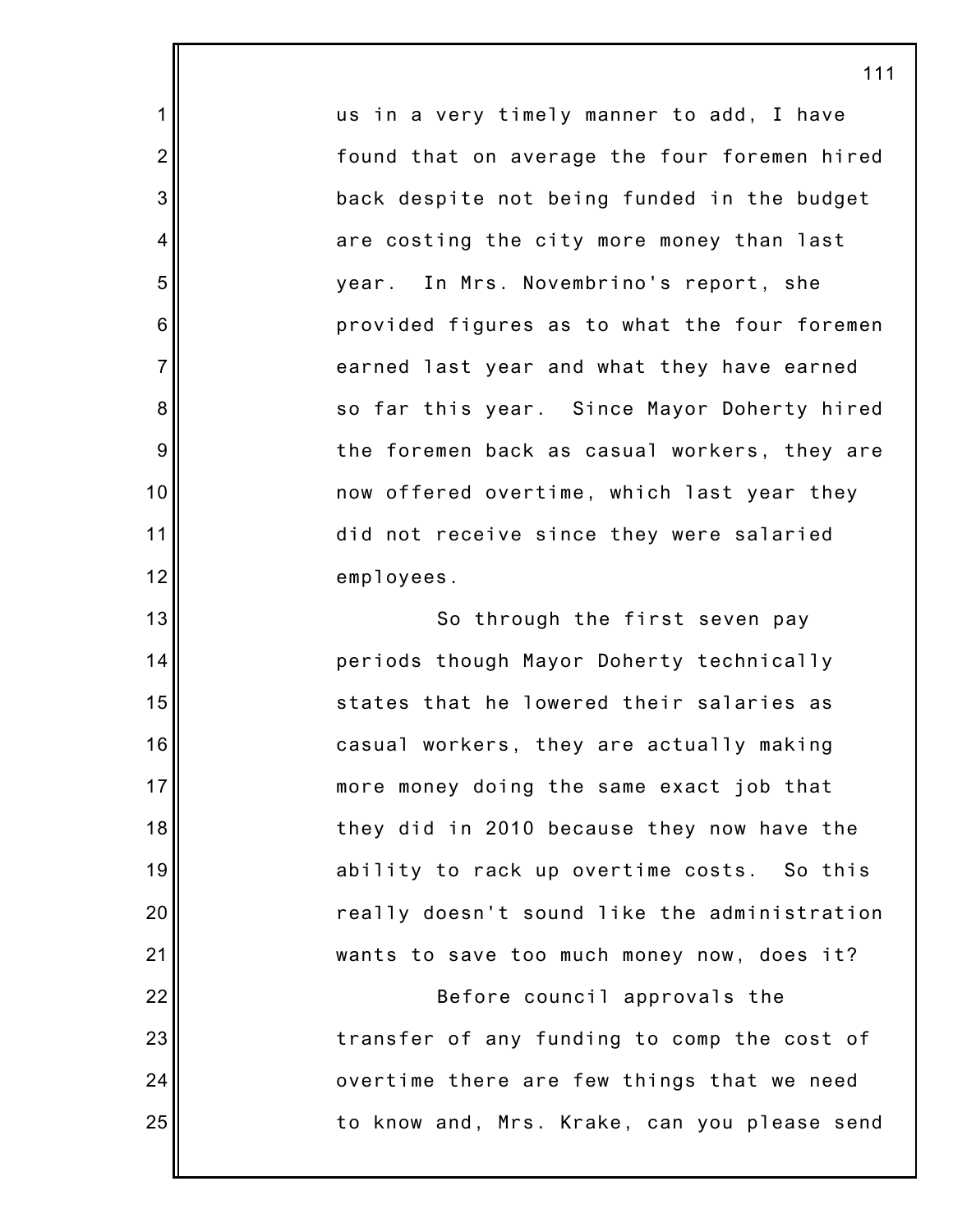this in the form of a Right-to-Know request so it is ensured that we receive the information that we are looking for. Number one, the balance of the account for snow removal and plowing contractors or subcontractors. I remember from our budget amendments this was a fund that we reduced- or a line item that we reduced by a mere \$100.

1

2

3

4

5

6

7

8

9

10

11

12

13

14

15

16

17

18

19

20

21

22

23

24

25

And number two, a complete list of all DPW workers, their number of overtime hours per day, along with the dates when they worked overtime and the specific work that they performed each day from January 1, 2011, up to and including April 29, 2011.

From viewing Mrs. Novembrino's response to council regarding the overtime of the four foremen that were hired back by Mayor Doherty, despite being eliminated in council's budget amendments, it was apparent that some of the foremen had been eating up overtime like kids eat candy. With this in mind, I think before approving any transfer of funds from a contingency fund or any other fund for that matter, we must do our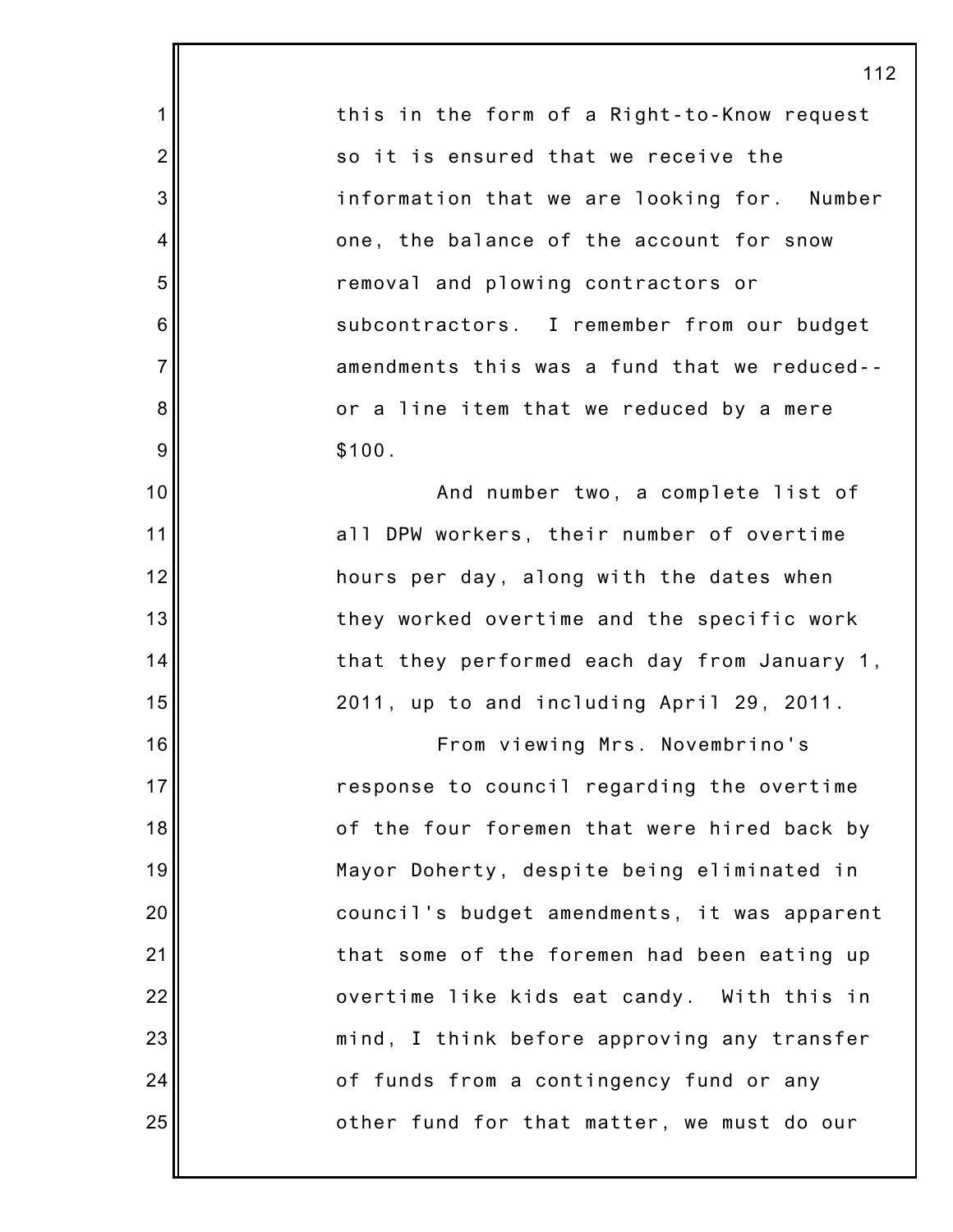|                | 113                                         |
|----------------|---------------------------------------------|
| 1              | due diligence and examine why overtime was  |
| $\overline{2}$ | used rather than just simply taking their   |
| 3              | word for it.                                |
| 4              | And with that I have a few citizens'        |
| 5              | requests. Several South Scranton residents  |
| 6              | have reported that the property located at  |
| $\overline{7}$ | 823 Rear Moosic Street is in very poor      |
| 8              | condition and is becoming a safe haven for  |
| 9              | rodents, skunks and possums. Upon visiting  |
| 10             | the neighborhood, I noticed that the        |
| 11             | property has not been condemned. So,        |
| 12             | Mrs. Krake, can you please contact          |
| 13             | Mr. Seitzinger and notify him of the        |
| 14             | situation and ask him to address it         |
| 15             | appropriately.                              |
| 16             | Several South Scranton residents            |
| 17             | have informed me that the cars are speeding |
| 18             | on the 200 block and the 300 block of       |
| 19             | Pittston Avenue. Mrs. Krake, can you please |
| 20             | contact Chief Duffy and pass this note onto |
| 21             | him and ask him to address this as he sees  |
| 22             | appropriate.                                |
| 23             | Also, residents on Dexter Avenue in         |
| 24             | West Side informed me there are many        |
| 25             | potholes and cracks along the entire road.  |
|                |                                             |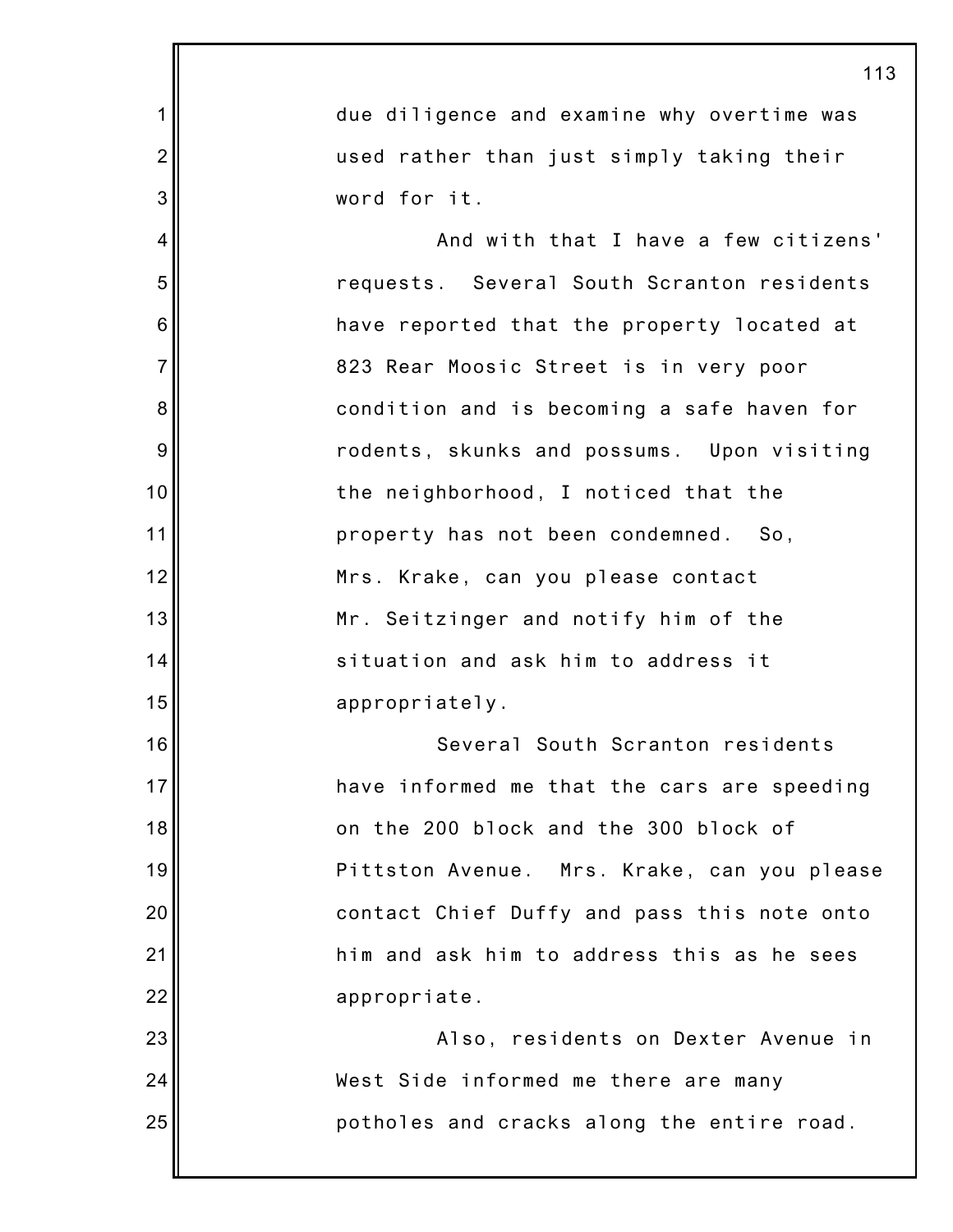This resident has informed me of this several times throughout the course of the past year and I know Mr. Newcomb always mentions Cameron Avenue, this is yet another street in the Keyser Valley section, and if you drive through the Keyser Valley section the roads are in deplorable shape for the most part. So, Mrs. Krake, can you please notify Mr. Brazil of this and ask him to address this situation appropriately.

1

2

3

4

5

6

7

8

9

10

11

12

13

14

15

16

17

18

19

20

21

22

23

24

25

And finally before I close, I want to give a congratulations to Officer McDermott for his courageous work in notifying the sleeping residents of a burning home that their house was evidently on fire and, you know, sitting back here thinking, I remember very, very sharply from looking over the list of police officers that would have been laid off if it wasn't for council's budget amendments, that was one of the officers, and it makes me very proud to sit up here and know that we amended a budget that saved an officer that ended up saving the lives of possibly an entire family.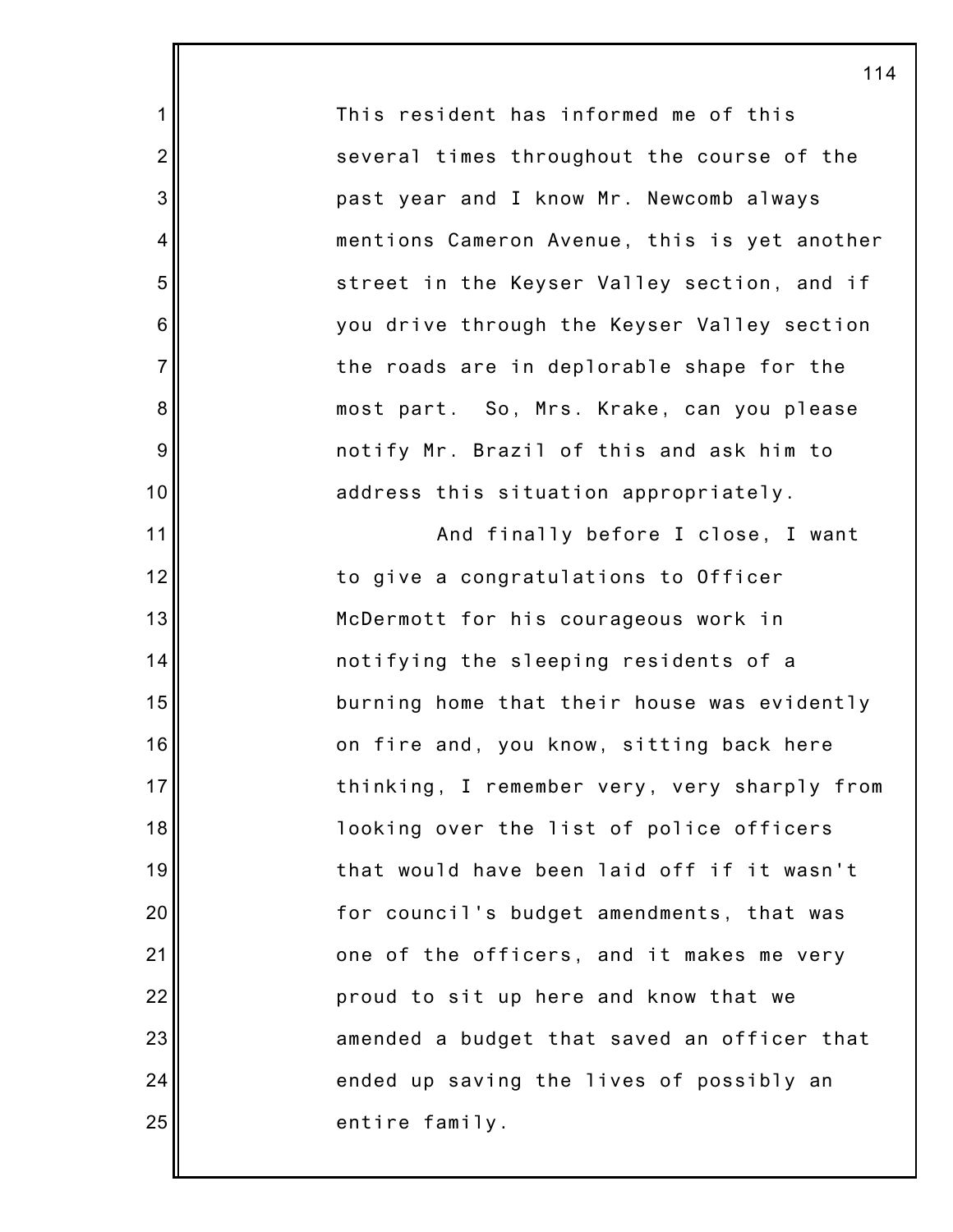1 2 3 4 5 6 7 8 9 10 11 12 13 14 15 16 17 18 19 20 21 22 23 24 25 115 And last, but not least, I want to wish all of the mothers out there a very happy and blessed Mother's Day, and especially my mother. In case you don't know much about me, my father passed away a week before my senior year in high school and I want to thank my mother personally for the guidance and strength that she has provided me throughout the years. You will always be the focus of my heart and I love you more than you can imagine, and I encourage every single person that's listening tonight on Mother's Day to give their mothers a great big thank you for all that they do in their lives, and that's it. MR. MCGOFF: I don't know that when we brought up Davis Street before, I know people have asked this in the past about the police officer that's stationed there in the afternoon, I don't know if we had addressed that. Mr. JOYCE: I believe we did. I think the letter was sent over. MR. ROGAN: I don't think we got a response.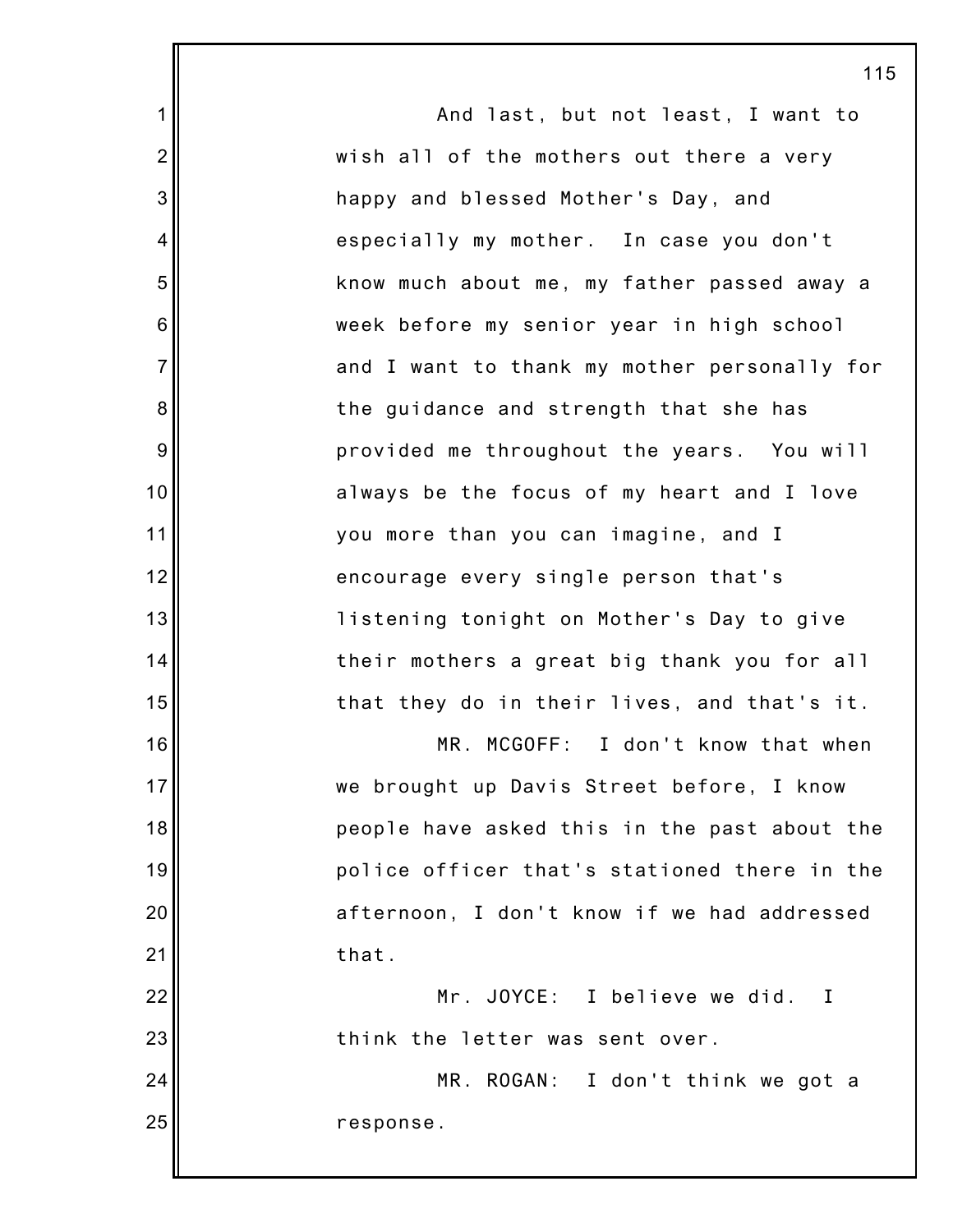1 2 3 4 5 6 7 8 9 10 11 12 13 14 15 16 17 18 19 20 21 22 23 24 25 116 MR. MCGOFF: But I was just talking to a businessman on Davis Street and he said that policeman is being paid by one of the businesses to expedite traffic in that area and from the gentleman I talked to he said it's really a Godsend because of the volume of traffic there and people making turns into the various properties, so it is being funded by one of the businesses on Davis Street in that area, and that's all. Thank you. MR. ROGAN: If I could just piggyback something Mr. Joyce said about the DPW overtime, I'm sure everyone remembers the comment that our former police chief made about police officers, and I'm not going to repeat the comment, we all know what it was, but I think that the people in this city that were truly exploiting overtime are the workers in the DPW, not the workers in our public safety units and, you know, I have been extremely critical of the DPW and residents have and I think rightfully so. I think, you know -- and I will be looking forward to seeing those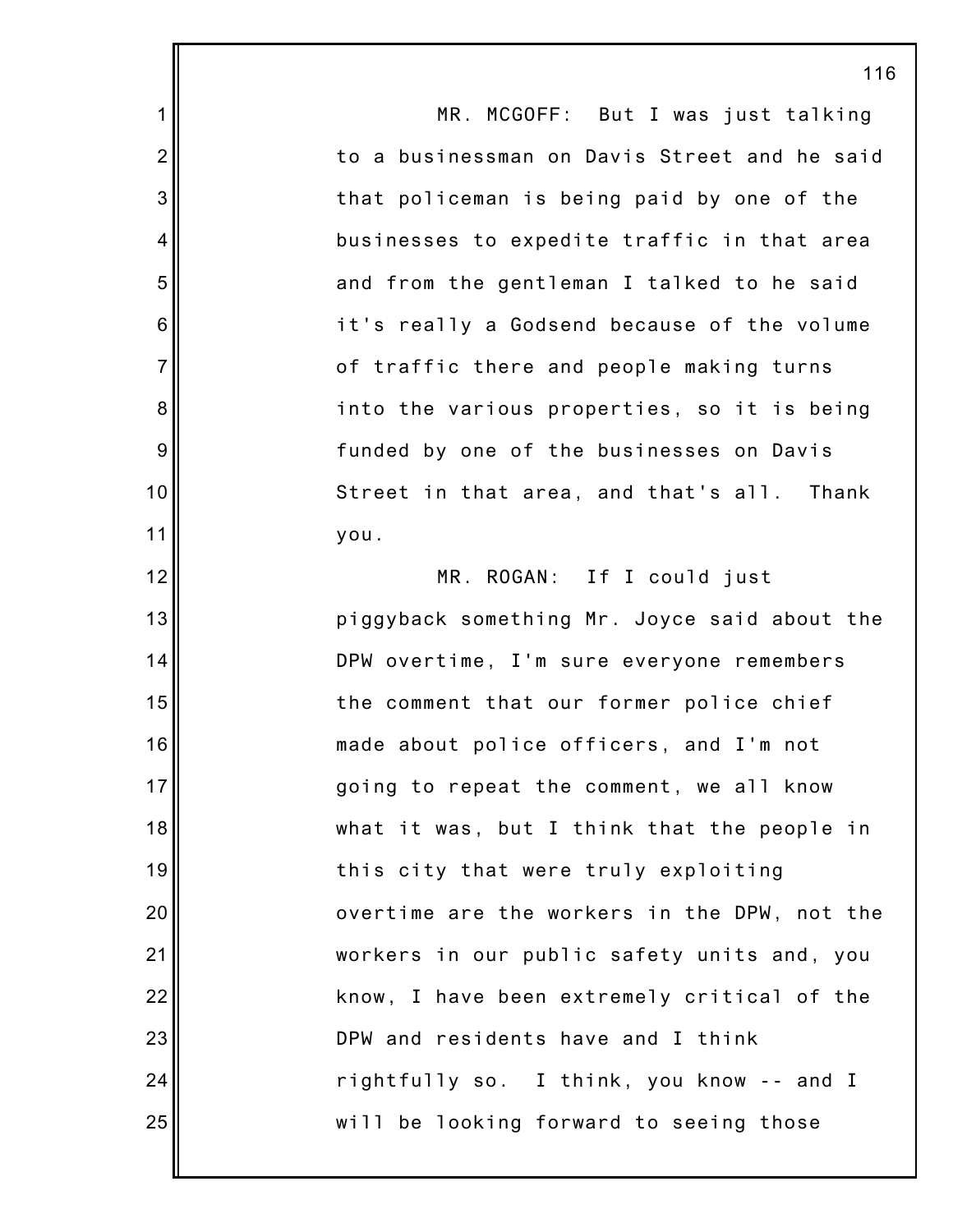1 2 3 4 5 6 7 8 9 10 11 12 13 14 15 16 17 18 19 20 21 22 23 24 25 117 numbers about the overtime, that's for sure. And, you know, moving forward, I definitely think we need an efficiency report from the DPW. And what I find very peculiar is every morning when you go out on garbage day you go out and see the DPW trucks and refuse workers are supposed to work until 2 p.m., correct me if I'm wrong, 2 or 3 p.m., and I don't know if anyone, because I know I have never seen a DPW truck on the road past noon, so what are they getting paid for those other hours? And definitely not from 1 to 2:00, and I challenge somebody to take a picture and send it in if you do, and that's all. MS. EVANS: Thank you. Good evening. Before I begin maybe there is something I could just add about the DPW overtime, I'm anticipating that the response we will receive to Councilman Joyce's Right-to-Know request will indicate that it cannot be answered in a five-day period, they are going to I'm sure request 30 days or more in which to respond. If I heard my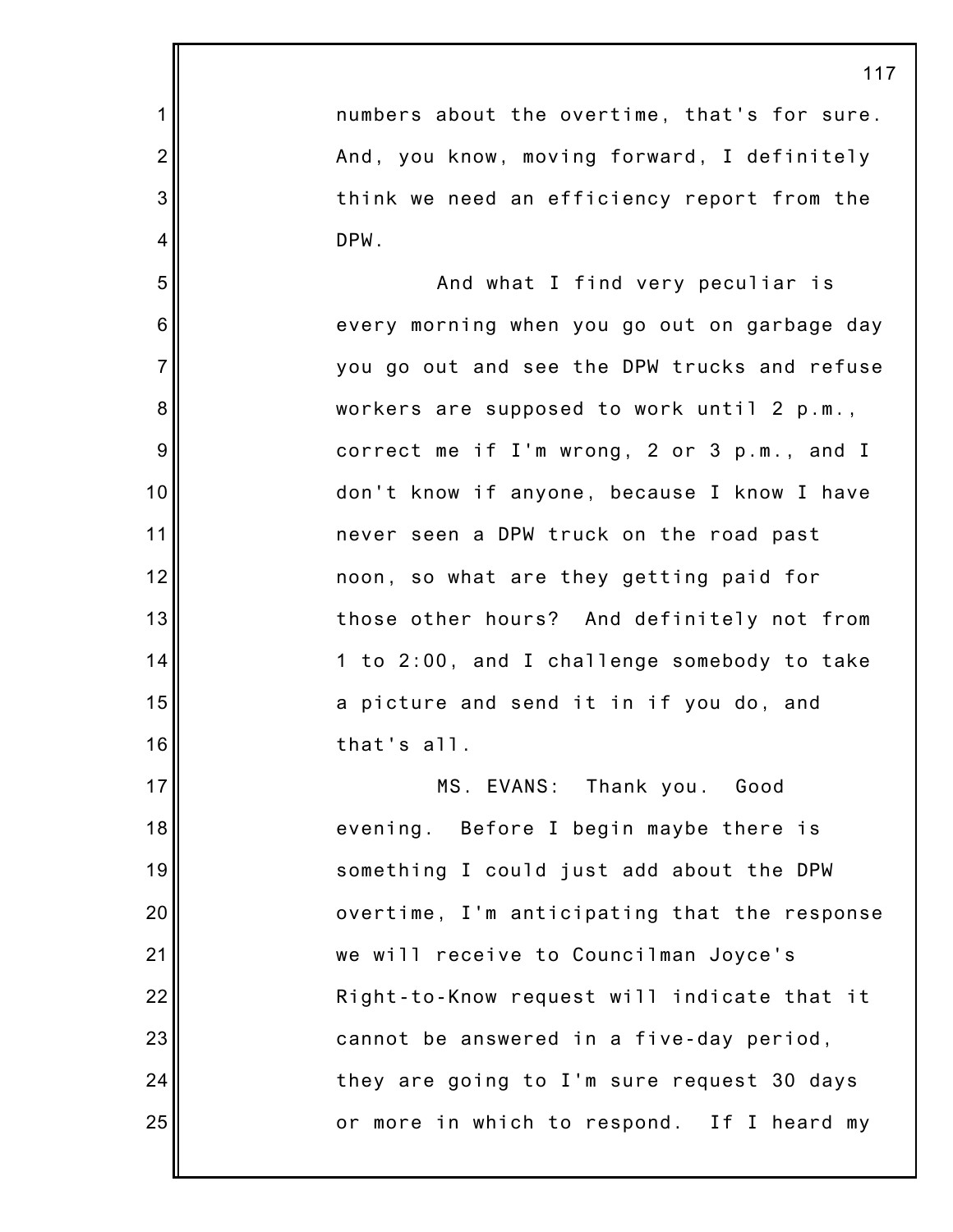colleague correctly, he is asking for the justification for the hours worked, and again, I'm anticipating that that will be met with great displeasure, but I have to say just quickly, when I worked if we were to perform extra jobs outside of our normal working hours, outside of the normal school days, first of all, the number of hours were set by contract and by the administration in terms of, you know, this particular activity will receive "X" amount of hours per year. Should you exceed those hours you will not be paid.

1

2

3

4

5

6

7

8

9

10

11

12

13

14

15

16

17

18

19

20

21

22

23

24

25

Now, that sounds like negative proposal, doesn't it? Meaning, well, you get as much done as you can, if you can't get the rest done you don't do it because you don't get paid, but you know what, ladies and gentlemen, in most cases quite the opposite was true, and although a certain number of hours were assigned, I saw many, many people, myself included, who went well beyond the assigned number of hours. We weren't paid for it, but it was a matter of pride and a matter of the dedication and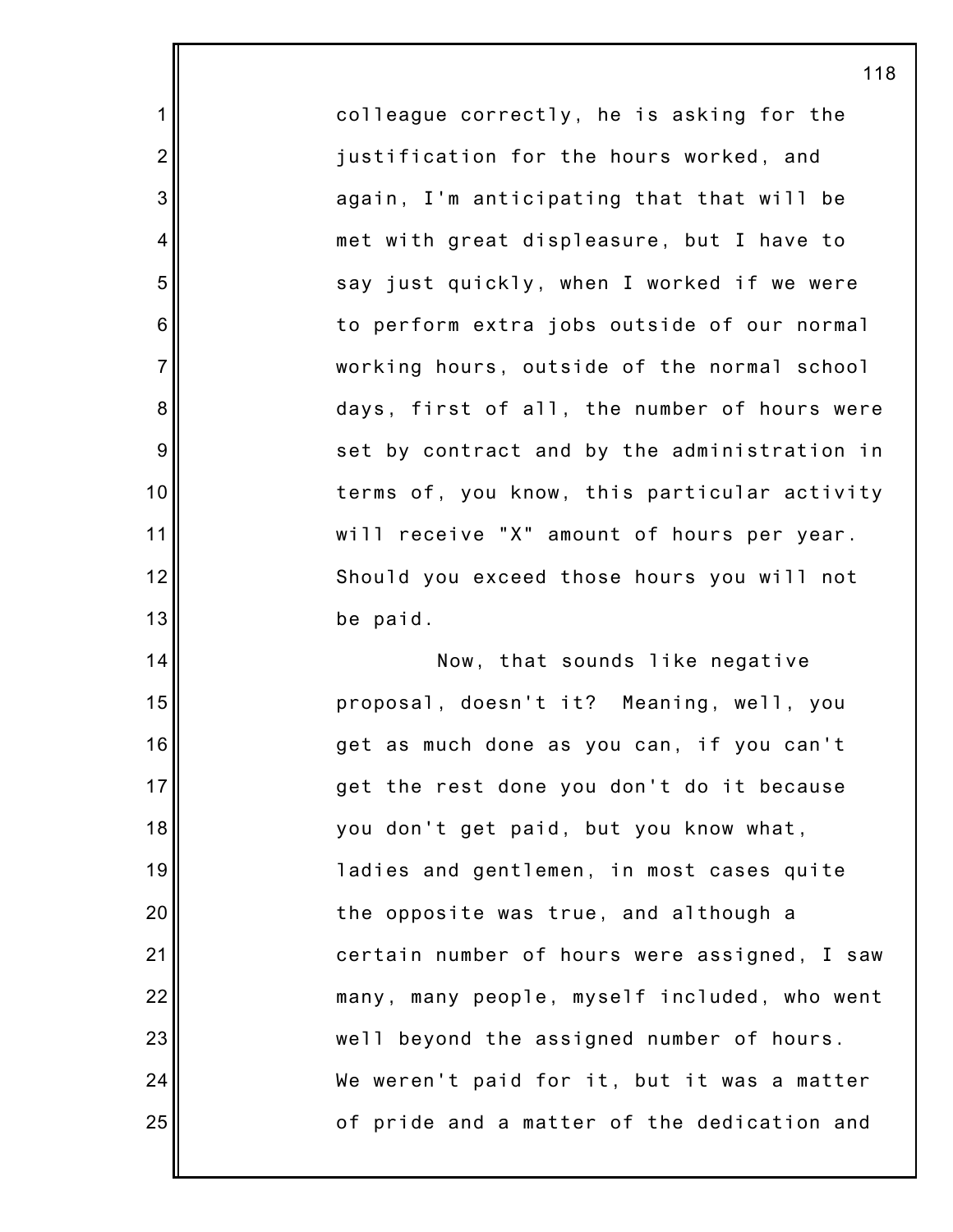|                | 11S                                          |
|----------------|----------------------------------------------|
| 1              | a matter of work ethic.                      |
| $\overline{2}$ | Now, we had to justify every hour            |
| 3              | that we worked, meaning, it was insufficient |
| 4              | to submit on a timesheet to central          |
| 5              | administration, well, I've worked 15 hours   |
| $\,6$          | or I worked 75 hours, you have to justify    |
| $\overline{7}$ | each and every one of those hours spent, and |
| 8              | I remember, you know, often times when it    |
| $9\,$          | would be a situation for myself where it     |
| 10             | would be 15 hours, in fact, one year it went |
| 11             | well over 100 hours that I put in. I was     |
| 12             | paid for 15 hours, but I took great pride in |
| 13             | what I was doing and the kids that I was     |
| 14             | working with and I didn't need to be paid    |
| 15             | for everything to do the job well.           |
| 16             | Now, I think the point of what I'm           |
| 17             | saying is simply this, in other businesses,  |
| 18             | in school districts, when you work overtime  |
| 19             | you have got to justify what you are doing   |
| 20             | during that period of time. You can't        |
| 21             | simply turn in a number of hours and then    |
| 22             | have it stamped and you are just             |
| 23             | automatically paid. So I am very anxious to  |
| 24             | see the justification for all of the hours.  |
| 25             | I think it's -- I think it's called for,     |
|                |                                              |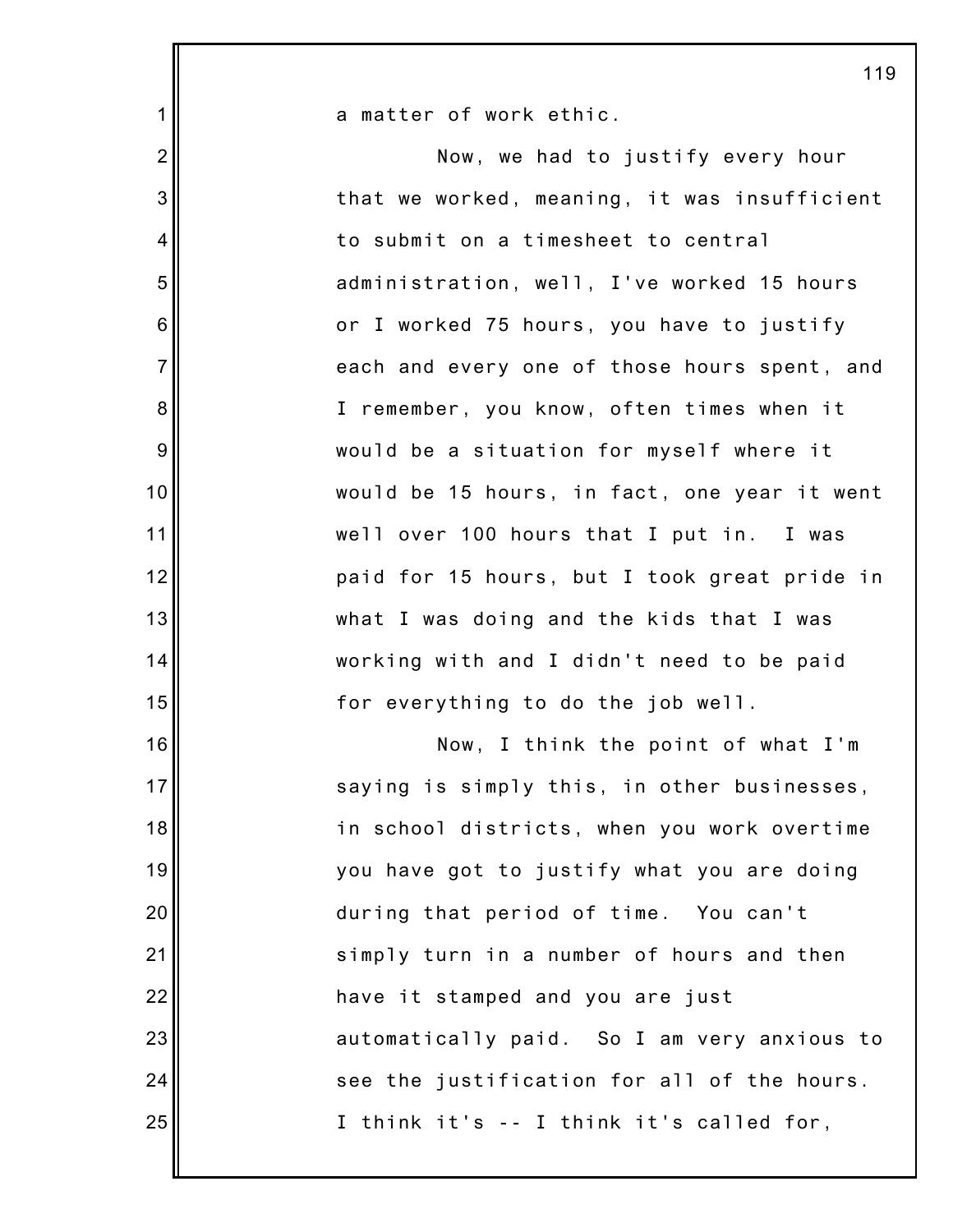|                | 12(                                            |
|----------------|------------------------------------------------|
| 1              | it's the right thing to do before council      |
| $\overline{2}$ | would decide on what should be allocated for   |
| 3              | overtime in the DPW.                           |
| 4              | I'd also like to announce that the             |
| 5              | assistant law director of Mansfield, Ohio,     |
| 6              | requested copies of Scranton City Council's    |
| $\overline{7}$ | bath salt legislation. Apparently, other       |
| 8              | states are following our lead and hard work.   |
| 9              | I thank Attorney Boyd Hughes and Councilman    |
| 10             | Jack Loscombe for drafting this legislation    |
| 11             | and making our city safer and putting          |
| 12             | Scranton on the map in the fight against       |
| 13             | bath salts.                                    |
| 14             | Next, I'd like to comment regarding            |
| 15             | the city's finances and deficit, several       |
| 16             | important facts must be noted. City council    |
| 17             | has exposed the proof that the                 |
| 18             | administration has played a shell game with    |
| 19             | taxpayers' money. However, it is equally       |
| 20             | important for taxpayers to know that this      |
| 21             | harmful shell game was a private               |
| 22             | well-guarded secret kept not only from this    |
| 23             | council, but also the previous council.<br>The |
| 24             | movement of funds requires the knowledge and   |
| 25             | consent of the city council, in other words,   |
|                |                                                |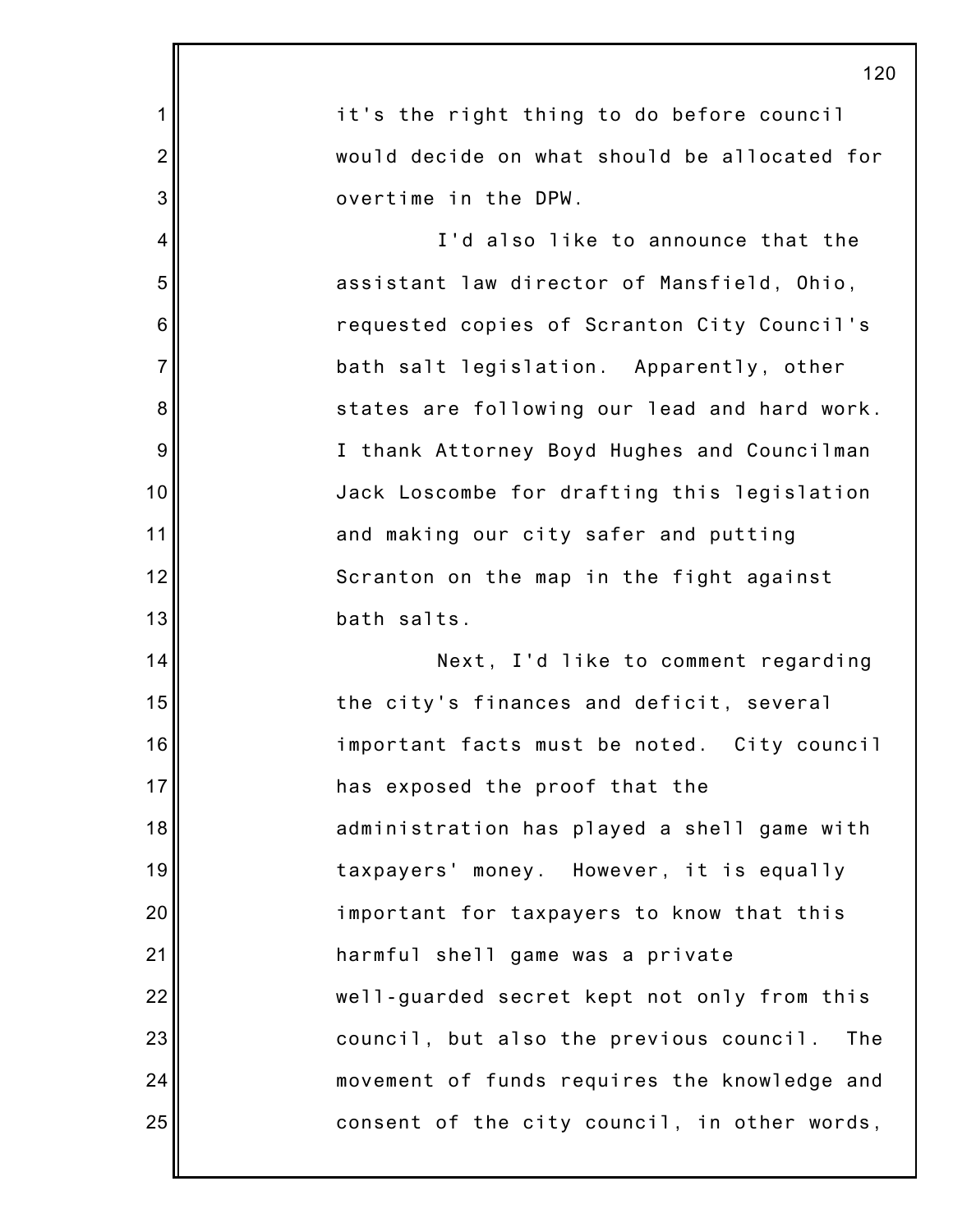|                | 121                                          |
|----------------|----------------------------------------------|
| 1              | it requires ordinances. This never           |
| $\overline{2}$ | occurred. Not in 2011, not in 2010, and not  |
| 3              | in 2009.                                     |
| 4              | When the administration conceals its         |
| 5              | debts, the raiding of Workers' Comp Fund     |
| 6              | Trust and the use of TANS to pay prior       |
| $\overline{7}$ | year's bills, no city council passed or      |
| 8              | present has the true and accurate financial  |
| 9              | facts. Rather, the administration presented  |
| 10             | budgets and documentation showing quite the  |
| 11             | opposite and any city council can only base  |
| 12             | it's budget amendments and decisions on the  |
| 13             | budgets and documentation presented to it by |
| 14             | the administration.                          |
| 15             | Further, it is a fact that for five          |
| 16             | months the administration has purposely      |
| 17             | failed to enforce a rental registration      |
| 18             | program and institute a StreetSmart parking  |
| 19             | program, the very same program which was     |
| 20             | embrace by Wilkes-Barre, State College, and  |
| 21             | other Pennsylvania municipalities.           |
| 22             | Last week, we learned from a                 |
| 23             | Wilkes-Barre official that their parking     |
| 24             | program was not put out to bid and RFP's     |
| 25             | were not issued. Wilkes-Barre simply took    |
|                |                                              |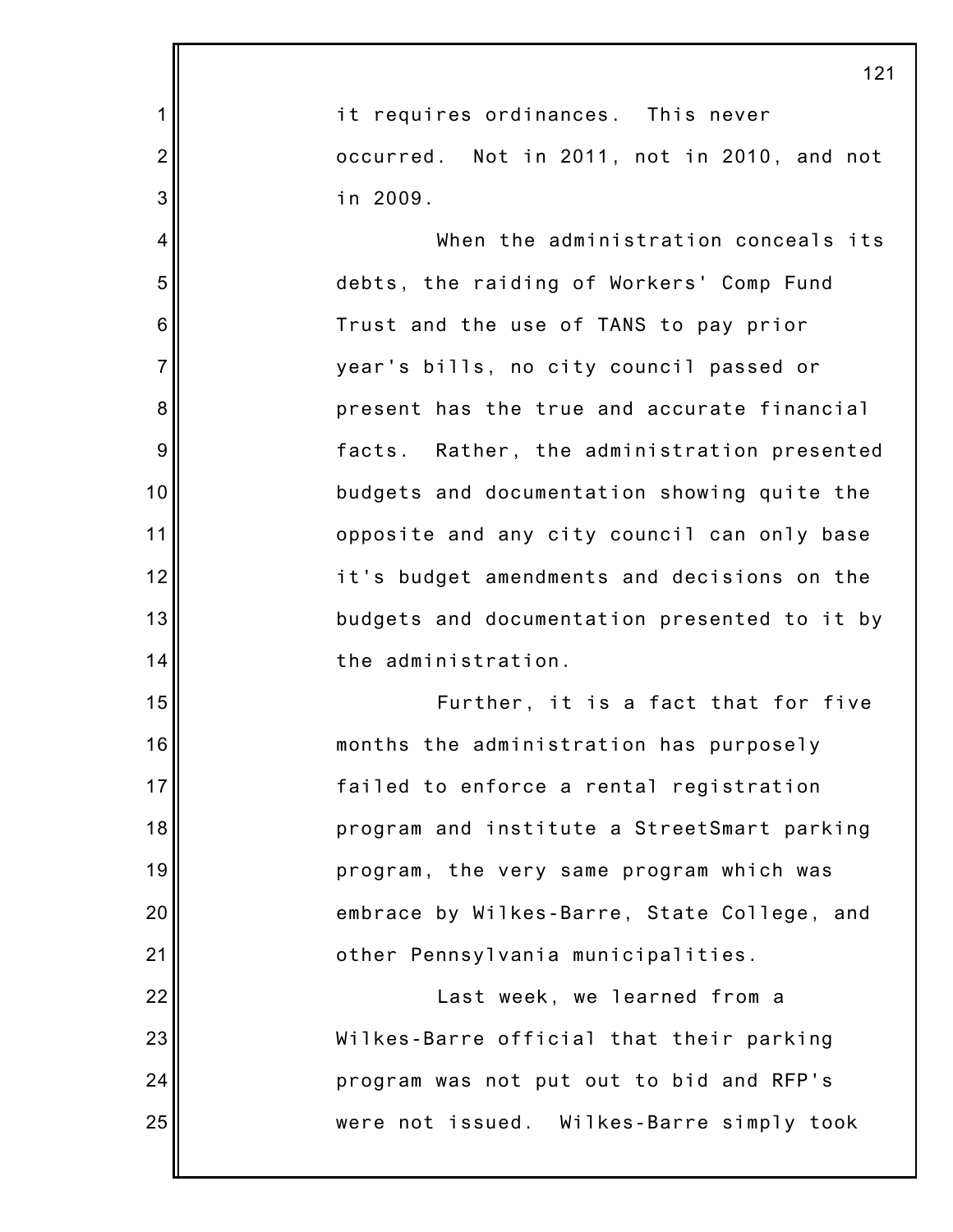|                | 122                                          |
|----------------|----------------------------------------------|
| 1              | wise advantage of the free trial period      |
| $\overline{2}$ | offered by StreetSmart and if the program    |
| 3              | makes money for Wilkes-Barre then it will be |
| 4              | installed citywide.                          |
| 5              | Further, no competitive companies            |
| 6              | threatened to sue Wilkes-Barre. Only in      |
| $\overline{7}$ | Scranton would such an opportunity be        |
| 8              | postponed and neglected. Since the           |
| $9\,$          | administration was always aware of its       |
| 10             | deficit and is starkly aware of the          |
| 11             | immediate need for funds, why does it refuse |
| 12             | to aggressively pursue this new revenue      |
| 13             | generator?                                   |
| 14             | Ladies and gentlemen, it's much like         |
| 15             | a man who losses his job, raids the family   |
| 16             | saving's account, is losing his house and    |
| 17             | hides it all from his wife. Now,             |
| 18             | opportunity knocks, the man has a great job  |
| 19             | offer, but he won't accept the job, save his |
| 20             | house and pay his bills, instead, he decides |
| 21             | to blame his wife, insist that she clean up  |
| 22             | the mess he made, and let his children live  |
| 23             | in the streets. I think we can all agree     |
| 24             | that man should step up and accept the job,  |
| 25             | come clean with his wife, and save his home  |
|                |                                              |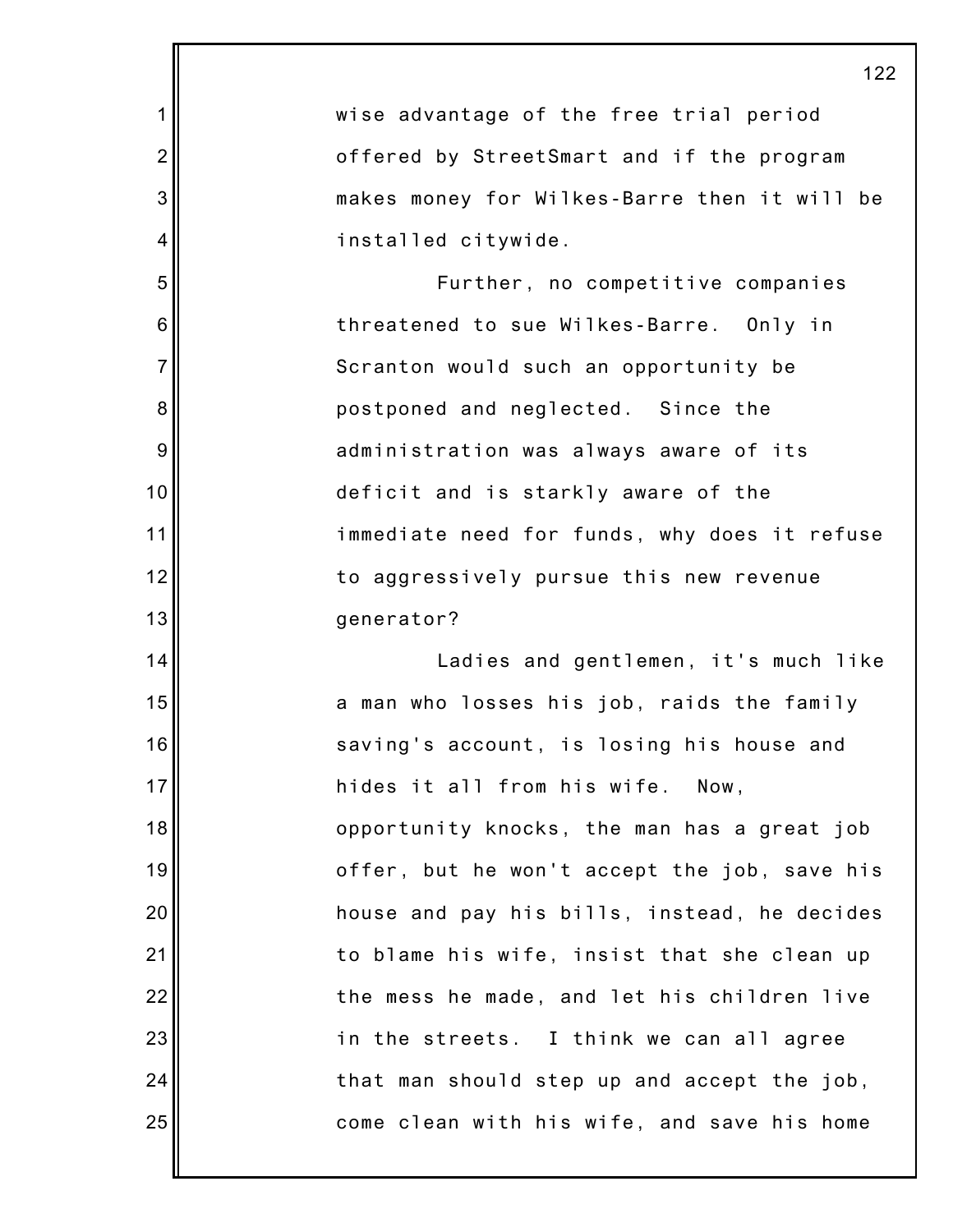|                | 12 <sup>′</sup>                              |
|----------------|----------------------------------------------|
| 1              | or else leave the family that he destroyed.  |
| $\overline{2}$ | At the same time, the latest                 |
| 3              | election issue raised is the tax decrease    |
| $\overline{4}$ | given by this city council to the senior     |
| 5              | citizens, blue collar workers, the           |
| 6              | unemployed, and the businesses of Scranton.  |
| $\overline{7}$ | In a recession, these are the people who are |
| 8              | hardest hit and these people need and        |
| 9              | deserve a break, particularly since their    |
| 10             | taxes were raised by 26 percent while        |
| 11             | millions of dollars sat in a bank account    |
| 12             | overseen by a former tax collector.          |
| 13             | Property taxes were raised by                |
| 14             | Mr. McGoff's council majority, but           |
| 15             | simultaneously the deficit grew. This        |
| 16             | situation demands an explanation from the    |
| 17             | administration. Instead, the newest spin is  |
| 18             | to convince taxpayers that a tax decrease is |
| 19             | a bad thing, especially in a recession.      |
| 20             | Curiously, however, little to no             |
| 21             | mention is made that this council also cut   |
| 22             | business taxes to help our existing          |
| 23             | businesses during this recession and to      |
| 24             | encourage new business to locate in          |
| 25             | Scranton. Perhaps it's because the business  |
|                |                                              |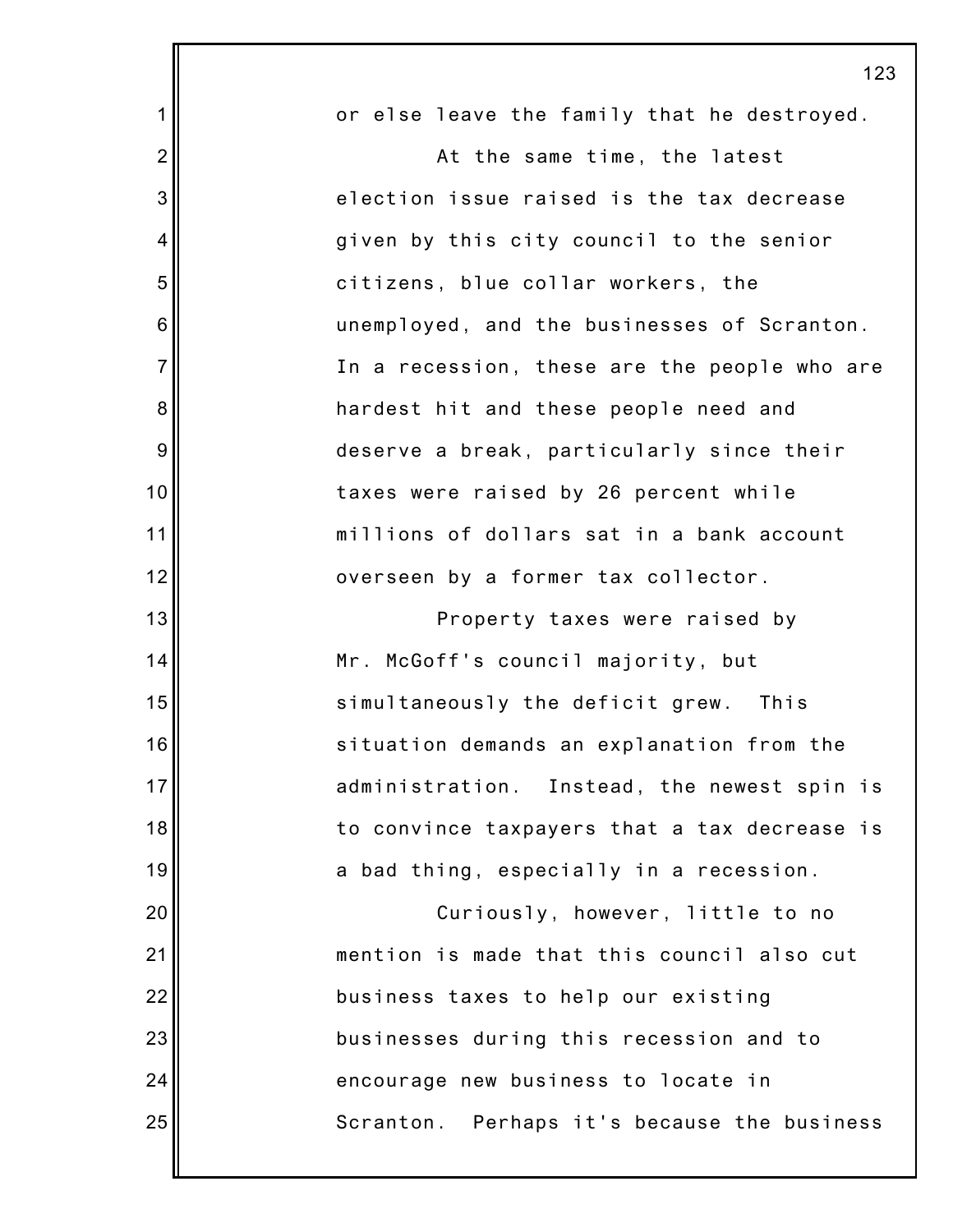| 14                                           |
|----------------------------------------------|
| tax decrease given by this council majority  |
| doesn't effect the Scranton Times since it   |
| pays no business taxes. There's a chunk of   |
| revenue the city has never seen.             |
| Nevertheless, the newspaper doesn't think    |
| the little guy deserves a tax cut.           |
| Now, the council amendments were             |
| financially accurate and the 2011 budget was |
| therefore balanced and in compliance with    |
| all of the information supplied by the       |
| administration, including the mayor's        |
| proposed budget. Now, that the truth has     |
| been exposed regarding the financial         |
| machinations of the Doherty administration,  |
| the same administration, its supporters and  |
| apologists offer only one solution, cut      |
| police, fire, DPW, and clerical workers.     |
| On the other hand, my colleague,             |
| Mr. McGoff, has offered a tax increase as a  |
| possible solution. Both the administration   |
| and Councilman McGoff need to generate       |
| better solutions for the people of Scranton. |
| Step up to the budget plate, institute the   |
|                                              |

2

3

4

5

6

7

8

9

10

11

12

13

14

15

16

17

18

19

20

21

22

23

24

25

first time in three years and force the

StreetSmart program immediately, for the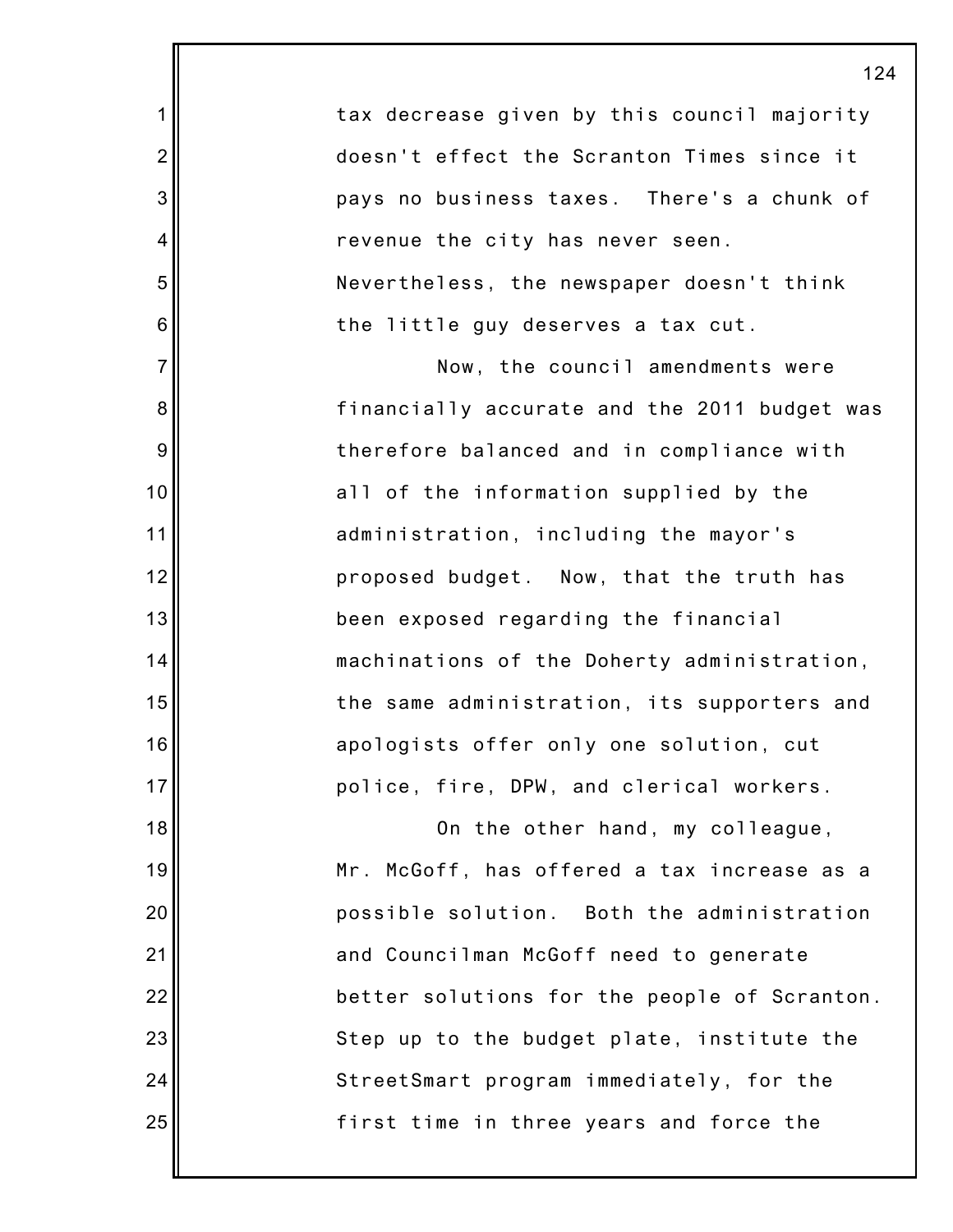1 2 3 4 5 6 7 8 9 10 11 12 13 14 15 16 17 18 19 20 21 22 23 24 25 125 rental registration program, and do the homework on the sale or lease of all city parking garages. Failure to take such action only proves to the people that they have no interest in bringing revenue into this city to solve this problem. When these measures are accomplished, the majority of city council will discuss additional options, if necessary. Next, ECTV -- or rather regarding ECTV's IRS tax lien, ECTV received well over \$100,000 from OECD and the UDAG RE-RE account as well as funding from the county commissioners and private sponsorships. ECTV chose not to pay it's federal taxes. None of this pertains to city council. Also, Comcast does not recognize the mayor's franchise agreement, which cut out one peg channel, and as I'm sure most of you are aware two peg channels remain in operation as council requested. Finally, I have citizens' requests for the week. Residents report that the pool heater at Weston Field has been broken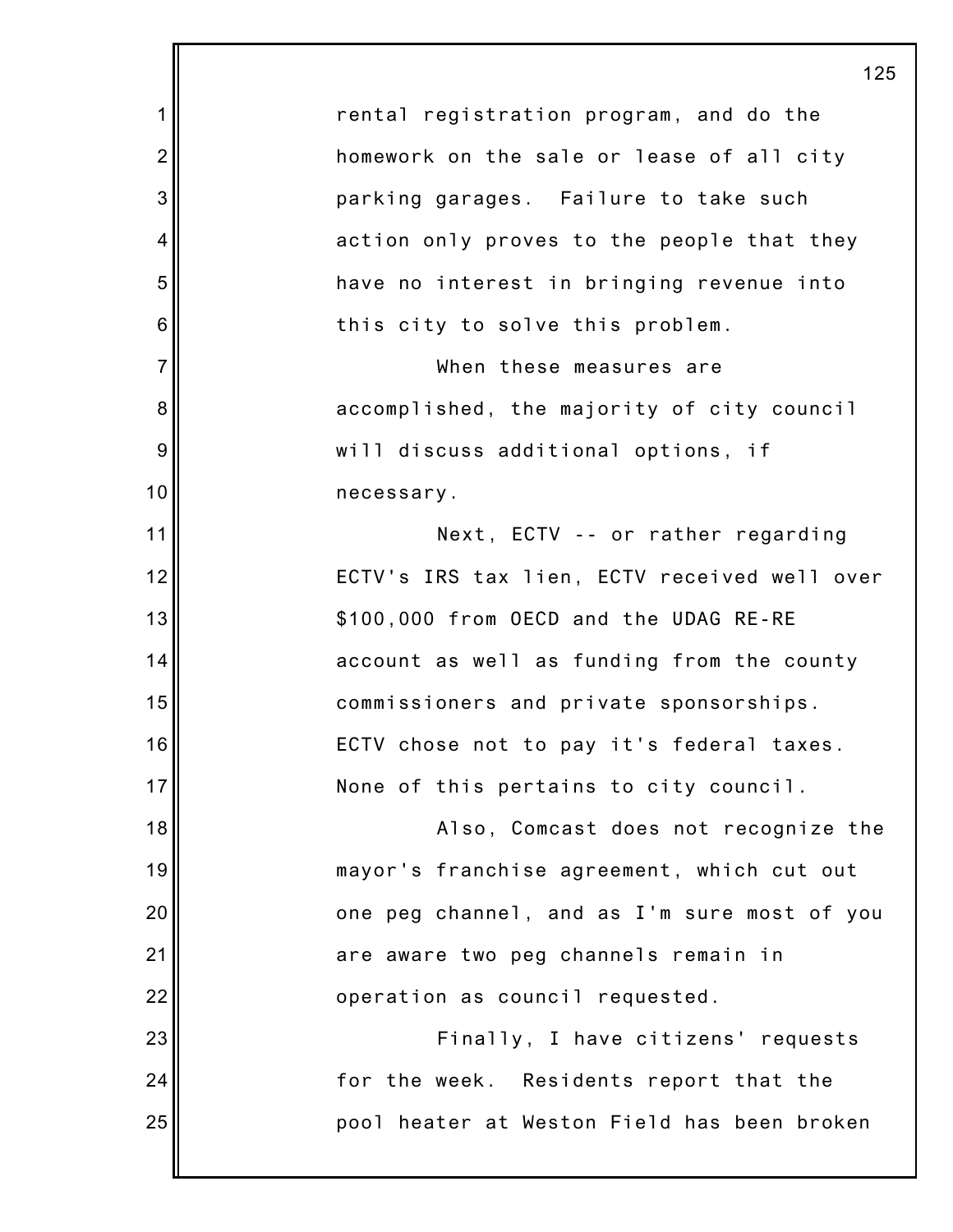1 2 3 4 5 6 7 8 9 10 11 12 13 14 15 16 17 18 19 20 21 22 23 24 25 126 for several weeks and late last week that the pool was closed. We have since learned that the pool is not closed and the department is addressing the heater problems. Please update council when the problem is resolved or by May 10, 2011, whichever comes first. South Side residents request that the traffic lanes on Meadow avenue at the intersection of Meadow and Moosic Street are repainted. They state that numerous motorists cannot recognize there are turning lanes at this intersection. A resident wishes to know if the LIPS Department is collecting permit fees of \$5 per day for each roll off container and portable box within city limits as required by the Administrative Code. These containers and boxes are placed on a street or highway within Scranton for the purposes of collecting waste to be transported to a disposal site. Clean block of Olive Street located across from Scranton High School, school students should not have to walk through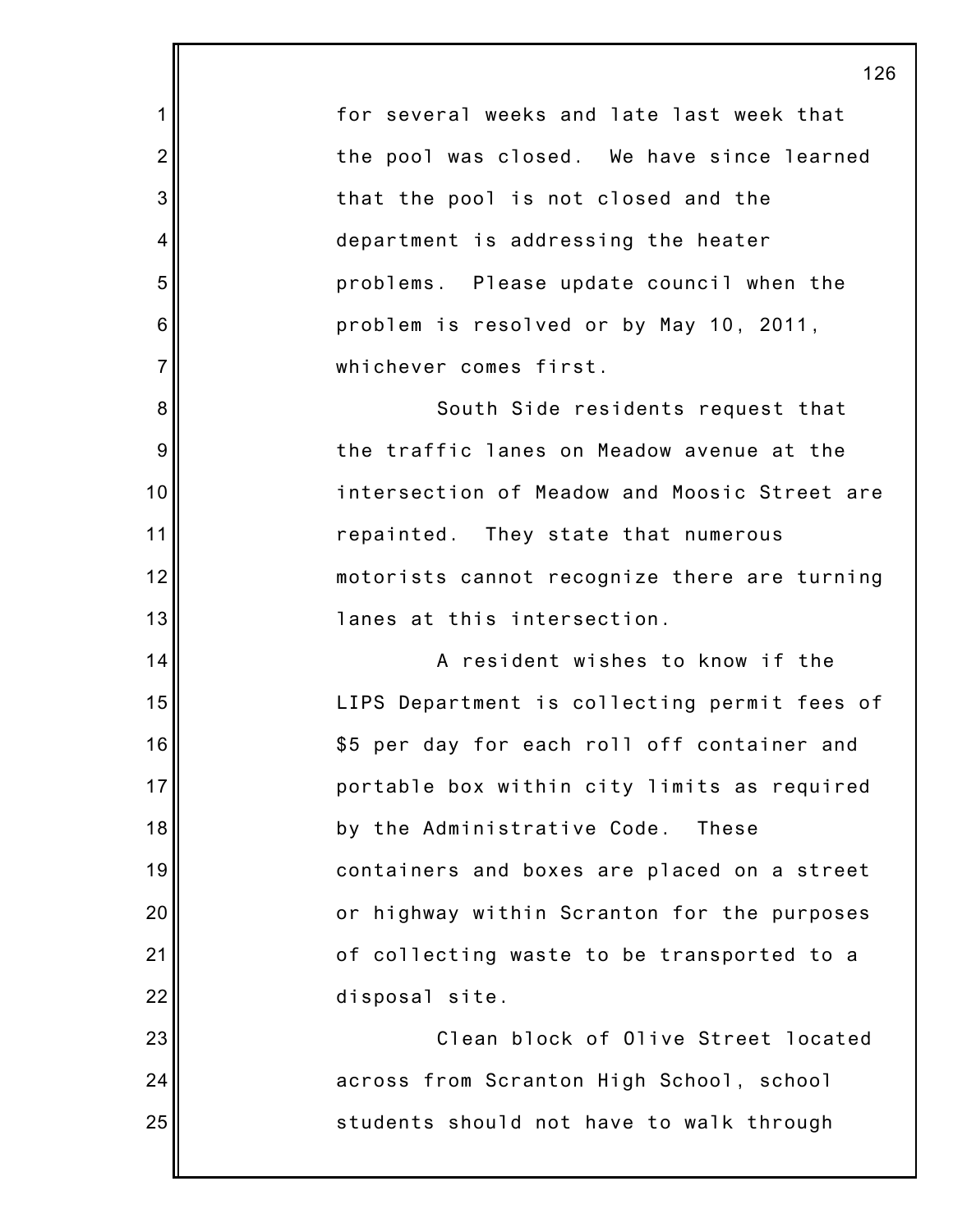|                | 127                                              |
|----------------|--------------------------------------------------|
| $\mathbf 1$    | such deplorable conditions and be forced         |
| $\overline{2}$ | into the street.                                 |
| 3              | I'd like to send a Right-to-Know                 |
| $\overline{4}$ | request to the Department of LIPS, when will     |
| 5              | the condemned property at 812-814 Quincy         |
| 6              | Avenue be demolished as promised by              |
| $\overline{7}$ | Mr. Oleski to residents of the 800 block of      |
| 8              | Quincy Avenue in 2010. These homeowners are      |
| 9              | now at wit's end. They have contacted            |
| 10             | Mr. Seitzinger, Mr. Oleski, the mayor's          |
| 11             | office, city council, they're dealing with a     |
| 12             | condemned property now for quite a long          |
| 13             | time, and when I see the variation in            |
| 14             | situations between some locations that are       |
| 15             | condemned and it's sometimes questionable        |
| 16             | and they are taken down very, very quickly       |
| 17             | at the city's cost, and then I see something     |
| 18             | like this I really have to wonder.               |
| 19             | And I think what the Newcombs were               |
| 20             | stating earlier is also very accurate.<br>$I'$ m |
| 21             | well aware because of the Newcomb family of      |
| 22             | the deplorable inexcusable condition of the      |
| 23             | Washburn Street Cemetery for years and for       |
| 24             | years I have asked the LIPS Department to go     |
| 25             | there and cite the owner, and here we are a      |
|                |                                                  |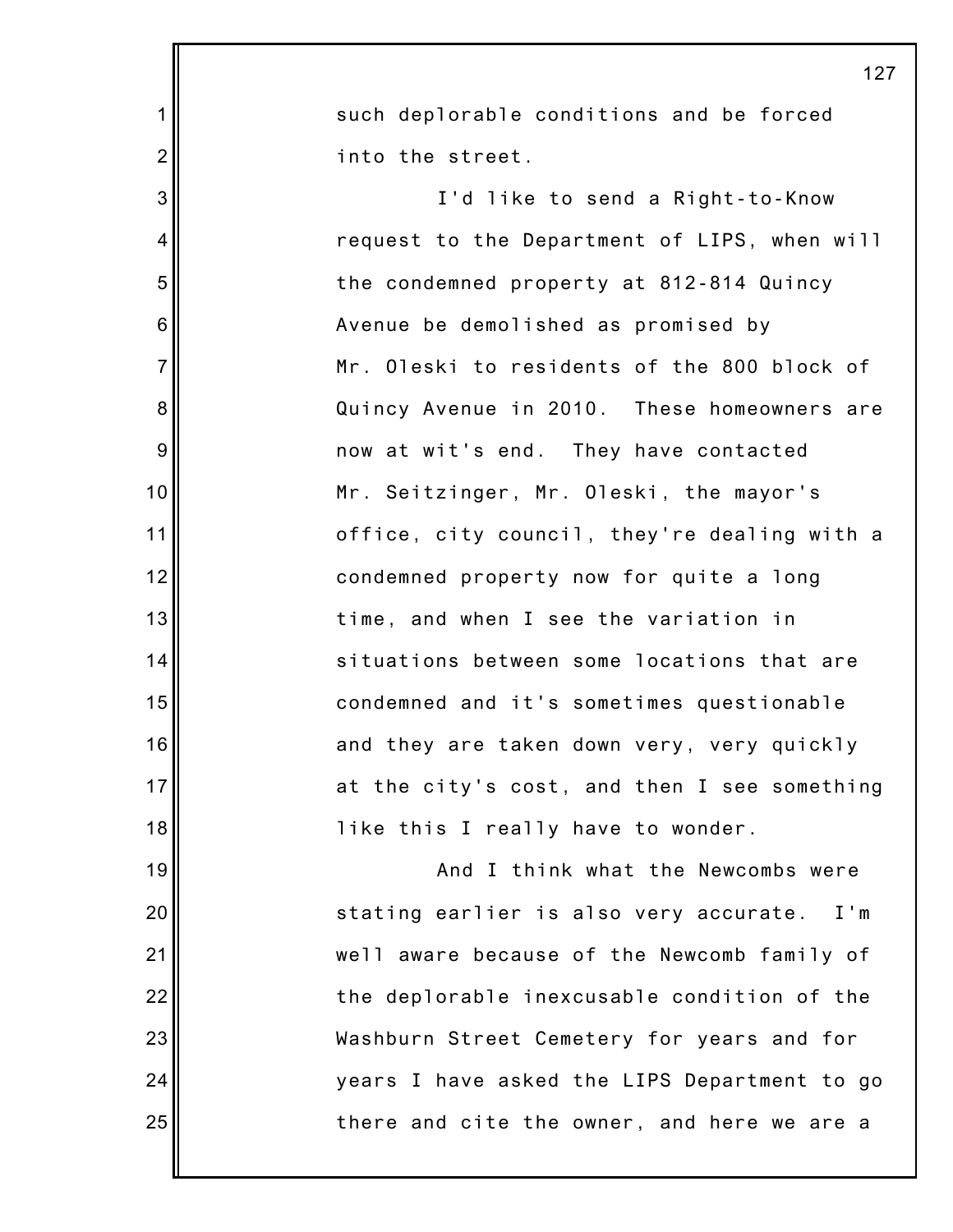year again later still no citations and the situation grows more and more unacceptable and that's a disgrace not only to those who are buried in that sacred land, but to their families who visit them faithfully.

1

2

3

4

5

6

7

8

9

10

11

12

13

14

15

16

17

18

19

20

21

22

23

24

25

And I think as my colleague stated, you can visit just about any other cemetery in the City of Scranton and in Dunmore and they are pristine. There is no excuse for what's going -- no acceptable excuse, there can only be something else going on here behind the scenes that protects this particular owner just like it appears to me now that the same type of situation could very well be going on at 812-814 Quincy Avenue, and I know the law has been involved before, I know this has gone to a magisterial level, I know a magistrate has ordered the owner of that property to make repairs and upgrades and that never happens, and this goes on year after year after year and for some reason the city just backs off.

And the people of the 800 block of Quincy Avenue are disgusted with every element of city government, and I understand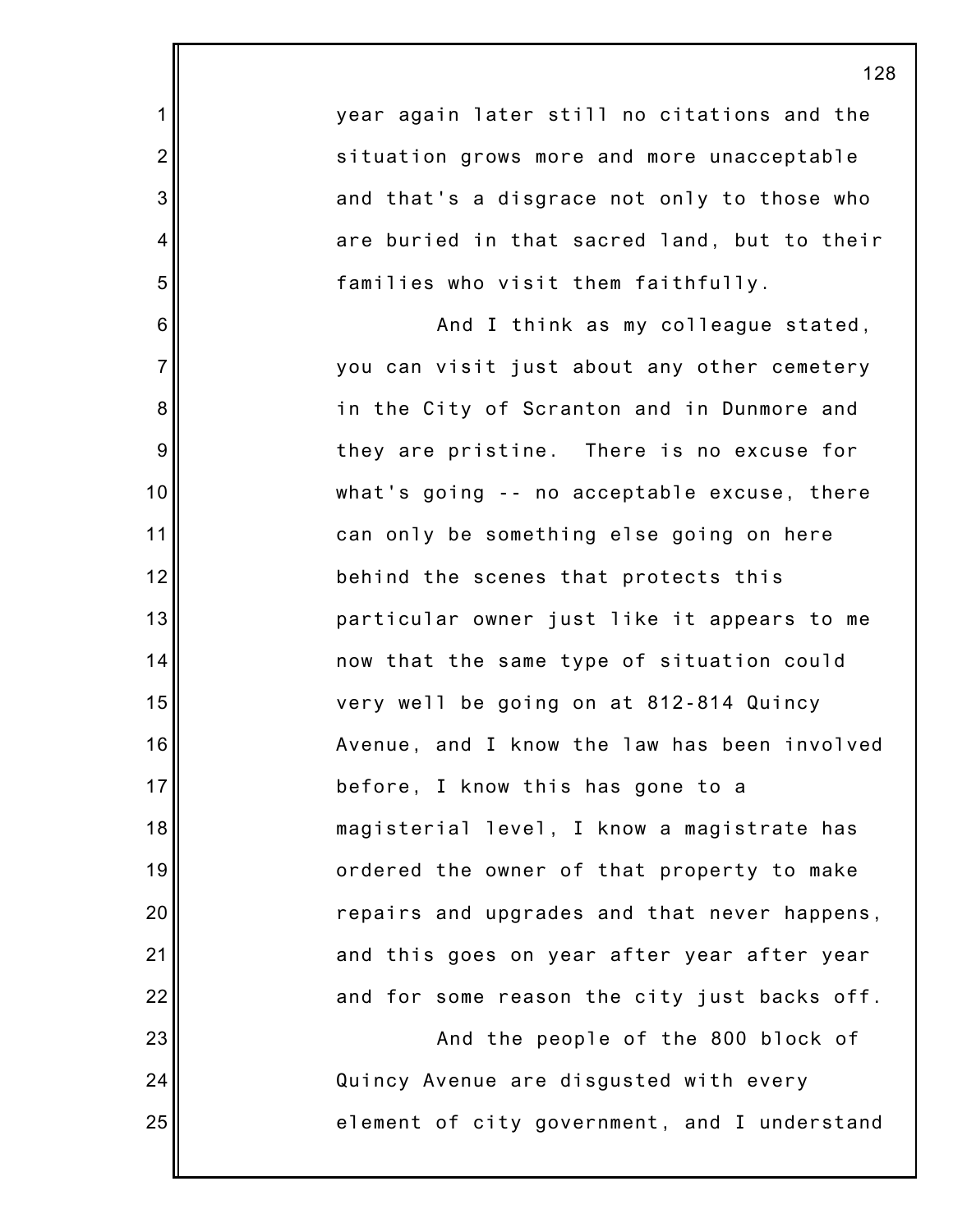|                | 12                                           |
|----------------|----------------------------------------------|
| $\mathbf 1$    | why. I'm disgusted right along with them,    |
| $\overline{2}$ | but I'm asking them to understand that city  |
| 3              | council cannot order LIPS' inspectors to go  |
| $\overline{4}$ | out and do anything. They have a boss and    |
| 5              | their boss has a boss and that's where it's  |
| $\,6$          | got to come from, and when it doesn't it's   |
| $\overline{7}$ | not due to a failure of any one up here,     |
| $\bf 8$        | you've got to go to the source.              |
| $9\,$          | And finally, I just wanted to read           |
| 10             | one request I got by e-mail: "Mrs. Evans, I  |
| 11             | am a taxpayer of Scranton and I have a       |
| 12             | problem with the DPW at the corner of Meadow |
| 13             | Avenue and Birch Street in the South Side    |
| 14             | area and on the bottom of a hill. Every      |
| 15             | time it rains, there is big buildup of dirt, |
| 16             | which the city knows. I call the DPW to ask  |
| 17             | them if they could send up the street        |
| 18             | sweeper to pick up the dirt, and all I do is |
| 19             | call and call and get nothing done. Why is   |
| 20             | it we, as taxpayers, have to beg to get      |
| 21             | something done?                              |
| 22             | When I go to work in the morning, I          |
| 23             | always see the sweeper on the same streets   |
| 24             | and then they sit to kill the day. Why is    |
| 25             | this? We all in this area try and keep our   |
|                |                                              |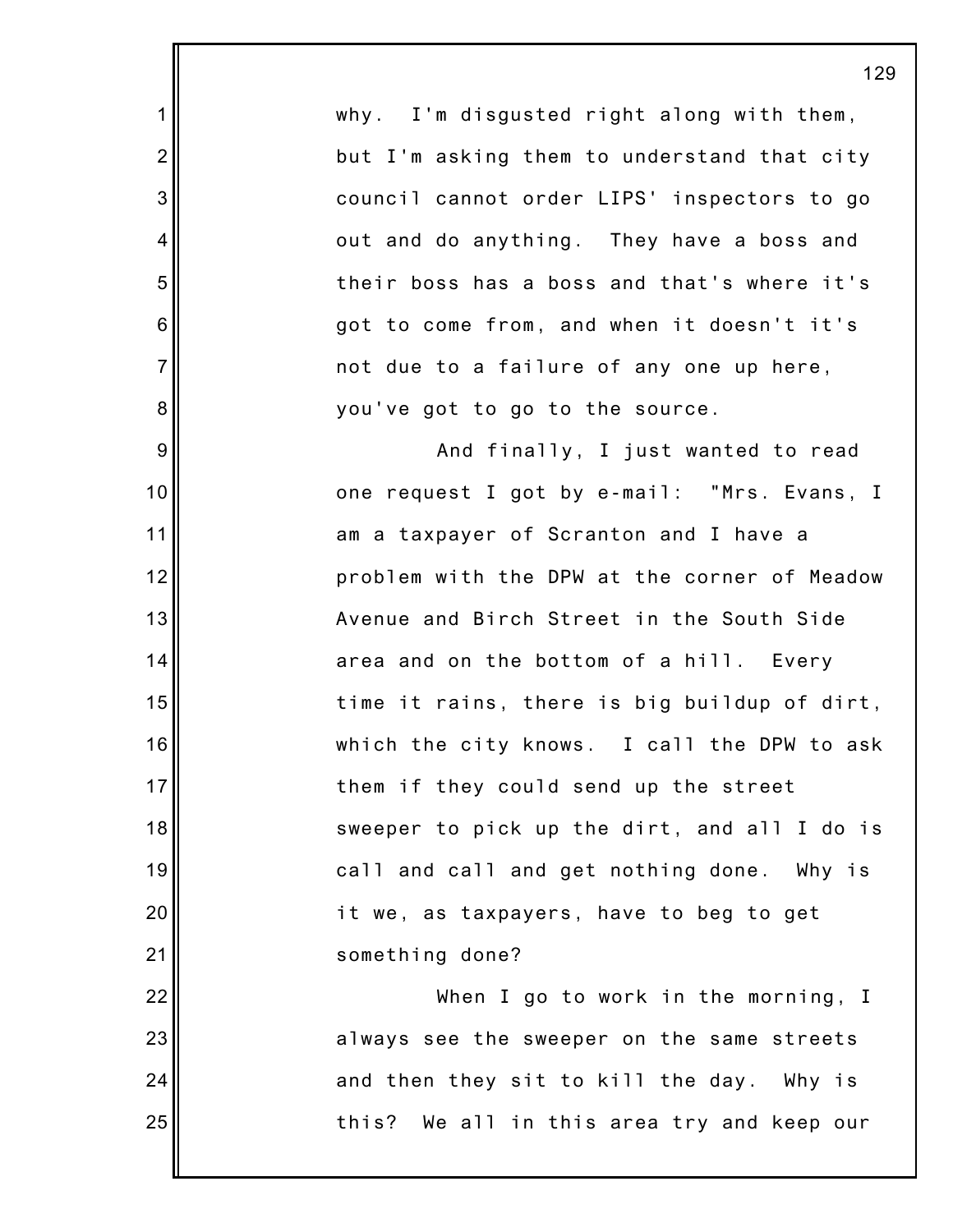homes nice and when we need help we can't get any. This is a shame. I understand there are other areas that need cleaning, but not always the same places. Is there something you can do to help with this problem and maybe there could be something done to stop this from happening. Is there someone that can take a look at this problem so maybe we won't have to keep calling?

1

2

3

4

5

6

7

8

9

10

11

12

13

14

15

16

17

18

19

20

21

22

23

24

25

You know, Mrs. Evans, I have been cleaning all of the dirt up for my than 20 years. Now that I'm a lot older, I can't do it anymore and have no place to put it. So please, will you see what you can do? "

And so I am asking the DPW to go down with the street sweeper and clean that area and to add that to their list after rain falls. I think 20 years of people having to perform services that they're paying their taxes for, you know, enough is enough, and that's it.

MS. KRAKE: 5-B. NO BUSINESS AT THIS TIME.

SIXTH ORDER. 6-A. READING BY TITLE-FILE OF COUNCIL NO. 31, 2011 – AN ORDINANCE-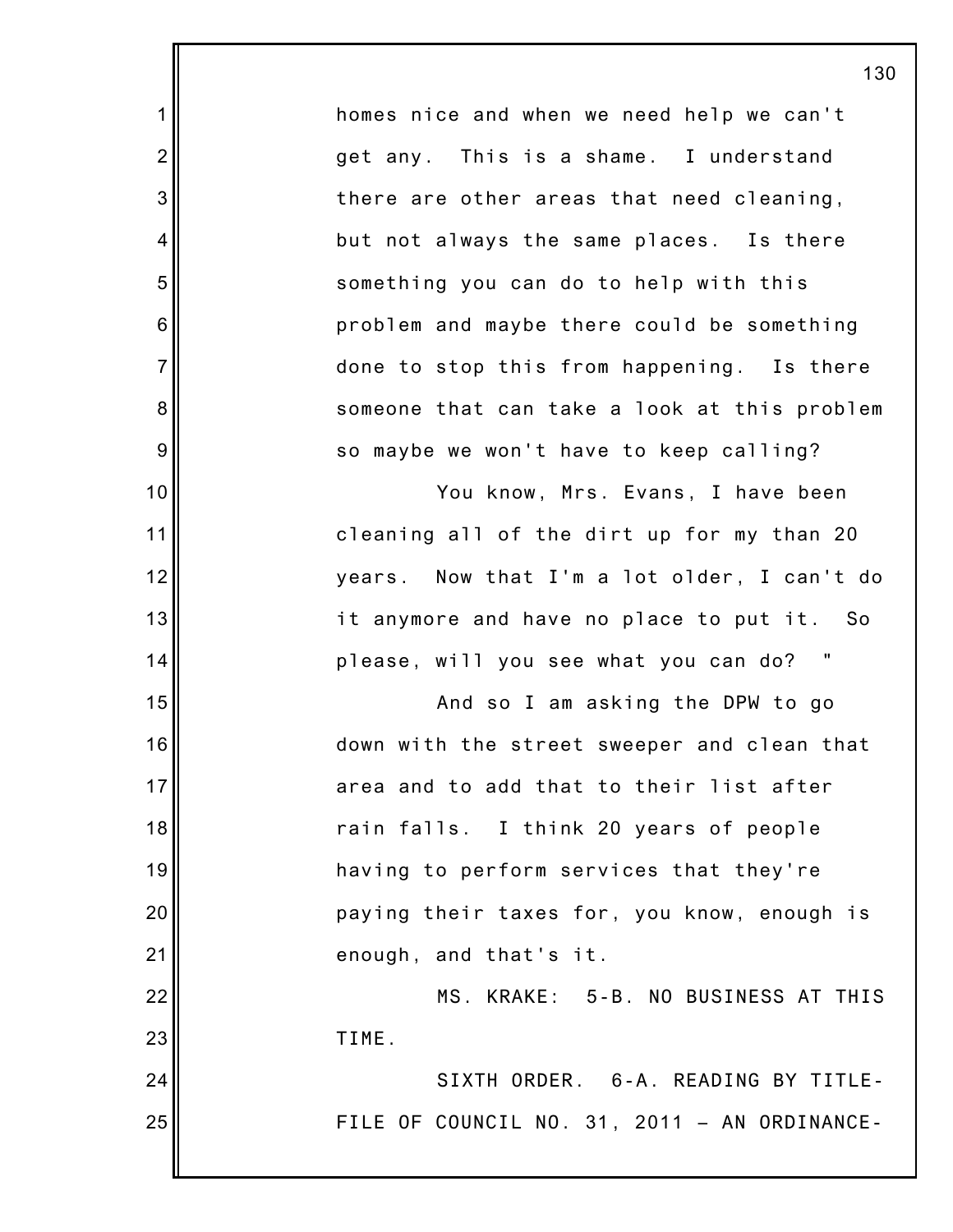1 2 3 4 5 6 7 8 9 10 11 12 13 14 15 16 17 18 19 20 21 22 23 24 25 131 PROVIDING FOR THE ACCEPTANCE OF MOUNT PLEASANT DRIVE IN THE MOUNT PLEASANT SUBDIVISION LOCATED IN THE CITY OF SCRANTON, PENNSYLVANIA. ALSO AUTHORIZING THE MAYOR AND OTHER APPROPRIATE CITY OFFICIALS TO ACCEPT FOR THE SUM OF ONE DOLLAR (\$1.00) AND RECORD IN THE LACKAWANNA COUNTY RECORDER OF DEEDS OFFICIAL RECORDS A DEED FOR THE ABOVE. MS. EVANS: You've heard reading by title of Item 6-A, what is your pleasure? MR. ROGAN: I move that Item 6-A pass reading by title. MR. JOYCE: Second. MS. EVANS: On the question? All those in favor signify by saying aye. MR. MCGOFF: Aye. MR. ROGAN: Aye. MR. LOSCOMBE: Aye. MR. JOYCE: Aye. MS. EVANS: Aye. Opposed? The ayes have it and so moved. MS. KRAKE: 6-B. READING BY TITLE – FILE OF COUNCIL NO. 32, 2011 – AN ORDINANCE - AS AMENDED - PROVIDING FOR THE ACCEPTANCE OF A STORMWATER SYSTEM IN THE MOUNT PLEASANT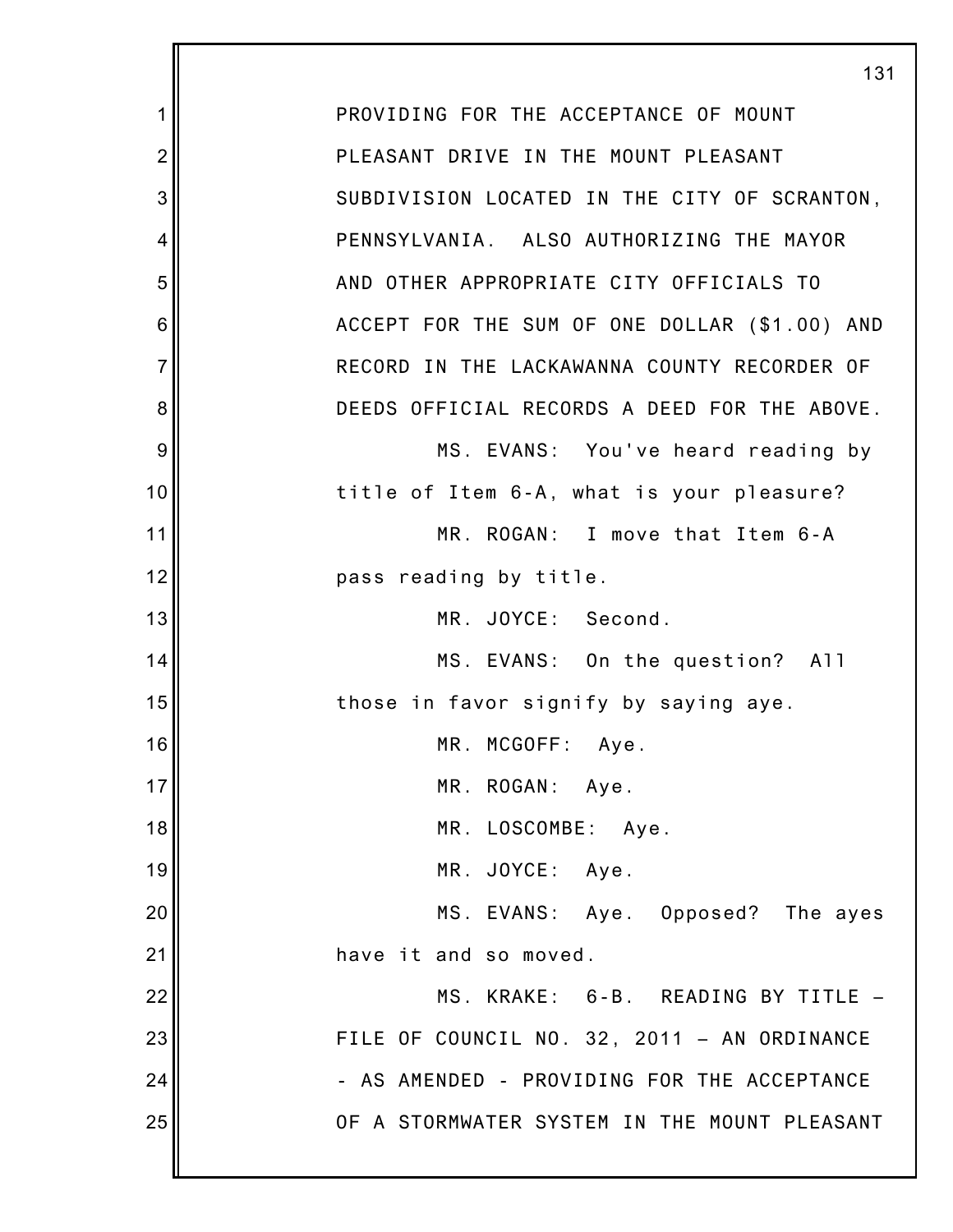1 2 3 4 5 6 7 8 9 10 11 12 13 14 15 16 17 18 19 20 21 22 23 24 25 132 SUBDIVISION LOCATED IN THE CITY OF SCRANTON, PENNSYLVANIA. ALSO AUTHORIZING THE MAYOR AND OTHER APPROPRIATE CITY OFFICIALS TO ACCEPT FOR THE SUM OF ONE DOLLAR (\$1.00) AND RECORD IN THE LACKAWANNA COUNTY RECORDER OF DEEDS OFFICIAL RECORDS A DEED FOR THE ABOVE MENTIONED STORMWATER SYSTEM. MS. EVANS: You've heard reading by title of Item 6-B, as amended, what is your pleasure? MR. ROGAN: I move that Item 6-B pass reading by title. MR. JOYCE: Second. MS. EVANS: On the question? All those in favor signify by saying aye. MR. MCGOFF: Aye. MR. ROGAN: Aye. MR. LOSCOMBE: Aye. MR. JOYCE: Aye. MS. EVANS: Aye. Opposed? The ayes have it and so moved. MS. KRAKE: 6-C. READING BY TITLE – FILE OF COUNCIL NO. 33, 2011 – AN ORDINANCE - AUTHORIZING AND APPROVING THE RIGHT-OF-WAY ACQUISITION OF A PORTION OF CITY OWNED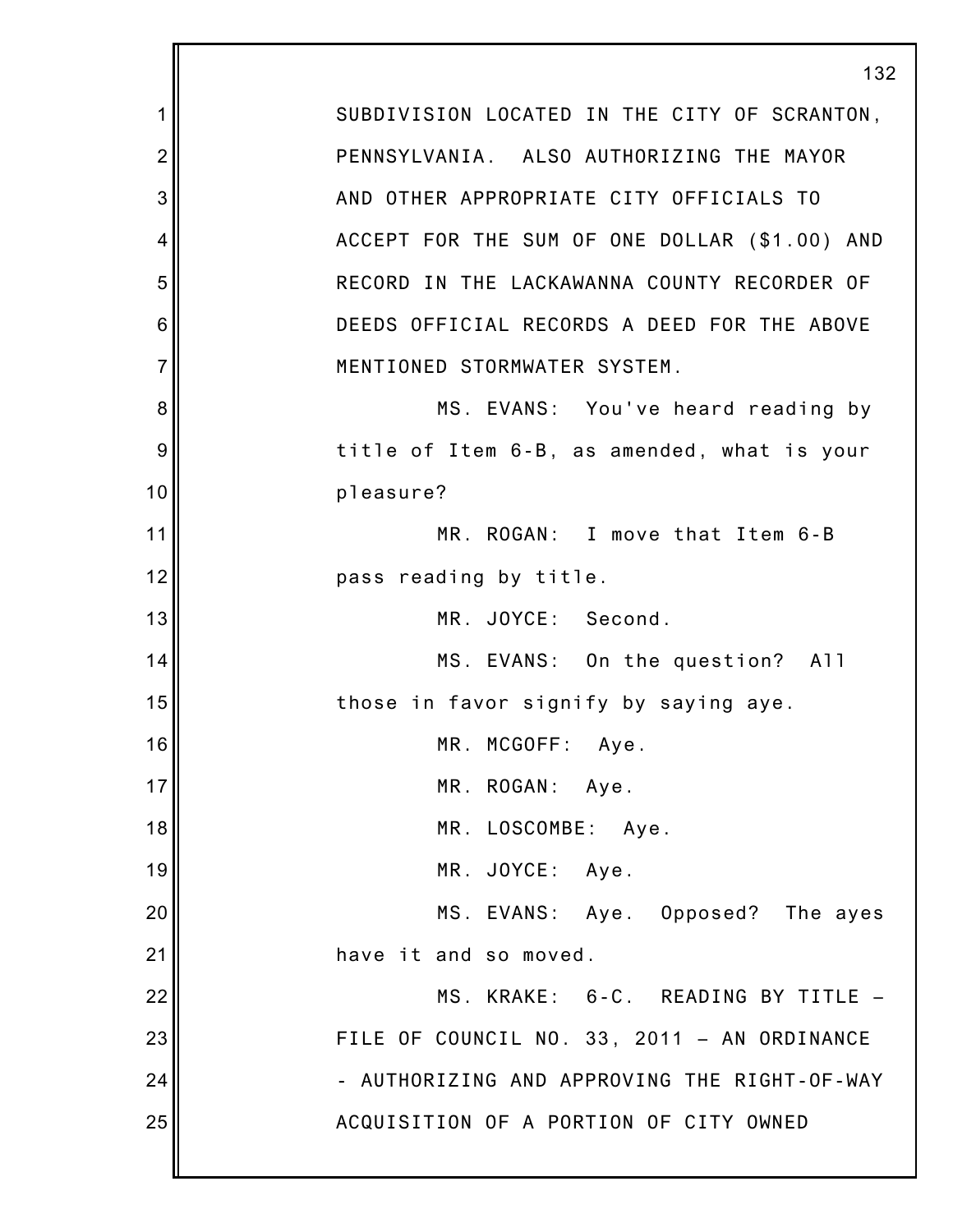|                | 133                                          |
|----------------|----------------------------------------------|
| 1              | PROPERTY LOCATED AT THE INTERSECTION OF      |
| $\overline{2}$ | KEYSER AVENUE AND JACKSON STREET (1,110      |
| 3              | SQUARE FEET) IN THE CITY OF SCRANTON MORE    |
| 4              | COMMONLY KNOWN AS A PART OF PIN NUMBER       |
| 5              | 14412-030-016 TO THE COMMONWEALTH OF         |
| 6              | PENNSYLVANIA, DEPARTMENT OF TRANSPORTATION   |
| $\overline{7}$ | ("PENNDOT") IN ORDER TO WIDEN THE            |
| 8              | INTERSECTION FOR BETTER TRAFFIC FLOW AT THIS |
| 9              | INTERSECTION.                                |
| 10             | MS. EVANS: You've heard reading by           |
| 11             | title of Item 6-C, what is your pleasure?    |
| 12             | MR. ROGAN: I move that Item 6-C              |
| 13             | pass reading by title.                       |
| 14             | MR. JOYCE: Second.                           |
| 15             | MS. EVANS: On the question? All              |
| 16             | those in favor signify by saying aye.        |
| 17             | MR. MCGOFF: Aye.                             |
| 18             | MR. ROGAN: Aye.                              |
| 19             | MR. LOSCOMBE: Aye.                           |
| 20             | MR. JOYCE: Aye.                              |
| 21             | MS. EVANS: Aye. Opposed? The ayes            |
| 22             | have it and so moved.                        |
| 23             | MS. KRAKE: SEVENTH ORDER. 7-A. FOR           |
| 24             | CONSIDERATION BY THE COMMITTEE ON FINANCE    |
| 25             | FOR ADOPTION-FILE OF COUNCIL NO. 27, 2011 -  |
|                |                                              |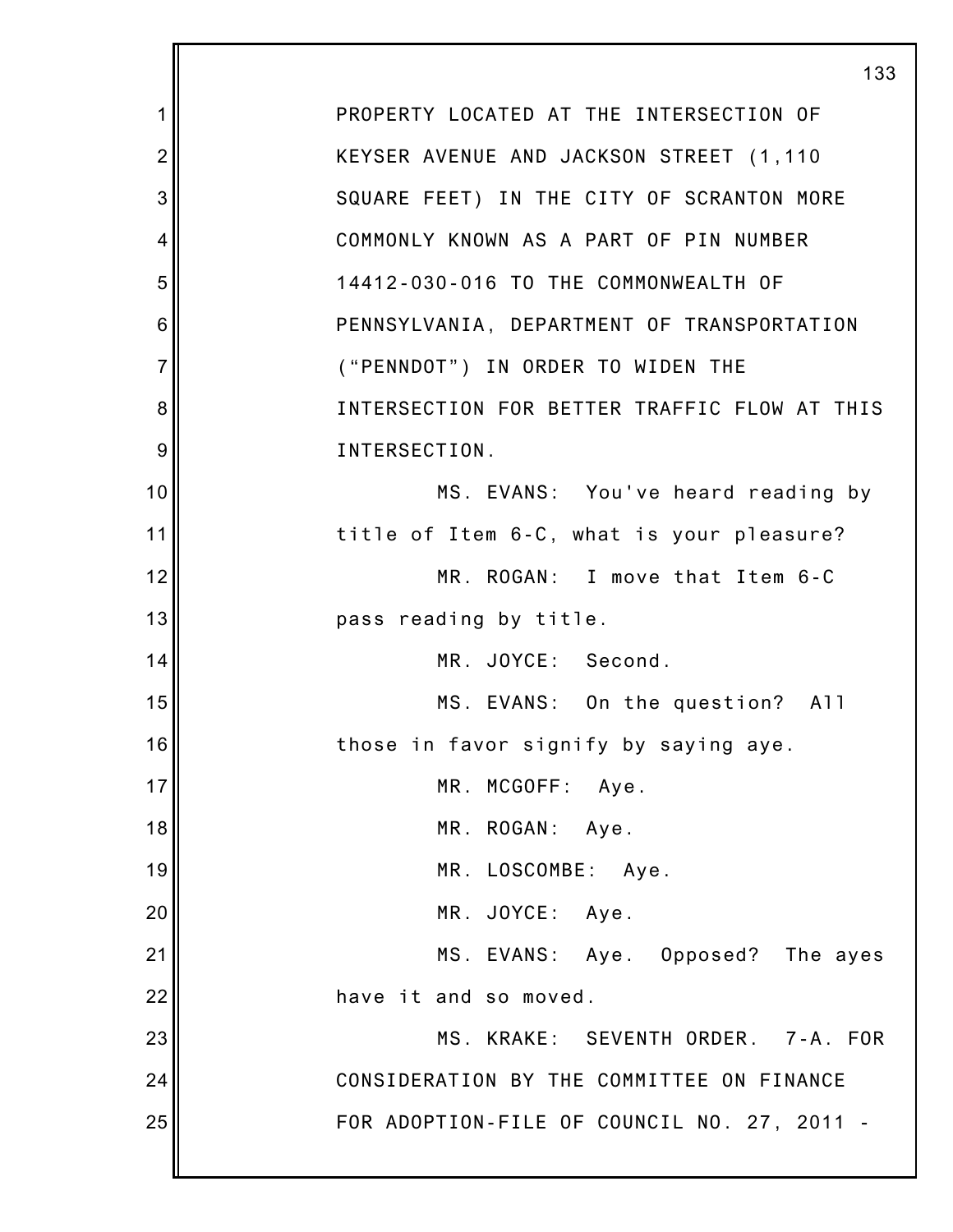|                | 134                                          |
|----------------|----------------------------------------------|
| 1              | CREATING AND ESTABLISHING A NEW ACCOUNT FOR  |
| $\overline{2}$ | THE CITY OF SCRANTON'S OFFICE OF ECONOMIC    |
| 3              | AND COMMUNITY DEVELOPMENT ("OECD") TITLED    |
| 4              | U.S. ENVIRONMENTAL PROTECTION AGENCY ACCOUNT |
| 5              | NO. 13A.0101 FOR THE RECEIPT AND             |
| 6              | DISBURSEMENT OF ALL BROWNFIELDS              |
| $\overline{7}$ | COMMUNITY-WIDE HAZARDOUS ASSESSMENT GRANT    |
| 8              | FUNDS ("EPA FUNDS") RECEIVED FROM THE U.S.   |
| 9              | ENVIRONMENTAL PROTECTION AGENCY ("EPA").     |
| 10             | MS. EVANS: What is the                       |
| 11             | recommendation of the Chair for the          |
| 12             | Committee on Finance?                        |
| 13             | MR. JOYCE: As Chairperson for the            |
| 14             | Committee on Finance, I recommend final      |
| 15             | passage of Item 7-A.                         |
| 16             | MR. ROGAN:<br>Second.                        |
| 17             | MS. EVANS: On the question? Roll             |
| 18             | call, please?                                |
| 19             | MS. CARRERA: Mr. McGoff.                     |
| 20             | MR. MCGOFF:<br>Yes.                          |
| 21             | MS. CARRERA: Mr. Rogan.                      |
| 22             | MR. ROGAN:<br>Yes.                           |
| 23             | MS. CARRERA: Mr. Loscombe.                   |
| 24             | MR. LOSCOMBE:<br>Yes.                        |
| 25             | MS. CARRERA: Mr. Joyce.                      |
|                |                                              |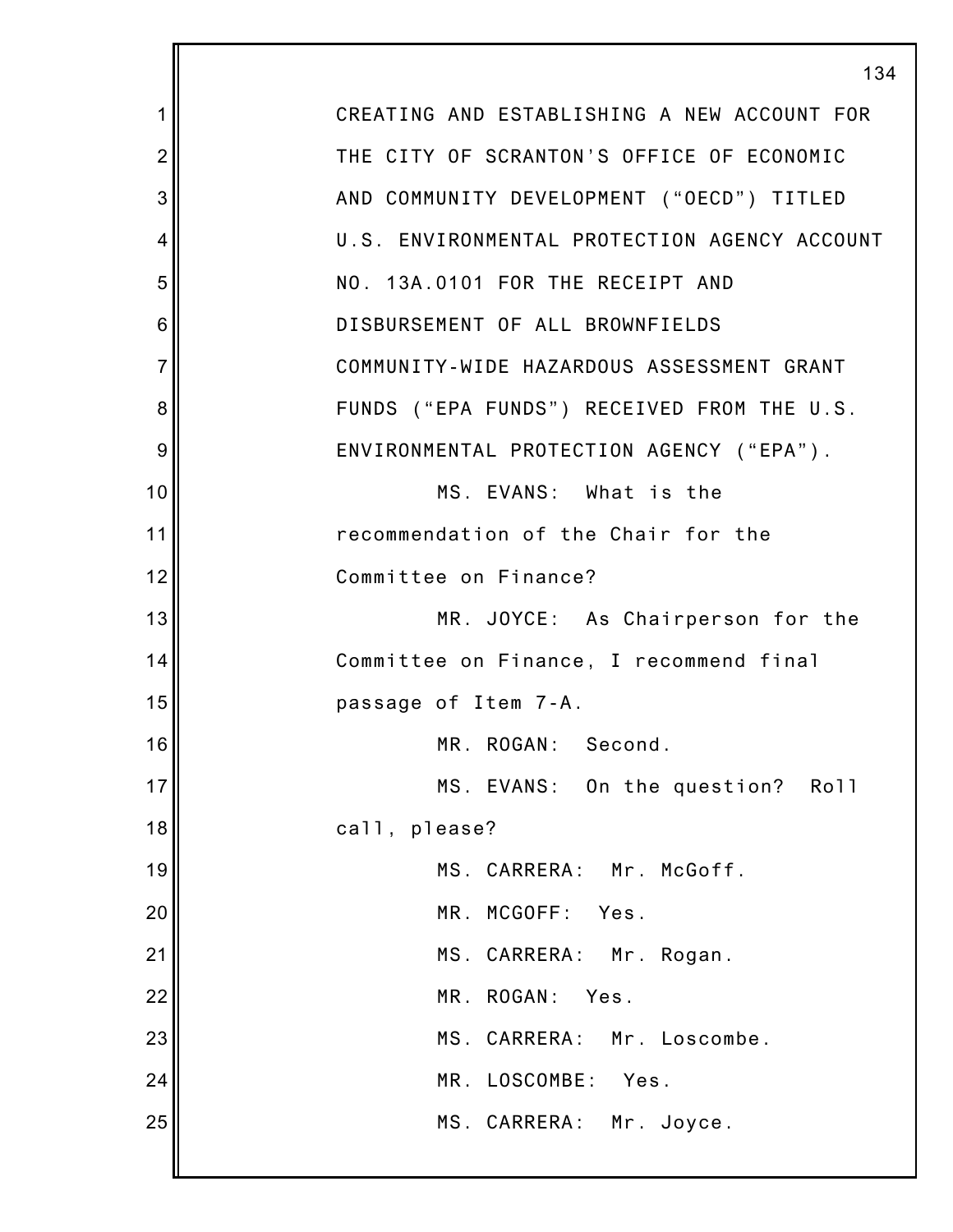|                | 135                                          |
|----------------|----------------------------------------------|
| 1              | MR. JOYCE: Yes.                              |
| $\overline{2}$ | MS. CARRERA: Mrs. Evans.                     |
| 3              | MS. EVANS: Yes. I hereby declare             |
| $\overline{4}$ | Item 7-A legally and lawfully adopted.       |
| 5              | MS. KRAKE: 7-B. FOR CONSIDERATION            |
| 6              | BY THE COMMITTEE ON FINANCE FOR              |
| $\overline{7}$ | ADOPTION-FILE OF COUNCIL NO. 28, 2011 -      |
| 8              | CREATING AND ESTABLISHING A NEW ACCOUNT FOR  |
| 9              | THE CITY OF SCRANTON'S OFFICE OF ECONOMIC    |
| 10             | AND COMMUNITY DEVELOPMENT ("OECD") TITLED    |
| 11             | ECONOMIC DEVELOPMENT INITIATIVE PROGRAM      |
| 12             | ACCOUNT NO. 14A.0101 FOR THE RECEIPT AND     |
| 13             | DISBURSEMENT OF ALL ECONOMIC DEVELOPMENT     |
| 14             | INITIATIVE PROGRAM FUNDS ("EDI FUNDS")       |
| 15             | RECEIVED FROM THE U.S. DEPARTMENT OF HOUSING |
| 16             | AND URBAN DEVELOPMENT ("HUD").               |
| 17             | MS. EVANS: What is the                       |
| 18             | recommendation of the Chair for the          |
| 19             | Committee on Finance.                        |
| 20             | MR. JOYCE: As Chairperson for the            |
| 21             | Committee on Finance, I recommend final      |
| 22             | passage of Item 7-B.                         |
| 23             | MR. ROGAN:<br>Second.                        |
| 24             | MS. EVANS: On the question? Roll             |
| 25             | call, please?                                |
|                |                                              |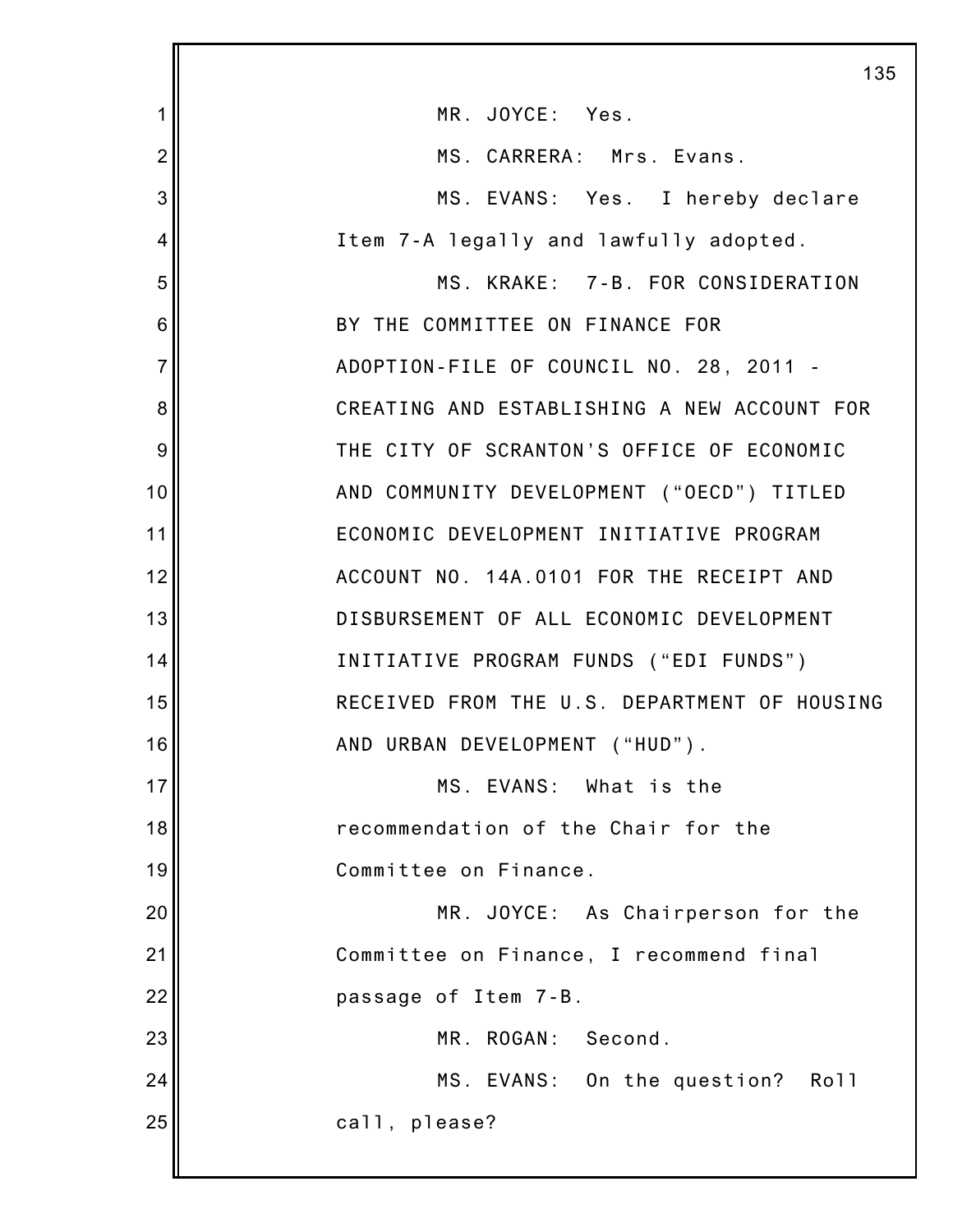|                | 136                                          |
|----------------|----------------------------------------------|
| 1              | MS. CARRERA: Mr. McGoff.                     |
| $\overline{2}$ | MR. MCGOFF: Yes.                             |
| 3              | MS. CARRERA: Mr. Rogan.                      |
| 4              | MR. ROGAN: Yes.                              |
| 5              | MS. CARRERA: Mr. Loscombe.                   |
| 6              | MR. LOSCOMBE: Yes.                           |
| $\overline{7}$ | MS. CARRERA: Mr. Joyce.                      |
| 8              | MR. JOYCE: Yes.                              |
| 9              | MS. CARRERA: Mrs. Evans.                     |
| 10             | MS. EVANS: Yes. I hereby declare             |
| 11             | Item 7-B legally and lawfully adopted.       |
| 12             | MS. KRAKE: 7-C. FOR CONSIDERATION            |
| 13             | BY THE COMMITTEE ON FINANCE FOR              |
| 14             | ADOPTION-FILE OF COUNCIL NO. 29, 2011 -      |
| 15             | CREATING AND ESTABLISHING A NEW ACCOUNT FOR  |
| 16             | THE CITY OF SCRANTON'S OFFICE OF ECONOMIC    |
| 17             | AND COMMUNITY DEVELOPMENT ("OECD") TITLED    |
| 18             | COMMUNITY DEVELOPMENT BLOCK GRANT PROGRAM -  |
| 19             | RECOVERY PROGRAM ACCOUNT NO. 15A.0101 FOR    |
| 20             | THE RECEIPT AND DISBURSEMENT OF ALL          |
| 21             | COMMUNITY DEVELOPMENT BLOCK GRANT - RECOVERY |
| 22             | PROGRAM FUNDS ("CDBG-R FUNDS") RECEIVED FROM |
| 23             | THE U.S. DEPARTMENT OF HOUSING AND URBAN     |
| 24             | DEVELOPMENT ("HUD").                         |
| 25             | MS. EVANS: What is the                       |
|                |                                              |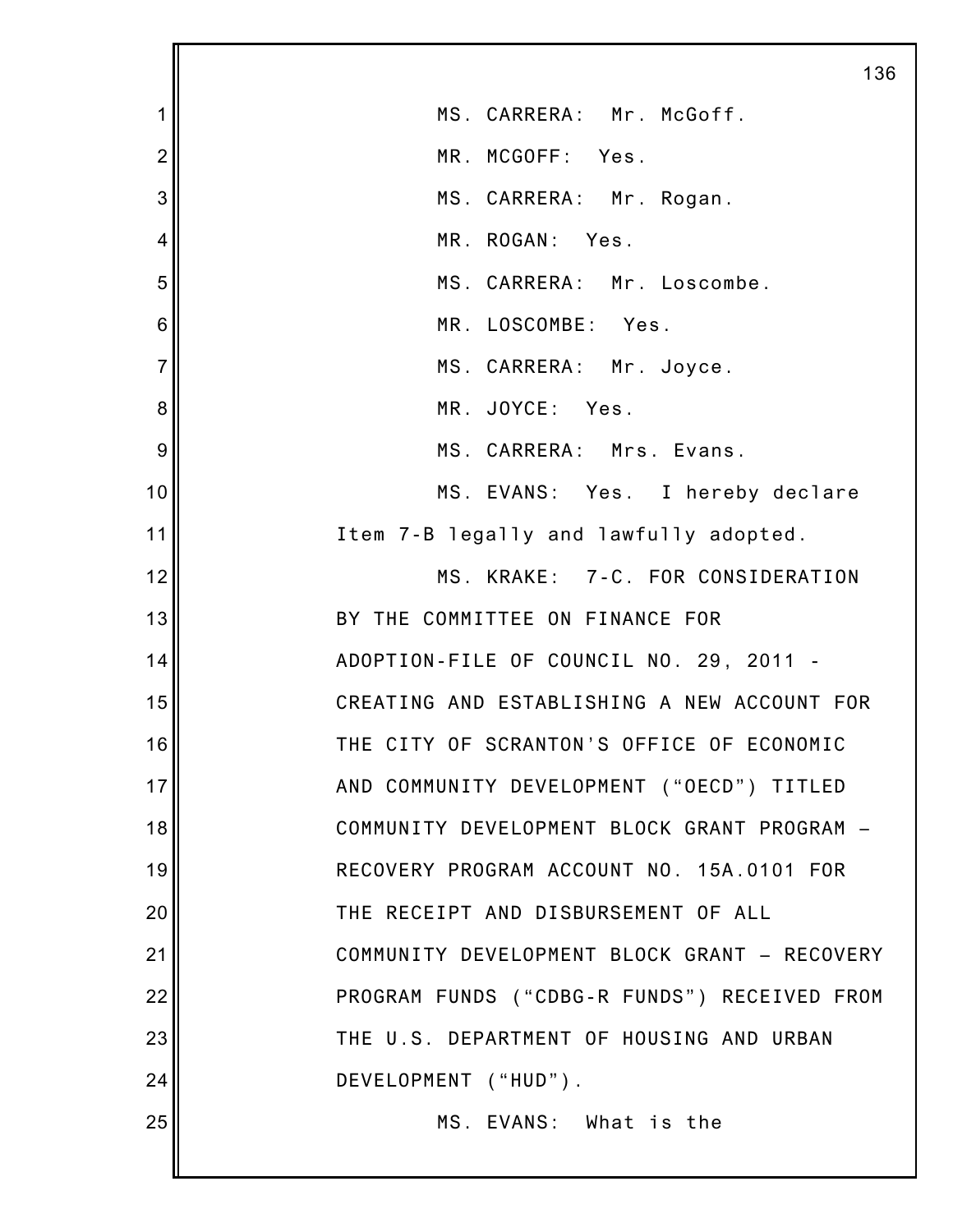|                | 137                                         |
|----------------|---------------------------------------------|
| 1              | recommendation of the Chair for the         |
| $\overline{2}$ | Committee on Finance?                       |
| 3              | MR. JOYCE: As Chairperson for the           |
| 4              | Committee on Finance, I recommend final     |
| 5              | passage of Item 7-C.                        |
| 6              | MR. ROGAN: Second.                          |
| $\overline{7}$ | MS. EVANS: On the question? Roll            |
| 8              | call, please?                               |
| 9              | MS. CARRERA: Mr. McGoff.                    |
| 10             | MR. MCGOFF: Yes.                            |
| 11             | MS. CARRERA: Mr. Rogan.                     |
| 12             | MR. ROGAN: Yes.                             |
| 13             | MS. CARRERA: Mr. Loscombe.                  |
| 14             | MR. LOSCOMBE: Yes.                          |
| 15             | MS. CARRERA: Mr. Joyce.                     |
| 16             | MR. JOYCE: Yes.                             |
| 17             | MS. CARRERA: Mrs. Evans.                    |
| 18             | MS. EVANS: Yes. I hereby declare            |
| 19             | Item 7-C legally and lawfully adopted.      |
| 20             | MS. KRAKE: 7-D. FOR CONSIDERATION           |
| 21             | BY THE COMMITTEE ON FINANCE FOR             |
| 22             | ADOPTION-FILE OF COUNCIL NO. 30, 2011 -     |
| 23             | CREATING AND ESTABLISHING A NEW ACCOUNT FOR |
| 24             | THE CITY OF SCRANTON'S OFFICE OF ECONOMIC   |
| 25             | AND COMMUNITY DEVELOPMENT ("OECD") TITLED   |
|                |                                             |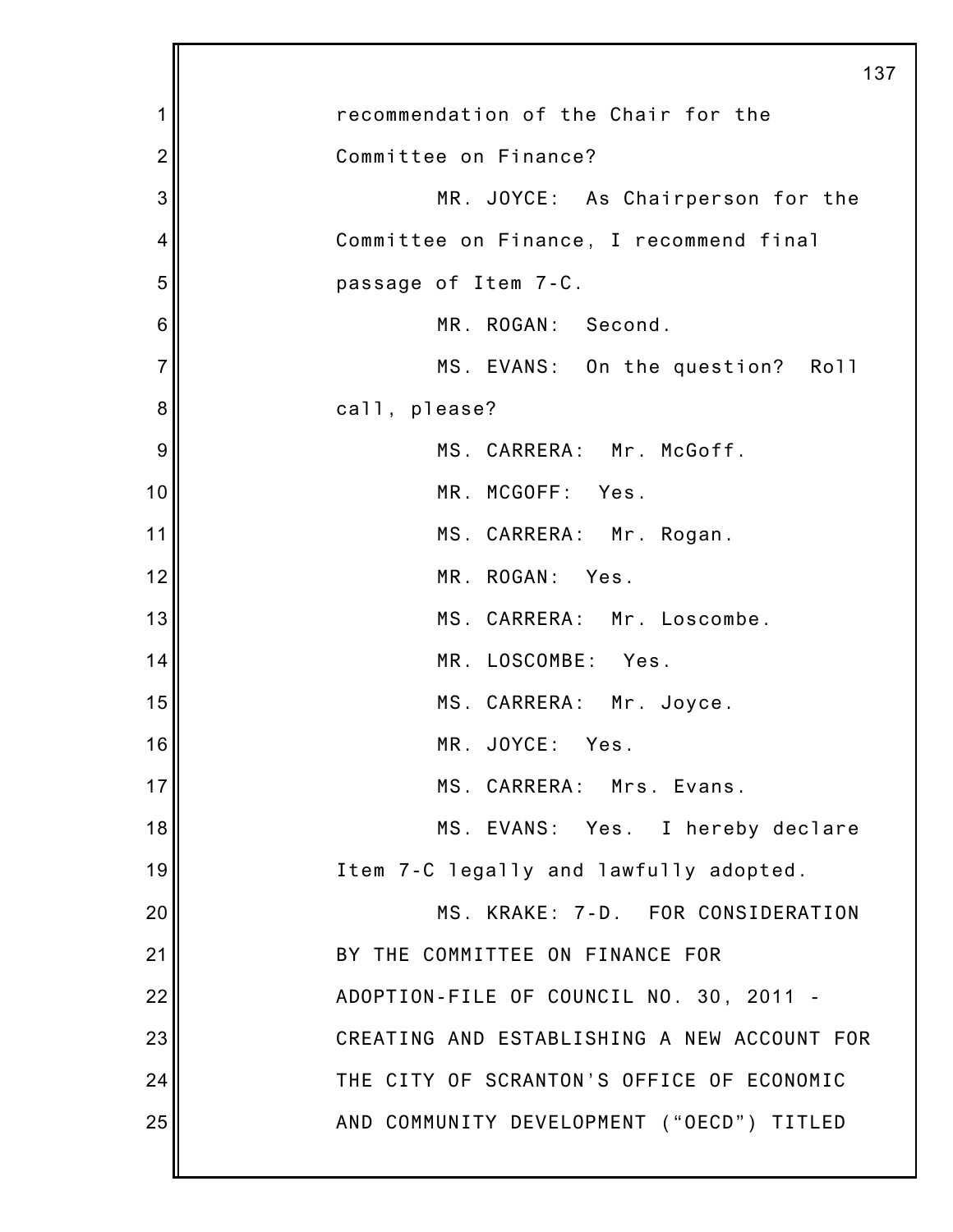|                | 138                                          |
|----------------|----------------------------------------------|
| 1              | HOMELESS PREVENTION AND RAPID-REHOUSING      |
| $\overline{2}$ | PROGRAM ACCOUNT NO. 16A.0101 FOR THE RECEIPT |
| 3              | AND DISBURSEMENT OF ALL HOMELESS PREVENTION  |
| 4              | AND RAPID-REHOUSING PROGRAM FUNDS ("HPRP     |
| 5              | FUNDS") RECEIVED FROM THE U.S. DEPARTMENT OF |
| 6              | HOUSING AND URBAN DEVELOPMENT ("HUD").       |
| $\overline{7}$ | MS. EVANS: What is the                       |
| 8              | recommendation of the Chair for the          |
| 9              | Committee on Finance?                        |
| 10             | MR. JOYCE: As Chairperson for the            |
| 11             | Committee on Finance, I recommend final      |
| 12             | passage of Item 7-D.                         |
| 13             | MR. ROGAN: Second.                           |
| 14             | MS. EVANS: On the question? Roll             |
| 15             | call, please?                                |
| 16             | MS. CARRERA: Mr. McGoff.                     |
| 17             | MR. MCGOFF: Yes.                             |
| 18             | MS. CARRERA: Mr. Rogan.                      |
| 19             | MR. ROGAN: Yes.                              |
| 20             | MS. CARRERA: Mr. Loscombe.                   |
| 21             | MR. LOSCOMBE: Yes.                           |
| 22             | MS. CARRERA: Mr. Joyce.                      |
| 23             | MR. JOYCE: Yes.                              |
| 24             | MS. CARRERA: Mrs. Evans.                     |
| 25             | MS. EVANS: Yes. I hereby declare             |
|                |                                              |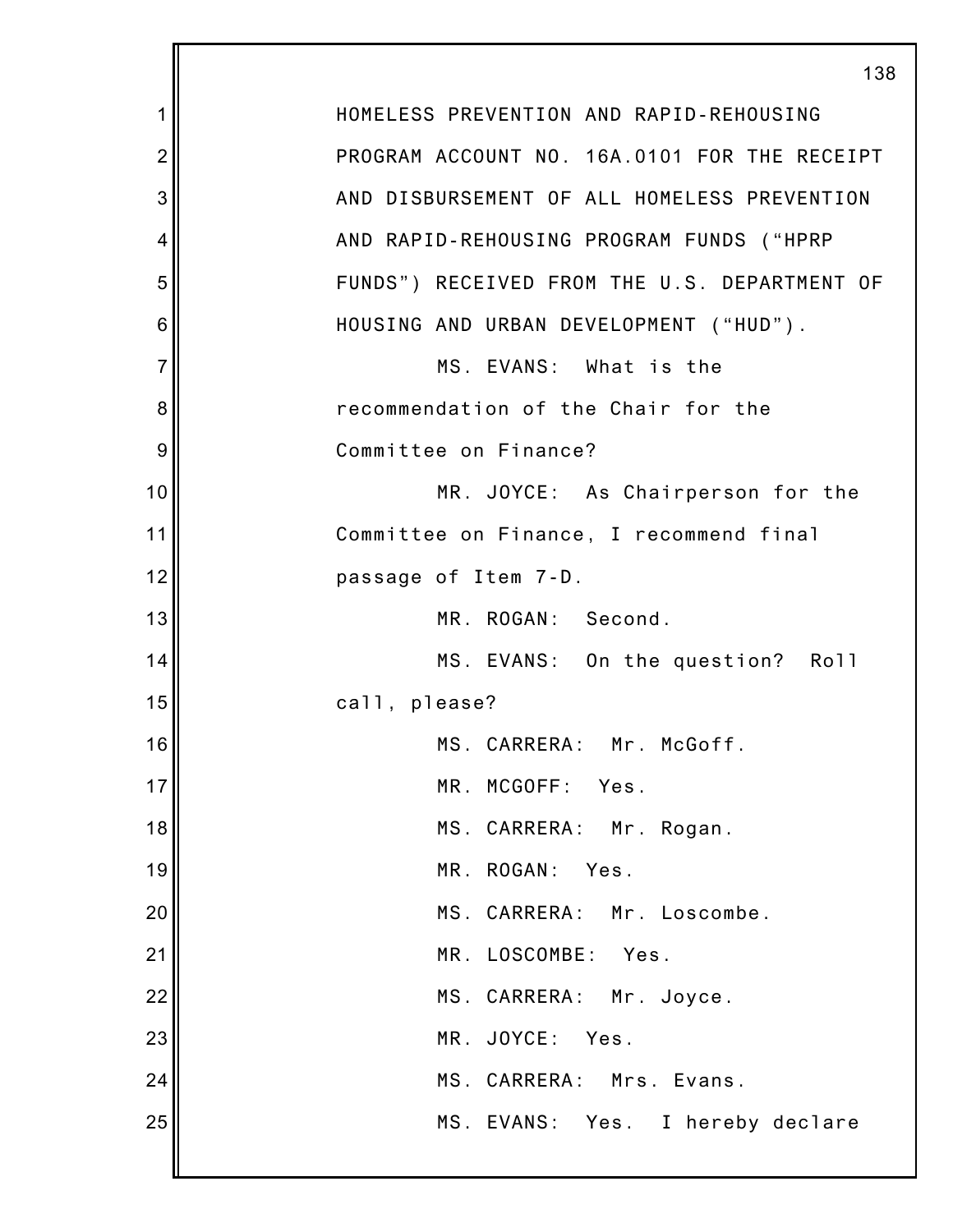|                | 139                                          |
|----------------|----------------------------------------------|
| 1              | Item 7-D legally and lawfully adopted.       |
| $\overline{2}$ | MS. KRAKE: 7-E. FOR CONSIDERATION            |
| 3              | BY THE COMMITTEE ON COMMUNITY DEVELOPMENT    |
| 4              | FOR ADOPTION-RESOLUTION NO. 20, 2011 -       |
| 5              | AUTHORIZING THE MAYOR AND OTHER APPROPRIATE  |
| 6              | CITY OFFICIALS TO APPROVE THE INSTALLATION   |
| $\overline{7}$ | OF TEN (10) BIKE RACKS IN THE CITY OF        |
| 8              | SCRANTON.                                    |
| 9              | MS. EVANS: What is the                       |
| 10             | recommendation of the Chair for the          |
| 11             | Committee on Community Development?          |
| 12             | MR. ROGAN: As Chairperson for the            |
| 13             | Committee on Community Development, I        |
| 14             | recommend final passage of Item 7-E.         |
| 15             | MR. JOYCE: Second.                           |
| 16             | MS. EVANS: On the question?                  |
| 17             | MR. ROGAN: Yes, on the question.             |
| 18             | As I stated last week, these bike racks were |
| 19             | purchased -- the authorization for the       |
| 20             | purchasing was made in 2009, I was not on    |
| 21             | council at the time. If I had been, I        |
| 22             | probably would have voted against spending   |
| 23             | taxpayers money on bike racks, but now that  |
| 24             | they are already purchased we are not going  |
| 25             | to just warehouse them so it's best it get   |
|                |                                              |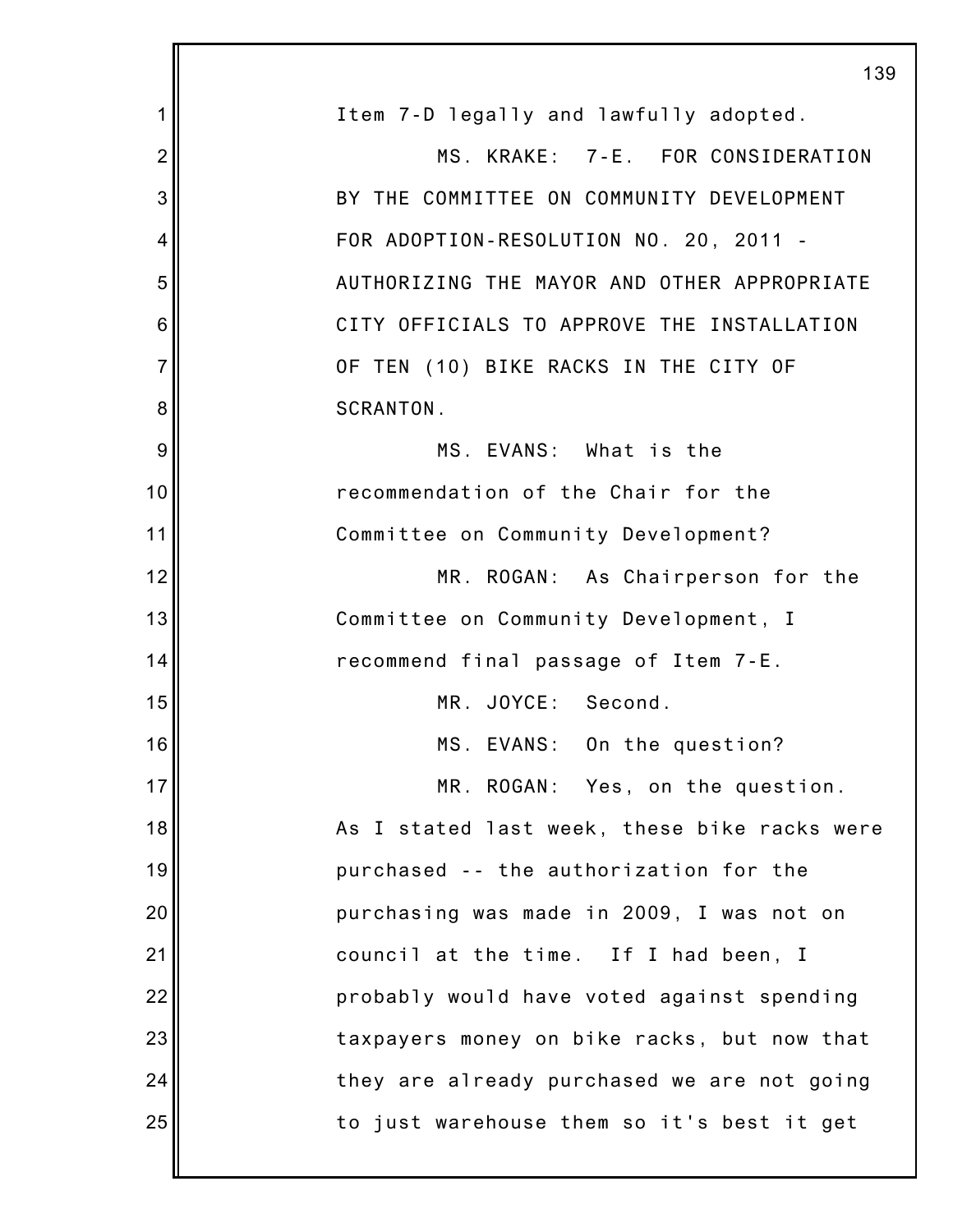|                | 140                                          |
|----------------|----------------------------------------------|
| 1              | them on the streets where people can use     |
| $\overline{c}$ | them, so I will vote "yes."                  |
| 3              | MS. EVANS: Mrs. Krake, did we                |
| 4              | receive any answers regarding the location   |
| 5              | of these bike racks, meaning, are there bike |
| 6              | racks located at every one of the city       |
| $\overline{7}$ | parks?                                       |
| 8              | MS. KRAKE: Regretfully, we didn't            |
| $9$            | get a chance to ask Mr. Seitzinger that      |
| 10             | question until today, and he was out of the  |
| 11             | office all day, I checked with his staff and |
| 12             | we did leave a message in his voicemail and  |
| 13             | a message on his door, also, but I don't     |
| 14             | believe he returned to the building this     |
| 15             | afternoon. So I really was not able to get   |
| 16             | that information from him.                   |
| 17             | MS. EVANS: I'm going to ask if my            |
| 18             | council colleagues might consider tabling    |
| 19             | Item 7-E until we can determine the          |
| 20             | locations for the bike racks? I know that    |
| 21             | we have a list, but as I said last week,     |
| 22             | that list is markedly different from the     |
| 23             | list from 2009 which included the parks, and |
| 24             | so I would like to make sure that all of     |
| 25             | those locations are covered rather than      |
|                |                                              |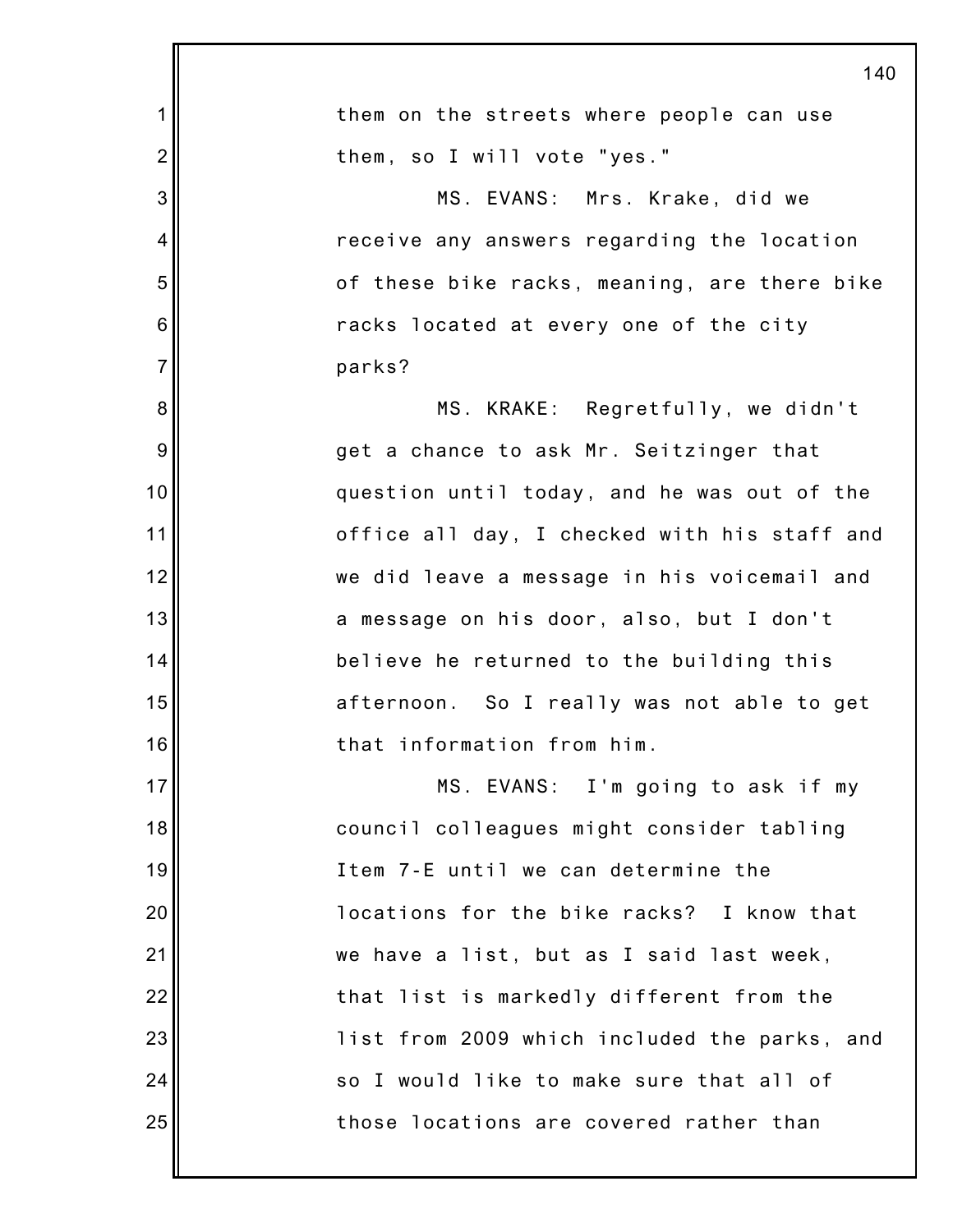|                | 141                                        |
|----------------|--------------------------------------------|
| 1              | placing, I don't know how many here, but   |
| $\overline{2}$ | let's say 12 bike racks all within the     |
| 3              | downtown within in many cases one block of |
| 4              | one another.                               |
| 5              | MR. LOSCOMBE: The courthouse               |
| 6              | already has bike racks.                    |
| $\overline{7}$ | MS. EVANS: Yes, the courthouse             |
| 8              | does.                                      |
| 9              | MR. LOSCOMBE: I would like to make         |
| 10             | that motion to table.                      |
| 11             | MS. EVANS: We have a motion to             |
| 12             | table, do we have a second?                |
| 13             | MR. MCGOFF: Second.                        |
| 14             | MS. EVANS: On the question? All            |
| 15             | those in favor signify by saying aye.      |
| 16             | MR. MCGOFF: Aye.                           |
| 17             | MR. ROGAN: Aye.                            |
| 18             | MR. LOSCOMBE: Aye.                         |
| 19             | MR. JOYCE: Aye.                            |
| 20             | MS. EVANS: Aye. Opposed? The ayes          |
| 21             | have it and so moved. And Item 7-E will    |
| 22             | return to the agenda once we receive the   |
| 23             | responses that we have requested from      |
| 24             | Mr. Seitzinger.                            |
| 25             | MR. ROGAN: Hopefully that will be          |
|                |                                            |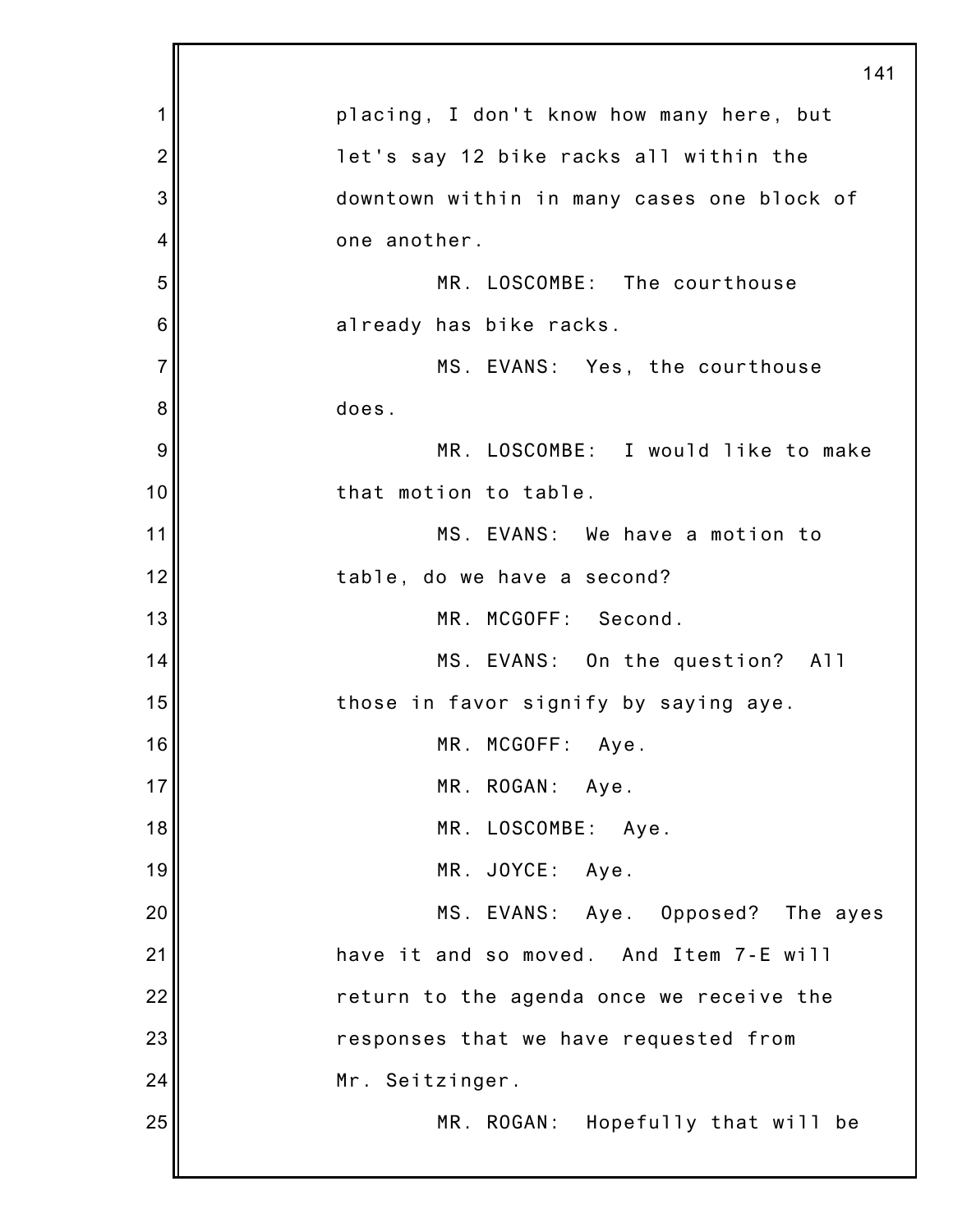|                | 142                                          |
|----------------|----------------------------------------------|
| 1              | next week since the weather finally is nice  |
| $\overline{2}$ | outside.                                     |
| 3              | MS. EVANS: Let's us hope that he             |
| 4              | will respond.                                |
| 5              | MS. KRAKE: 7-F. FOR CONSIDERATION            |
| 6              | BY THE COMMITTEE ON RULES FOR ADOPTION-      |
| $\overline{7}$ | RESOLUTION NO. 21, 2011 - AUTHORIZING THE    |
| 8              | CITY OF SCRANTON TO MAKE APPLICATION TO THE  |
| 9              | COMMONWEALTH OF PENNSYLVANIA, DEPARTMENT OF  |
| 10             | TRANSPORTATION FOR A PERMIT TO INSTALL AND   |
| 11             | OPERATE TRAFFIC SIGNALS AT THE INTERSECTION  |
| 12             | OF S.R. 6307 (KEYSER AVENUE) AND S.R. 3033   |
| 13             | (OAK STREET) TRAFFIC SIGNAL TIMINGS AT THIS  |
| 14             | INTERSECTION WILL BE MODIFIED AS PART OF THE |
| 15             | WEAVE/OAK STREET RAMP REMOVAL PROJECT.       |
| 16             | MS. EVANS: As Chairperson for the            |
| 17             | Committee on Rules, I recommend final        |
| 18             | passage of Item 7-F.                         |
| 19             | MR. ROGAN: Second.                           |
| 20             | MS. EVANS: On the question? Roll             |
| 21             | call, please?                                |
| 22             | MS. CARRERA: Mr. McGoff.                     |
| 23             | MR. MCGOFF:<br>Yes.                          |
| 24             | MS. CARRERA: Mr. Rogan.                      |
| 25             | MR. ROGAN: Yes.                              |
|                |                                              |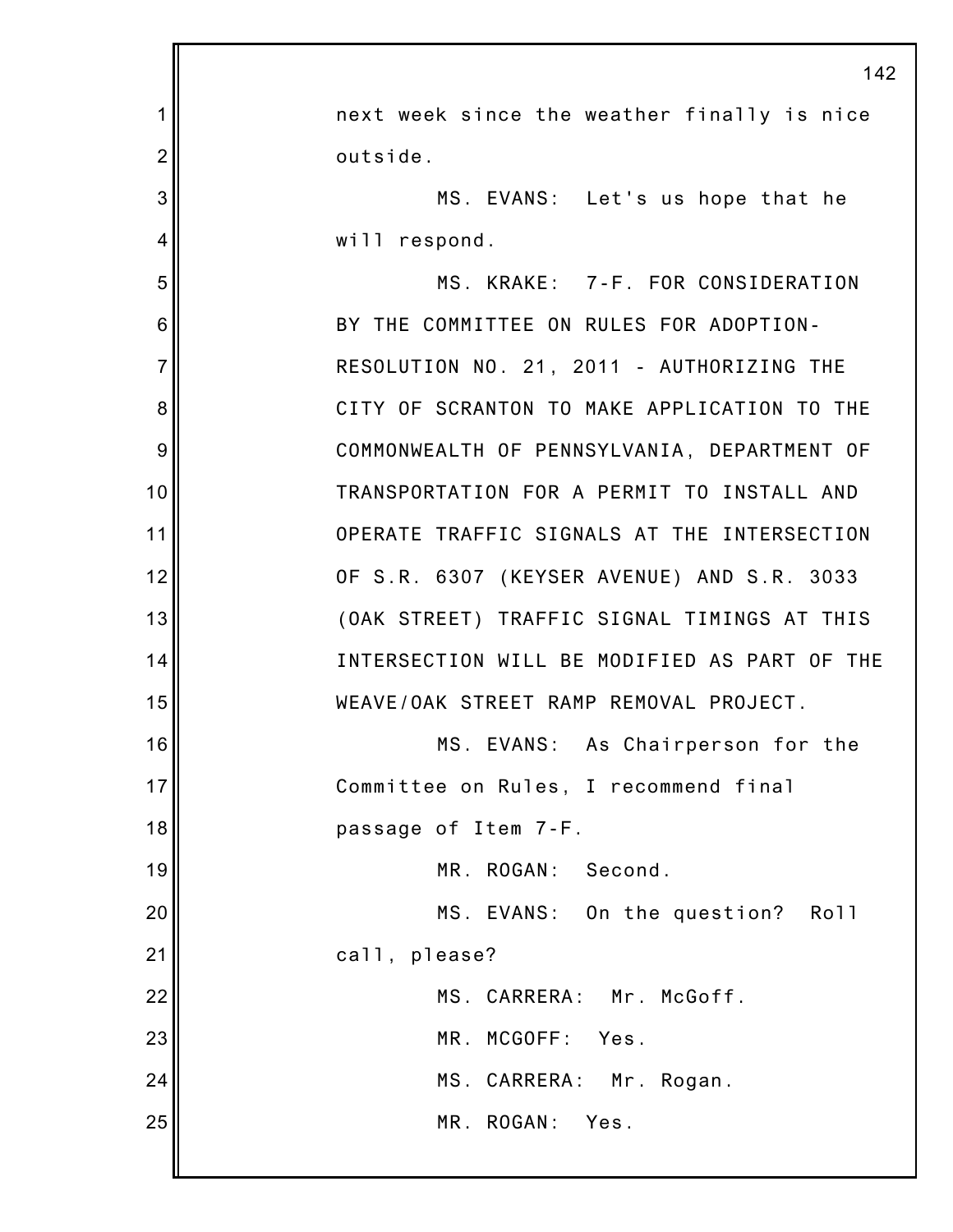|                 | 14                                          |
|-----------------|---------------------------------------------|
| 1               | MS. CARRERA: Mr. Loscombe.                  |
| $\overline{2}$  | MR. LOSCOMBE: Yes.                          |
| 3               | MS. CARRERA: Mr. Joyce.                     |
| $\overline{4}$  | MR. JOYCE: Yes.                             |
| 5               | MS. CARRERA: Mrs. Evans.                    |
| $6\phantom{1}6$ | MS. EVANS: Yes. I hereby declare            |
| $\overline{7}$  | Item 7-F legally and lawfully adopted.      |
| 8               | MS. KRAKE: 7-G. FOR CONSIDERATION           |
| 9               | BY THE COMMITTEE ON RULES FOR ADOPTION-     |
| 10              | RESOLUTION NO. 22, 2011 - AUTHORIZING THE   |
| 11              | CITY OF SCRANTON TO MAKE APPLICATION TO THE |
| 12              | COMMONWEALTH OF PENNSYLVANIA, DEPARTMENT OF |
| 13              | TRANSPORTATION FOR A PERMIT TO INSTALL AND  |
| 14              | OPERATE TRAFFIC SIGNALS AT THE INTERSECTION |
| 15              | OF S.R. 6307 (KEYSER AVENUE) AND KEYSER     |
| 16              | VILLAGE DRIVEWAY/PRIVATE DRIVE TRAFFIC      |
| 17              | SIGNAL TIMINGS AT THIS INTERSECTION WILL BE |
| 18              | MODIFIED AS PART OF THE SCRANTON WEAVE/OAK  |
| 19              | STREET RAMP REMOVAL PROJECT.                |
| 20              | MS. EVANS: As Chair for the                 |
| 21              | Committee on Rules, I recommend final       |
| 22              | passage of Item 7-G.                        |
| 23              | MR. ROGAN: Second.                          |
| 24              | MS. EVANS: On the question? Roll            |
| 25              | call, please?                               |
|                 |                                             |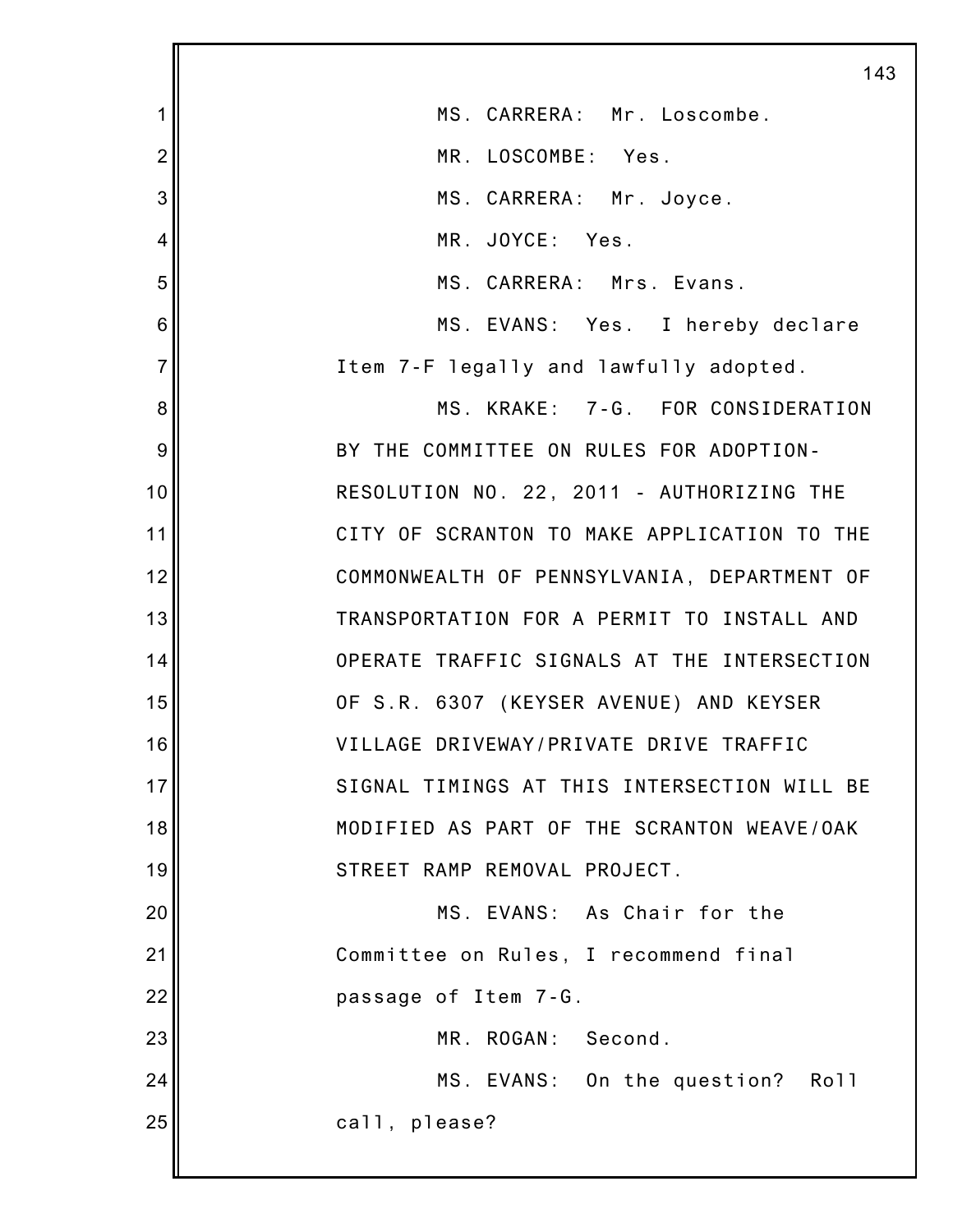|                | 144                                          |
|----------------|----------------------------------------------|
| 1              | MS. CARRERA: Mr. McGoff.                     |
| $\overline{2}$ | MR. MCGOFF: Yes.                             |
| 3              | MS. CARRERA: Mr. Rogan.                      |
| $\overline{4}$ | MR. ROGAN:<br>Yes.                           |
| 5              | MS. CARRERA: Mr. Loscombe.                   |
| 6              | MR. LOSCOMBE: Yes.                           |
| $\overline{7}$ | MS. CARRERA: Mr. Joyce.                      |
| 8              | MR. JOYCE: Yes.                              |
| 9              | MS. CARRERA: Mrs. Evans.                     |
| 10             | MS. EVANS: Yes. I hereby declare             |
| 11             | Item 7-G legally and lawfully adopted.       |
| 12             | MS. KRAKE: 7-H. FOR CONSIDERATION            |
| 13             | BY THE COMMITTEE ON RULES FOR ADOPTION-      |
| 14             | RESOLUTION NO. 23, 2011 - AUTHORIZING THE    |
| 15             | CITY OF SCRANTON TO MAKE APPLICATION TO THE  |
| 16             | COMMONWEALTH OF PENNSYLVANIA, DEPARTMENT OF  |
| 17             | TRANSPORTATION FOR A PERMIT TO INSTALL AND   |
| 18             | OPERATE TRAFFIC SIGNALS AT THE INTERSECTION  |
| 19             | OF S.R. 0307/6307 (KEYSER AVENUE) AND S.R.   |
| 20             | 8031 (SCRANTON EXPRESSWAY NORTH BOUND OFF    |
| 21             | RAMP) TRAFFIC SIGNAL TIMINGS AT THIS         |
| 22             | INTERSECTION WILL BE MODIFIED AS PART OF THE |
| 23             | SCRANTON WEAVE/OAK STREET RAMP REMOVAL       |
| 24             | PROJECT.                                     |
| 25             | MS. EVANS: As Chair for the                  |
|                |                                              |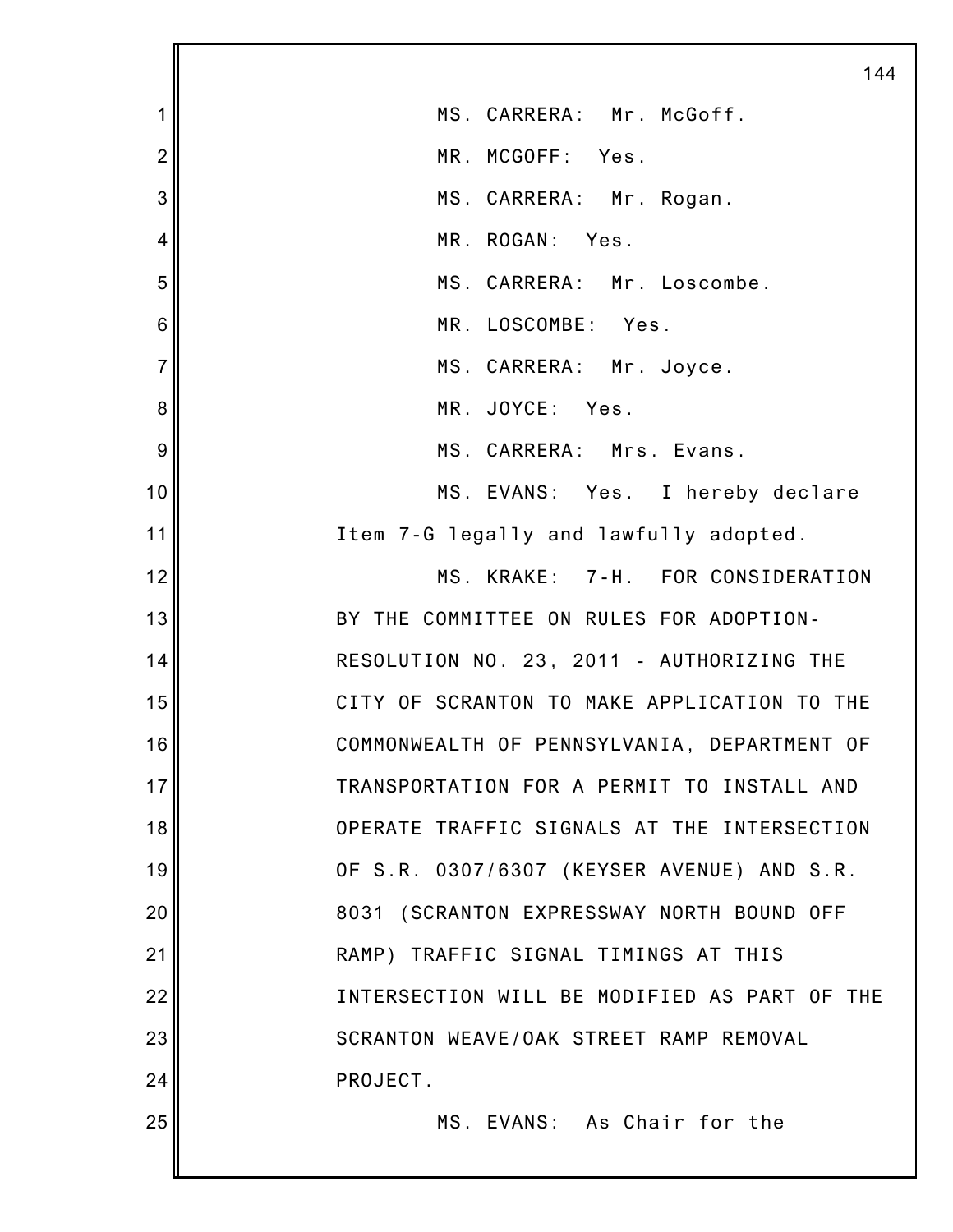|                | 145                                         |
|----------------|---------------------------------------------|
| 1              | Committee on Finance, I recommend final     |
| $\overline{2}$ | passage of Item 7-H.                        |
| 3              | MR. ROGAN: Second.                          |
| 4              | MS. EVANS: On the question? Roll            |
| 5              | call, please?                               |
| $\,6$          | MS. CARRERA: Mr. McGoff.                    |
| $\overline{7}$ | MR. MCGOFF: Yes.                            |
| 8              | MS. CARRERA: Mr. Rogan.                     |
| 9              | MR. ROGAN: Yes.                             |
| 10             | MS. CARRERA: Mr. Loscombe.                  |
| 11             | MR. LOSCOMBE: Yes.                          |
| 12             | MS. CARRERA: Mr. Joyce.                     |
| 13             | MR. JOYCE: Yes.                             |
| 14             | MS. CARRERA: Mrs. Evans.                    |
| 15             | MS. EVANS: Yes. I hereby declare            |
| 16             | Item 7-H legally and lawfully adopted.      |
| 17             | MS. KRAKE: 7-I. FOR CONSIDERATION           |
| 18             | BY THE COMMITTEE ON RULES FOR ADOPTION-     |
| 19             | RESOLUTION NO. 24, 2011 - AUTHORIZING THE   |
| 20             | CITY OF SCRANTON TO MAKE APPLICATION TO THE |
| 21             | COMMONWEALTH OF PENNSYLVANIA, DEPARTMENT OF |
| 22             | TRANSPORTATION FOR A PERMIT TO INSTALL AND  |
| 23             | OPERATE TRAFFIC SIGNALS AT THE INTERSECTION |
| 24             | OF S.R. 0307 (KEYSER AVENUE) AND S.R. 8031  |
| 25             | (SCRANTON EXPRESSWAY SOUTH BOUND OFF RAMP)  |
|                |                                             |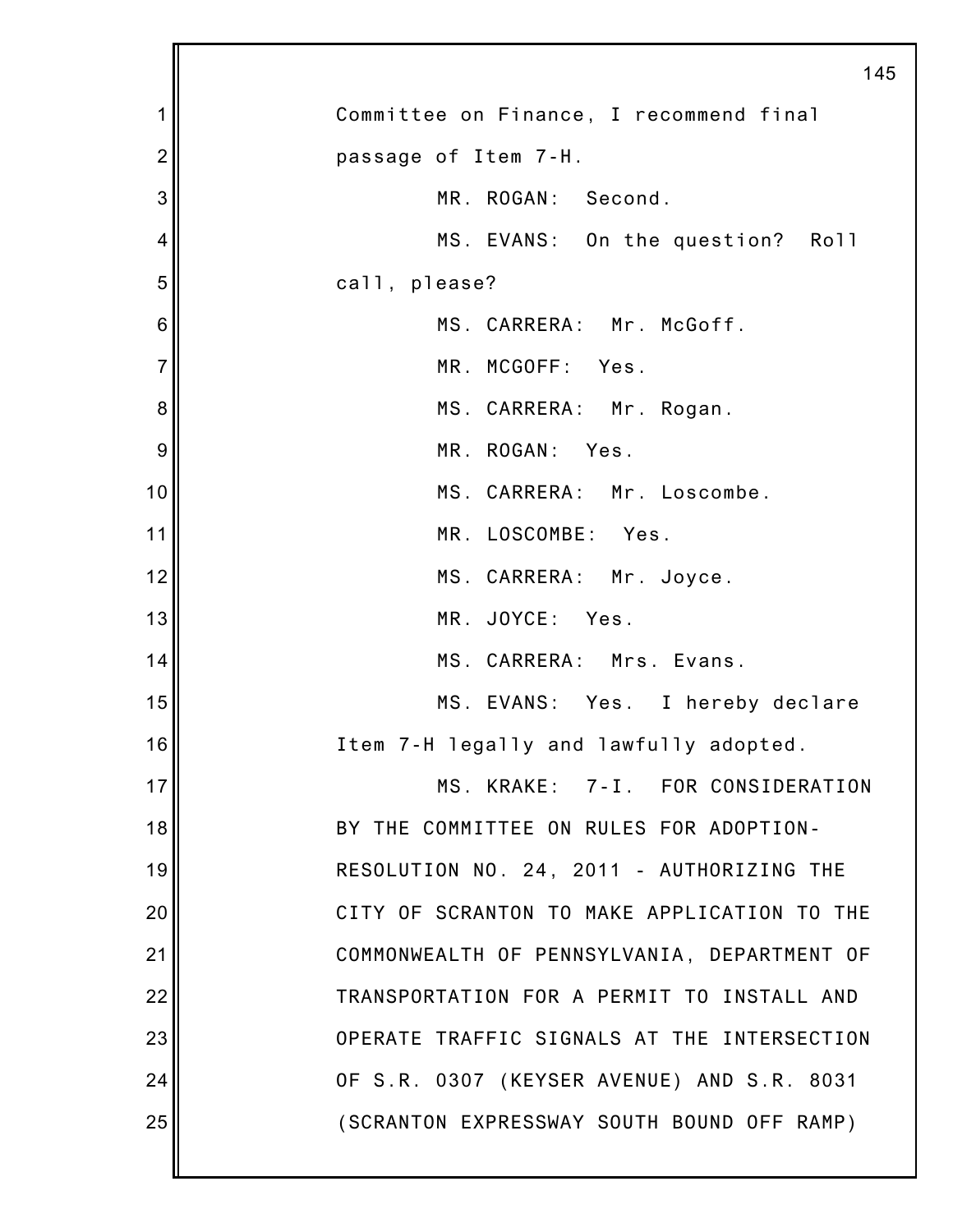|                | 146                                         |
|----------------|---------------------------------------------|
| 1              | TRAFFIC SIGNAL TIMINGS AT THIS INTERSECTION |
| $\overline{c}$ | WILL BE MODIFIED AS PART OF THE SCRANTON    |
| 3              | WEAVE/OAK STREET RAMP REMOVAL PROJECT.      |
| 4              | MS. EVANS: As Chair for the                 |
| 5              | Committee on Finance, I recommend final     |
| 6              | passage of Item 7-I.                        |
| $\overline{7}$ | MR. ROGAN: Second.                          |
| 8              | MS. EVANS: On the question? Roll            |
| 9              | call, please?                               |
| 10             | MS. CARRERA: Mr. McGoff.                    |
| 11             | MR. MCGOFF: Yes.                            |
| 12             | MS. CARRERA: Mr. Rogan.                     |
| 13             | MR. ROGAN: Yes.                             |
| 14             | MS. CARRERA: Mr. Loscombe.                  |
| 15             | MR. LOSCOMBE: Yes.                          |
| 16             | MS. CARRERA: Mr. Joyce.                     |
| 17             | MR. JOYCE: Yes.                             |
| 18             | MS. CARRERA: Mrs. Evans.                    |
| 19             | MS. EVANS: Yes. I hereby declare            |
| 20             | Item 7-I legally and lawfully adopted.      |
| 21             | MS. KRAKE: 7-J. FOR CONSIDERATION           |
| 22             | BY THE COMMITTEE ON RULES FOR ADOPTION-     |
| 23             | RESOLUTION NO. 24, 2011 - AUTHORIZING THE   |
| 24             | CITY OF SCRANTON TO MAKE APPLICATION TO THE |
| 25             | COMMONWEALTH OF PENNSYLVANIA, DEPARTMENT OF |
|                |                                             |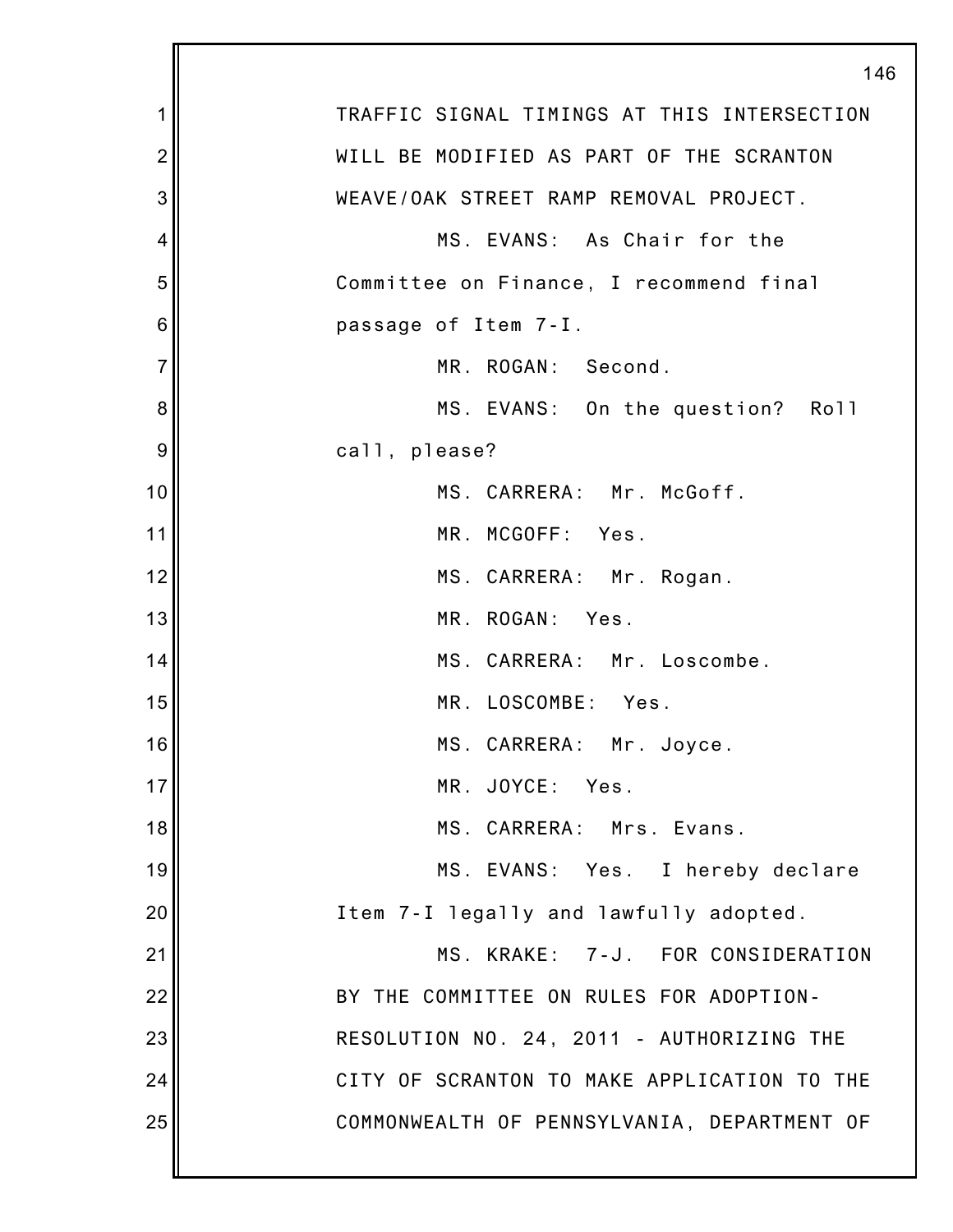|                | 14                                          |
|----------------|---------------------------------------------|
| 1              | TRANSPORTATION FOR A PERMIT TO INSTALL AND  |
| $\overline{2}$ | OPERATE TRAFFIC SIGNALS AT THE INTERSECTION |
| 3              | OF S.R. 0307 (KEYSER AVENUE) AND S.R. 8031  |
| 4              | (SCRANTON EXPRESSWAY SOUTH BOUND OFF RAMP)  |
| 5              | TRAFFIC SIGNAL TIMINGS AT THIS INTERSECTION |
| 6              | WILL BE MODIFIED AS PART OF THE SCRANTON    |
| $\overline{7}$ | WEAVE/OAK STREET RAMP REMOVAL PROJECT.      |
| 8              | MS. EVANS: As Chair for the                 |
| 9              | Committee on Rules, I recommend final       |
| 10             | passage of Item 7-J.                        |
| 11             | MR. ROGAN: Second.                          |
| 12             | MS. EVANS: On the question? Roll            |
| 13             | call, please?                               |
| 14             | MS. CARRERA: Mr. McGoff.                    |
| 15             | MR. MCGOFF: Yes.                            |
| 16             | MS. CARRERA: Mr. Rogan.                     |
| 17             | MR. ROGAN:<br>Yes.                          |
| 18             | MS. CARRERA: Mr. Loscombe.                  |
| 19             | MR. LOSCOMBE: Yes.                          |
| 20             | MS. CARRERA: Mr. Joyce.                     |
| 21             | MR. JOYCE: Yes.                             |
| 22             | MS. CARRERA: Mrs. Evans.                    |
| 23             | MS. EVANS: Yes. I hereby declare            |
| 24             | Item 7-J legally and lawfully adopted.      |
| 25             | MS. KRAKE: 7-K. FOR CONSIDERATION           |
|                |                                             |

147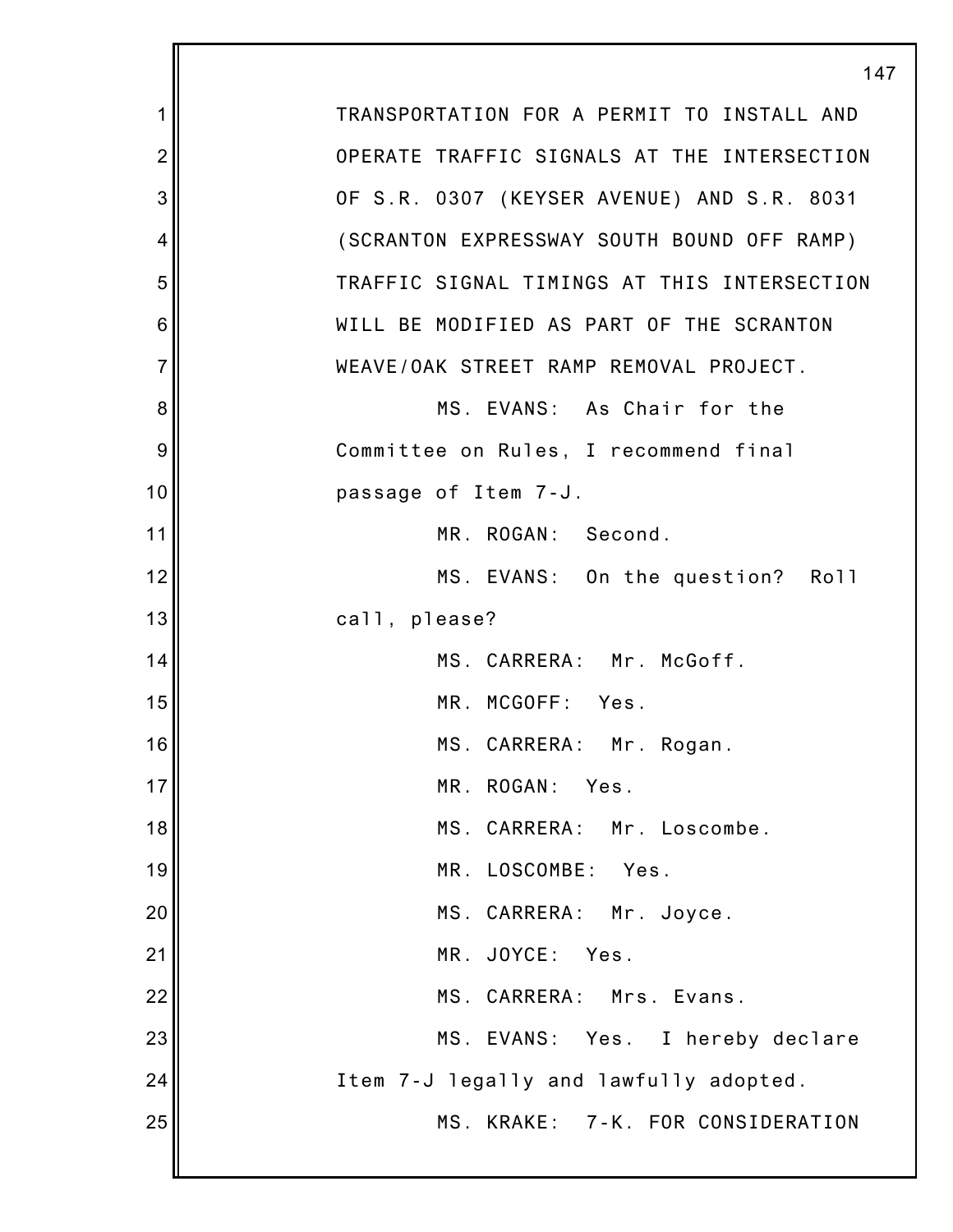|                | 148                                          |
|----------------|----------------------------------------------|
| 1              | BY THE COMMITTEE ON RULES FOR ADOPTION-      |
| $\overline{2}$ | RESOLUTION NO. 26, 2011 - AUTHORIZING THE    |
| 3              | CITY OF SCRANTON TO MAKE APPLICATION TO THE  |
| 4              | COMMONWEALTH OF PENNSYLVANIA, DEPARTMENT OF  |
| 5              | TRANSPORTATION FOR A PERMIT TO INSTALL AND   |
| 6              | OPERATE TRAFFIC SIGNALS AT THE INTERSECTION  |
| $\overline{7}$ | OF S.R. 3011 (KEYSER AVENUE) AND FERDINAND   |
| 8              | STREET TRAFFIC SIGNAL TIMINGS AT THIS        |
| 9              | INTERSECTION WILL BE MODIFIED AS PART OF THE |
| 10             | SCRANTON WEAVE/OAK STREET RAMP REMOVAL       |
| 11             | PROJECT.                                     |
| 12             | MS. EVANS: As Chair for the                  |
| 13             | Committee on Rules, I recommend final        |
| 14             | passage of Item 7-K.                         |
| 15             | MR. ROGAN: Second.                           |
| 16             | MS. EVANS: On the question? Roll             |
| 17             | call, please?                                |
| 18             | MS. CARRERA: Mr. McGoff.                     |
| 19             | MR. MCGOFF: Yes.                             |
| 20             | MS. CARRERA: Mr. Rogan.                      |
| 21             | MR. ROGAN: Yes.                              |
| 22             | MS. CARRERA: Mr. Loscombe.                   |
| 23             | MR. LOSCOMBE:<br>Yes.                        |
| 24             | MS. CARRERA: Mr. Joyce.                      |
| 25             | MR. JOYCE: Yes.                              |
|                |                                              |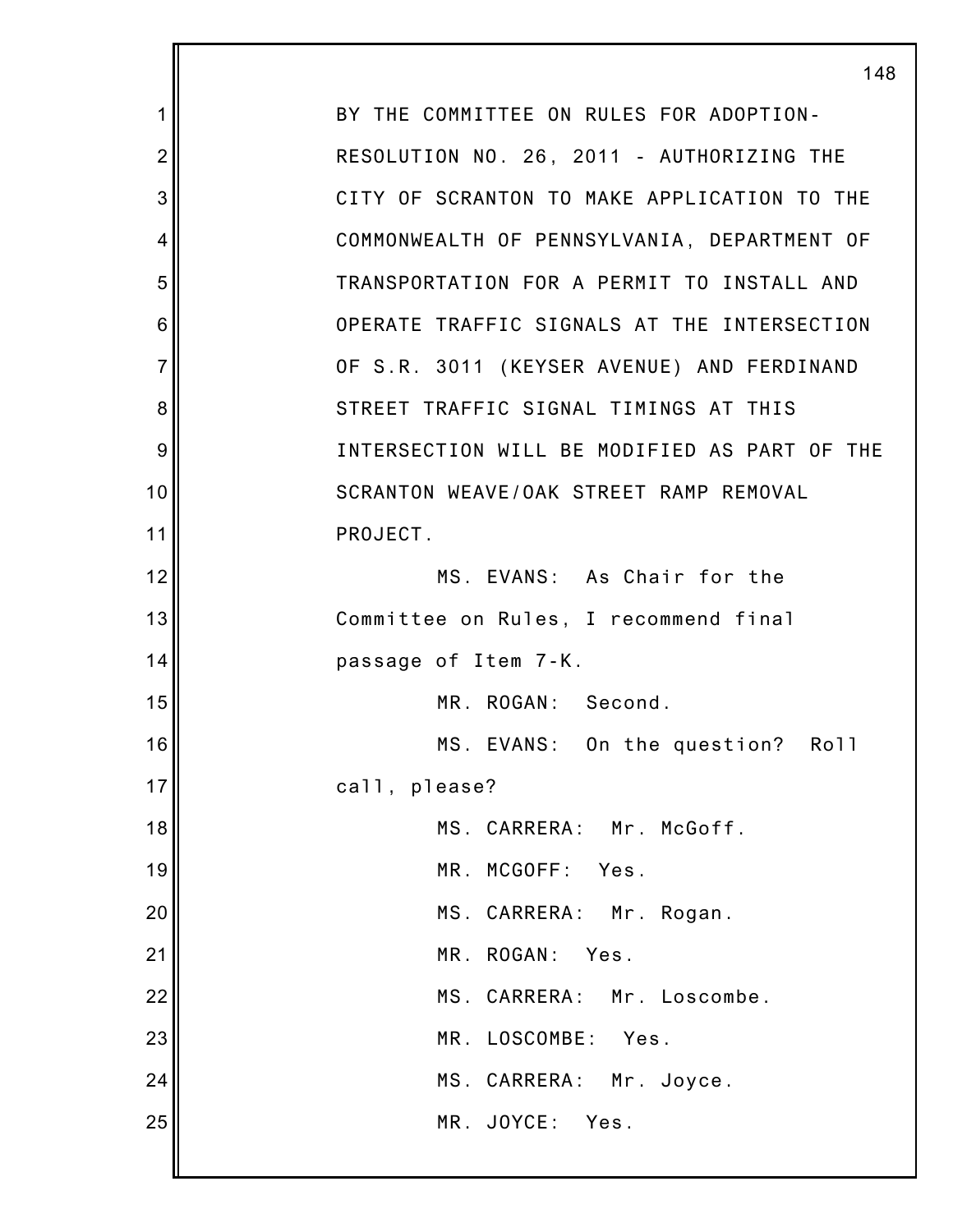|                 | 149                                           |
|-----------------|-----------------------------------------------|
| 1               | MS. CARRERA: Mrs. Evans.                      |
| $\overline{2}$  | MS. EVANS: Yes. I hereby declare              |
| 3               | Item 7-K legally and lawfully adopted.<br>I f |
| 4               | there is no further business at this time,    |
| 5               | I'll entertain a motion to adjourn.           |
| $6\phantom{1}6$ | MR. JOYCE: Motion to adjourn.                 |
| $\overline{7}$  | MS. EVANS: This meeting is                    |
| 8               | adjourned.                                    |
| $\overline{9}$  |                                               |
| 10              |                                               |
| 11              |                                               |
| 12              |                                               |
| 13              |                                               |
| 14              |                                               |
| 15              |                                               |
| 16              |                                               |
| $17$            |                                               |
| 18              |                                               |
| 19              |                                               |
| 20              |                                               |
| 21              |                                               |
| $\overline{22}$ |                                               |
| 23              |                                               |
| 24              |                                               |
| 25              |                                               |
|                 |                                               |